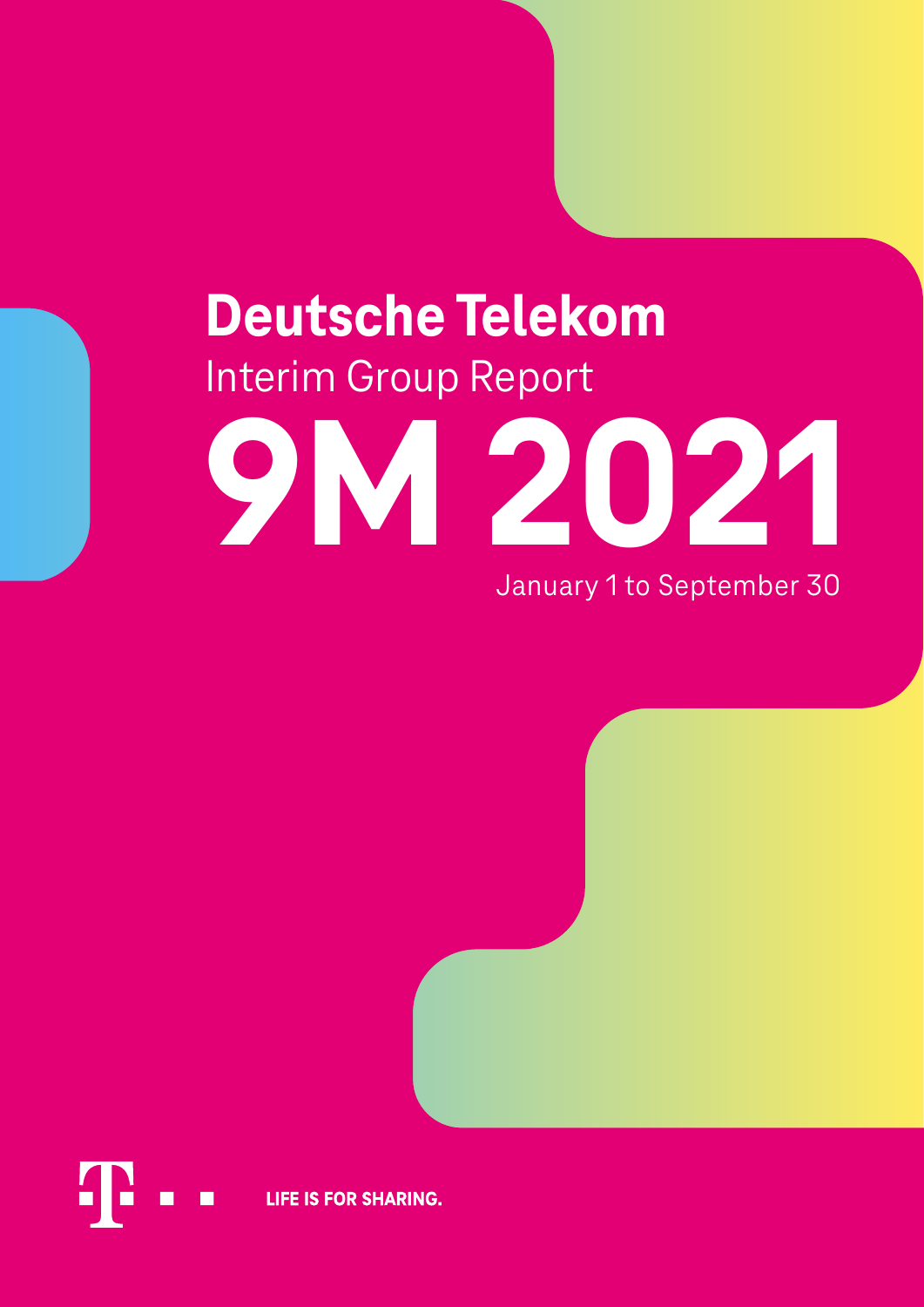# **Contents**

### [Selected financial data of the Group](#page-2-0)

# [To our shareholders](#page-3-0)

- 4 [Deutsche Telekom at a glance](#page-3-1)
- 6 [Highlights in the third quarter of 2021](#page-5-0)

#### [Interim Group management report](#page-9-0)

- 10 [Group organization, strategy, and management](#page-9-1)
- 12 [The economic environment](#page-11-0)
- 14 [Development of business in the Group](#page-13-0)
- 25 [Development of business in the operating segments](#page-24-0)<br>39 Events after the reporting period
- 39 [Events after the reporting period](#page-38-0)<br>39 Eorecast
- 39 [Forecast](#page-38-1)<br>39 Risks and
- [Risks and opportunities](#page-38-2)

# [Interim consolidated financial statements](#page-41-0)<br>42 Consolidated statement of financial p

- 42 [Consolidated statement of financial position](#page-41-1)
- 43 [Consolidated income statement](#page-42-0)<br>44 Consolidated statement of comp
- 44 [Consolidated statement of comprehensive income](#page-43-0)<br>45 Consolidated statement of changes in equity
- [Consolidated statement of changes in equity](#page-44-0)
- 47 [Consolidated statement of cash flows](#page-46-0)<br>48 Significant events and transactions
- [Significant events and transactions](#page-47-0)
- 64 [Other disclosures](#page-63-0)
- 79 [Events after the reporting period](#page-78-0)

# [Responsibility statement](#page-79-0)

# [Review report](#page-80-0)

#### [Additional information](#page-81-0)

- 82 [Reconciliation for the change in disclosure of key figures for the prior-year comparative period](#page-81-1)
- 83 [Reconciliation for the organic development of key figures for the prior-year comparative period](#page-82-0)
- 84 [Glossary](#page-83-0)
- 
- 84 [Disclaimer](#page-83-1)<br>85 Financial c [Financial calendar](#page-84-0)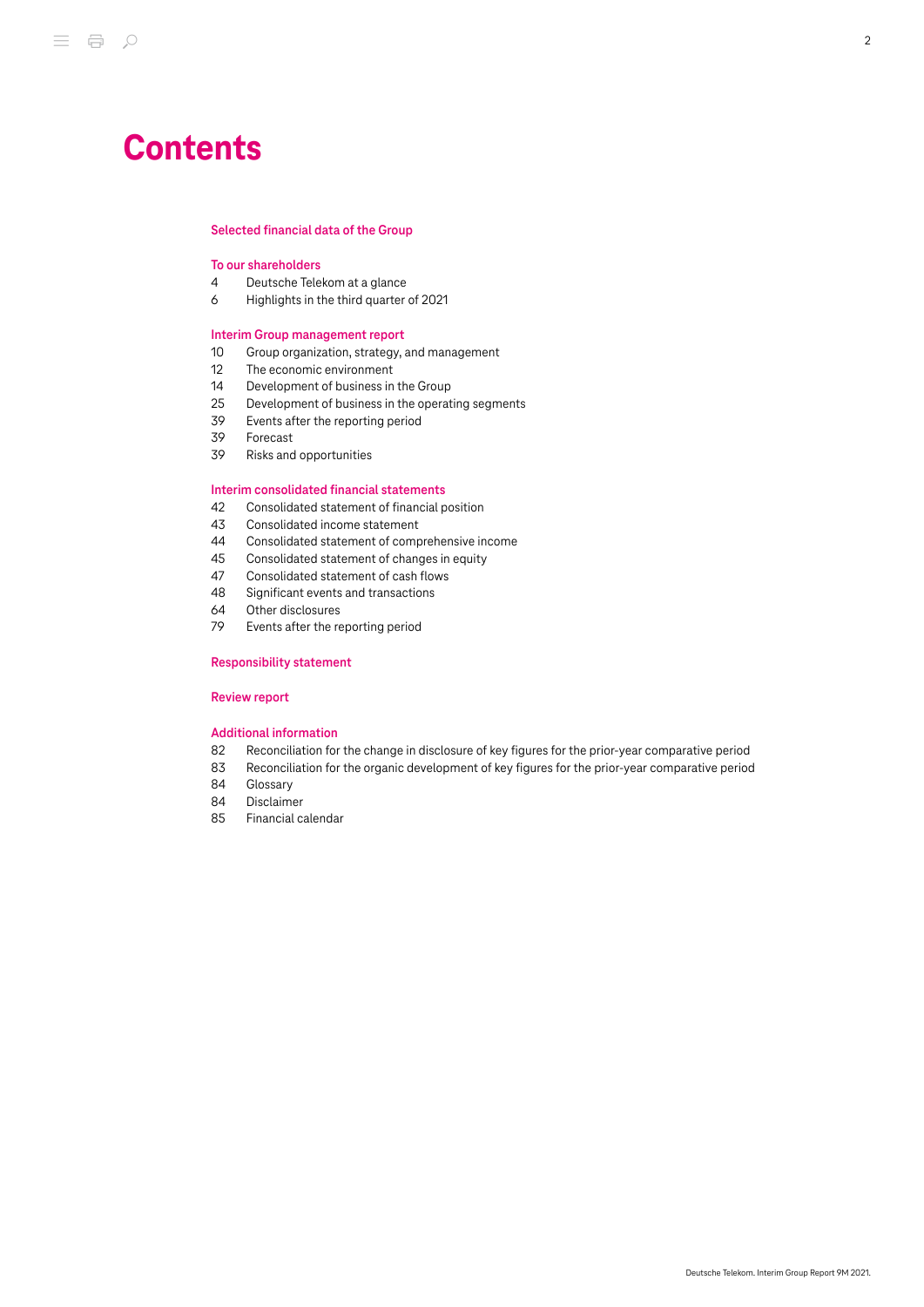# <span id="page-2-0"></span>Selected financial data of the Group

| millions of €                                                                        |      |          |          |          |           |           |          |           |
|--------------------------------------------------------------------------------------|------|----------|----------|----------|-----------|-----------|----------|-----------|
|                                                                                      |      |          |          |          | $Q1 - Q3$ | $Q1 - Q3$ |          |           |
|                                                                                      |      | Q3 2021  | Q3 2020  | Change % | 2021      | 2020      | Change % | FY 2020   |
| Revenue and earnings <sup>a</sup>                                                    |      |          |          |          |           |           |          |           |
| Net revenue                                                                          |      | 26,877   | 26,393   | 1.8      | 79,860    | 73,377    | 8.8      | 100,999   |
| Of which: domestic                                                                   | $\%$ | 26.4     | 22.8     |          | 23.2      | 24.7      |          | 24.5      |
| Of which: international                                                              | %    | 73.6     | 77.2     |          | 76.8      | 75.3      |          | 75.5      |
| EBITDA                                                                               |      | 10,468   | 10,615   | (1.4)    | 31,298    | 27,581    | 13.5     | 38,633    |
| EBITDA (adjusted for special factors)                                                |      | 11,139   | 11,102   | 0.3      | 32,714    | 29,936    | 9.3      | 40,374    |
| <b>EBITDA AL</b>                                                                     |      | 8,723    | 9,133    | (4.5)    | 26,313    | 23,638    | 11.3     | 33,178    |
| EBITDA AL (adjusted for special factors)                                             |      | 9,661    | 9,692    | (0.3)    | 28,323    | 26,065    | 8.7      | 35,017    |
| EBITDA AL margin (adjusted for special factors)                                      | %    | 35.9     | 36.7     |          | 35.5      | 35.5      |          | 34.7      |
| Profit (loss) from operations (EBIT)                                                 |      | 3,466    | 3,107    | 11.6     | 10,672    | 8,704     | 22.6     | 12,804    |
| Net profit (loss)                                                                    |      | 889      | 817      | 8.8      | 3,705     | 2,487     | 49.0     | 4,158     |
| Net profit (loss) (adjusted for special factors)                                     |      | 1,313    | 1,509    | (13.0)   | 4,627     | 4,072     | 13.6     | 5,715     |
| Earnings per share (basic/diluted)                                                   | €    | 0.19     | 0.17     | 11.8     | 0.78      | 0.52      | 50.0     | 0.88      |
| Adjusted earnings per share (basic/diluted)                                          | €    | 0.27     | 0.32     | (15.6)   | 0.97      | 0.86      | 12.8     | 1.20      |
| <b>Statement of financial position</b>                                               |      |          |          |          |           |           |          |           |
| Total assets                                                                         |      |          |          |          | 273,355   | 265,292   | 3.0      | 264,917   |
| Shareholders' equity                                                                 |      |          |          |          | 78,861    | 72,034    | 9.5      | 72,550    |
| Equity ratio                                                                         | %    |          |          |          | 28.8      | 27.2      |          | 27.4      |
| Net debt                                                                             |      |          |          |          | 130,375   | 124,521   | 4.7      | 120,227   |
| Cash flow <sup>a</sup>                                                               |      |          |          |          |           |           |          |           |
| Net cash from operating activities                                                   |      | 9,233    | 7,338    | 25.8     | 25,620    | 16,445    | 55.8     | 23,743    |
| Cash capex                                                                           |      | (4,666)  | (4,763)  | 2.0      | (21,260)  | (12, 880) | (65.1)   | (18,694)  |
| Cash capex (before spectrum investment)                                              |      | (4, 362) | (4, 490) | 2.9      | (12,932)  | (11, 512) | (12.3)   | (16,980)  |
| Free cash flow (before dividend payments and<br>spectrum investment) <sup>b</sup>    |      | 4,895    | 2,897    | 69.0     | 12,818    | 8,867     | 44.6     | 10,756    |
| Free cash flow AL (before dividend payments and<br>spectrum investment) <sup>b</sup> |      | 2,940    | 1,634    | 79.9     | 8,290     | 5,347     | 55.0     | 6,288     |
| Net cash used in investing activities                                                |      | (6, 380) | (4,048)  | (57.6)   | (22,687)  | (15, 302) | (48.3)   | (22, 649) |
| Net cash (used in) from financing activities                                         |      | (5,582)  | (6, 573) | 15.1     | (10,094)  | 4,661     | n.a.     | 7,561     |

a Sprint has been included in Deutsche Telekom's consolidated financial statements as a fully consolidated subsidiary since April 1, 2020. This transaction affects the comparability of the figures for the reporting period with the prior-year figures. For further information on the transaction, please refer to the section "[Changes in the composition of the Group and other](#page-48-0) [transactions"](#page-48-0) in the interim consolidated financial statements.

<sup>b</sup> Before interest payments for zero-coupon bonds and before termination of forward-payer swaps at T-Mobile US in the first nine months of 2020.

| millions                                  |                |               |                                                 |                |                                                  |
|-------------------------------------------|----------------|---------------|-------------------------------------------------|----------------|--------------------------------------------------|
|                                           | Sept. 30, 2021 | Dec. 31, 2020 | Change<br>Sept. 30, 2021/<br>Dec. 31, 2020<br>℅ | Sept. 30, 2020 | Change<br>Sept. 30, 2021/<br>Sept. 30, 2020<br>% |
| <b>Fixed-network and mobile customers</b> |                |               |                                                 |                |                                                  |
| Mobile customers <sup>a</sup>             | 250.5          | 241.5         | 3.7                                             | 237.9          | 5.3                                              |
| Fixed-network lines                       | 27.4           | 27.4          | 0.1                                             | 27.3           | 0.2                                              |
| Broadband customers <sup>b</sup>          | 22.2           | 21.7          | 2.2                                             | 21.5           | 3.3                                              |

a Including T-Mobile US wholesale customers.

**b** Excluding wholesale.

The figures shown in this report were rounded in accordance with standard business rounding principles. As a result, the total indicated may not be equal to the precise sum of the individual figures. Changes were calculated on the basis of millions for greater precision.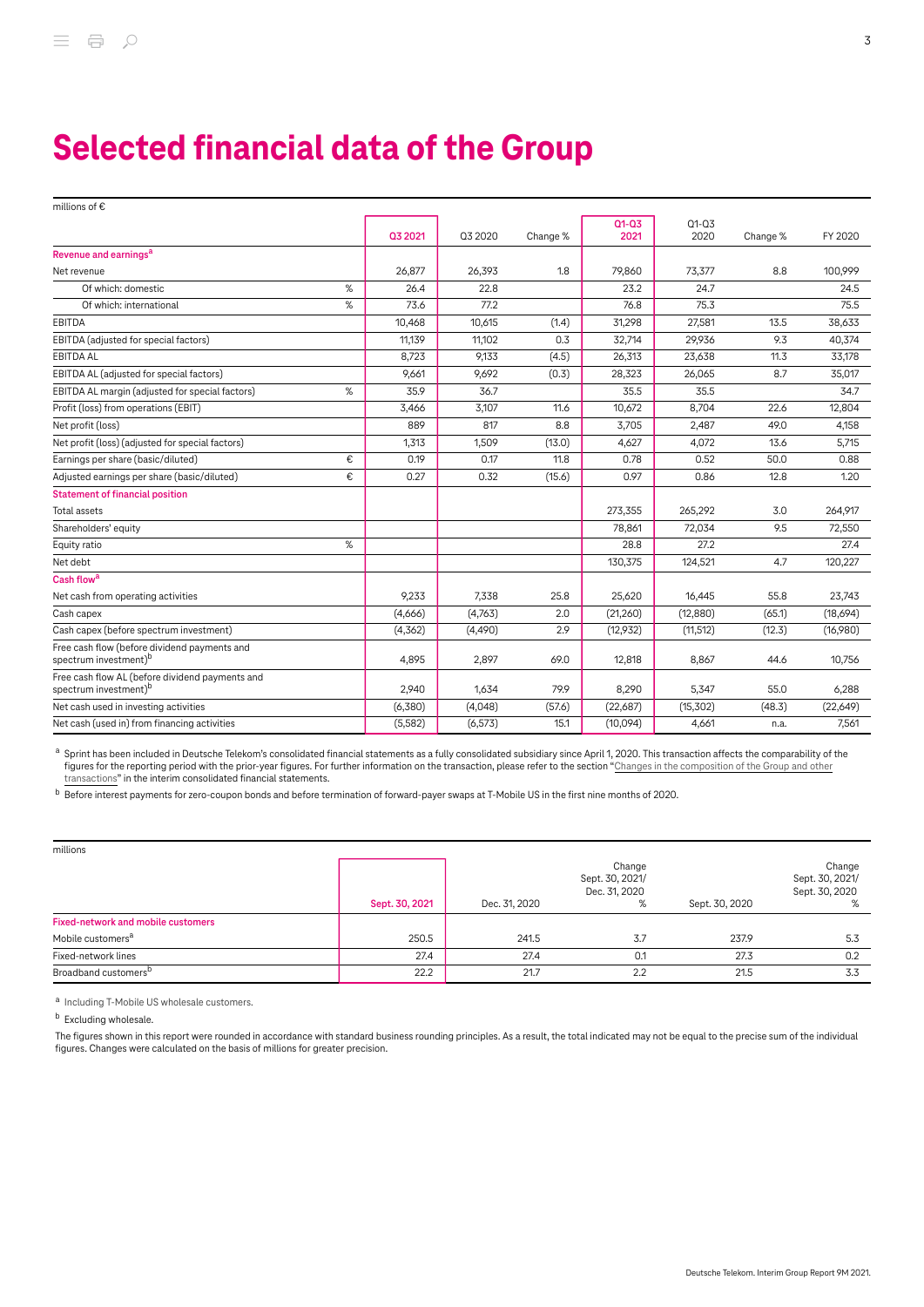# <span id="page-3-0"></span>To our shareholders

# <span id="page-3-1"></span>Deutsche Telekom at a glance

#### Net revenue

- Net revenue increased by 8.8% to EUR 79.9 billion. In organic terms, revenue increased by EUR 4.0 billion or 5.3 %.
- Our United States segment posted an increase in revenue of 13.4 %. In organic terms, revenue increased by 7.1 % year-on-year due to higher service and terminal equipment revenues.
- In our Germany and Europe segments, we increased revenue by 1.8 % and 1.3 % respectively, on account of strong business performance.
- Revenue in our Systems Solutions segment decreased year-on-year by 2.9 %, due primarily to the  $\blacksquare$ decline in traditional IT infrastructure business, in line with expectations.
- In the Group Development segment, revenue increased by 9.7 % year-on-year on the back of operational and structural growth at our T‑Mobile Netherlands and GD Towers business units. In organic terms, revenue increased by 4.3 %.

# EBITDA AL (adjusted for special factors)

- Adjusted EBITDA AL grew by 8.7 % to EUR 28.3 billion with all operating segments contributing to this positive trend. In organic terms, our adjusted EBITDA AL increased by EUR 0.8 billion or 3.0 %.
- Adjusted EBITDA AL rose sharply by 11.4 % in our United States segment, primarily as a result of the business combination of T-Mobile US and Sprint. In organic terms, adjusted EBITDA AL grew by 1.9 %, despite negative effects of the initiated withdrawal from the terminal equipment lease model in the United States.
- Adjusted EBITDA AL increased by 3.7% in our Germany segment and by 3.1% in our Europe segment.
- Adjusted EBITDA AL grew substantially in our Group Development segment, by 16.6 %. This was driven primarily by revenue growth at T‑Mobile Netherlands and GD Towers, the acquisition of Simpel, and efficient management of costs at T‑Mobile Netherlands.
- At 35.5 %, the Group's adjusted EBITDA AL margin remained at the prior-year level. The adjusted EBITDA AL margin was 39.9 % in the Germany segment, 36.0 % in the Europe segment, and 34.5 % in the United States segment.

#### EBIT

- EBIT increased by EUR 2.0 billion or 22.6 % year-on-year to EUR 10.7 billion, mainly as a result of the effects described under adjusted EBITDA AL.
- **EBITDA AL was negatively affected by special factors of EUR 2.0 billion compared to expenses of** EUR 2.4 billion recognized as special factors in the prior-year period. Expenses of EUR 0.9 billion were recorded in connection with the business combination of T-Mobile US and Sprint. These related to acquisition and integration costs, as well as the restructuring costs for realizing cost efficiencies. A further EUR 0.6 billion related to a reduction in the useful life of leased network technology for cell sites in the United States. The sale of the Dutch cell tower business resulted in a gain on deconsolidation of EUR 0.2 billion. Expenses in connection with staff restructuring measures were down year-on-year by EUR 0.5 billion.
- Depreciation, amortization and impairment losses were EUR 1.7 billion higher than in the prior-year period due in particular to the acquisition of Sprint.

#### Net profit

- Net profit increased by EUR 1.2 billion or 49.0 % to EUR 3.7 billion.
- Our loss from financial activities increased from EUR 3.2 billion to EUR 3.7 billion, with finance costs increasing by EUR 0.4 billion to EUR 3.5 billion, mainly due to the financial liabilities assumed in connection with the acquisition of Sprint and the related restructuring and increase in financing. Other financial expense increased slightly to EUR 0.2 billion. The increase in interest income from the measurement of provisions and liabilities was more than offset by a decrease in gains/losses (net) from financial instruments.
- The tax expense increased year-on-year by EUR 0.3 billion to EUR 1.7 billion.
- **Profit attributable to non-controlling interests was on a par with the prior-year level at** EUR 1.6 billion.
- Adjusted earnings per share rose by EUR 0.11 to EUR 0.97.





billions of €





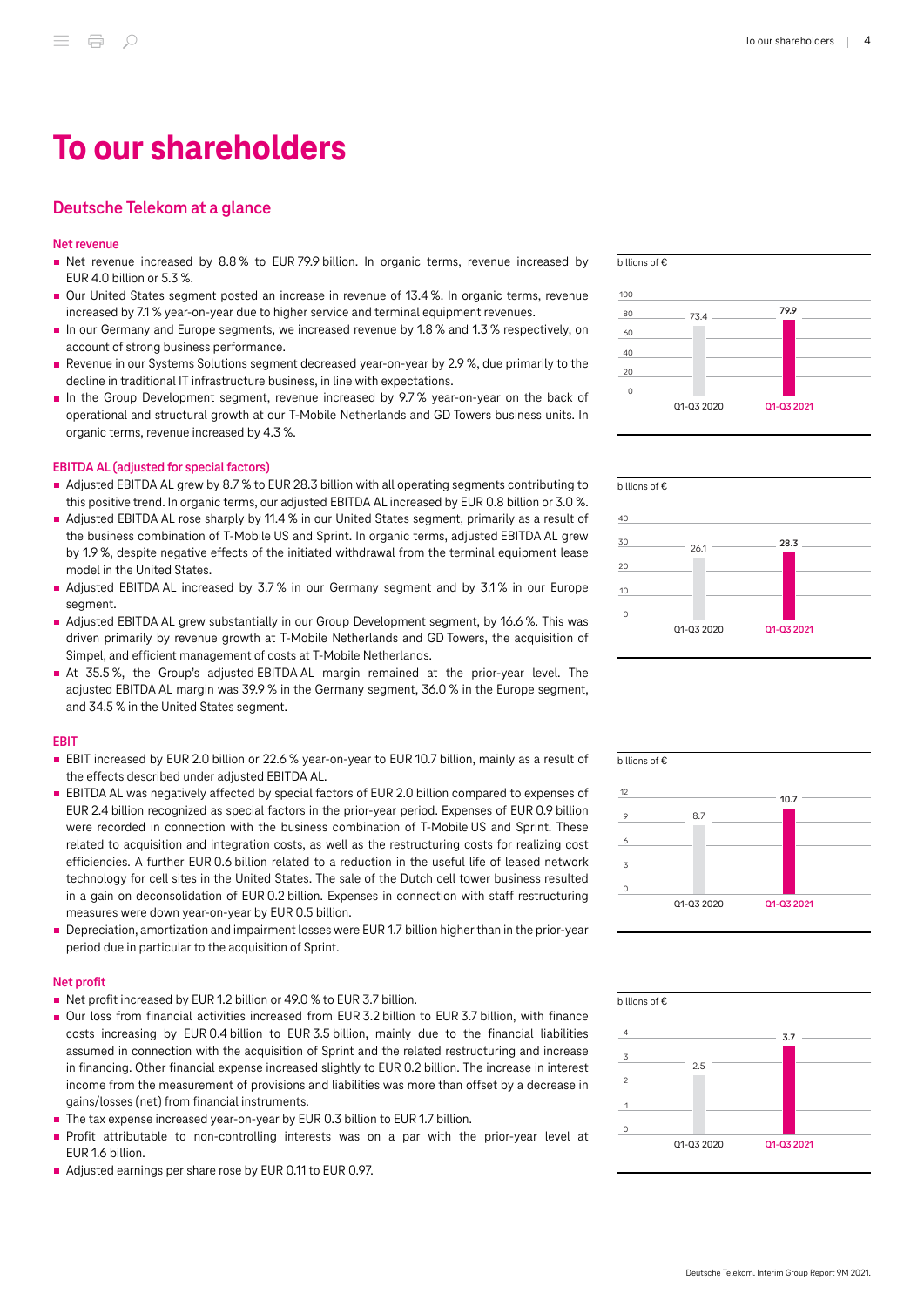#### Equity ratio

- The equity ratio increased by 1.4 percentage points against December 31, 2020 to 28.8 %.
- The EUR 6.3 billion increase in shareholders' equity is primarily attributable to profit of EUR 5.3 billion and to other comprehensive income of EUR 4.9 billion. This mainly includes effects from currency translations (EUR 3.8 billion) and the remeasurement of defined benefit plans (EUR 1.1 billion).
- Shareholders' equity was reduced in particular by dividend payments to our shareholders (EUR 2.8 billion) and other shareholders of subsidiaries (EUR 0.2 billion), as well as the exercise of existing stock options to purchase shares in T-Mobile US (EUR 0.8 billion). This took the form of a capital increase against a non-cash contribution.

#### Net debt

- Net debt increased from EUR 120.2 billion at the end of 2020 to EUR 130.4 billion.
- The following factors in particular contributed to the increase: acquisition of spectrum (EUR 8.3 billion), mainly in the United States segment, exchange rate effects (EUR 5.0 billion), dividend payments to our shareholders – including to non-controlling interests – (EUR 3.1 billion), additions of lease liabilities (EUR 4.0 billion), the acquisition of Shentel (EUR 1.9 billion), as well as measurement effects in connection with the stock options received from SoftBank (EUR 0.5 billion).
- **The main factor reducing net debt was free cash flow (before dividend payments and spectrum** investment) of EUR 12.8 billion.

#### Cash capex (before spectrum investment)

- Cash capex (before spectrum investment) increased from EUR 11.5 billion to EUR 12.9 billion.
- This increase is largely attributable to the inclusion of Sprint and the ongoing 5G network buildout in the United States. In the Germany segment, cash capex decreased due to reduced cash outflows and lower investments in optical fiber as a result of bad weather conditions. In the Europe segment, we continued to invest in our fiber-optic network and forged ahead with the build-out of our mobile communications infrastructure.
- Cash capex (including spectrum investment) increased from EUR 12.9 billion to EUR 21.3 billion. Spectrum licenses were purchased for EUR 8.3 billion in the reporting period, in particular FCC mobile licenses at the C-band auction in the United States segment. In the prior-year period, FCC mobile licenses had been acquired for a total of EUR 1.0 billion In the United States segment and mobile spectrum licenses in the amount of EUR 0.2 billion in the Europe and Group Development segments.

#### Free cash flow AL (before dividend payments and spectrum investment)<sup>a</sup>

- Free cash flow AL increased from EUR 5.3 billion to EUR 8.3 billion.
- Apart from the positive performance of the individual operating segments, this increase was attributable to factoring agreements in the reporting period accounting for EUR 0.2 billion, whereas in the prior-year period, factoring agreements had had negative effects of EUR -0.6 billion.
- Apart from the EUR 1.4 billion higher cash capex (before spectrum investment), the increase was partially offset in particular by an advance payment for the lease of sites made by T-Mobile US in September 2021 and higher net interest payments, mainly as a result of the financial liabilities recognized and the restructuring begun in connection with the acquisition of Sprint, and the related increase in financing. Higher income tax payments also had an increasing effect on free cash flow AL.

For further information, please refer to the section "[Development of business in the Group"](#page-13-0) in the interim Group management report.







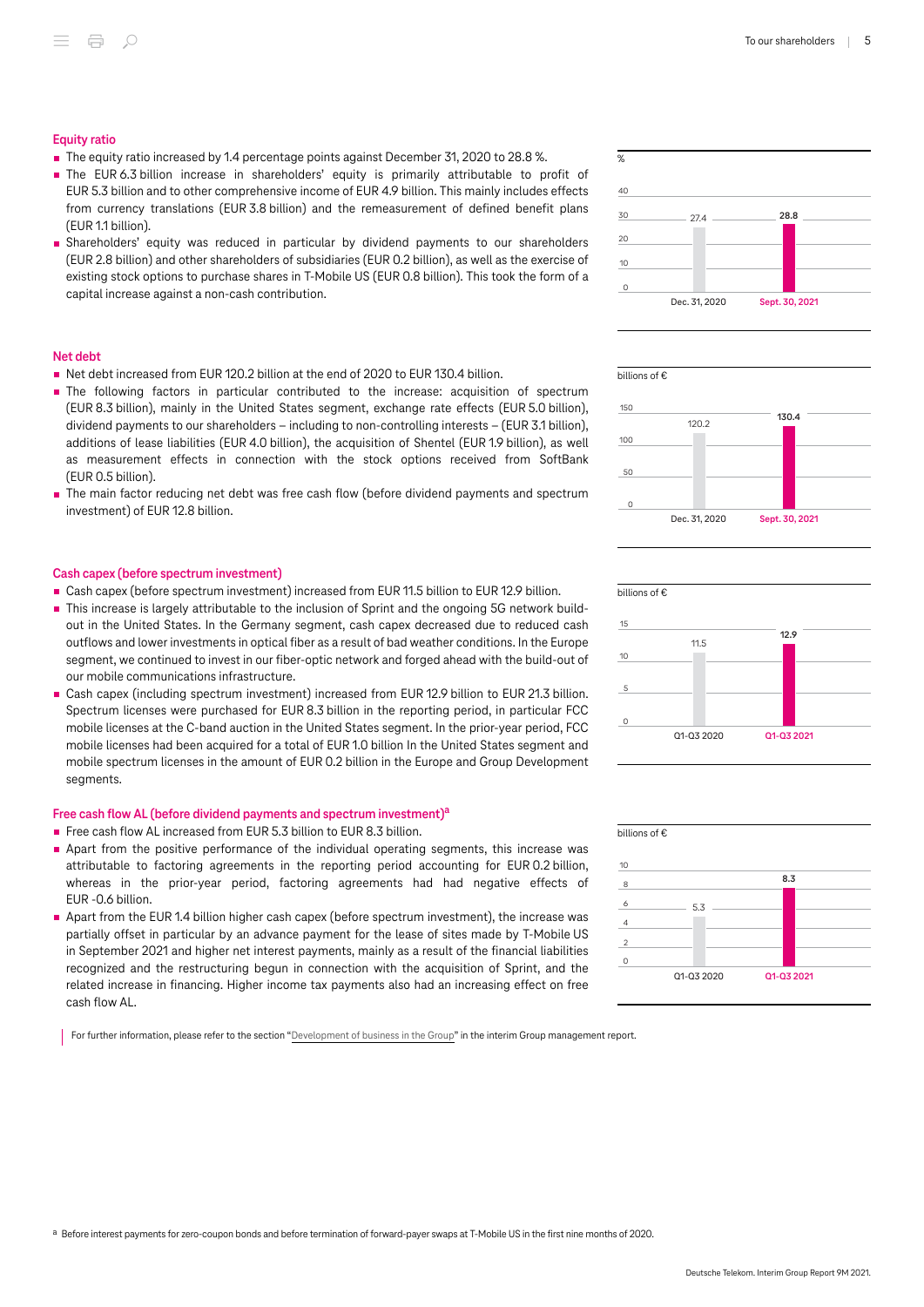# <span id="page-5-0"></span>Highlights in the third quarter of 2021

For further information on these and other events, please refer to our [media information](http://www.telekom.com/en/media/media-information).

#### Business and other transactions

Strategic measures to secure control of T-Mobile US in the long term. On September 6, 2021, Deutsche Telekom followed up on its announcement from the Capital Markets Day 2021 with strategic action to increase its stake in T‑Mobile US in a move that secures the existing control over the U.S. subsidiary and full consolidation in the long term.

Increase in Deutsche Telekom's stake in T‑Mobile US in a deal positioning SoftBank as a new shareholder and strategic partner. In the deal signed between Deutsche Telekom and SoftBank on September 6, 2021, Deutsche Telekom acquired a total of around 45.4 million T‑Mobile US shares from SoftBank on September 28, 2021. SoftBank received in return 225 million new shares in Deutsche Telekom AG by way of a capital increase against a non-cash contribution utilizing the 2017 Authorized Capital, making it a shareholder in Deutsche Telekom AG with a stake of around 4.5 %. The transaction increases Deutsche Telekom's stake in T‑Mobile US by 3.6 percentage points, bringing it to 46.8 % as of September 30, 2021. In a potential further move to increase its shareholding in T‑Mobile US, Deutsche Telekom is weighing plans to purchase around 20 million additional T‑Mobile US shares using a portion of the anticipated proceeds from the agreed sale of T‑Mobile Netherlands. This transaction will raise its stake in T‑Mobile US to around 48.4 %. Deutsche Telekom and SoftBank have also agreed a new strategic partnership that will position Deutsche Telekom as a major European partner in the SoftBank ecosystem.

Agreed sale of T-Mobile Netherlands. In the second deal also signed on September 6, 2021, Deutsche Telekom and Tele2 agreed to sell our subsidiary T-Mobile Netherlands to WP/AP Telecom Holdings IV. The sale is expected to generate cash proceeds of around EUR 3.8 billion. The transaction is subject to approval by the authorities as well as other closing conditions.

Acquisition of Shentel. On May 28, 2021, a purchase agreement was signed between T-Mobile US and Shentel for the acquisition of assets and liabilities directly associated with the wireless telecommunications operation of Shentel. The transaction was consummated on July 1, 2021. A preliminary purchase price has been set of USD 1.9 billion (EUR 1.6 billion).

Sale of Telekom Romania Communications. On November 6, 2020, OTE concluded an agreement with Orange Romania concerning the sale of its 54 % stake in Telekom Romania Communications, which operates the Romanian fixed-network business, to Orange Romania. The transaction was approved by the authorities and then consummated on September 30, 2021. The purchase price is EUR 296 million.

For further information on these business transactions and others, please refer to the section "[Group organization, strategy, and management"](#page-9-1) in the interim Group management report and the sections ["Other transactions that had no effect on the composition of the Group](#page-55-0)" and ["Changes in the composition of](#page-48-0) [the Group and other transactions](#page-48-0)" in the interim consolidated financial statements.

#### T‑Mobile US

Rating. In August 2021 the big three rating agencies all raised their ratings for our subsidiary, T-Mobile US. Moody's upgraded its rating from Ba2 to Ba1, Standard & Poor's from BB to BB+, and Fitch from BB+ to BBB-.

Cyberattack on T-Mobile US. In August 2021 T-Mobile US confirmed that their systems were subject to a criminal cyberattack that compromised data of millions of their customers, former customers, and prospective customers. With the assistance of outside cybersecurity experts, T‑Mobile US located and closed the unauthorized access to their systems and identified customers whose information was impacted and notified them, consistent with state and federal requirements. T-Mobile US also undertook a number of other measures to demonstrate their continued support and commitment to data privacy and protection. The forensic investigation is now complete and T-Mobile US believes they now have a full view of the data compromised.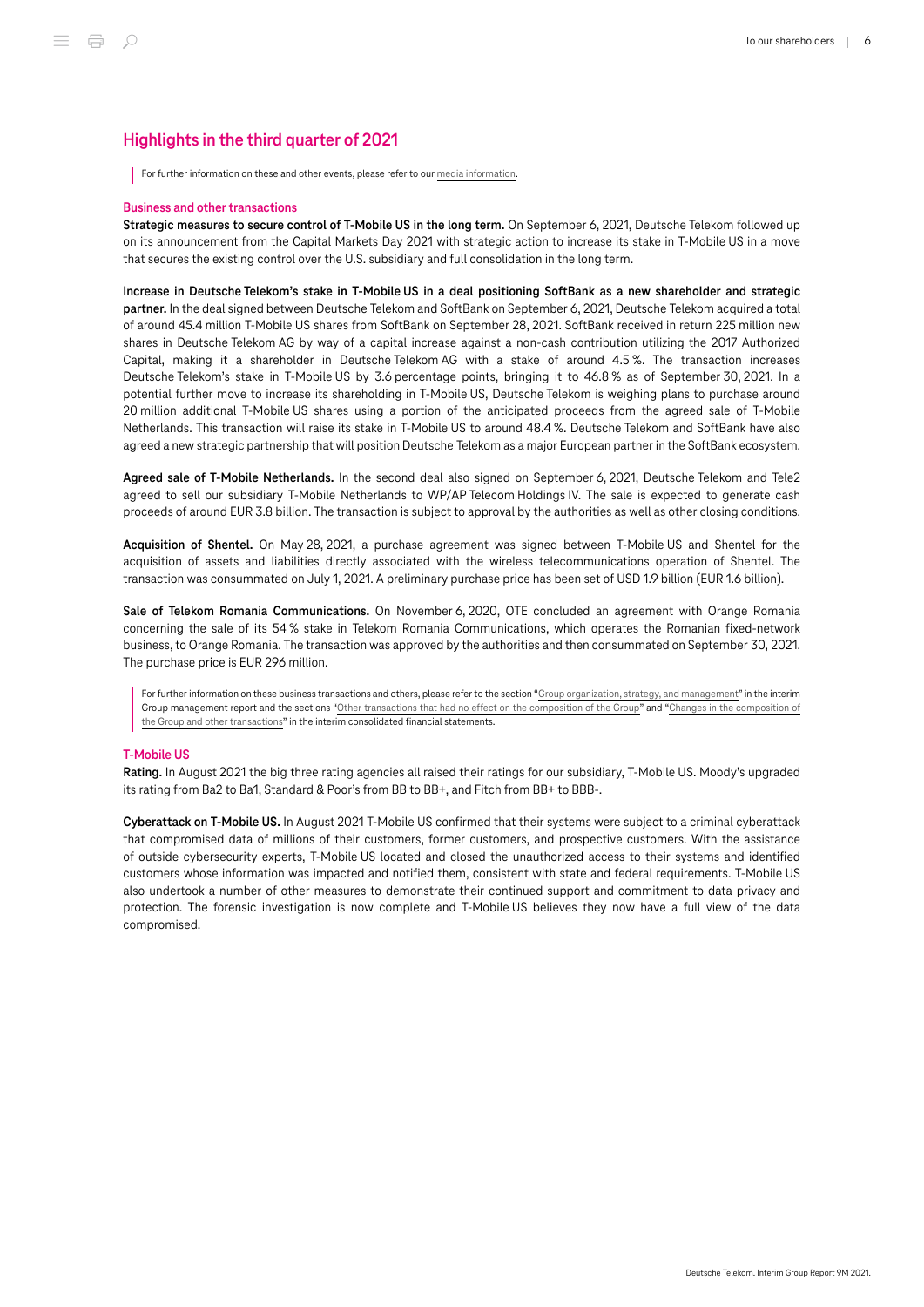#### Investments in networks

Network build-out in Germany. In the third quarter of 2021, we upgraded over 1,000 additional sites for 5G. We thus now offer 5G to 87.3 % of German households. 5G is now available in over 90 cities over the 3.6 gigahertz frequency. Furthermore, our LTE network covered 98.9 % of German households at the end of the third quarter of 2021.

A total of around 2.9 million households in Germany had the option of a direct connection to our fiber-optic network (FTTH, FTTB) as of the end of the third quarter of 2021. We connected 435 new development areas, including 44 business parks, with optical fiber in the third quarter of 2021. Following the announcements in March and June 2021 of our FTTH build-out plans for a number of major cities including Berlin, Hamburg, Frankfurt/Main, Düsseldorf, and Munich, in September we revealed our fiber targets for the federal state of Saarland. By the end of 2028 we are set to directly connect over 120,000 households and business locations across the state with fiber to the building.

Network build-out in the United States. T‑Mobile US' Ultra Capacity 5G network in the 2.5 GHz and millimeter-wave (mmWave) bands covered 190 million people across the United States as of the end of the third quarter of 2021. In parallel, the company is forging ahead with the build-out of 5G via the 600 MHz band, which is already available to some 308 million people nationwide.

Network build-out in Europe. Our national companies in Europe, too, worked systematically to build out their networks throughout the third quarter of 2021. For example, 480,000 households and businesses throughout Greece now have access to 100 % fiber to the home (FTTH) through the country's largest fiber-optic network. In Slovakia, Slovak Telekom hit a further milestone with its own fiber-optic network now covering more than 800,000 households. At the end of the third quarter of 2021, a total of around 6.7 million households in our national companies had the option to subscribe to a direct connection to our high-speed fiber-optic network with speeds reaching up to 1 Gbit/s. In Croatia, Hrvatski Telekom is spearheading the expansion of 5G networks and services with a total of 600 5G base stations in operation and a 5G network already covering 2 million people. With the purchase of additional spectrum at the August 2021 auction, our Croatian subsidiary has created the necessary conditions to further consolidate its 5G leadership. In September 2021, T‑Mobile Polska put Poland's 3,000th 5G base station into operation. It also switched off frequencies in the 3G network at the end of September 2021 to free up spectrum for deployment for the faster and better performing LTE/4G and 5G services. As of the end of the third quarter of 2021, we covered 97.9 % of the population in our European countries with LTE, reaching a total of around 109 million people.

#### Torrential rain and flooding in Germany

In mid-July 2021, an area of very low pressure with heavy rainfall in Germany led to catastrophic flooding. A large number of towns and communities, many of which are located in the federal states of North Rhine-Westphalia and Rhineland-Palatinate, suffered devastating damage to their roads, power cables, telephone lines, central offices, cell sites, and other infrastructure besides. In the days and weeks immediately following the disaster, we concentrated our efforts on restoring the mobile network to safeguard availability for the people on site and the relief workers, and to ensure connectivity while the fixed network is being rebuilt. Deutsche Telekom offered swift support for the residents affected, distributing around 5,000 mobile phones and SIM cards, power banks, quick-start packages, and other products free of charge. We are also working to rebuild the fixed network as quickly as possible. Mobile coverage had already been reinstated to all areas hit by the floods by the end of July, and we have been extending capacities to match needs ever since. Over 90 % of the more than 102,000 fixed-network connections damaged by the floods are now back on the network, and we are serving affected customers with appropriate stop-gap solutions in the interim. Our customer service team is also on the ground to help local residents with any questions related to the restoration of the service. In particularly hard-hit regions, we are rebuilding telecommunications infrastructure from scratch in close cooperation with the municipalities and other utility providers. This new infrastructure comprises an FTTH network that will offer some 35,000 new fiber-optic lines directly into the building.

#### Cooperations and partnerships

T-Systems and Google Cloud partner to deliver sovereign cloud for Germany. The two companies plan to build a new cloud solution that allows customers to host their sensitive workloads whilst continuing to leverage the scalability, innovativeness, and reliability of public cloud services. Customers will retain full control over their data and the software used. A number of safeguards, including encryption and identity management, will address the strict compliance requirements applicable to institutions such as those in the public sector. T‑Systems will handle the operation of the cloud and the management of the services. The solution will initially be available to German customers in a wide range of industries including healthcare, automotive, public transport, and the public sector.

For more information, please refer to our [media report.](https://www.telekom.com/en/media/media-information/archive/sovereign-cloud-from-t-systems-and-google-cloud-635314)

Deutsche Telekom and Messe München implement high-speed communications for IAA MOBILITY 2021. Deutsche Telekom and Messe München expanded their cooperation in the area of mobile and fixed networks to deliver an entirely new visitor experience for this year's IAA Mobility. With the exhibitor area of IAA extending over large parts of Munich for the first time this year, fiber-optic lines were laid and 29 new 5G sites set up to create a brand-new mobility platform. Deutsche Telekom has already been a strategic network partner of Messe München for mobile and fixed-network communications for several years.

For more information, please refer to our [media report.](https://www.telekom.com/en/media/media-information/archive/high-speed-networks-for-messe-muenchen-632994)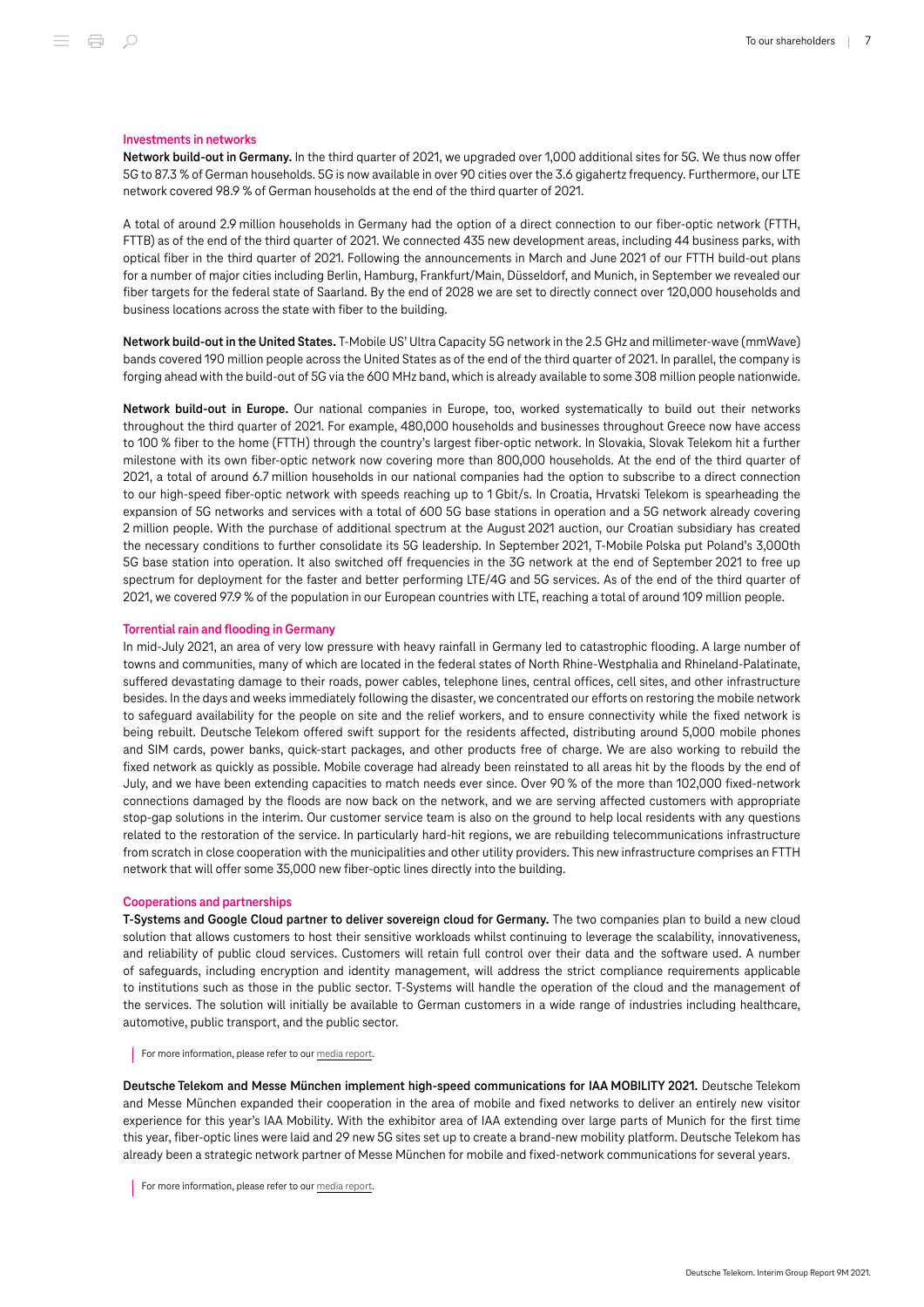T‑Systems and Shell agree to advance digital innovation in pursuit of climate goals. T‑Systems and Shell Gas & Power Developments have signed a memorandum of understanding to advance digital innovation as both companies accelerate their transitions to net-zero emissions. Under the terms of the agreement, the two companies will collaborate on innovations and services to accelerate Shell's digital transformation, and work together to identify opportunities to co-invest and participate in new business models focused on the decarbonization of society. Shell will supply renewable energy to our subsidiary T‑Mobile US and in turn T‑Systems will install more than 10,000 electric vehicle charging stations in Germany for Shell over the next three years. Both companies will also explore new areas of innovation in pursuit of greater sustainability, including hybrid and edge computing, 5G connectivity, and cooling technology for data centers.

For further information, please refer to our [media report.](https://www.telekom.com/en/media/media-information/archive/shell-and-deutsche-telekom-agree-to-advance-digital-innovation-in-pursuit-of-climate-goals-631362)

#### Products, rate plans, and services

Deutsche Telekom presents new smart solutions for inner-city mobility. We showcased innovative mobility concepts at ITS World Congress 2021 in Hamburg to demonstrate how technologies such as 5G, edge computing, sensor technology, cloud computing, and artificial intelligence can contribute to greater sustainability and safety – from cars that can quickly find a free parking space, to better quality, more reliable public transport, collision warning technology designed to keep cyclists safer on the roads, to reduced emissions through the networking of vehicles in and around the Port of Hamburg, and the introduction of intelligent urban tolling.

For more information, please refer to our [media report.](https://www.telekom.com/en/media/media-information/archive/telekom-at-the-its-world-congress-637038)

E-governance via the smart city app. Telekom Deutschland's Citykey app is the new digital companion for daily city life. Citizens can access digital government services, entertainment and events calendars, and tourism services all via the app. It's an easier way to book appointments with the city, fill out official forms, see the latest news and information, report faulty infrastructure, and much more besides. Towns, cities, and municipalities can use the app to quickly and cost-effectively digitalize their services and actively involve users in configuring content.

Digital X 2021. On September 7/8, 2021 we hosted the Digital X 2021 world expo on all things digital in the heart of Cologne. In a packed program covering five stages and over 100 popular Cologne locations, including restaurants, bars, hotels, and co-working spaces, the city showcased the topics of digital transformation and sustainability for business and society. Talks and workshops presented digital solutions in areas ranging from artificial intelligence and 5G, to the Internet of Things, virtual reality/augmented reality, and cloud computing. The overriding goal: to create excitement and enthusiasm for digitalization. More than 300 enterprises presented solutions for the digital transformation. The event attracted several high-profile and international speakers and over 20,000 visitors.

For more information, please refer to our [media report.](https://www.telekom.com/en/media/media-information/archive/digital-x-2021-digitization-makes-all-the-difference-635824)

Deutsche Telekom builds 5G campus network for industrial developments in Berlin. We are building a 5G campus network at the Werner-von-Siemens Centre for Industry and Science in Berlin to enable applications for autonomous production logistics to be researched and tested. The goal is to quickly transfer solutions based on 5G and edge computing into the production technology practice of companies.

For more information, please refer to our [media report.](https://www.telekom.com/en/media/media-information/archive/telekom-supplies-werner-von-siemens-centre-with-5g-634292)

Telekom shops launch new B2B concept. Self-employed business customers and small and medium-sized enterprises can now access Deutsche Telekom's entire solutions portfolio in around 190 Telekom Stores across Germany. These include traditional fixed-network and mobile offerings alongside home working and IT solutions, such as hardware, Microsoft 365, Magenta Business POS, Cloud PBX, and security services. Specially trained customer advisors are now also taking appointments for external site visits in the vicinity of the shops, e.g., on-site visits at the customer's premises.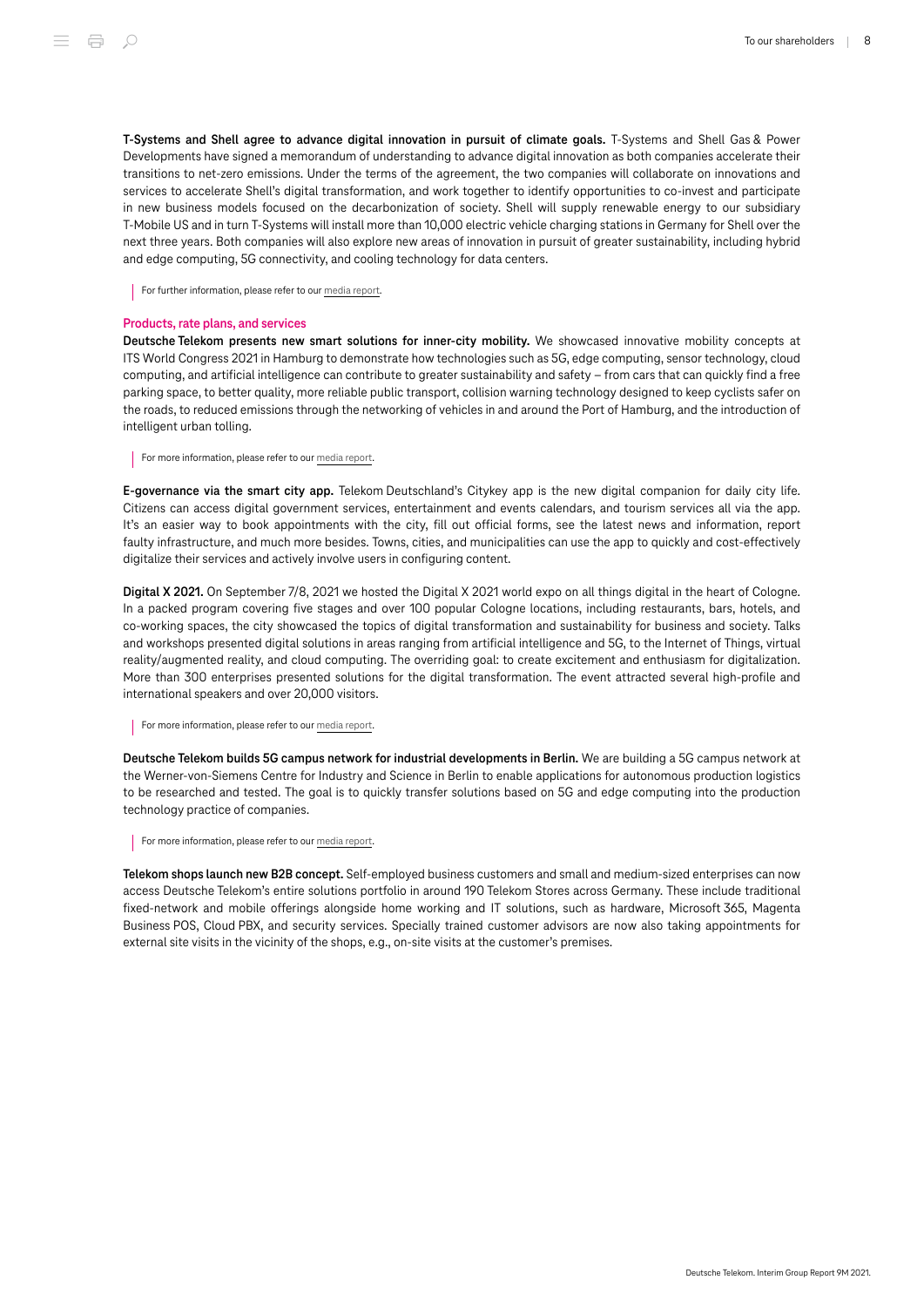# Awards

The illustration below shows the main awards received in the third quarter of 2021.

| ■ Connect fixed-network test<br>Deutsche Telekom takes the #1 spot in the<br>annual nationwide fixed-network test of<br>industry magazine Connect with the best<br>fixed-network offering in Germany and a<br>score of "very good" (issue 08/2021).<br>Ookla and Umlaut 5G network tests<br>The independent consulting companies Ookla<br>and Umlaut once again rate T-Mobile US' 5G<br>network best in class for speed, availability,<br>and latency. | Ookla speedtest awards<br>Austria's Magenta Telekom receives the award<br>for fastest fixed-network internet access.<br><b>PCMag 5G network test</b><br>PCMag drivers traveled more than 10,000<br>miles, surveying 30 major metro areas and<br>six rural regions, and found T-Mobile US has<br>a "commanding lead in 5G"                         | Umlaut 5G network test<br>The independent consulting company Umlaut<br>rates T-Mobile US' 5G network #1 for speed<br>and availability in the four metropolitan areas<br>Norfolk, Indianapolis, Detroit, and San Bernadino.<br><b>Ookla and Umlaut mobile</b><br>network tests in Croatia<br>Croatian subsidiary Hrvatski Telekom again wins<br>both mobile network tests in Croatia. |
|--------------------------------------------------------------------------------------------------------------------------------------------------------------------------------------------------------------------------------------------------------------------------------------------------------------------------------------------------------------------------------------------------------------------------------------------------------|---------------------------------------------------------------------------------------------------------------------------------------------------------------------------------------------------------------------------------------------------------------------------------------------------------------------------------------------------|--------------------------------------------------------------------------------------------------------------------------------------------------------------------------------------------------------------------------------------------------------------------------------------------------------------------------------------------------------------------------------------|
| J.D. Power 2021 U.S. Wireless Customer Care<br><b>Mobile Network Operator Performance Study</b><br>T-Mobile US is ranked the mobile provider with<br>the best customer service for the 22nd time in<br>succession.                                                                                                                                                                                                                                     | July – September<br><b>Connect service test</b><br>Industry magazine Connect rates the Magenta<br>fixed-network hotline and the Mein Magenta<br>app from Magenta Telekom in Austria as best<br>in class. Deutsche Telekom also wins the<br>peer test of broadband provider hotlines in<br>Germany with a score of "very good"<br>(issue 10/2021). | Ookla mobile network test in Greece<br>Ookla confirms that our Greek subsidiary OTE<br>has the fastest download speeds of all national<br>mobile networks.<br><b>Connect network test</b><br>For the third time in succession, industry<br>magazine Connect ranks Magenta Telekom<br>in Austria best in class for fixed-network<br>broadband internet with a score of                |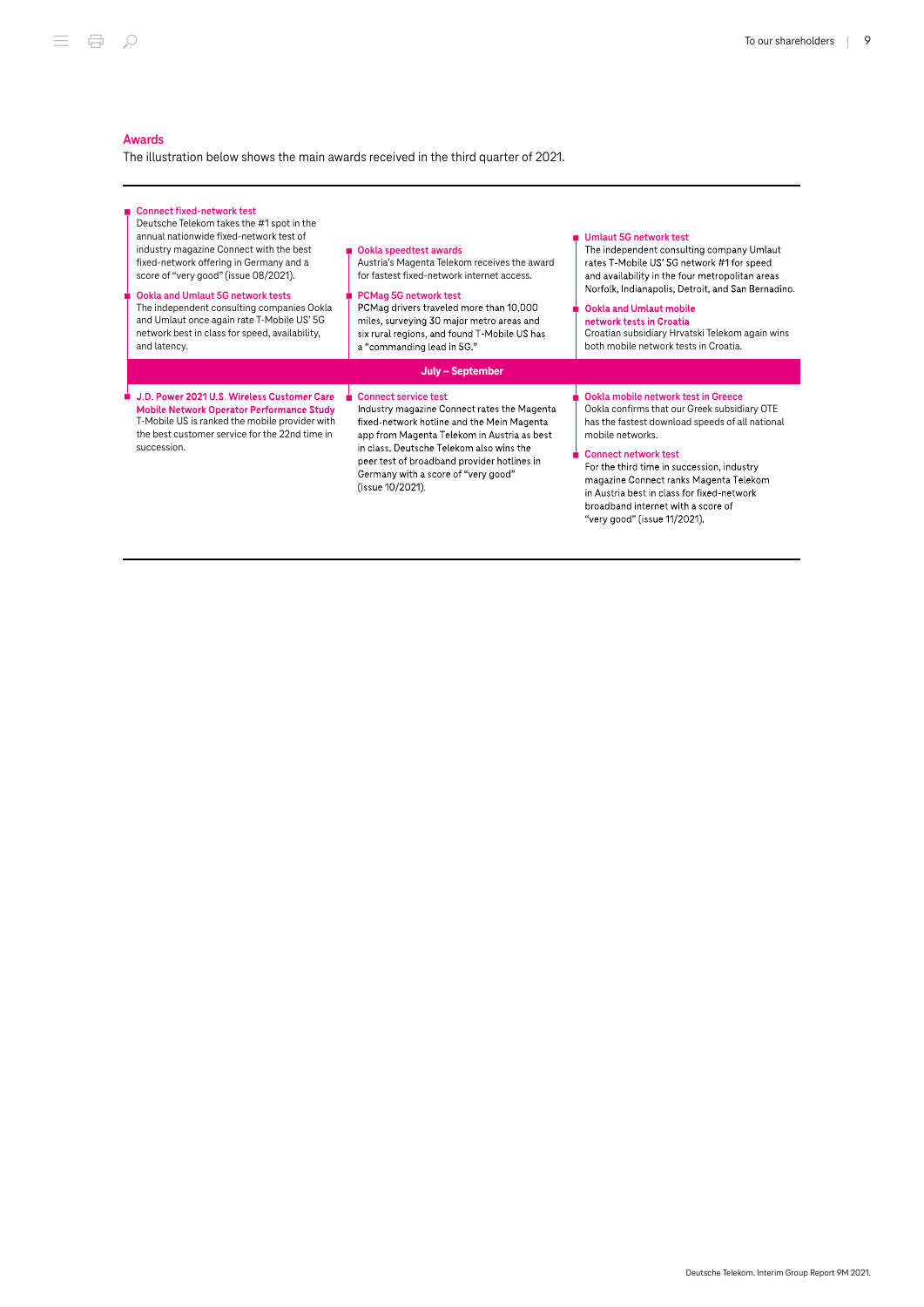# <span id="page-9-0"></span>Interim Group management report

# <span id="page-9-1"></span>Group organization, strategy, and management

With regard to our Group organization, strategy, and management, please refer to the explanations in the combined management report in the [2020 Annual Report.](https://report.telekom.com/annual-report-2020/management-report.html) The following changes and/or additions were recorded from the Group's point of view:

Strategic measures to secure long-term control of T-Mobile US. On September 6, 2021, Deutsche Telekom followed up on its announcement from the Capital Markets Day in May 2021 with strategic action to increase its stake in T-Mobile US in a move that secures the existing control over the U.S. subsidiary and full consolidation in the long term. Deutsche Telekom also confirms the medium-term outlook for the Group communicated at the Capital Markets Day 2021, including its goal of increasing adjusted earnings per share to more than EUR 1.75 per share by 2024.

Increase in Deutsche Telekom's stake in T‑Mobile US in a deal positioning SoftBank as a new shareholder and strategic partner. In the deal signed between Deutsche Telekom and SoftBank on September 6, 2021, Deutsche Telekom acquired a total of around 45.4 million T‑Mobile US shares from SoftBank. To this end Deutsche Telekom exercised, on September 23, 2021, a portion of the stock options it had received from SoftBank in June 2020 to buy shares in T‑Mobile US. SoftBank received in return 225 million new shares in Deutsche Telekom AG from the 2017 Authorized Capital. The capital increase against a noncash contribution amounted to EUR 576 million. The capital increase of Deutsche Telekom AG was carried out with effect upon entry into the commercial register on September 28, 2021. As a result of this transaction, SoftBank has become a shareholder in Deutsche Telekom AG with around 4.5 % of the outstanding shares. In connection with the exercise of the existing stock options, the weighted average price for the total around 45.4 million T-Mobile US shares acquired as part of this share swap calculates to around USD 118 per T‑Mobile US share. For the 225 million Deutsche Telekom shares received by SoftBank, which are subject to a lock-up until 2024, the two companies agreed a value of EUR 20 per share. This capital increase against a non-cash contribution brings the number of outstanding shares of Deutsche Telekom AG up from 4,761 million shares to 4,986 million shares. Upon its completion, the transaction raised Deutsche Telekom's stake in T‑Mobile US by 3.6 percentage points to 46.8 %. The percentage of T-Mobile US shares for which Deutsche Telekom can exercise voting rights based on an agreement concluded with SoftBank in connection with the acquisition of Sprint amounted to 52.0 % as of September 30, 2021. The aim is to support SoftBank in their efforts to take a seat on Deutsche Telekom AG's Supervisory Board in the future.

Deutsche Telekom is also weighing plans to invest up to USD 2.4 billion of the proceeds from the agreed sale of T-Mobile Netherlands to exercise further stock options to purchase around 20 million T‑Mobile US shares. This will further increase its stake in T‑Mobile US by approximately 1.6 percentage points, bringing its total stake to around 48.4 %. Deutsche Telekom and SoftBank have also agreed a new strategic partnership that will position Deutsche Telekom as a major European partner in the SoftBank ecosystem.

Agreed sale of T-Mobile Netherlands. In the second deal also signed on September 6, 2021, Deutsche Telekom and Tele2 agreed to sell our subsidiary T‑Mobile Netherlands to WP/AP Telecom Holdings IV, a private equity consortium advised by Apax Partners and Warburg Pincus. The transaction brings to a close the review of strategic options regarding T-Mobile Netherlands announced at the Capital Markets Day 2021. The preliminary sale price is based on an enterprise value of EUR 5.1 billion. The cash inflow – based on our shareholding of 75 % – is expected to be around EUR 3.8 billion. Deutsche Telekom is weighing plans to invest a portion of the cash proceeds from the sale to further increase its stake in T‑Mobile US. The transaction is subject to approval by the authorities as well as other closing conditions. The assets and liabilities of T‑Mobile Netherlands as of September 30, 2021 are reported in our consolidated statement of financial position as "held for sale." The closing of the transaction is expected to be completed at the latest by the first quarter of 2022.

Acquisition of Shentel. On May 28, 2021, a purchase agreement was signed between T‑Mobile US and Shenandoah Personal Communications Company (Shentel) – a local provider of mobile network products in certain regions of some U.S. states – for the acquisition of assets and liabilities directly associated with the wireless telecommunications operation of Shentel. The transaction was consummated on July 1, 2021 after obtaining the necessary approvals from the regulatory authorities and satisfying the other closing conditions. A preliminary purchase price has been set of USD 1.9 billion (EUR 1.6 billion).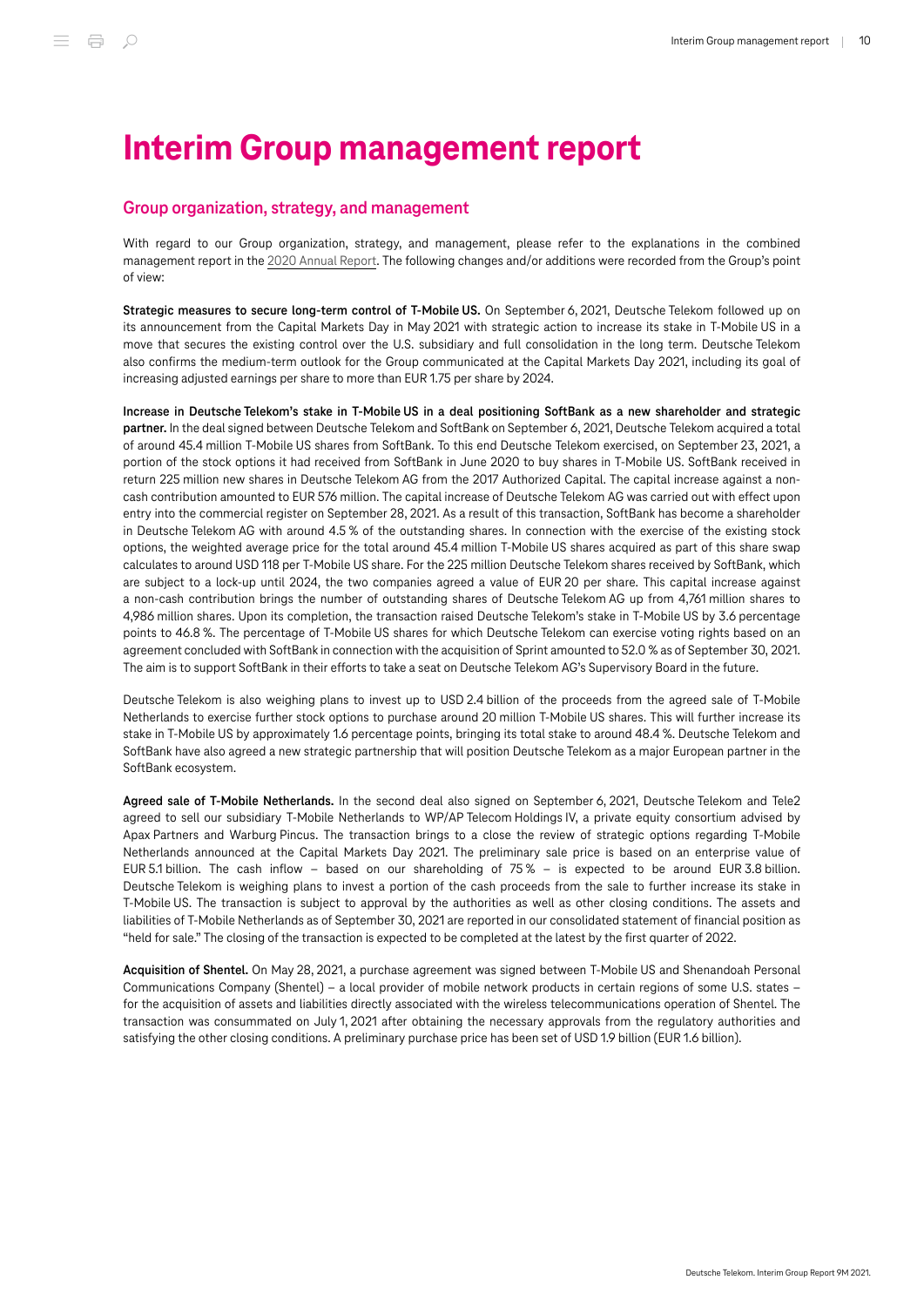Sale of Telekom Romania Communications. On November 6, 2020, OTE concluded an agreement with Orange Romania concerning the sale of its 54 % stake in Telekom Romania Communications (TKR), which operates the Romanian fixed-network business, to Orange Romania. The transaction was approved by the authorities and then consummated on September 30, 2021. The purchase price is EUR 296 million. The net deconsolidation gain/loss resulting from the sale is immaterial from a Group perspective. TKR's 30 % stake in Telekom Romania Mobile Communications was acquired by OTE on September 9, 2021 as previously agreed for a purchase price of EUR 59 million.

Combination of the cell tower business in the Netherlands and creation of an infrastructure fund. On January 21, 2021, Deutsche Telekom, Cellnex Telecom (Cellnex), the newly established independently managed investment company Digital Infrastructure Vehicle II (DIV), and others signed an agreement to merge Deutsche Telekom's and Cellnex's respective Dutch subsidiaries for passive mobile infrastructure into Cellnex Netherlands (Cellnex NL). Following approval of the deal by the national competition authority, the Dutch cell tower company T-Mobile Infra was sold to DIV effective June 1, 2021 and subsequently contributed into Cellnex NL. Deutsche Telekom received a cash inflow of EUR 0.4 billion. The gain on disposal of EUR 0.3 billion breaks down as follows: EUR 0.2 billion was included in other operating income as of June 30, 2021 and EUR 0.1 billion will be recognized pro rata in subsequent periods through the sale-and-leaseback transactions described below. Immediately prior to the sale, T-Mobile Infra also paid Deutsche Telekom AG a dividend of EUR 0.3 billion. As of September 30, 2021, Deutsche Telekom indirectly held a 37.65 % stake in the "new" Cellnex NL through the investment in DIV and includes the investment with a carrying amount of EUR 0.4 billion in the consolidated financial statements using the equity method. T‑Mobile Netherlands will continue to have full access to the contributed passive mobile infrastructure by means of a long-term agreement at normal market conditions, primarily on the lease of the corresponding infrastructure. The lease component included in the agreement fulfills the conditions of a sale-and-leaseback transaction. Right-of-use assets in the amount of EUR 0.3 billion and lease liabilities in the amount of EUR 0.4 billion were recognized in this context as of June 1, 2021.

Reassignment of the Internet of Things (IoT) growth area. Effective January 1, 2021, Deutsche Telekom reassigned the responsibility for business and profit and loss for Deutsche Telekom IoT GmbH from the Systems Solutions operating segment to the B2B unit in the Germany operating segment. The Group subsidiary is responsible for the IoT business of Deutsche Telekom. This reassignment puts us in a position to serve the IoT market more quickly and thus to strengthen Deutsche Telekom's position on this growth market. Prior-year comparatives in both of the segments affected (development of operations, customer development, headcount development, and order entry) were adjusted retrospectively.

Reassignment of the Austrian cell tower business. As of January 1, 2021, Deutsche Telekom reassigned its Austrian cell tower business from the Europe operating segment to GD Towers in the Group Development operating segment to enhance efficiency in the management of the cell tower business. In addition, GD Towers will increase its efforts to expand third-party business, increase profitability, and develop growth areas. Prior-year comparatives in both of the segments affected have not been adjusted.

Reorganization of DT IT. As of January 1, 2021, Deutsche Telekom IT (DT IT) Russia, DT IT Slovakia, and DT IT Hungary were reassigned from the Germany operating segment to the Group Headquarters & Group Services segment. Prior-year comparatives in both of the segments affected have not been adjusted.

Act responsibly. We fulfill our responsibility to society by systematically aligning our core business processes with the principle of sustainability. We have expanded our existing climate strategy to include a new Group program: Our aim with #GreenMagenta is to make a meaningful contribution toward protecting the climate and conserving resources. Carbon neutrality for our own emissions, often referred to as net zero, is to be achieved by 2025 at the latest. The emissions involved from the production stage to operation by the customer are also to be reduced to net zero by 2040 – ten years earlier than originally planned.

Capital Markets Day 2021. In May 2021, we presented our medium-term strategy and the financial outlook at our Capital Markets Day. The dividend will continue to track the development in adjusted earnings per share. This figure is set to rise from the 2020 level of EUR 1.20 to more than EUR 1.75 by 2024. Subject to approval by the relevant bodies, 40 to 60 % of adjusted earnings per share is to be paid out. The dividend floor introduced in November 2019 of EUR 0.60 per share still applies. Over the coming years we are also set to purchase shares in T‑Mobile US and thus secure ourselves the majority shareholding (> 50 %) in our U.S. subsidiary in the medium term. An effect of this will be to delay hitting our target range for relative debt of 2.25x to 2.75x by one year, to 2024.

Upgraded rating outlook for Deutsche Telekom AG. In June 2021 the rating agency Moody's upgraded the rating outlook for Deutsche Telekom AG from Baa1/negative to Baa1/stable.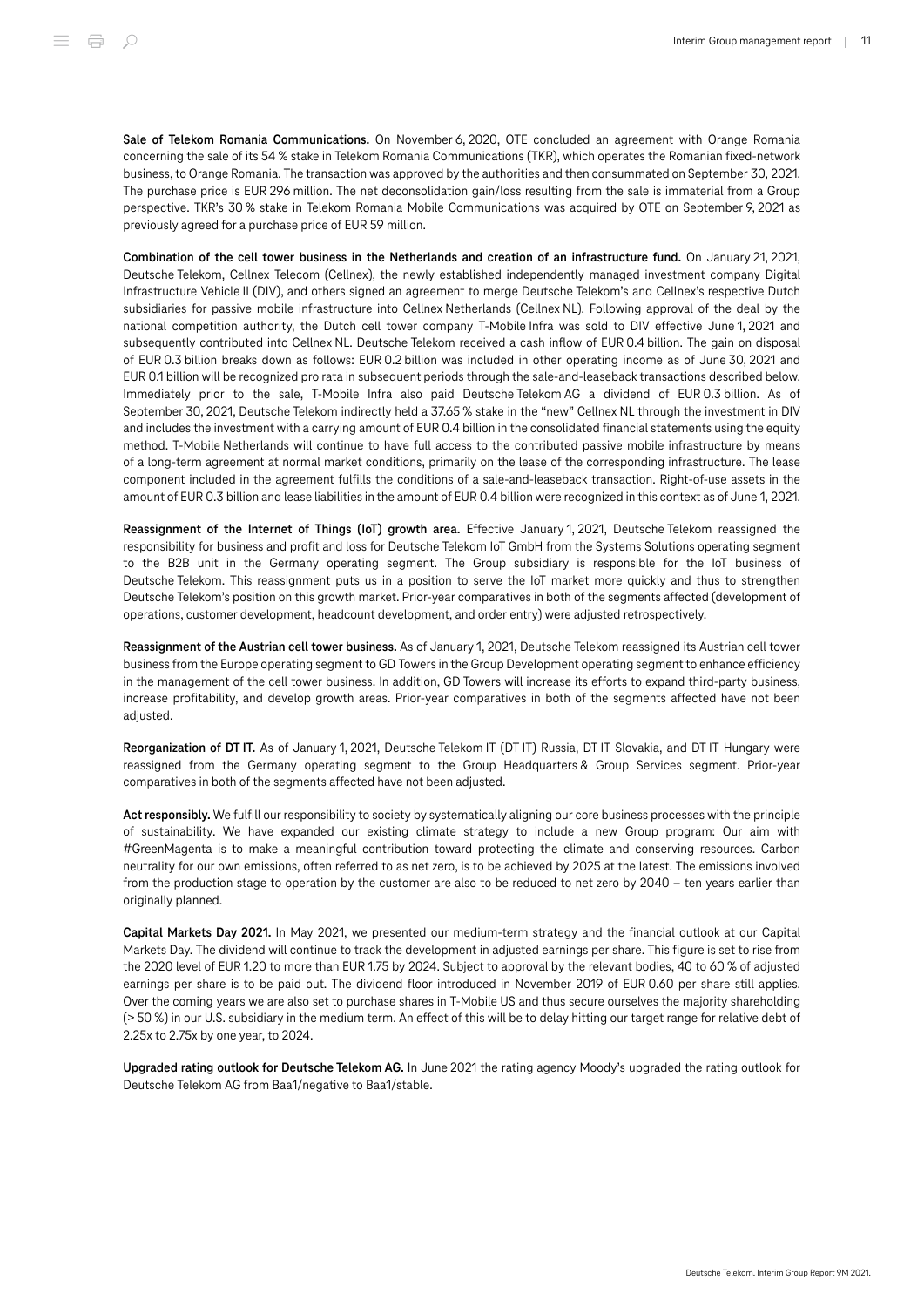# <span id="page-11-0"></span>The economic environment

This section provides additional information on, and explains recent changes to, the economic situation as described in the combined management report of the [2020 Annual Report](https://report.telekom.com/annual-report-2020/management-report/the-economic-environment/macroeconomic-development.html), focusing on macroeconomic developments in the first nine months of 2021, the outlook, the currently prevailing economic risks, and the regulatory environment. The macroeconomic outlook is provided contingent on the understanding that the quantification of the impact of the coronavirus crisis will depend heavily on the further course of the pandemic.

#### Macroeconomic development

The global economy saw a marked recovery as coronavirus restrictions have been eased. In the October 2021 update to its outlook, the International Monetary Fund (IMF) announced it expected the global economy to expand by 5.9 % in 2021, followed by growth of 4.9 % in 2022.

For the German economy, the IMF expects GDP to grow by 3.1 % in the current year. The business climate in the information and communications technology (ICT) sector remains bright. Although the Bitkom-ifo-Digitalindex, calculated on the basis of the business situation and expectations, declined slightly quarter-on-quarter in the third quarter of 2021, it remains at a high level both overall and compared to the economy as a whole.

The economies of our core markets in North America and Europe, too, will expand this year, with the IMF predicting growth of 6.0 % in the U.S. economy and of 5.0 % in the eurozone. However, with upstream products becoming more expensive, the rates of inflation have risen sharply on both sides of the Atlantic.

#### **Outlook**

The U.S. economy had already returned to its pre-pandemic level in the second quarter of 2021. This economic growth is expected to be tempered in the second half of the year by labor shortages and delivery bottlenecks. The eurozone is showing signs of a sustained recovery throughout the second half of 2021, although delivery bottlenecks are dampening industrial activity. Economic output in the eurozone is also on track to be back at its pre-pandemic level by the year-end.

#### Overall economic risks

Apart from the prevailing uncertainty relating to the further course of the coronavirus pandemic, a further risk is that enduring delivery bottlenecks, labor shortages, and rising energy prices will dampen the economic recovery. Accelerating inflation, too, may prove to be a persistent exacerbating factor rather than a passing phenomenon. Further risks to economic development arise from the smoldering trade conflicts between the United States and China, as well as from other geopolitical risks.

#### **Requlation**

Commitment agreements entered into force. The agreements with Telefónica and Vodafone concerning their long-standing cooperation in the fixed network were extended in the fourth quarter of 2020 in the form of new commitment agreements to replace the former quota-based agreements under what has become known as the "contingent model." Long-term agreements had also been signed with 1&1 and NetCologne in the first quarter of 2021. These cover the existing broadband networks as well as the FTTH fiber-optic networks to be continuously built out by Deutsche Telekom in the years to come. Since there were no regulatory objections to the agreements on the part of the Bundesnetzagentur, they entered into force effective April 1, 2021. This has established a solid foundation on which to take forward cooperation in the fixed network over the next 10 years.

European Commission set termination rates from July 1, 2021. On April 22, 2021, the European Commission published a Delegated Act setting single maximum Union-wide mobile (MTR) and fixed-network (FTR) termination rates. The Act will reduce MTRs to a uniform level of 0.2 eurocents/min. by 2024 using a phased approach. A uniform level of 0.07 eurocents/ min. will apply to FTRs from January 1, 2022; new price caps which vary by member state, however, will apply as early as from July 1, 2021.

European Electronic Communications Code (EECC) transposed into national law. The Telecommunications Modernization Act (Telekommunikationsmodernisierungsgesetz – TKMoG) will enter into force in Germany on December 1, 2021. The reform of the German Telecommunications Act (Telekommunikationsgesetz – TKG) became necessary to transpose the provisions of the EECC into national law. The biggest changes affect the rules on consumer protection, the regulation of very high capacity networks (including FTTH), spectrum policy, and the rules on universal service. TKMoG will also remove the right of property owners to pass on cable TV service costs to tenants via the service charges included in rental agreements. The rules on contract terms and contract extensions were modified in favor of the consumer, with customers now being able to cancel contracts on a monthly basis after reaching the minimum contract term. Other changes affect the existing rights of retail customers to a price reduction in the event of defective performance – a modification that has now also been incorporated into the TKG. The deadlines for fault clearance have been further tightened. In terms of wholesale regulation of companies with a dominant market position, the amended TKG will ease regulations regarding the build-out of FTTH networks. The previous universal service is being replaced by an entitlement to fast telecommunications services. The thresholds for this will have to be laid down in an ordinance that has the force of law. One important change is the abolishment, effective June 30, 2024, of the privilege for property owners to pass on cable TV and internet service fees as ancillary rental costs to tenants. The fiber-optic build-out will be financed using new instruments, such as the fiber-optic provisioning charge for tenants capped at EUR 60 per year for 5 or 9 years, a cost apportionment added to the basic rent excluding service charges, or the existing rules on network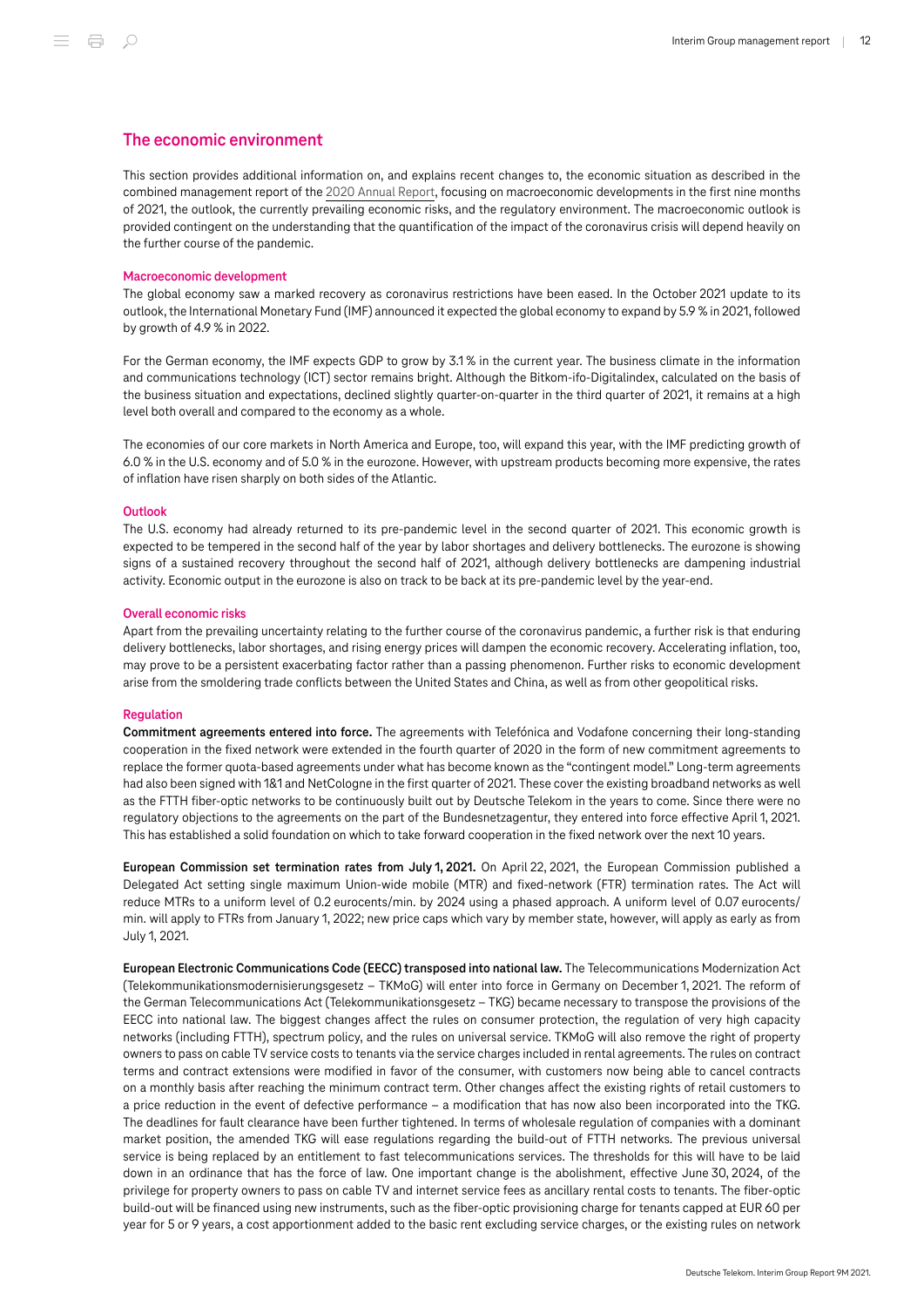usage charges. This step will also reduce the costs for network operators of using in-house networks. Greece and Hungary have already transposed the EECC into national law, while the lawmaking process is still ongoing in the Netherlands and the Czech Republic.

Bundesnetzagentur presents draft decision for FTTH network regulation. On October 11, 2021, the Bundesnetzagentur presented its draft decision on the future regulation of access to Deutsche Telekom's copper and fiber-optic network. The draft contains proposals for easing FTTH network regulation, which would put an end to "ex ante" and access regulation. Non-discriminatory access will instead be secured under the Equivalence of Input (EoI) principle enshrined in the new Telecommunications Act (Telekommunikationsgesetz – TKG). Under the new system, wholesalers would have access to the same material and human resources as Deutsche Telekom's sales teams. The Bundesnetzagentur further proposes to abolish the traditional "ex-ante" regulation of layer 2 (VDSL) products and tie charges to a disclosure obligation. The draft decision also includes the requirement for Deutsche Telekom to grant access to cable ducts and operational support systems. The period for responses to the draft decision ends on November 15, 2021. The Bundesnetzagentur is expected to notify the European Commission of the draft in January 2022.

German court overturns approval under merger control law for the joint venture Glasfaser Nordwest. Deutsche Telekom and EWE founded the joint venture Glasfaser Nordwest in 2020. The aim of the joint venture is to provide up to 1.5 million households and business locations with fast internet. If the Düsseldorf Higher Regional Court's decision of September 22, 2021 becomes final, the case will be referred back to the Bundeskartellamt for a new decision on approval and any further conditions. The joint venture can continue building out FTTH in the interim. Deutsche Telekom has lodged a complaint against the decision of the Düsseldorf Higher Regional Court to not allow an appeal.

Bundesnetzagentur's security catalog classes operators of public telecommunications networks for the first time as having an increased risk potential. On August 25, 2021, the Bundesnetzagentur determined new security requirements for operators of public telecommunications networks. Under the IT Security Act 2.0 (IT-Sicherheitsgesetz 2.0) critical components are subject to special legal requirements, such as mandatory certification.

For further information on the Bundesnetzagentur's TKG security catalog, please refer to the section "Risks and opportunities - Risks relating to strategic [transformation and integration.](#page-38-2)"

# Awarding of spectrum

The assignment phase of the C-band auction (3.7 to 4.2 GHz) in the United States ended on February 17, 2021. On February 24, 2021, the FCC announced the number of licenses obtained by participating companies. Verizon paid around USD 45 billion for 3,511 licenses, AT&T over USD 23 billion for 1,621 licenses, and T‑Mobile US USD 9.3 billion for 142 licenses. A total of 280 MHz was sold at the C-band auction. The new license holders must make relocation payments over the next three years to cover the transfer of licenses from the former holders. The payments T‑Mobile US will have to make are expected to amount to USD 1.2 billion. In the United States, the 3.45 GHz auction began on October 5, 2021 to award a total of 100 MHz of spectrum in the 3,450 to 3,550 MHz band. In Hungary, proceedings to re-award 900 and 1,800 MHz spectrum licenses that are due to expire in 2022 were held on January 28, 2021 and concluded the same day. Magyar Telekom acquired 2x 8 MHz and 2x 20 MHz in the respective bands for a total price of EUR 123 million (when translated into euros). On August 12, 2021, Hrvatski Telekom in Croatia acquired spectrum in the 700; 3,400 to 3,800; and 26,000 MHz bands for a total purchase price of EUR 17.4 million.

As previously, Poland has made no further announcements regarding a new start date for the postponed auction for 3,400 to 3,800 MHz. The process is being held up by incomplete legislative procedures. Further four 80 MHz licenses are expected to be awarded. All further details of the auction are pending. Romania plans to hold a large spectrum auction for the 800; 2,600; and 3,400 to 3,800 MHz bands, which is expected to take place in winter 2021/spring 2022. The 5G spectrum in the 700 MHz and 1,500 MHz bands will now be awarded in a separate award procedure which is expected to follow in the second half of 2022. A decision was made to extend the 2,100 MHz spectrum licenses through 2030 with processing due to be completed by the end of 2021. The Slovakian regulatory authority is preparing to allocate the 3,400 to 3,800 MHz band, which will become available for mobile broadband usage in 2024. It has begun a corresponding public consultation. In the meantime, the previously unused 2,600 MHz TDD band (50 MHz) has been added to the spectrum award planning. The auction has now been put back until next year.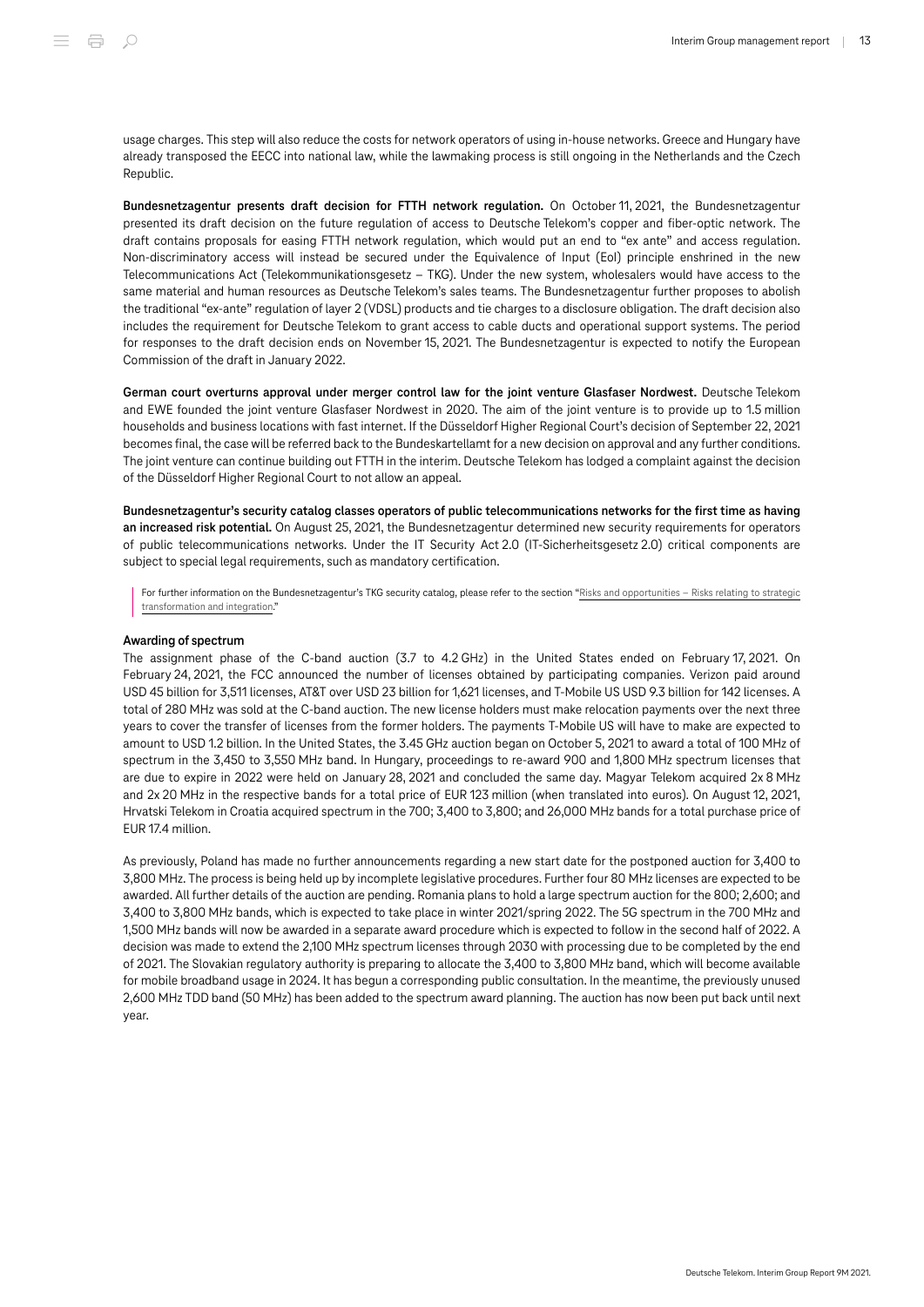The following table provides an overview of the main ongoing and planned spectrum awards and auctions as well as license extensions. It also indicates spectrum to be awarded in the near future in various countries.

#### Main spectrum awards

|                         | Expected<br>start of<br>award<br>procedure | Expected<br>end of<br>award<br>procedure | Frequency ranges<br>(MHz)                                                                            | Award procedure                                                                             | Updated information                                                                                                                                               |
|-------------------------|--------------------------------------------|------------------------------------------|------------------------------------------------------------------------------------------------------|---------------------------------------------------------------------------------------------|-------------------------------------------------------------------------------------------------------------------------------------------------------------------|
| Croatia                 |                                            | Completed                                | 700 / 3,400-3,800 /<br>26,000                                                                        | Auction (sequential SMRA <sup>a</sup> )                                                     | Ended on August 12, 2021.<br>Total investment of EUR 17.4 million<br>Further award expected in 2022.                                                              |
| Poland                  | 012022                                     | Q2 2022                                  | 3,400-3,800                                                                                          | Auction (SMRA <sup>a</sup> ), 4x 80 MHz<br>blocks, capped at 80 MHz                         | New start delayed further due to<br>political discussions on national<br>security guidelines<br>(Cyber Security Act).                                             |
| Poland                  | 03 20 22                                   | 04 2022                                  | 700 / 2,100 / 26,000                                                                                 | Auction, details tbd                                                                        | Plans for all bands still unclear due to<br>discussions on award models, 700 MHz<br>border coordination talks with Russia at<br>a standstill.                     |
| Romania                 | 04 20 21                                   | 012022                                   | 800 / 2,100 / 2,600 /<br>3,400-3,800                                                                 | Auction (tender award), capped<br>at $2x 20$ MHz < 1 GHz and<br>120 MHz in 3.4-3.8 GHz band | Procedure expected by Q1 2022.<br>Extension of 2,100 MHz licenses<br>through 2030 approved, effective end<br>of 2021.                                             |
| Romania                 | H <sub>2</sub> 2022                        | H <sub>2</sub> 2022                      | 700 / 1,500                                                                                          | Auction, details tbd                                                                        |                                                                                                                                                                   |
| Slovakia                | 02 20 22                                   | H <sub>2</sub> 2022                      | Auction (SMRA <sup>a</sup> ), terms of use<br>3.400-3.800 /<br>2,600 (TDD)<br>tbd, capped at 100 MHz |                                                                                             | Second consultation scheduled for O4<br>2021 to finalize rules. Significant<br>reduction of starting prices expected.<br>Auction expected to start in April 2022. |
| Czech<br>Republic       | 03 20 23                                   | 012024                                   | 900 / 1,800 / 2,100                                                                                  | Extension expected                                                                          | TMCZ's 900 / 1,800 MHz GSM license<br>and 2,100 MHz UMTS license will expire<br>in 2024.                                                                          |
| United<br>States        | Started                                    | Q4 2021/<br>012022                       | 3,450-3,550                                                                                          | Auction (ascending clock<br>auction <sup>b</sup> )                                          | Start: Oct. 5, 2021                                                                                                                                               |
| United<br><b>States</b> | H <sub>12022</sub>                         | H12022                                   | 2,500-2,700                                                                                          | Auction, details tbd                                                                        | Public consultation in progress.                                                                                                                                  |

a SMRA: simultaneous (electronic) multi-round auction with ascending, parallel bids for all available frequency bands.

<sup>b</sup> Ascending clock auction: electronic multi-round auction with a clock phase to clarify the amount of spectrum in demand in the various areas and an assignment phase to determine the distribution of frequency band assignments between the bidders.

# <span id="page-13-0"></span>Development of business in the Group

Since April 1, 2020, Sprint has been included in Deutsche Telekom's consolidated financial statements as a fully consolidated subsidiary. As a result, the remeasured assets and liabilities were recognized as of this date, and all income and expenses generated from the date of first-time consolidation have been included in Deutsche Telekom's consolidated income statement. In the first three quarters of 2021, this continued to impact on the comparability of the presentation of the results of operations and financial position for the reporting period with the figures for the prior-year period.

For further information on the business combination of T-Mobile US and Sprint, please refer to the section "[Changes in the composition of the Group and](#page-48-0) [other transactions"](#page-48-0) in the interim consolidated financial statements.

Effective January 1, 2021, Deutsche Telekom reassigned the responsibility for business and profit and loss for Deutsche Telekom IoT GmbH from the Systems Solutions operating segment to the business customer unit in the Germany operating segment. The Group subsidiary is responsible for the IoT business of Deutsche Telekom. Prior-year comparatives in both of the segments affected (development of operations, customer development, headcount development, and order entry) were adjusted retrospectively. There were no adjustments at overall Group level.

For further information on the reassignment of the IoT business, please refer to the section ["Group organization, strategy, and management.](#page-9-1)"

The coronavirus pandemic affected our business in several of our business areas, impacting on revenues and earnings. For example, temporary travel restrictions have resulted in lower roaming and visitor revenues. Our terminal equipment business also felt the squeeze, as did our corporate customer business. At the same time, we recorded an increase in the volume of voice calls, both in mobile communications and in the fixed network.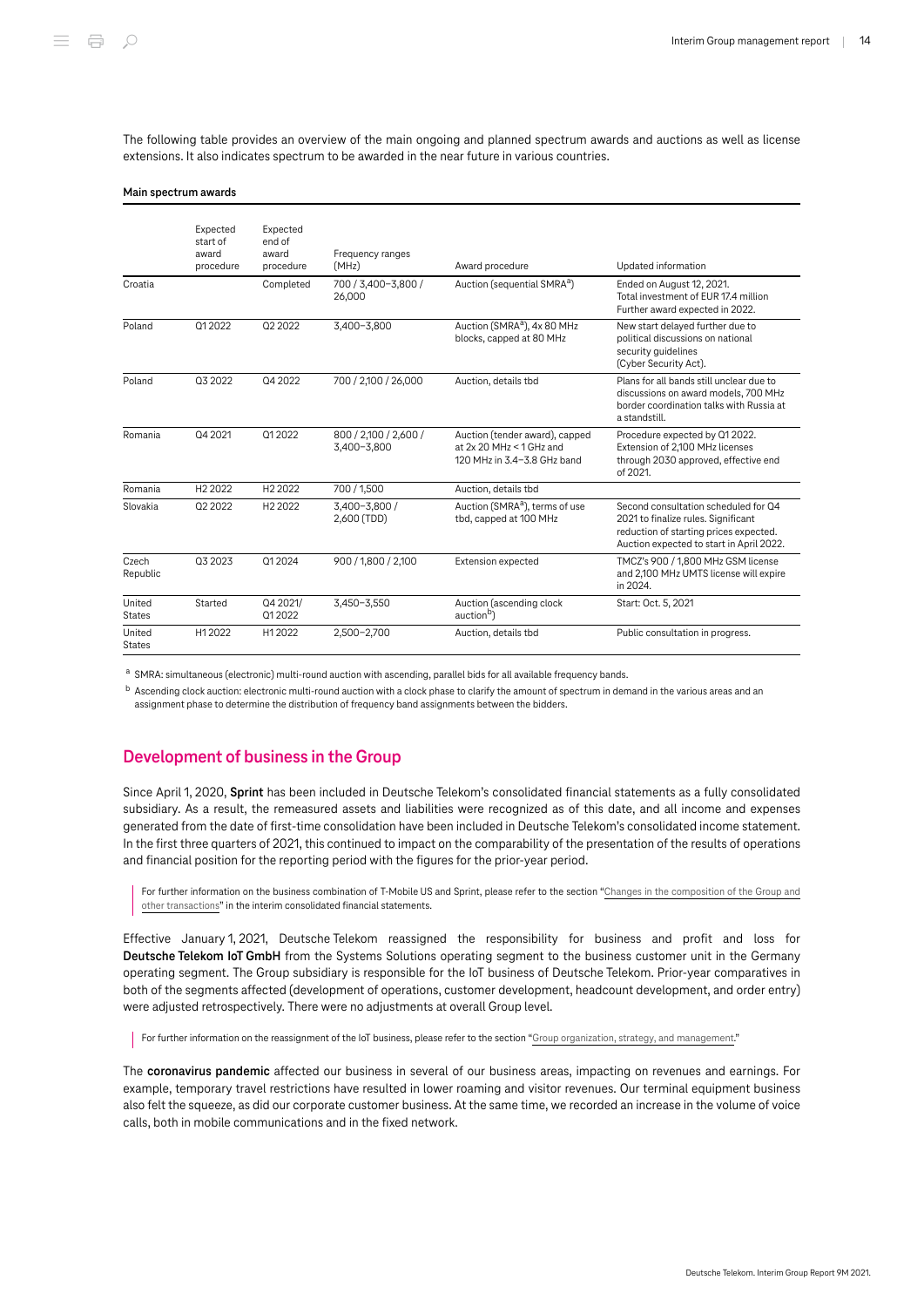#### Results of operations of the Group

#### Net revenue

In the first three quarters of 2021, we generated net revenue of EUR 79.9 billion, which was up 8.8 % or EUR 6.5 billion year-onyear. In organic terms, i.e., assuming a comparable composition of the Group in the prior-year period and excluding exchange rate effects, revenue developed positively, with growth of EUR 4.0 billion or 5.3 %. For a comparison on an organic basis, net revenue in the prior-year period was raised by EUR 5.6 billion to account for effects of changes in the composition of the Group – primarily from the acquisition of Sprint, the disposal of Sprint's prepaid business to DISH and the acquisition of Shentel in the United States operating segment – and net exchange rate effects of EUR ‑3.0 billion were taken into account.

Our United States operating segment in particular contributed to the positive revenue trend with an increase of 13.4 %. In organic terms, i.e., adjusted for the effect of the acquisition of Sprint and assuming constant exchange rates, revenue increased by 7.1 % year-on-year due to both higher service revenues and higher terminal equipment revenues. Revenue in our home market of Germany was up on the prior-year level, increasing by 1.8 %. This was mainly driven by broadband revenue growth and a rise in terminal equipment sales both in the fixed network and in mobile communications. In the first three quarters of 2021, the Europe operating segment recorded a revenue increase of 1.3 %. In organic terms, i.e., assuming constant exchange rates, revenue increased by 1.9 %. Organic growth was mainly driven by the strong performance of the mobile business, especially the increase in higher-margin service revenues, as well as slight increases in roaming and visitor revenues, and higher revenues from terminal equipment sales. By contrast, the fixed-network business recorded stable revenues. Revenue in our Systems Solutions operating segment was down 2.9 % year-on-year. This decrease was mainly driven by the expected decline in traditional IT infrastructure business, due in part to targeted business decisions such as the reduction in end-user services. By contrast, our growth areas grew significantly, especially public cloud, digital solutions, and road charging. Revenue in our Group Development operating segment increased by 9.7 %. In organic terms, i.e., adjusted for the sale of the Dutch cell tower business, the reassignment of the Austrian cell tower business, as well as the acquisition of the Dutch MVNO and SIM provider Simpel, revenue increased by 4.3 %. This revenue increase resulted from the operational and structural growth of our two business units T‑Mobile Netherlands and GD Towers, which includes DFMG and the Austrian cell tower business.

For further information on revenue development in our segments, please refer to the section "[Development of business in the operating segments.](#page-24-0)"

| millions of $\epsilon$                        |         |         |         |         |             |                   |                   |             |         |
|-----------------------------------------------|---------|---------|---------|---------|-------------|-------------------|-------------------|-------------|---------|
|                                               | Q12021  | Q2 2021 | Q3 2021 | Q3 2020 | Change<br>% | $Q1 - Q3$<br>2021 | $01 - 03$<br>2020 | Change<br>% | FY 2020 |
| Net revenue                                   | 26,390  | 26,593  | 26,877  | 26,393  | 1.8         | 79,860            | 73,377            | 8.8         | 100,999 |
| Germany                                       | 5,942   | 5,903   | 5,990   | 5,842   | 2.5         | 17,835            | 17,525            | 1.8         | 23,790  |
| <b>United States</b>                          | 16,483  | 16,643  | 16,807  | 16,569  | 1.4         | 49.933            | 44.024            | 13.4        | 61,208  |
| Europe                                        | 2,729   | 2,823   | 2,905   | 2,880   | 0.9         | 8,456             | 8,344             | 1.3         | 11,335  |
| <b>Systems Solutions</b>                      | 1,015   | 1,006   | 971     | 955     | 1.7         | 2.992             | 3,082             | (2.9)       | 4,159   |
| Group Development                             | 782     | 780     | 787     | 719     | 9.5         | 2.349             | 2.142             | 9.7         | 2,883   |
| Group Headquarters &<br><b>Group Services</b> | 625     | 671     | 617     | 625     | (1.3)       | 1.913             | 1.910             | 0.2         | 2,556   |
| Intersegment revenue                          | (1,186) | (1,232) | (1,200) | (1,197) | (0.3)       | (3,619)           | (3,651)           | 0.9         | (4,932) |

#### Contribution of the segments to net revenue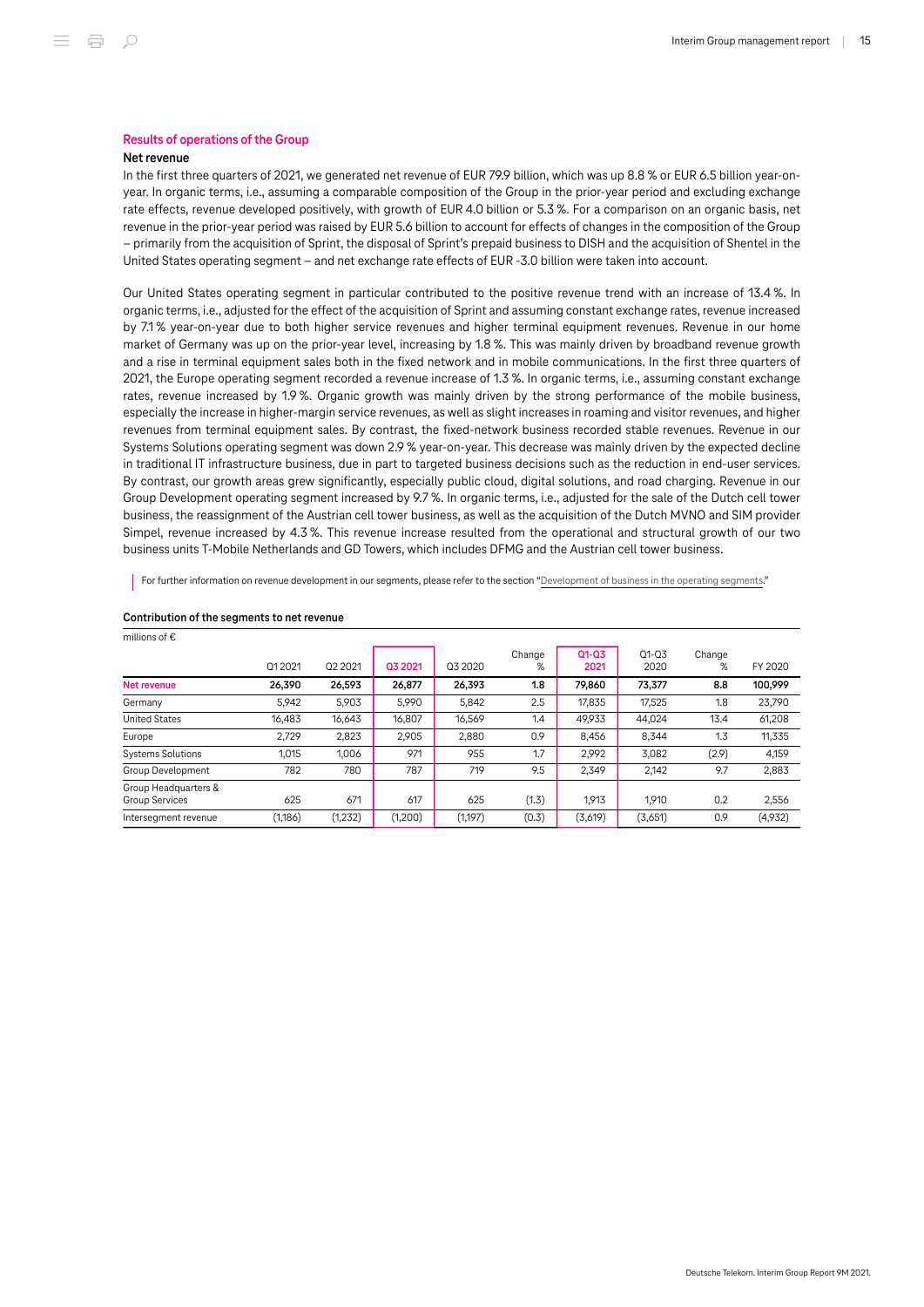

<sup>a</sup> For further information on net revenue, please refer to the section ["Segment reporting](#page-66-0)" in the interim consolidated financial statements.

At 62.4 %, our United States operating segment provided by far the largest contribution to net revenue of the Group and thanks to the acquisition of Sprint was up 2.4 percentage points against the level in the prior-year period. In this connection, the proportion of net revenue generated internationally also increased significantly from 75.3 % to 76.8 %.

# Adjusted EBITDA AL, EBITDA AL

Adjusted EBITDA AL increased year-on-year by EUR 2.3 billion or 8.7 % to EUR 28.3 billion in the first three quarters of 2021. In organic terms, adjusted EBITDA AL increased by EUR 0.8 billion or 3.0%. For a comparison on an organic basis, adjusted EBITDA AL in the prior-year period was raised by EUR 2.5 billion to account for effects of changes in the composition of the Group – primarily from the acquisition of Sprint and the disposal of Sprint's prepaid business to DISH in the United States operating segment – and net exchange rate effects of EUR ‑1.1 billion were taken into account.

All operating segments made a positive contribution to this development. Adjusted EBITDA AL of our United States operating segment increased significantly as a result of the business combination of T-Mobile US and Sprint, among other factors. In organic terms, i.e., adjusted for the effect of the acquisition of Sprint and assuming constant exchange rates, adjusted EBITDA AL increased by 1.9 % year-on-year. Adjusted EBITDA AL increased primarily due to higher service revenues and equipment revenues as discussed above. This was offset by negative effects of the initiated withdrawal from the terminal equipment lease model in the United States and higher operational expenses – primarily in connection with the acquisition of Sprint. Our Germany operating segment contributed to the increase thanks to high-value revenue growth and improved cost efficiency with 3.7 % higher adjusted EBITDA AL. Adjusted EBITDA AL in our Europe operating segment increased by 3.1 %. In organic terms, i.e., assuming constant exchange rates and adjusted for the transfer of the Austrian cell tower business to the Group Development operating segment, adjusted EBITDA AL increased by 5.0 %. In addition to the positive revenue effects, savings in indirect costs also contributed to this development. In our Systems Solutions operating segment, adjusted EBITDA AL increased by 3.9 %. Efficiency effects from our transformation program and effects from increased revenue in our growth areas exceeded the decline in earnings in the traditional IT infrastructure business. Adjusted EBITDA AL in our Group Development operating segment increased by 16.6 % year-on-year; in organic terms, it grew by 10.6 %. This growth was attributable to the positive revenue trend at T‑Mobile Netherlands, the acquisition of Simpel, and efficient cost management at T‑Mobile Netherlands. The GD Towers business posted consistent growth on the back of rising volumes and was further strengthened by the transfer of the Austrian cell tower business.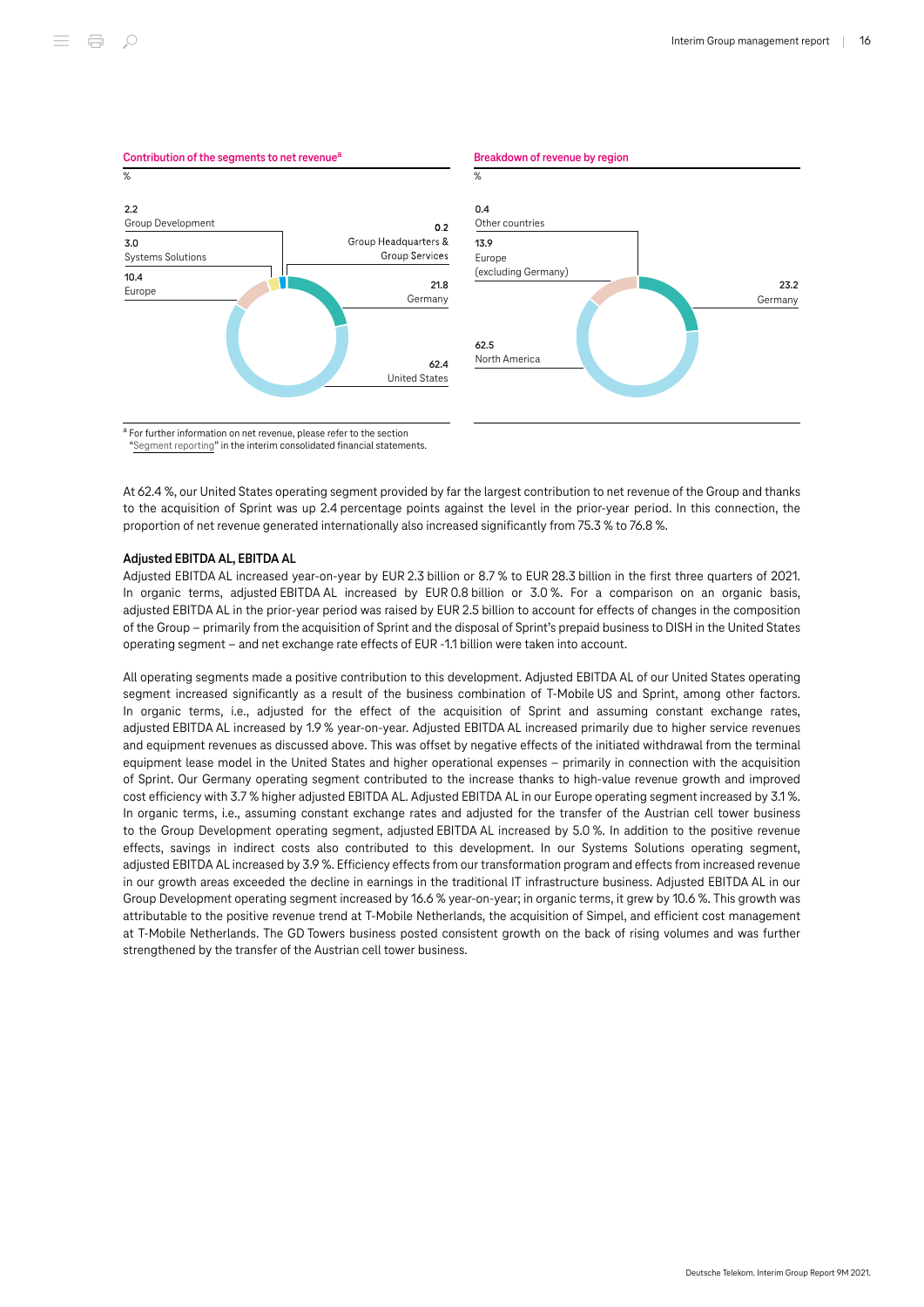| millions of $\epsilon$                                             |        |         |         |         |             |                   |                 |             |         |
|--------------------------------------------------------------------|--------|---------|---------|---------|-------------|-------------------|-----------------|-------------|---------|
|                                                                    | Q12021 | Q2 2021 | Q3 2021 | Q3 2020 | Change<br>% | $Q1 - Q3$<br>2021 | $01-03$<br>2020 | Change<br>% | FY 2020 |
| <b>EBITDA AL (adjusted for</b><br>special factors)<br>in the Group | 9,245  | 9,418   | 9,661   | 9,692   | (0.3)       | 28,323            | 26,065          | 8.7         | 35,017  |
| Germany                                                            | 2,305  | 2,354   | 2,456   | 2,364   | 3.9         | 7,115             | 6,864           | 3.7         | 9,188   |
| <b>United States</b>                                               | 5,706  | 5,737   | 5,771   | 5,994   | (3.7)       | 17,215            | 15,458          | 11.4        | 20,997  |
| Europe                                                             | 946    | 994     | 1.105   | 1,064   | 3.9         | 3.046             | 2,953           | 3.1         | 3,910   |
| <b>Systems Solutions</b>                                           | 62     | 72      | 80      | 77      | 3.9         | 215               | 207             | 3.9         | 279     |
| Group Development                                                  | 316    | 318     | 340     | 284     | 19.7        | 975               | 836             | 16.6        | 1,101   |
| Group Headquarters &<br><b>Group Services</b>                      | (84)   | (21)    | (86)    | (90)    | 4.4         | (191)             | (220)           | 13.2        | (429)   |
| Reconciliation                                                     | (7)    | (37)    | (5)     | 0       | n.a.        | (50)              | (32)            | (56.2)      | (28)    |

#### Contribution of the segments to adjusted Group EBITDA AL

EBITDA AL increased by EUR 2.7 billion or 11.3 % year-on-year to EUR 26.3 billion, with special factors changing from EUR ‑2.4 billion to EUR ‑2.0 billion. Expenses incurred in connection with staff-related measures decreased from EUR 0.9 billion in the prior-year period by EUR 0.5 billion to EUR 0.4 billion. Part of this decrease was attributable to the reversal of other provisions for personnel costs, which had been recognized by OTE in 2010 and 2011 in connection with an additional payment to the Greek social insurance fund IKA-ETAM, as a result of corresponding proceedings concluded in September 2021. Net expenses of EUR 1.5 billion were recorded as special factors under effects of deconsolidations, disposals, and acquisitions. EUR 0.9 billion of the expenses mainly related to acquisition and integration costs as well as restructuring costs to realize cost efficiencies from the business combination of T‑Mobile US and Sprint. A further EUR 0.6 billion related to a reduction in the useful life of leased network technology for cell sites in the United States. In the prior-year period, net expenses of EUR 1.1 billion were recorded as special factors under effects of deconsolidations, disposals, and acquisitions. These also mainly related to the business combination with Sprint. In addition, in the Group Development operating segment, EBITDA AL was influenced by net positive special factors of EUR 0.2 billion, which mainly related to the gain on deconsolidation due to the sale of the Dutch cell tower business. In the prior year, expenses of EUR 0.5 billion mainly in connection with the coronavirus pandemic were recorded under other special factors affecting EBITDA AL in the United States operating segment.

For further information on the development of (adjusted) EBITDA AL in our segments, please refer to the section "[Development of business in the operating](#page-24-0) [segments](#page-24-0)."

A reconciliation of the definition of EBITDA with the "after leases" indicator (EBITDA AL) can be found in the following table:

| millions of $\epsilon$                                            |          |         |          |          |             |                   |                   |             |         |
|-------------------------------------------------------------------|----------|---------|----------|----------|-------------|-------------------|-------------------|-------------|---------|
|                                                                   | Q12021   | Q2 2021 | 03 20 21 | Q3 2020  | Change<br>% | $Q1 - Q3$<br>2021 | $01 - 03$<br>2020 | Change<br>% | FY 2020 |
| EBITDA                                                            | 10.361   | 10.469  | 10.468   | 10,615   | (1.4)       | 31.298            | 27,581            | 13.5        | 38,633  |
| Depreciation of right-of-<br>use assets <sup>a</sup>              | (1, 284) | (1,399) | (1,470)  | (1, 264) | (16.3)      | (4, 154)          | (3,311)           | (25.5)      | (4,530) |
| Interest expenses on<br>recognized lease liabilities <sup>a</sup> | (279)    | (277)   | (274)    | (219)    | (25.1)      | (830)             | (632)             | (31.3)      | (925)   |
| <b>EBITDA AL</b>                                                  | 8.798    | 8,793   | 8,723    | 9,133    | (4.5)       | 26.313            | 23,638            | 11.3        | 33,178  |
| Special factors affecting<br><b>EBITDA AL</b>                     | (447)    | (625)   | (938)    | (560)    | (67.5)      | (2,010)           | (2,427)           | 17.2        | (1,839) |
| <b>EBITDA AL (adjusted for</b><br>special factors)                | 9,245    | 9,418   | 9,661    | 9,692    | (0.3)       | 28,323            | 26,065            | 8.7         | 35,017  |

a Excluding finance leases at T-Mobile US.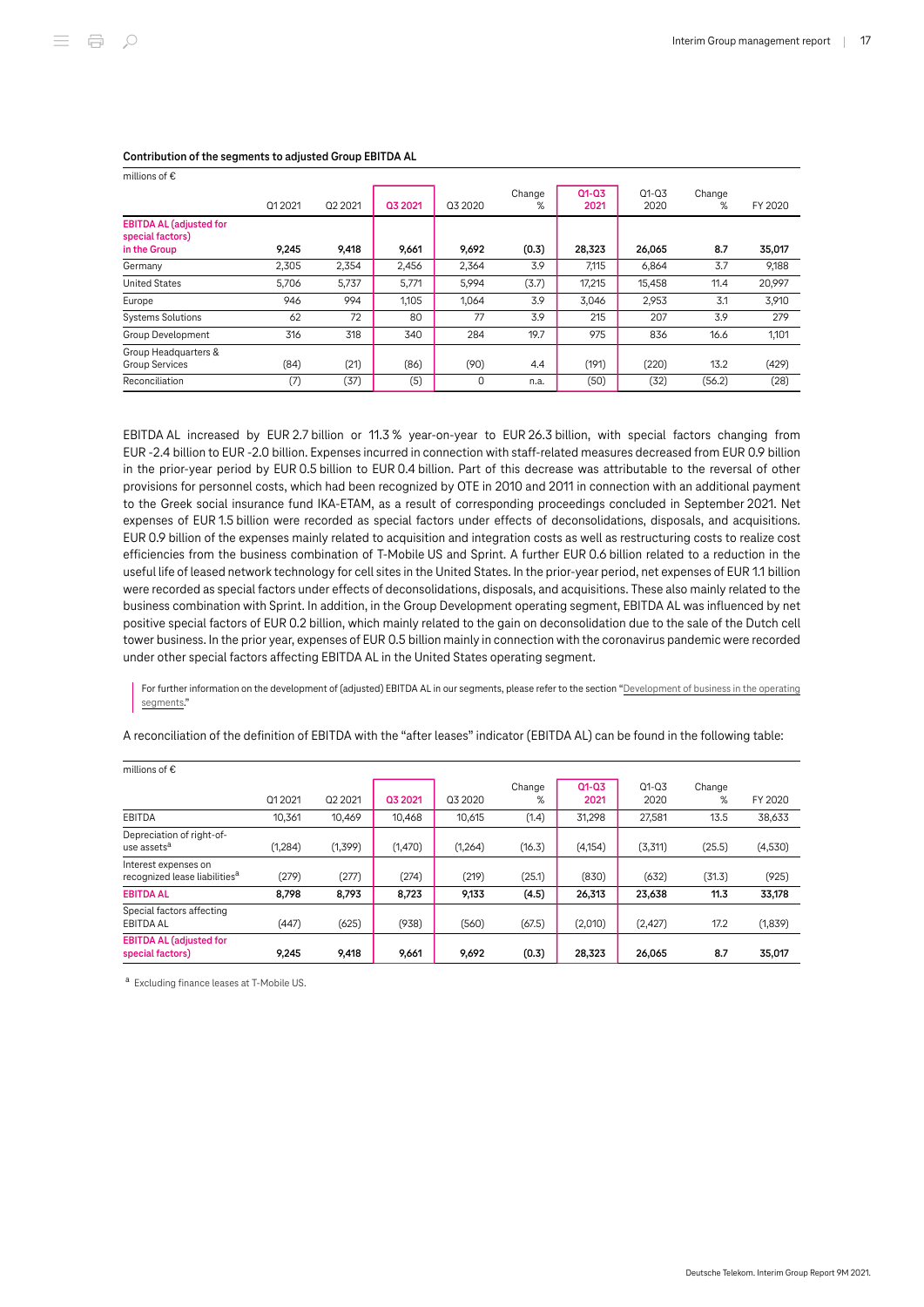#### EBIT

Group EBIT increased from EUR 8.7 billion to EUR 10.7 billion, up EUR 2.0 billion or 22.6 % against the prior-year period. This increase is partly due to the effects described under adjusted EBITDA AL and EBITDA AL. At EUR 20.6 billion, depreciation, amortization and impairment losses were EUR 1.7 billion higher than in the prior-year period. This increase is mainly attributable to Sprint, which has been included since April 1, 2020. Furthermore, in the United States operating segment, a reduction in the useful life of leased network technology for cell sites following the business combination of T‑Mobile US and Sprint increased depreciation of the corresponding right-of-use assets by EUR 0.6 billion. Impairment losses decreased from EUR 0.7 billion to EUR 0.1 billion. Of the prior-year figure, a total of EUR 0.5 billion related to the Systems Solutions operating segment and the Group Headquarters & Group Services segment, and EUR 0.2 billion to the Europe operating segment. The impairment losses recognized in the first three quarters of 2021 related to the Systems Solutions operating segment and the Group Headquarters & Group Services segment. These impairment losses were primarily a consequence of the impairment testing carried out in the Systems Solutions cash-generating unit in the third quarter of the prior year.

#### Profit before income taxes

Profit before income taxes increased by EUR 1.5 billion or 27.4 % to EUR 7.0 billion. The loss from financial activities increased from EUR 3.2 billion in the first nine months of 2020 to EUR 3.7 billion, with finance costs increasing by EUR 0.4 billion to EUR 3.5 billion, mainly due to the financial liabilities assumed in connection with the acquisition of Sprint and the related restructuring and increase in financing. Other financial expense increased slightly year-on-year to EUR 0.2 billion. On the one hand, interest income from the measurement of provisions and liabilities increased, in particular in the Group Headquarters & Group Services segment by EUR 0.5 billion. On the other, gains/losses (net) from financial instruments decreased by EUR 0.5 billion, due in part to negative measurement effects resulting, among other factors, from embedded derivatives at T‑Mobile US and from a forward transaction to hedge the price of acquiring T‑Mobile US shares in the future. And in part, net positive measurement effects resulted from the amortization and subsequent measurement of the stock options received from SoftBank in June 2020 to purchase shares in T‑Mobile US.

#### Net profit, adjusted net profit

Net profit increased year-on-year by EUR 1.2 billion to EUR 3.7 billion. The tax expense increased by EUR 0.3 billion to EUR 1.7 billion. Profit attributable to non-controlling interests remained stable at EUR 1.6 billion and mainly relates to our United States operating segment. Excluding special factors, which had a negative overall effect of EUR 0.9 billion on net profit, adjusted net profit in the first nine months of 2021 amounted to EUR 4.6 billion, up EUR 0.6 billion against the prior-year period.

For further information on tax expense, please refer to the section " $income taxes"$  in the interim consolidated financial statements.</u>

The following table presents the reconciliation of net profit to net profit adjusted for special factors:

| millions of $\epsilon$                                           |        |         |          |         |             |                   |                   |             |          |
|------------------------------------------------------------------|--------|---------|----------|---------|-------------|-------------------|-------------------|-------------|----------|
|                                                                  | 012021 | Q2 2021 | Q3 2021  | Q3 2020 | Change<br>℅ | $Q1 - Q3$<br>2021 | $01 - 03$<br>2020 | Change<br>% | FY 2020  |
| Net profit (loss)                                                | 936    | 1,879   | 889      | 817     | 8.8         | 3,705             | 2,487             | 49.0        | 4,158    |
| Special factors affecting<br><b>EBITDA AL</b>                    | (447)  | (625)   | (938)    | (560)   | (67.5)      | (2,010)           | (2,427)           | 17.2        | (1, 839) |
| Staff-related<br>measures                                        | (171)  | (268)   | 0        | (289)   | 100.0       | (439)             | (893)             | 50.8        | (1,268)  |
| Non-staff-related<br>restructuring                               | (5)    | (5)     | (4)      | (6)     | 33.3        | (14)              | (22)              | 36.4        | (32)     |
| Effects of<br>deconsolidations.<br>disposals and<br>acquisitions | (245)  | (346)   | (868)    | (293)   | n.a.        | (1,460)           | (1,093)           | (33.6)      | (1,655)  |
| Reversals of<br>impairment losses                                | 0      | 0       | 0        | 50      | (100.0)     | 0                 | 50                | (100.0)     | 1,655    |
| Other                                                            | (26)   | (5)     | (66)     | (22)    | n.a.        | (97)              | (470)             | 79.4        | (539)    |
| Special factors affecting<br>net profit                          | 182    | 391     | 514      | (133)   | n.a.        | 1,087             | 843               | 28.9        | 283      |
| Impairment losses                                                | (70)   | (61)    | (38)     | (630)   | 94.0        | (170)             | (630)             | 73.0        | (656)    |
| Profit (loss) from<br>financial activities                       | (12)   | 1       | $\Omega$ | 0       | n.a.        | (10)              | (28)              | 64.3        | (25)     |
| Income taxes                                                     | 130    | 234     | 259      | 386     | (32.9)      | 624               | 878               | (28.9)      | 730      |
| Non-controlling<br>interests                                     | 134    | 217     | 293      | 111     | n.a.        | 644               | 623               | 3.4         | 234      |
| <b>Special factors</b>                                           | (265)  | (234)   | (423)    | (692)   | 38.9        | (923)             | (1,584)           | 41.7        | (1, 557) |
| Net profit (loss) (adjusted<br>for special factors)              | 1,201  | 2,113   | 1,313    | 1,509   | (13.0)      | 4,627             | 4,072             | 13.6        | 5,715    |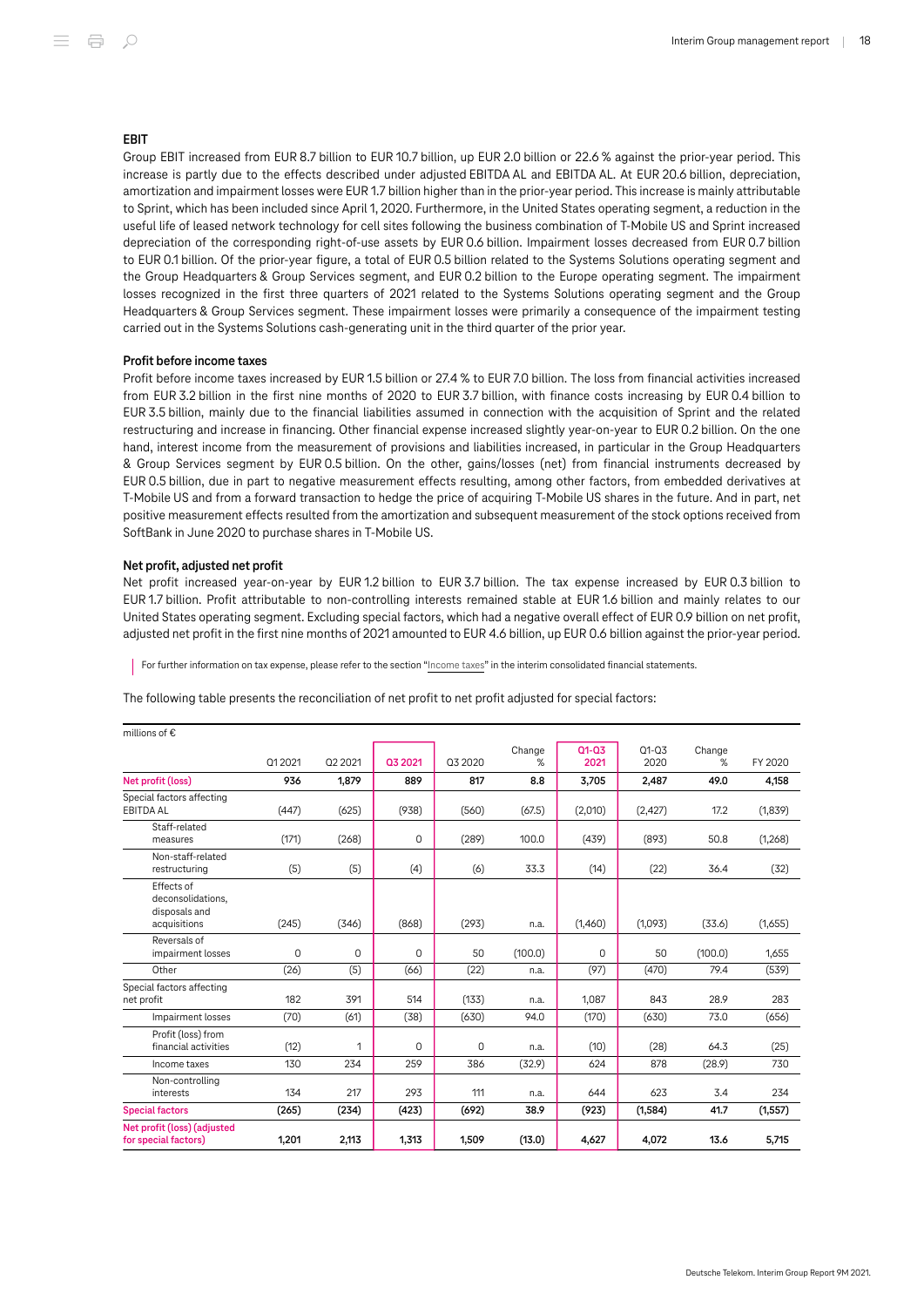# Earnings per share, adjusted earnings per share

Earnings per share is calculated as net profit divided by the weighted average number of ordinary shares outstanding, which totaled 4,766 million as of September 30, 2021. This resulted in earnings per share of EUR 0.78, compared with EUR 0.52 in the prior-year period. Earnings per share adjusted for special factors affecting net profit amounted to EUR 0.97 compared with EUR 0.86 in the prior-year period.

# Special factors

The following table presents a reconciliation of EBITDA AL, EBIT, and net profit to the respective figures adjusted for special factors:

| millions of $\epsilon$                                  |                   |                   |                   |                   |                   |                |
|---------------------------------------------------------|-------------------|-------------------|-------------------|-------------------|-------------------|----------------|
|                                                         | <b>EBITDA AL</b>  | <b>EBIT</b>       | <b>EBITDA AL</b>  | EBIT              | <b>EBITDA AL</b>  | EBIT           |
|                                                         | $Q1 - Q3$<br>2021 | $Q1 - Q3$<br>2021 | $Q1 - Q3$<br>2020 | $Q1 - Q3$<br>2020 | <b>FY</b><br>2020 | FY<br>2020     |
| <b>EBITDA AL/EBIT</b>                                   | 26,313            | 10,672            | 23,638            | 8,704             | 33,178            | 12,804         |
| Germany                                                 | (390)             | (390)             | (536)             | (588)             | (752)             | (805)          |
| Staff-related measures                                  | (310)             | (310)             | (475)             | (475)             | (676)             | (676)          |
| Non-staff-related restructuring                         | (9)               | (9)               | (13)              | (13)              | (18)              | (18)           |
| Effects of deconsolidations, disposals and acquisitions | (2)               | (2)               | (25)              | (25)              | (18)              | (18)           |
| Impairment losses                                       | $\Omega$          | $\Omega$          | $\Omega$          | (52)              | $\Omega$          | (52)           |
| Other                                                   | (70)              | (70)              | (23)              | (23)              | (40)              | (40)           |
| <b>United States</b>                                    | (1, 555)          | (1,613)           | (1, 407)          | (1, 407)          | (370)             | (370)          |
| Staff-related measures                                  | (15)              | (15)              | (32)              | (32)              | (32)              | (32)           |
| Non-staff-related restructuring                         | $\overline{0}$    | $\overline{0}$    | $\overline{0}$    | 0                 | $\overline{0}$    | $\overline{0}$ |
| Effects of deconsolidations, disposals and acquisitions | (1,540)           | (1,540)           | (955)             | (955)             | (1, 522)          | (1,522)        |
| Impairment losses                                       | 0                 | (58)              | 0                 | 0                 | 0                 | 0              |
| Reversals of impairment losses                          | $\Omega$          | $\Omega$          | $\Omega$          | $\Omega$          | 1,604             | 1,604          |
| Other                                                   | 0                 | $\mathbf 0$       | (420)             | (420)             | (420)             | (420)          |
| <b>Europe</b>                                           | 55                | 55                | (60)              | (220)             | (188)             | (374)          |
| Staff-related measures                                  | 101               | 101               | (99)              | (99)              | (181)             | (181)          |
| Non-staff-related restructuring                         | (1)               | (1)               | 0                 | 0                 | $\Omega$          | 0              |
| Effects of deconsolidations, disposals and acquisitions | (38)              | (38)              | (2)               | (2)               | (6)               | (6)            |
| Impairment losses                                       | $\Omega$          | $\mathbf 0$       | $\mathbf{0}$      | (160)             | $\Omega$          | (186)          |
| Reversals of impairment losses                          | $\mathbf 0$       | 0                 | 50                | 50                | 50                | 50             |
| Other                                                   | (8)               | (8)               | (9)               | (9)               | (51)              | (51)           |
| <b>Systems Solutions</b>                                | (168)             | (238)             | (157)             | (530)             | (209)             | (582)          |
| Staff-related measures                                  | (109)             | (109)             | (129)             | (129)             | (167)             | (167)          |
| Non-staff-related restructuring                         | (2)               | (2)               | (2)               | (2)               | (3)               | (3)            |
| Effects of deconsolidations, disposals and acquisitions | (39)              | (39)              | 0                 | $\Omega$          | $\mathbf 0$       | $\mathbf{0}$   |
| Impairment losses                                       | 0                 | (71)              | 0                 | (373)             | 0                 | (373)          |
| Other                                                   | (18)              | (18)              | (26)              | (26)              | (39)              | (39)           |
| <b>Group Development</b>                                | 161               | 161               | (55)              | (55)              | (43)              | (43)           |
| Staff-related measures                                  | (7)               | (7)               | (9)               | (9)               | (11)              | (11)           |
| Non-staff-related restructuring                         | 0                 | 0                 | 0                 | $\Omega$          | $\Omega$          | 0              |
| Effects of deconsolidations, disposals and acquisitions | 170               | 170               | (45)              | (45)              | (30)              | (30)           |
| Impairment losses                                       | 0                 | 0                 | 0                 | $\mathbf 0$       | 0                 | $\mathbf{0}$   |
| Other                                                   | (2)               | (2)               | (2)               | (2)               | (2)               | (2)            |
| <b>Group Headquarters &amp; Group Services</b>          | (113)             | (127)             | (214)             | (258)             | (277)             | (322)          |
| Staff-related measures                                  | (99)              | (99)              | (149)             | (149)             | (201)             | (201)          |
| Non-staff-related restructuring                         | (2)               | (2)               | (7)               | (7)               | (11)              | (11)           |
| Effects of deconsolidations, disposals and acquisitions | (12)              | (12)              | (67)              | (67)              | (78)              | (78)           |
| Impairment losses                                       | 0                 | (14)              | 0                 | (44)              | 0                 | (44)           |
| Other                                                   | $\mathbf 0$       | 0                 | 10                | 10                | 14                | 14             |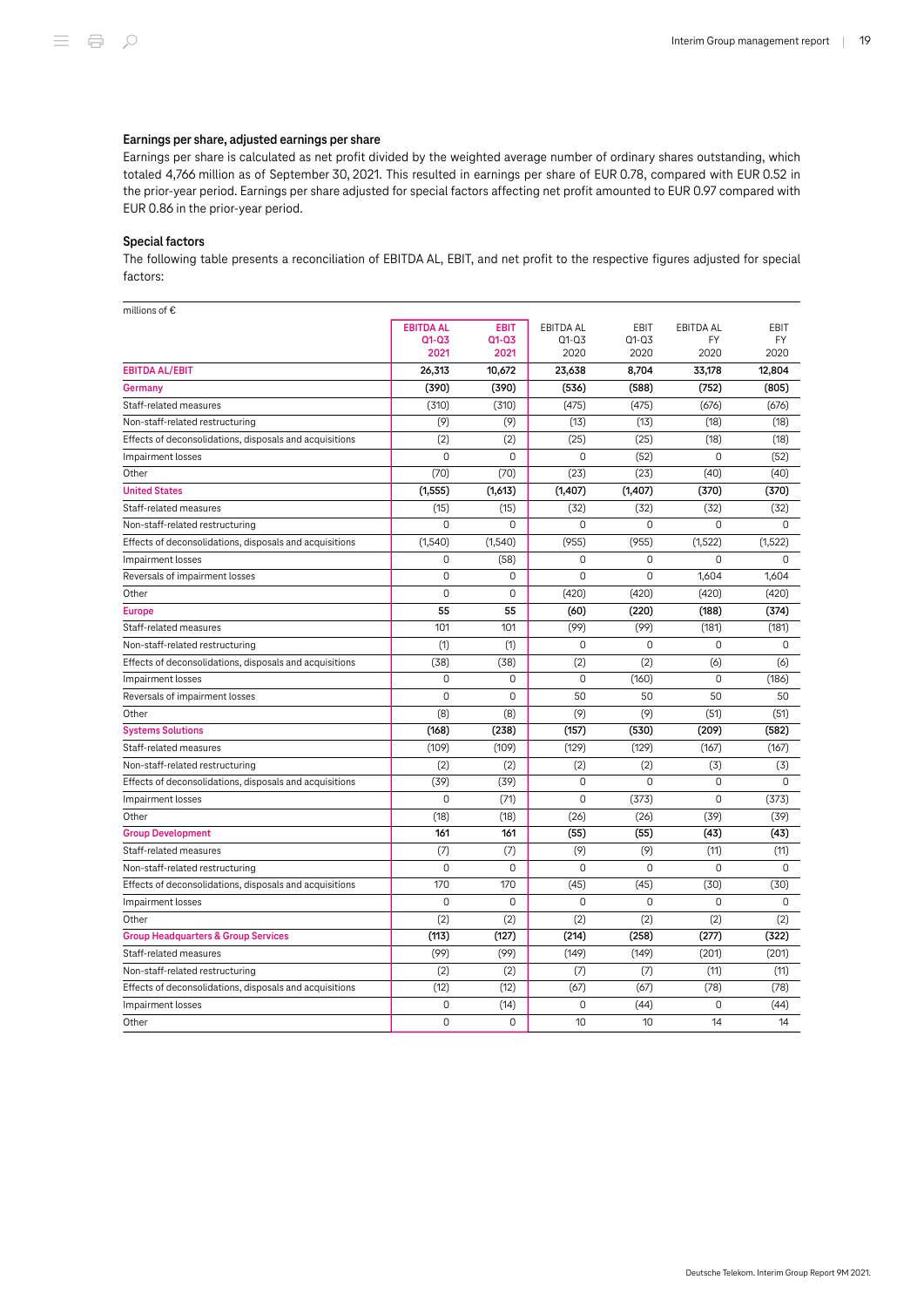| millions of $\epsilon$                                                     |                                       |                                  |                                       |                                  |                                       |                                  |
|----------------------------------------------------------------------------|---------------------------------------|----------------------------------|---------------------------------------|----------------------------------|---------------------------------------|----------------------------------|
|                                                                            | <b>EBITDA AL</b><br>$Q1 - Q3$<br>2021 | <b>EBIT</b><br>$Q1 - Q3$<br>2021 | <b>EBITDA AL</b><br>$01 - 03$<br>2020 | <b>EBIT</b><br>$01 - 03$<br>2020 | <b>EBITDA AL</b><br><b>FY</b><br>2020 | <b>FBIT</b><br><b>FY</b><br>2020 |
| Group                                                                      | (2,010)                               | (2,152)                          | (2, 427)                              | (3,058)                          | (1,839)                               | (2, 496)                         |
| Staff-related measures                                                     | (439)                                 | (439)                            | (893)                                 | (893)                            | (1,268)                               | (1,268)                          |
| Non-staff-related restructuring                                            | (14)                                  | (14)                             | (22)                                  | (22)                             | (32)                                  | (32)                             |
| Effects of deconsolidations, disposals and acquisitions                    | (1,460)                               | (1,460)                          | (1,093)                               | (1,093)                          | (1,655)                               | (1,655)                          |
| Impairment losses                                                          | 0                                     | (142)                            | 0                                     | (630)                            | 0                                     | (656)                            |
| Reversals of impairment losses                                             | 0                                     | 0                                | 50                                    | 50                               | 1,655                                 | 1,655                            |
| Other                                                                      | (97)                                  | (97)                             | (470)                                 | (470)                            | (539)                                 | (539)                            |
| <b>EBITDA AL/EBIT (adjusted for special factors)</b>                       | 28,323                                | 12,824                           | 26,065                                | 11,762                           | 35,017                                | 15,300                           |
| Profit (loss) from financial activities (adjusted for special<br>factors)  |                                       | (3,623)                          |                                       | (3,176)                          |                                       | (4,103)                          |
| Profit (loss) before income taxes (adjusted for special<br>factors)        |                                       | 9,202                            |                                       | 8,586                            |                                       | 11,197                           |
| Income taxes (adjusted for special factors)                                |                                       | (2,352)                          |                                       | (2,342)                          |                                       | (2,659)                          |
| Profit (loss) (adjusted for special factors)                               |                                       | 6,850                            |                                       | 6,245                            |                                       | 8,538                            |
| Profit (loss) (adjusted for special factors) attributable to               |                                       |                                  |                                       |                                  |                                       |                                  |
| Owners of the parent (net profit (loss)) (adjusted for special<br>factors) |                                       | 4,627                            |                                       | 4,072                            |                                       | 5,715                            |
| Non-controlling interests (adjusted for special factors)                   |                                       | 2,223                            |                                       | 2,173                            |                                       | 2,823                            |

### Employees

# Headcount development

|                                                                               | Sept. 30, 2021 | Dec. 31, 2020 | Change    | Change % |
|-------------------------------------------------------------------------------|----------------|---------------|-----------|----------|
| <b>FTEs in the Group</b>                                                      | 216,265        | 226.291       | (10, 026) | (4.4)    |
| Of which: civil servants (in Germany, with an active service<br>relationship) | 9.766          | 10.583        | (817)     | (7.7)    |
| Germany <sup>a</sup>                                                          | 61,153         | 66,348        | (5, 195)  | (7.8)    |
| <b>United States</b>                                                          | 69,868         | 71,303        | (1,435)   | (2.0)    |
| Europe                                                                        | 35,563         | 41,272        | (5,709)   | (13.8)   |
| <b>Systems Solutions</b>                                                      | 27,383         | 28,098        | (715)     | (2.5)    |
| Group Development                                                             | 2.703          | 2,684         | 19        | 0.7      |
| Group Headquarters & Group Services <sup>a</sup>                              | 19,595         | 16,585        | 3.010     | 18.1     |

a As part of reorganization measures at Deutsche Telekom IT, around 3.7 thousand employees were reassigned from the Germany operating segment to the Technology and Innovation unit in the Group Headquarters & Group Services segment effective January 1, 2021. Prior-year comparatives were not adjusted.

The Group's headcount decreased by 4.4 % compared with the end of 2020. The number of employees in our Germany operating segment decreased by 7.8 % against year-end 2020, mainly as a result of the reassignment of employees to the Group Headquarters & Group Services segment in connection with reorganization measures at Deutsche Telekom IT. Employees also continued to take up socially responsible instruments as part of staff restructuring activities, such as dedicated retirement and phased retirement. The total number of full-time equivalent employees in the United States operating segment decreased by 2.0 % compared to December 31, 2020 due to seasonality. In our Europe operating segment, the headcount was down 13.8 % compared with the end of the prior year. As a result of the sale of the fixed-network business in Romania, the number of employees was reduced by around 3.5 thousand as of September 30, 2021. The headcount in our Systems Solutions operating segment was down 2.5 % against year-end 2020, primarily as a result of efficiency enhancement measures (-1.1 %) and the sale of a business operation (-1.4 %). In the Group Development operating segment, the slight increase of 0.7 % in the number of employees can be attributed to the insourcing of activities previously carried out externally to achieve cost savings at T-Mobile Netherlands. The number of employees in the Group Headquarters & Group Services segment was up 18.1 % compared with the end of 2020, mainly due to the aforementioned reassignment of employees from the Germany operating segment.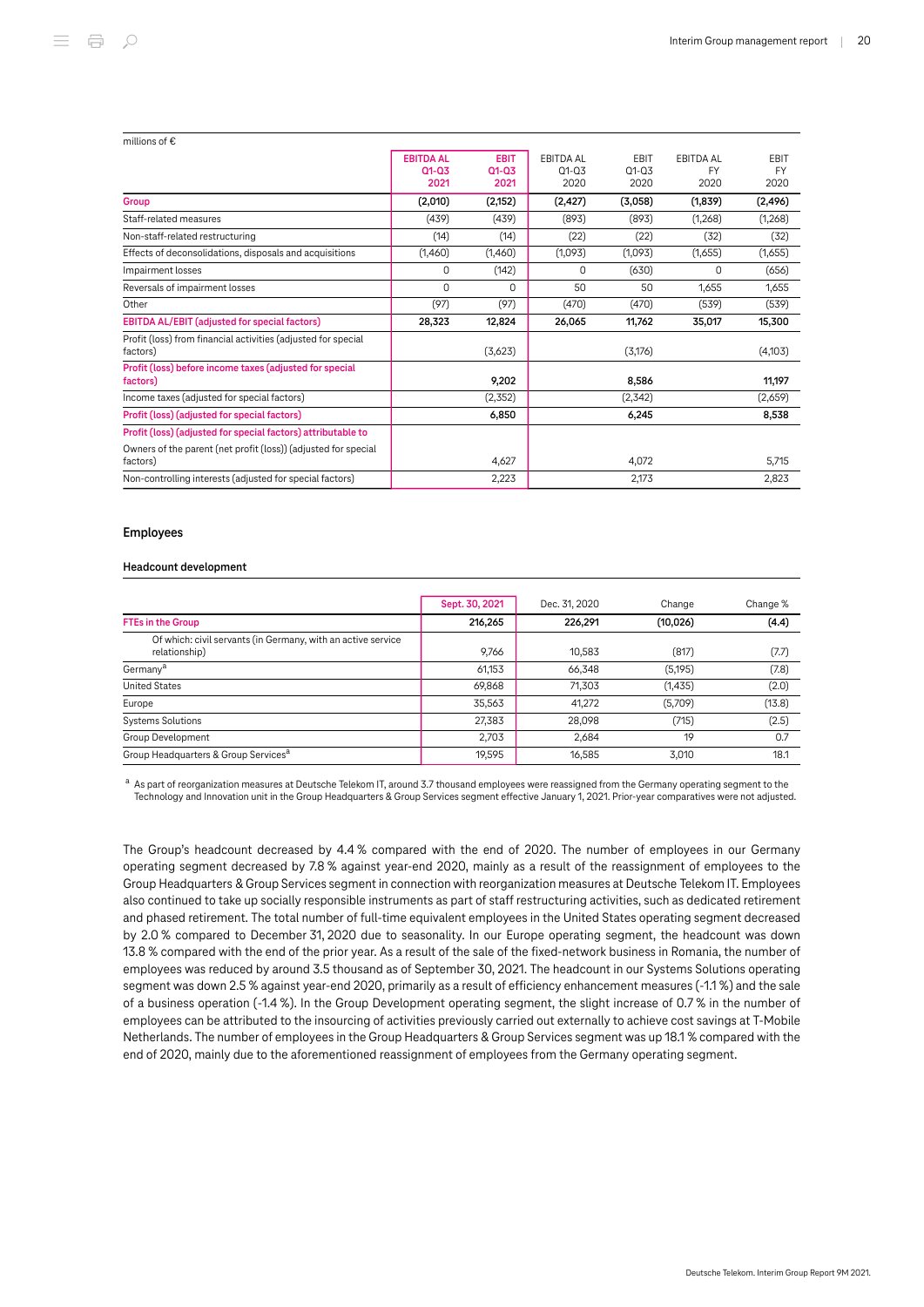#### Financial position of the Group

#### Condensed consolidated statement of financial position

| millions of $\epsilon$                                                                       |                |       |               |       |                |
|----------------------------------------------------------------------------------------------|----------------|-------|---------------|-------|----------------|
|                                                                                              | Sept. 30, 2021 | %     | Dec. 31, 2020 | %     | Sept. 30, 2020 |
| <b>Assets</b>                                                                                |                |       |               |       |                |
| Cash and cash equivalents                                                                    | 6.337          | 2.3   | 12.939        | 4.9   | 10.642         |
| Trade receivables                                                                            | 14,110         | 5.2   | 13,523        | 5.1   | 12,960         |
| Intangible assets                                                                            | 130,709        | 47.8  | 118,066       | 44.6  | 120,873        |
| Property, plant and equipment                                                                | 60,072         | 22.0  | 60,975        | 23.0  | 61,594         |
| Right-of-use assets                                                                          | 30,807         | 11.3  | 30,302        | 11.4  | 31,756         |
| Current and non-current financial assets                                                     | 8,357          | 3.1   | 9,640         | 3.6   | 9,293          |
| Deferred tax assets                                                                          | 7,514          | 2.7   | 7.972         | 3.0   | 7,861          |
| Non-current assets and disposal groups held for sale                                         | 4,559          | 1.7   | 1.113         | 0.4   | 44             |
| Other assets                                                                                 | 10,890         | 4.0   | 10,387        | 3.9   | 10,269         |
| <b>Total assets</b>                                                                          | 273,355        | 100.0 | 264,917       | 100.0 | 265,292        |
| Liabilities and shareholders' equity                                                         |                |       |               |       |                |
| Current and non-current financial liabilities                                                | 108,921        | 39.8  | 107,108       | 40.4  | 107,856        |
| Current and non-current lease liabilities                                                    | 32,806         | 12.0  | 32,715        | 12.3  | 33,853         |
| Trade and other payables                                                                     | 8,235          | 3.0   | 9,760         | 3.7   | 8,318          |
| Provisions for pensions and other employee benefits                                          | 6,445          | 2.4   | 7,684         | 2.9   | 8,481          |
| Current and non-current other provisions                                                     | 8.777          | 3.2   | 9,033         | 3.4   | 8,508          |
| Deferred tax liabilities                                                                     | 18,908         | 6.9   | 17,260        | 6.5   | 17,706         |
| Liabilities directly associated with non-current assets and<br>disposal groups held for sale | 1.274          | 0.5   | 449           | 0.2   | $\Omega$       |
| Other liabilities                                                                            | 9.128          | 3.3   | 8,358         | 3.2   | 8,536          |
| Shareholders' equity                                                                         | 78,861         | 28.8  | 72,550        | 27.4  | 72,034         |
| Total liabilities and shareholders' equity                                                   | 273,355        | 100.0 | 264,917       | 100.0 | 265,292        |

Total assets/total liabilities and shareholders' equity amounted to EUR 273.4 billion as of September 30, 2021, up by EUR 8.4 billion against December 31, 2020. This increase is mainly attributable to investments in intangible assets for spectrum acquisition in the United States operating segment. Positive exchange rate effects and effects of changes in the composition of the Group, mainly from the first-time inclusion of Shentel, acquired by T‑Mobile US, also increased the carrying amount. This effect was offset in part by a decline in cash and cash equivalents.

On the assets side, trade receivables amounted to EUR 14.1 billion, up by EUR 0.6 billion against the 2020 year-end. The increase resulted from higher receivables in the United States operating segment due to the reporting date and exchange rate effects. Lower receivables in the Group Development operating segment, primarily as a result of the reclassification of T‑Mobile Netherlands' assets to non-current assets and disposal groups held for sale in connection with the agreed sale, and in the Germany operating segment had an offsetting effect.

Intangible assets and property, plant and equipment increased by EUR 11.7 billion to EUR 190.8 billion in total. This is mainly due to the conclusion of the C-band auction in the United States, at which T-Mobile US purchased 142 licenses for around EUR 7.8 billion (USD 9.3 billion) and made initial "relocation payments" of EUR 0.2 billion to relocate incumbent licensees. Furthermore, in the Europe operating segment, T‑Mobile Czech Republic purchased 5G licenses for EUR 0.1 billion at auction in November 2020. In Hungary, proceedings to re-award 900 and 1,800 MHz spectrum licenses were held on January 28, 2021 and concluded the same day. Magyar Telekom acquired spectrum licenses for EUR 0.1 billion. Capital expenditure to upgrade and build out the network and acquire mobile terminal equipment in our United States operating segment and in connection with the broadband/fiber-optic build-out and mobile infrastructure in the Germany and Europe operating segments also increased the carrying amount. Positive exchange rate effects of EUR 7.5 billion and effects of changes in the composition of the Group of EUR 1.6 billion, mainly from the first-time inclusion of Shentel, acquired by T‑Mobile US, also increased the carrying amount. Depreciation, amortization and impairment losses reduced the net carrying amounts by EUR 16.0 billion in total. The reclassification of T‑Mobile Netherlands's assets, in connection with the agreed sale, to non-current assets and disposal groups held for sale and disposals reduced the carrying amounts by EUR 2.9 billion and EUR 1.3 billion respectively.

For further information on the acquisition of Shentel and the agreed sale of T-Mobile Netherlands, please refer to the section "[Changes in the composition](#page-48-0) [of the Group and other transactions](#page-48-0)" in the interim consolidated financial statements.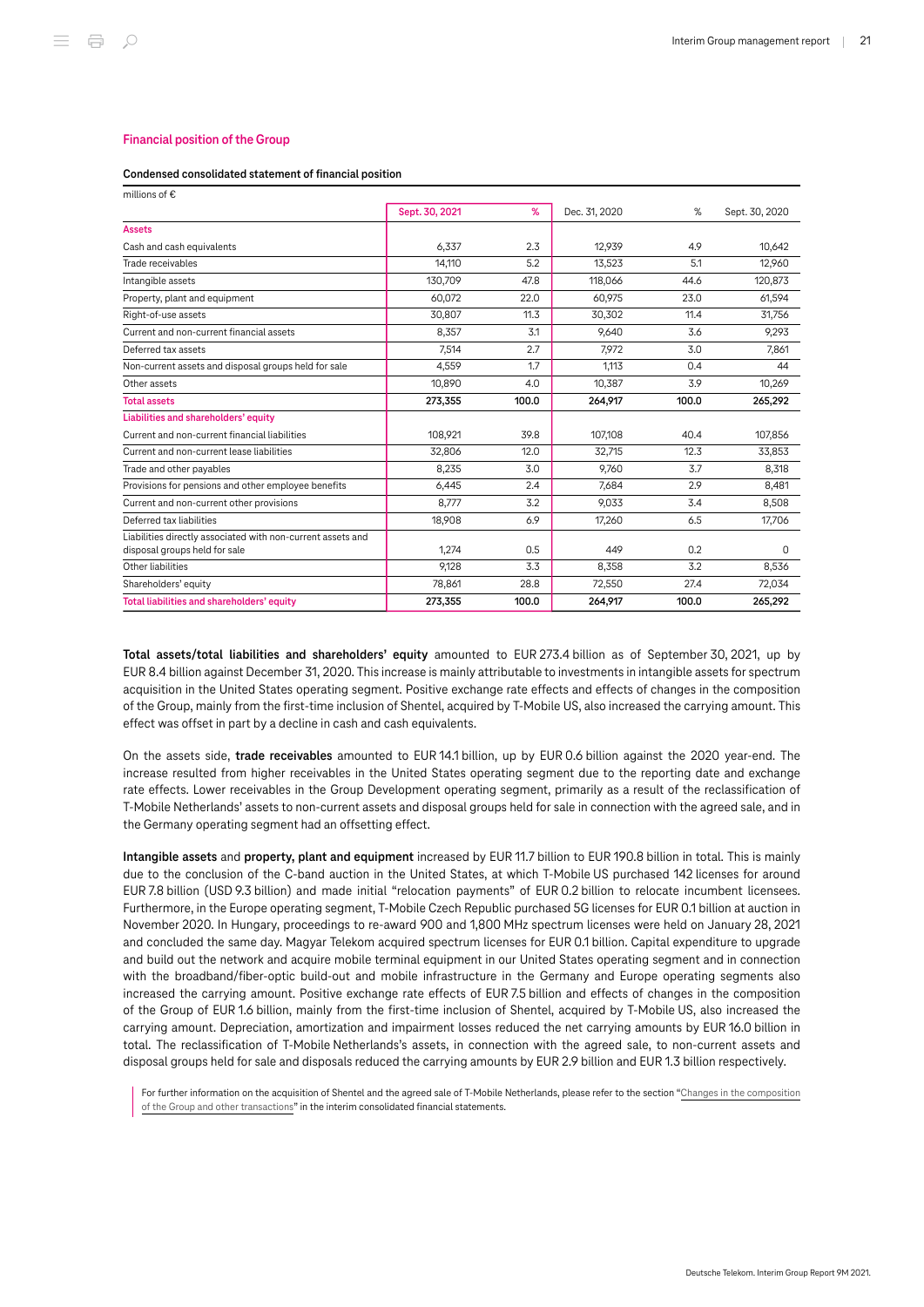Right-of-use assets increased by EUR 0.5 billion year-on-year to EUR 30.8 billion, mainly due to the following effects: The carrying amount was increased by additions of EUR 4.3 billion, partly as a result of a sale-and-leaseback transaction concluded after the combination of the cell tower business in the Netherlands and the set-up of an infrastructure fund, and by positive exchange rate effects of EUR 1.5 billion and effects of changes in the composition of the Group, mainly in connection with the acquisition of Shentel, of EUR 0.3 billion. The carrying amount was decreased by depreciation, amortization, and impairment losses of EUR 4.6 billion. This included a EUR 0.6 billion increase in depreciation and amortization due to a reduction in the useful life of leased network technology for cell sites in the United States operating segment following the business combination of T-Mobile US and Sprint. The reclassification of T-Mobile Netherlands's assets to non-current assets and disposal groups held for sale in the amount of EUR 0.5 billion and disposals of EUR 0.2 billion also reduced the carrying amount.

For further information on these business transactions and others, please refer to the section "[Changes in the composition of the Group and other](#page-48-0) [transactions](#page-48-0)" in the interim consolidated financial statements.

Current and non-current financial assets decreased by EUR 1.3 billion to EUR 8.4 billion. The carrying amount of derivatives with a hedging relationship decreased by EUR 0.5 billion to EUR 1.6 billion, mainly due to the decrease in positive fair values from interest rate swaps in fair value hedges, which is primarily the result of a rise in the interest rate level. The carrying amount of derivatives without a hedging relationship decreased by a net effect of EUR 0.7 billion to EUR 1.3 billion. Taking into account the partial exercising of the stock options received from SoftBank in June 2020 to purchase shares in T-Mobile US, as well as measurement effects due to the negative development of the T‑Mobile US share price, the carrying amount of these stock options decreased by EUR 0.5 billion compared with December 31, 2020. Negative measurement effects also resulted from the subsequent measurement of embedded derivatives at T‑Mobile US and arose in part in connection with the premature repayment of bonds. By contrast, the carrying amount was increased by positive measurement effects of EUR 0.2 billion from energy forward agreements embedded in contracts and of EUR 0.2 billion from receivables from grants still to be received from funding projects for the broadband build-out in Germany.

Non-current assets and disposal groups held for sale increased by EUR 3.4 billion compared with December 31, 2020 to EUR 4.6 billion. Of this increase, EUR 4.5 billion resulted from the reclassification of T‑Mobile Netherlands' assets in connection with the sale agreed on September 6, 2021. By contrast, the sale of the Dutch company T-Mobile Infra as of June 1, 2021 and of Telekom Romania Communications as of September 30, 2021 in particular had decreasing effects on the carrying amount of EUR 0.4 billion and EUR 0.6 billion respectively.

For further information on these business transactions and others, please refer to the section "[Changes in the composition of the Group and other](#page-48-0) [transactions](#page-48-0)" in the interim consolidated financial statements.

Other assets increased by EUR 0.5 billion to EUR 10.9 billion, primarily due to the increase in the carrying amount of investments accounted for using the equity method, mainly as a result of the combination of the cell tower business in the Netherlands and the set-up of an infrastructure fund. As a result of the transaction, 37.65 % of the shares in Cellnex NL with a carrying amount of EUR 0.4 billion were included in the Group Development operating segment in the consolidated financial statements using the equity method. Exchange rate effects also increased the carrying amount.

For further information on the combination of the cell tower business in the Netherlands and on the set-up of an infrastructure fund, please refer to the section "[Changes in the composition of the Group and other transactions"](#page-48-0) in the interim consolidated financial statements.

On the liabilities and shareholders' equity side, current and non-current financial liabilities increased by EUR 1.8 billion compared with the end of 2020 to a total of EUR 108.9 billion. Exchange rate effects, in particular from the translation of U.S. dollars into euros, raised the carrying amount by EUR 3.6 billion. T‑Mobile US issued senior notes in the first nine months of 2021 with a total volume of USD 11.8 billion (EUR 9.8 billion) and made early repayments on bonds with a total volume of USD 5.8 billion (EUR 4.9 billion). Furthermore, bonds with a volume of USD 2.3 billion (EUR 1.9 billion) were repaid on schedule by T‑Mobile US, and euro bonds with a volume of EUR 1.7 billion and U.S. dollar bonds with a volume of USD 0.3 billion (EUR 0.2 billion) were repaid on schedule in the Group. The carrying amount of liabilities to banks decreased by EUR 1.4 billion compared with December 31, 2020. Financial liabilities decreased by EUR 0.2 billion in connection with collateral received for derivative financial instruments.

Current and non-current lease liabilities increased by EUR 0.1 billion to EUR 32.8 billion compared with December 31, 2020. Exchange rate effects, in particular from the translation of U.S. dollars into euros, raised the carrying amount by EUR 1.6 billion. Effects of changes in the composition of the Group, mainly from the first-time inclusion of Shentel, acquired by T-Mobile US, also increased the carrying amount. This was offset in particular by the decommissioning of former Sprint cell sites and the closure of some former Sprint shops in the United States operating segment and by an advance payment for the lease of sites of EUR 0.9 billion made by T‑Mobile US to a U.S. cell tower company in September 2021 in connection with a change to the existing lease agreed in the reporting period.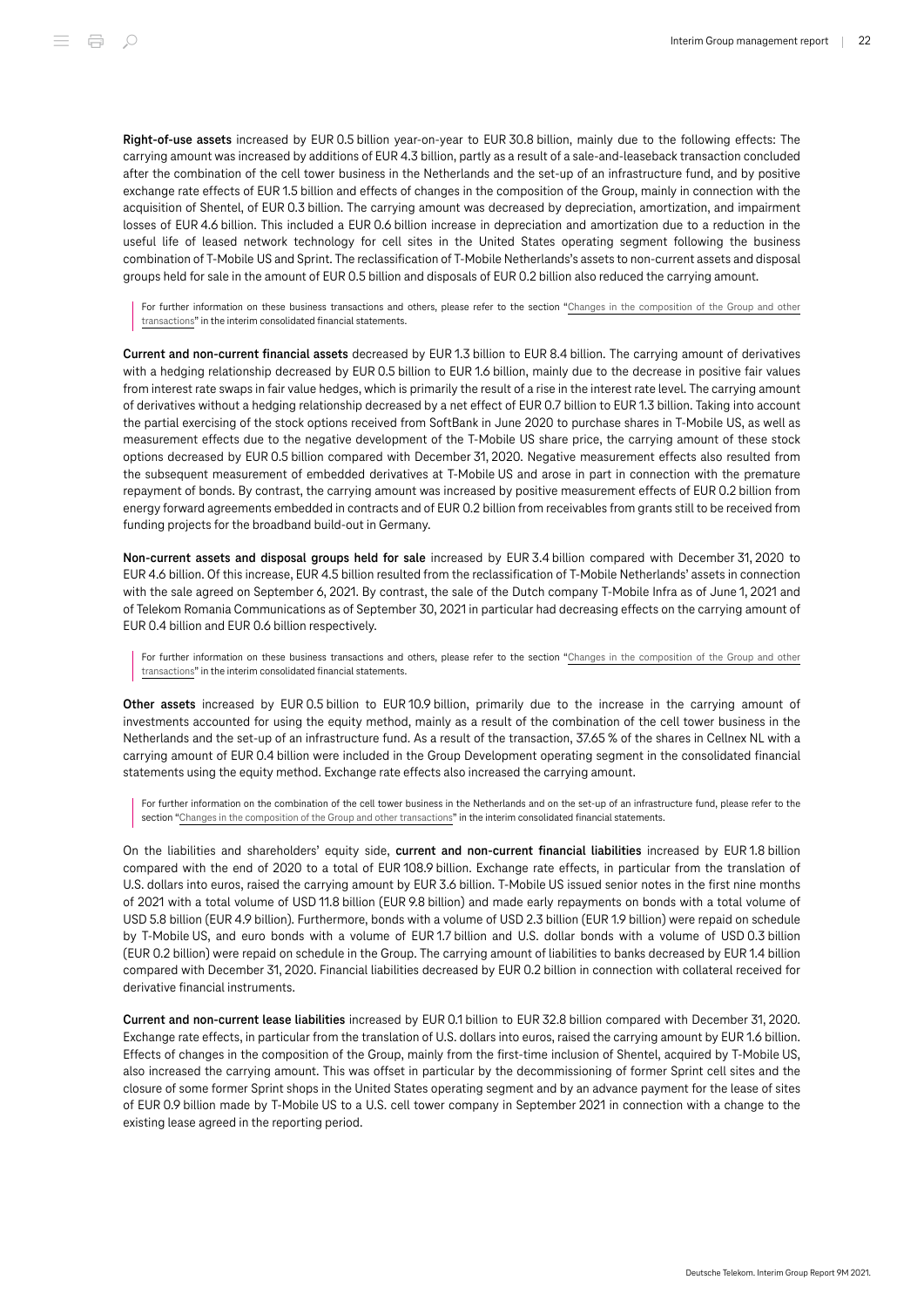translation of U.S. dollars into euros, increased the carrying amount.

Provisions for pensions and other employee benefits decreased by EUR 1.2 billion compared with December 31, 2020 to EUR 6.4 billion, mainly due to an increase in the share prices of plan assets and interest rate adjustments. All this resulted in an actuarial gain of EUR 1.1 billion from the remeasurement of defined benefit plans to be recognized directly in equity.

liabilities. Liabilities also decreased in the Europe operating segment. By contrast, exchange rate effects, primarily from the

Liabilities directly associated with non-current assets and disposal groups held for sale increased by EUR 0.8 billion against December 31, 2020 to EUR 1.3 billion. Of this increase, EUR 1.3 billion resulted from the reclassification of T-Mobile Netherlands' liabilities in connection with the agreed sale. By contrast, the sale of the Dutch company T‑Mobile Infra as of June 1, 2021 and of Telekom Romania Communications as of September 30, 2021 in particular had decreasing effects on the carrying amounts of EUR 0.2 billion and EUR 0.3 billion respectively.

For further information on these business transactions and others, please refer to the section "[Changes in the composition of the Group and other](#page-48-0) [transactions](#page-48-0)" in the interim consolidated financial statements.

Other liabilities increased by EUR 0.8 billion compared to December 31, 2020 to EUR 9.1 billion, mainly due to an increase of EUR 0.4 billion in other liabilities, partly in connection with grants still to be received from funding projects for the broadband build-out in Germany as well as exchange rate effects.

Shareholders' equity increased from EUR 72.6 billion as of December 31, 2020 to EUR 78.9 billion. This growth was attributable to profit of EUR 5.3 billion and to the increase in other comprehensive income of EUR 4.9 billion. Shareholders' equity was reduced in connection with dividend payments for the 2020 financial year to Deutsche Telekom AG shareholders in the amount of EUR 2.8 billion and to other shareholders of subsidiaries in the amount of EUR 0.2 billion. The carrying amount of shareholders' equity also decreased by a net EUR 0.8 billion due to the acquisition of T‑Mobile US shares by way of a capital increase against a non-cash contribution. This acquisition of T‑Mobile US shares by way of a capital increase against a non-cash contribution increased Deutsche Telekom AG's stake in T‑Mobile US by 3.6 percentage points to 46.8 %. Taking into account a fair value of EUR 0.8 billion for the exercised stock options, which were recognized directly in equity as part of the consideration paid to SoftBank, the issued capital and reserves attributable to owners of the parent increased by a total of EUR 1.5 billion, while those attributable to non-controlling interests decreased by EUR 2.4 billion. As a result, the share of profit and consequently earnings per share attributable to the owners of the parent increased. Changes in the composition of the Group – mainly due to the sale of Telekom Romania Communications in the Europe operating segment – of EUR 0.2 billion and transactions with owners of EUR 0.1 billion decreased the carrying amount.

For further information on the statement of financial position, please refer to the section ["Selected notes to the consolidated statement of financial](#page-56-0) [position](#page-56-0)" in the interim consolidated financial statements.

| millions of $\epsilon$                             |                |               |         |          |                |
|----------------------------------------------------|----------------|---------------|---------|----------|----------------|
|                                                    | Sept. 30, 2021 | Dec. 31, 2020 | Change  | Change % | Sept. 30, 2020 |
| Bonds and other securitized liabilities            | 91,645         | 87,702        | 3,943   | 4.5      | 86,758         |
| Liabilities to banks                               | 3,896          | 5,257         | (1,361) | (25.9)   | 4,893          |
| Other financial liabilities                        | 13,380         | 14,149        | (769)   | (5.4)    | 16,205         |
| Lease liabilities <sup>a</sup>                     | 33,458         | 32,715        | 743     | 2.3      | 33,853         |
| <b>Financial liabilities and lease liabilities</b> | 142,379        | 139,823       | 2,556   | 1.8      | 141,708        |
| Accrued interest                                   | (1,159)        | (1,035)       | (124)   | (12.0)   | (1,115)        |
| Other                                              | (798)          | (703)         | (95)    | (13.5)   | (721)          |
| <b>Gross debt</b>                                  | 140,422        | 138,085       | 2,337   | 1.7      | 139,872        |
| Cash and cash equivalents                          | 6,337          | 12,939        | (6,602) | (51.0)   | 10,642         |
| Derivative financial assets                        | 2,823          | 4,038         | (1,215) | (30.1)   | 4,342          |
| Other financial assets                             | 887            | 881           | 6       | 0.7      | 367            |
| Net debt                                           | 130,375        | 120,227       | 10,148  | 8.4      | 124,521        |

#### Calculation of net debt

a Including the lease liabilities of T-Mobile Netherlands included under liabilities directly associated with non-current assets and disposal groups held for sale as of September 30, 2021.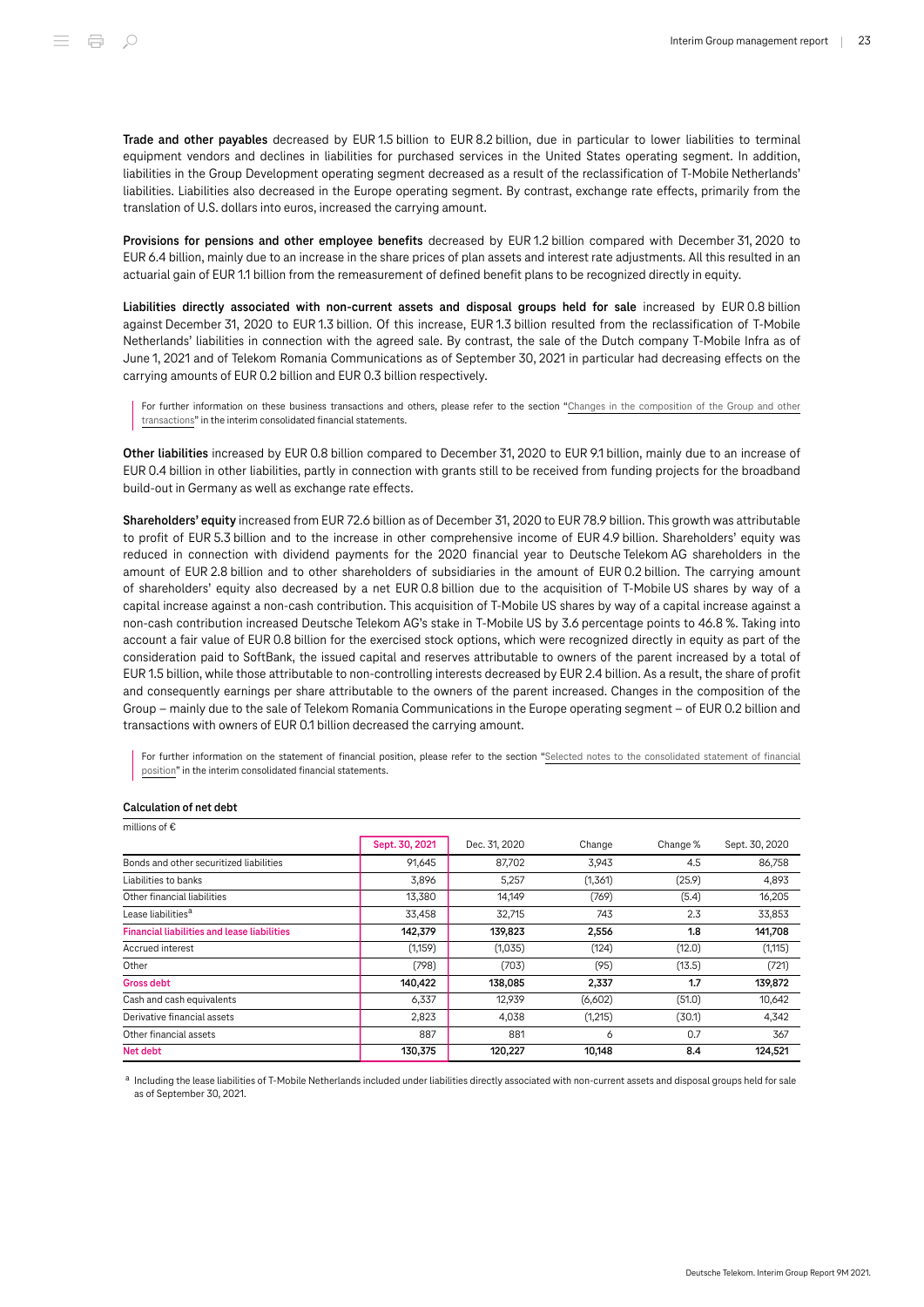

Other effects of EUR 157 million include, among other factors, the recognition of liabilities for the acquisition of broadcasting rights.

# Calculation of free cash flow AL

| millions of $\epsilon$                                                                                          |                        |                        |                        |            |             |                   |                   |             |                   |
|-----------------------------------------------------------------------------------------------------------------|------------------------|------------------------|------------------------|------------|-------------|-------------------|-------------------|-------------|-------------------|
|                                                                                                                 | Q <sub>1</sub><br>2021 | Q <sub>2</sub><br>2021 | Q <sub>3</sub><br>2021 | Q3<br>2020 | Change<br>% | $Q1 - Q3$<br>2021 | $01 - 03$<br>2020 | Change<br>℅ | <b>FY</b><br>2020 |
| Net cash from operating activities                                                                              | 8,307                  | 8,080                  | 9,233                  | 7,338      | 25.8        | 25,620            | 16,445            | 55.8        | 23,743            |
| Interest payments for zero-coupon<br>bonds                                                                      | 0                      | 0                      | 0                      | 0          | n.a.        | 0                 | 1,600             | (100.0)     | 1,600             |
| Termination of forward-payer<br>swaps at T-Mobile US                                                            | 0                      | 0                      | 0                      | 0          | n.a.        | 0                 | 2,158             | (100.0)     | 2,158             |
| Net cash from operating<br>activities <sup>a</sup>                                                              | 8,307                  | 8,080                  | 9,233                  | 7,338      | 25.8        | 25,620            | 20,203            | 26.8        | 27,501            |
| Cash capex                                                                                                      | (12, 272)              | (4, 322)               | (4,666)                | (4,763)    | 2.0         | (21,260)          | (12, 880)         | (65.1)      | (18,694)          |
| Spectrum investment                                                                                             | 7,989                  | 35                     | 304                    | 273        | 11.4        | 8,328             | 1,368             | n.a.        | 1,714             |
| Cash capex (before spectrum<br>investment)                                                                      | (4, 283)               | (4, 287)               | (4, 362)               | (4, 490)   | 2.9         | (12,932)          | (11, 512)         | (12.3)      | (16,980)          |
| Proceeds from the disposal of<br>intangible assets (excluding<br>goodwill) and property, plant and<br>equipment | 48                     | 58                     | 25                     | 49         | (49.0)      | 130               | 176               | (26.1)      | 236               |
| Free cash flow (before dividend<br>payments and spectrum<br>investment) <sup>a</sup>                            | 4,072                  | 3,851                  | 4,895                  | 2,897      | 69.0        | 12,818            | 8,867             | 44.6        | 10,756            |
| Principal portion of repayment of<br>lease liabilities <sup>b</sup>                                             | (1,487)                | (1,085)                | (1,955)                | (1,263)    | (54.8)      | (4,528)           | (3,521)           | (28.6)      | (4, 468)          |
| Free cash flow AL (before<br>dividend payments and spectrum<br>investment) <sup>a</sup>                         | 2,585                  | 2,766                  | 2,940                  | 1.634      | 79.9        | 8.290             | 5,347             | 55.0        | 6,288             |

a Before interest payments for zero-coupon bonds and before termination of forward-payer swaps at T-Mobile US in the first nine months of 2020.

**b** Excluding finance leases at T-Mobile US.

Free cash flow AL (before dividend payments and spectrum investment) increased from EUR 5.3 billion in the prior-year period to EUR 8.3 billion. The following effects impacted on this development:

Net cash from operating activities increased by EUR 5.4 billion. The strong performance of the operating segments both in the United States and outside of the United States had a positive effect on net cash from operating activities. In addition, the increase is attributable to the business combination of T-Mobile US and Sprint effective April 1, 2020. The increase was partially offset in particular by a net increase of EUR 0.5 billion in interest payments, mainly as a result of the financial liabilities recognized and the restructuring carried out in connection with the acquisition of Sprint, and the related increase in financing. Income tax payments increased by EUR 0.2 billion compared with the prior-year period. Factoring agreements accounting for EUR 0.2 billion had a positive impact on net cash from operating activities in the first nine months of 2021. In the prior-year period, factoring agreements had had negative effects of EUR 0.6 billion, mainly as a result of the contractual termination of a revolving factoring agreement in the Germany operating segment.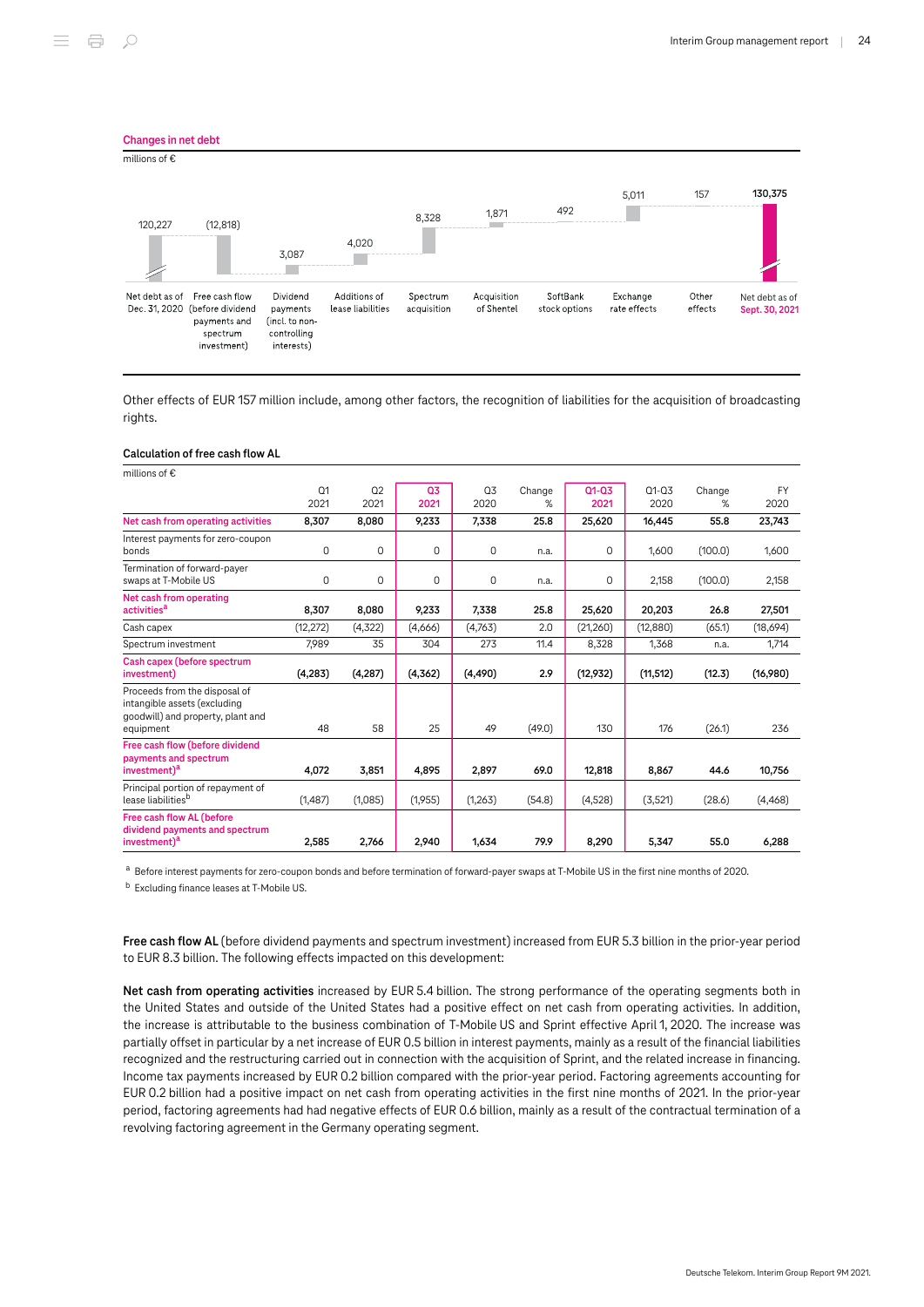Cash capex (before spectrum investment) increased from EUR 11.5 billion to EUR 12.9 billion, mainly in the United States operating segment (EUR 1.7 billion) as a result of the inclusion of Sprint as well as the ongoing build-out of the 5G network. A decline of EUR 0.2 billion in cash capex in the Germany operating segment due to lower capital expenditure had an offsetting effect: construction measures planned for 2021 were brought forward to the fourth quarter of 2020 and investments in optical fiber were lower in the first and second quarter of 2021 due to bad weather. In the third quarter, it was possible to step up investments again, thus partially making up for the decline.

The increase in the principal portion of repayment of lease liabilities was due in particular to payments for leases in the United States operating segment resulting from the inclusion of Sprint and an advance payment for the lease of sites made by T‑Mobile US in September 2021.

For further information on the statement of cash flows, please refer to the section "[Notes to the consolidated statement of cash flows](#page-63-1)" in the interim consolidated financial statements.

# <span id="page-24-0"></span>Development of business in the operating segments

For further information on the development of business in the operating segments, please refer to the IR back-up on our [Investor Relations website.](http://www.telekom.com/en/investor-relations)

Effective January 1, 2021, Deutsche Telekom reassigned the responsibility for business and profit and loss for Deutsche Telekom IoT GmbH from the Systems Solutions operating segment to the business customer unit in the Germany operating segment. Prior-year comparatives in both of the segments (development of operations, customer development, headcount development, and order entry) were adjusted retrospectively.

For further information on the reassignment of the IoT business, please refer to the sections ["Group organization, strategy, and management"](#page-9-1) and "[Segment](#page-66-0) [reporting](#page-66-0)" in the interim consolidated financial statements.

# **Germany**

### Customer development

| thousands                          |                   |                  |                                                       |                  |                                                       |                   |                                                        |
|------------------------------------|-------------------|------------------|-------------------------------------------------------|------------------|-------------------------------------------------------|-------------------|--------------------------------------------------------|
|                                    | Sept. 30,<br>2021 | June 30,<br>2021 | Change<br>Sept. 30,<br>2021/<br>June 30,<br>2021<br>% | Dec. 31,<br>2020 | Change<br>Sept. 30,<br>2021/<br>Dec. 31,<br>2020<br>℅ | Sept. 30,<br>2020 | Change<br>Sept. 30,<br>2021/<br>Sept. 30,<br>2020<br>℅ |
| Mobile customers                   | 52,184            | 50,272           | 3.8                                                   | 48,213           | 8.2                                                   | 47,564            | 9.7                                                    |
| Contract customers <sup>a, b</sup> | 22,914            | 22,682           | 1.0                                                   | 25,975           | (11.8)                                                | 25,684            | (10.8)                                                 |
| Prepaid customers <sup>a, b</sup>  | 29,270            | 27,590           | 6.1                                                   | 22,239           | 31.6                                                  | 21,880            | 33.8                                                   |
| Fixed-network lines                | 17,543            | 17,555           | (0.1)                                                 | 17,590           | (0.3)                                                 | 17,602            | (0.3)                                                  |
| Retail broadband lines             | 14,394            | 14,304           | 0.6                                                   | 14,118           | 2.0                                                   | 13,997            | 2.8                                                    |
| Of which: optical fiber            | 10,175            | 9,971            | 2.0                                                   | 9,515            | 6.9                                                   | 9,246             | 10.0                                                   |
| Television (IPTV, satellite)       | 3,966             | 3,933            | 0.8                                                   | 3,864            | 2.6                                                   | 3,787             | 4.7                                                    |
| Unbundled local loop lines (ULLs)  | 3,744             | 3,853            | (2.8)                                                 | 4,101            | (8.7)                                                 | 4,235             | (11.6)                                                 |
| Wholesale broadband lines          | 7.900             | 7,853            | 0.6                                                   | 7,733            | 2.2                                                   | 7,633             | 3.5                                                    |
| Of which: optical fiber            | 6,708             | 6,636            | 1.1                                                   | 6,433            | 4.3                                                   | 6,287             | 6.7                                                    |

 $^{\rm a}$  The realignment of the B2B telecommunications business in 2020 resulted in the deactivation of around 310 thousand SIM cards in the business customer area as of January 1, 2021, which are now treated as internal cards. Prior-year figures have been adjusted with retroactive effect.

b From January 1, 2021, around 3.6 million SIM cards of a service provider that were previously reported under contract customers are now reported under prepaid customers. Prior-year comparatives were not adjusted.

#### **Total**

In Germany we continue to be market leader both in terms of fixed-network and mobile revenues. This success is attributable to our high-performance networks. We offer best customer experience with award-winning network quality – in the fixed network as in mobile communications – and with a broad product portfolio and excellent service. We want to offer our customers a seamless and technology-neutral telecommunications experience. Hence, alongside fixed-network and mobile communications products, we also market convergence products. At the end of May 2021, we launched MagentaEINS Unlimited with unlimited data across Germany. Our MagentaEINS family of FMC products remains very popular among customers, with over 5.1 million customers having opted for these products by the end of September 2021. The customer base is thus higher compared with the end of the prior year.

We continued to see strong demand for our fiber-optic-based lines. As of the end of September 2021, the total number of lines had increased to around 16.9 million. In other words, we connected a further 935 thousand lines to our fiber-optic network in Germany in the first nine months of 2021. With the progress made in fiber-optic rollout and vectoring technology, we also successfully drove forward the marketing of higher bandwidths.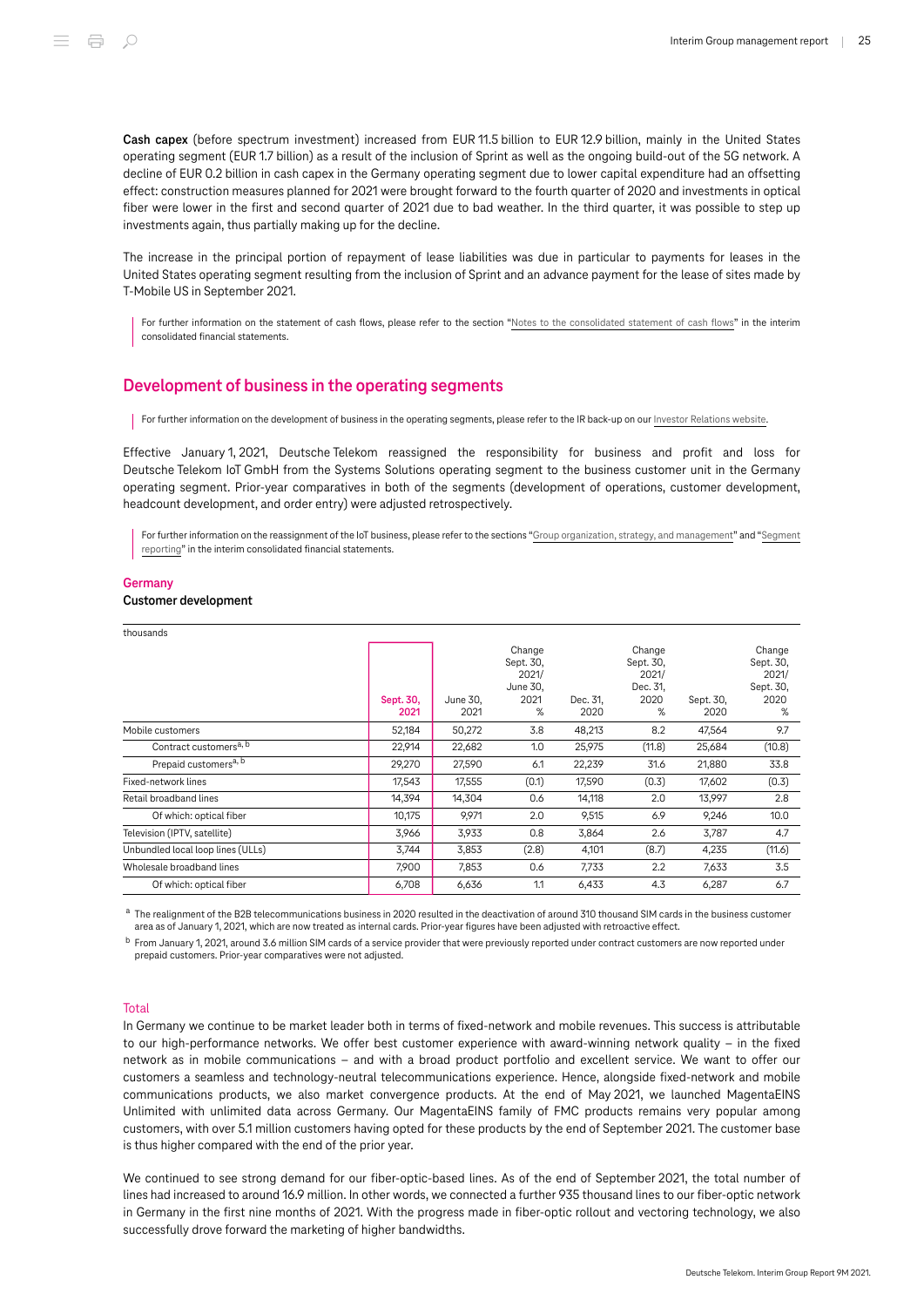#### Mobile communications

We won a total of around 4.0 million mobile customers in the first nine months of 2021. Of these, 464 thousand were high-value contract customers under our Telekom and congstar brands. Steady demand for mobile rate plans with included data volumes alongside our multiple award-winning network quality continues to drive this trend. Since January 1, 2021, the customers of a service provider previously reported under contract customers have been reported under prepaid customers. Allowing for this change in disclosure, we have added around 3.4 million prepaid customers since the start of the year, largely on the back of our automotive offerings targeted specifically at business customers.

The StreamOn option, with which customers can stream certain music, gaming, or video services without reducing their included data allowance, remains very popular. At the end of September 2021, almost 4.4 million customers were using this option, up by around 17.6 % year-on-year.

#### Fixed network

The fixed-network broadband market hosts a large number of players with differing infrastructures – from national through to regional providers. In order to consolidate our position on the market as Germany's leading telecommunications provider, we continue to add new offerings to our portfolio.

The number of broadband lines increased by 276 thousand to around 14.4 million in the first nine months of 2021. Demand for our retail fiber-optic-based lines was the biggest driver here, accounting for 660 thousand lines. We recorded an increase of 102 thousand in the number of TV customers compared with year-end 2020. In traditional fixed-network business, the number of lines declined slightly by 47 thousand. This marked a considerable reduction in line losses compared with the prior-year period. As expected, the number of fixed-network lines remained virtually stable at 17.5 million lines.

#### **Wholesale**

As of September 30, 2021, fiber-optic-based lines accounted for 57.6 % of all lines – 3.2 percentage points more than at the end of 2020. This growth was driven largely by demand for our "contingent model." The number of unbundled local loop lines decreased by 357 thousand compared with the end of the prior year, partly as a result of the shift to higher-value fiber-opticbased lines and partly from consumers switching to cable providers. In addition, our wholesale customers are migrating their retail customers to their own fiber-optic-based lines. The total number of wholesale lines at the end of September 2021 was around 11.6 million.

| millions of $\epsilon$                              |   |                        |            |            |            |             |                   |                   |             |                   |
|-----------------------------------------------------|---|------------------------|------------|------------|------------|-------------|-------------------|-------------------|-------------|-------------------|
|                                                     |   | O <sub>1</sub><br>2021 | Q2<br>2021 | 03<br>2021 | 03<br>2020 | Change<br>℅ | $Q1 - Q3$<br>2021 | $01 - 03$<br>2020 | Change<br>% | <b>FY</b><br>2020 |
| <b>Total revenue</b>                                |   | 5.942                  | 5.903      | 5.990      | 5,842      | 2.5         | 17,835            | 17,525            | 1.8         | 23,790            |
| Consumers                                           |   | 2,984                  | 2,979      | 3,076      | 2,880      | 6.8         | 9,039             | 8,654             | 4.4         | 11,740            |
| <b>Business Customers</b>                           |   | 2,188                  | 2,166      | 2,158      | 2,166      | (0.4)       | 6,512             | 6,486             | 0.4         | 8,857             |
| Wholesale                                           |   | 709                    | 679        | 687        | 744        | (7.7)       | 2.074             | 2,235             | (7.2)       | 2,983             |
| Other                                               |   | 61                     | 78         | 70         | 52         | 34.6        | 209               | 150               | 39.3        | 210               |
| <b>Profit (loss) from operations</b><br>(EBIT)      |   | 1,215                  | 1,182      | 1,346      | 1,009      | 33.4        | 3,743             | 2,988             | 25.3        | 3,970             |
| <b>EBIT</b> margin                                  | % | 20.4                   | 20.0       | 22.5       | 17.3       |             | 21.0              | 17.0              |             | 16.7              |
| Depreciation, amortization and<br>impairment losses |   | (1,001)                | (1,009)    | (1,000)    | (1,165)    | 14.2        | (3,010)           | (3, 372)          | 10.7        | (4,510)           |
| <b>EBITDA</b>                                       |   | 2,215                  | 2,191      | 2,346      | 2,174      | 7.9         | 6,752             | 6,360             | 6.2         | 8,480             |
| Special factors affecting EBITDA                    |   | (99)                   | (172)      | (119)      | (204)      | 41.7        | (390)             | (536)             | 27.2        | (752)             |
| EBITDA (adjusted for special<br>factors)            |   | 2.314                  | 2.363      | 2.464      | 2.378      | 3.6         | 7,142             | 6.896             | 3.6         | 9,232             |
| <b>EBITDA AL</b>                                    |   | 2,206                  | 2,182      | 2,337      | 2,160      | 8.2         | 6,725             | 6,328             | 6.3         | 8,435             |
| Special factors affecting<br><b>EBITDA AL</b>       |   | (99)                   | (172)      | (119)      | (204)      | 41.7        | (390)             | (536)             | 27.2        | (752)             |
| <b>EBITDA AL (adjusted for special</b><br>factors)  |   | 2,305                  | 2,354      | 2,456      | 2,364      | 3.9         | 7,115             | 6,864             | 3.7         | 9,188             |
| EBITDA AL margin (adjusted for<br>special factors)  | % | 38.8                   | 39.9       | 41.0       | 40.5       |             | 39.9              | 39.2              |             | 38.6              |
| <b>Cash capex</b>                                   |   | (860)                  | (839)      | (993)      | (964)      | (3.0)       | (2,692)           | (2,928)           | 8.1         | (4, 191)          |

#### Development of operations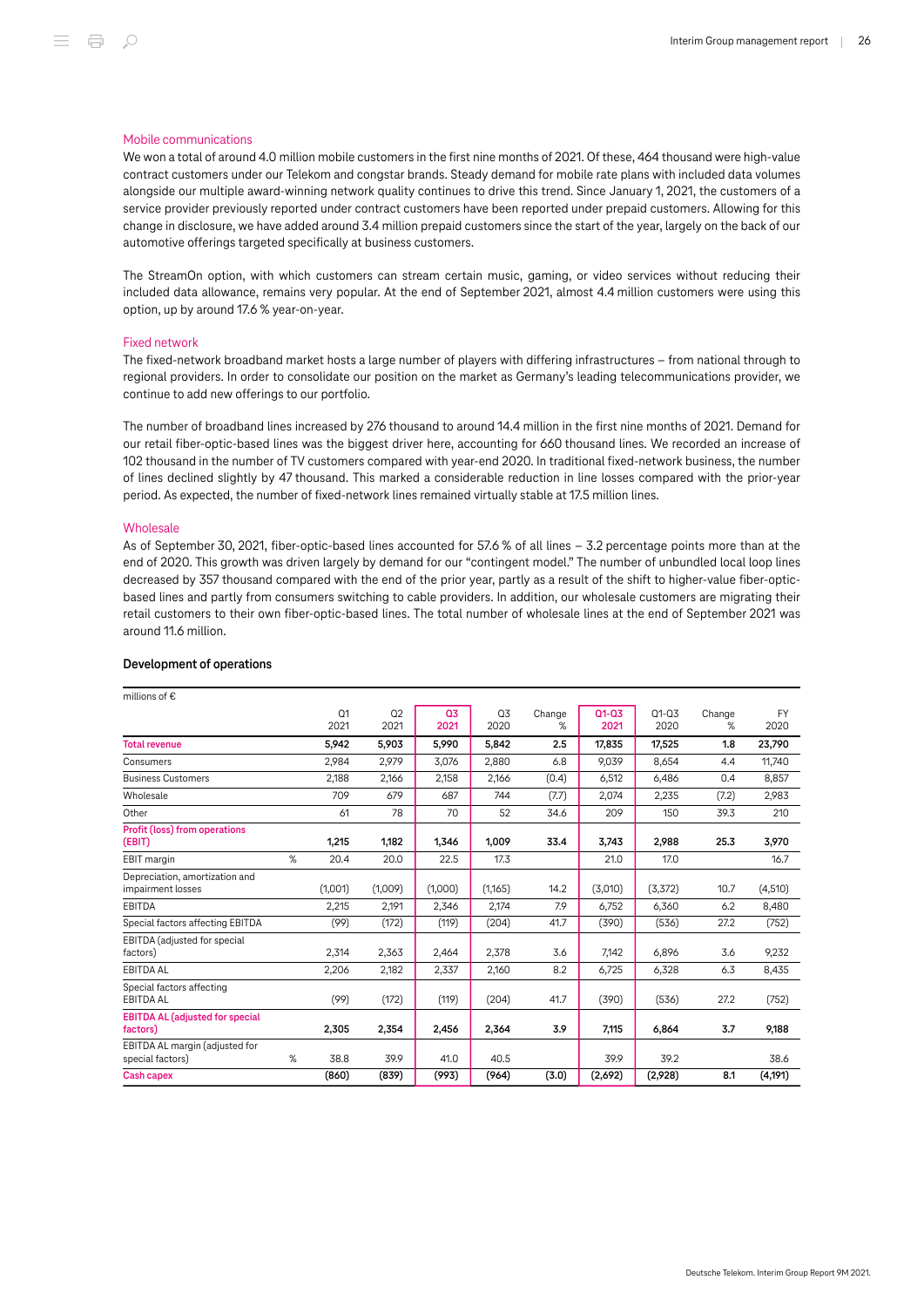# Total revenue

In the first nine months of 2021, we generated total revenue of EUR 17.8 billion, which was up by 1.8 % year-on-year. This was mainly driven by broadband revenue growth of 6.1 % and a rise in terminal equipment revenue both in mobile communications by 14.9 % and in the fixed network by 6.6 %. Overall, revenue was affected by the effects of the coronavirus pandemic, such as temporary travel restrictions, lockdowns, and the deteriorated economic situation. This had a negative effect on roaming and visitor revenues. It also resulted in delays or postponements to current orders in B2B telecommunications business. With the coronavirus situation easing somewhat, especially in the summer months, these factors had less of an impact in the second and third quarter.

Revenue from Consumers increased by 4.4 % compared with the prior-year period. Volume-driven declines in revenue from voice components continued to impact on traditional fixed-network business. By contrast, revenue from broadband business grew by 6.7 %, due in part to the positive effects from increased customer appreciation for stable data lines. Fixed-network terminal equipment business posted growth of 9.5 % on the back of strong terminal equipment rental business. Mobile business increased by 5.5 %, primarily due to higher revenues from mobile terminal equipment business and a positive trend in the number of subscribers to our secondary brand, congstar.

Revenue from Business Customers was up 0.4 % year-on-year. IT revenue grew by 6.1 % against the prior-year period, mainly due to concerted efforts to drive forward digitalization in the SME sector. Overall, mobile revenue was up 1.3 % year-on-year, partly on the back of positive revenues from terminal equipment business and sustained growth of the customer base. In organic terms, i.e., assuming constant exchange rates and adjusted for the reassignment of Deutsche Telekom IT (DT IT) Russia, DT IT Slovakia, and DT IT Hungary to the Group Headquarters & Group Services segment, revenue increased markedly by 2.2 % year-on-year.

Wholesale revenue was down at the end of September 2021 by 7.2 % year-on-year. The positive trend in the number of fiberoptic-based lines continued, with an increase of 6.7 % compared with the prior-year period. However, this was not enough to offset the decrease in revenues of 11.6 % from declining volumes of unbundled local loop lines. In addition, the positive contribution in the prior-year period from the transition to the IFRS 16 Leases accounting standard, which reduced the customer retention period in connection with the lease of unbundled local loop lines, no longer applied in the reporting period. On April 1, 2021, the transition to the new commitment agreements to replace the former quota-based agreements under what has become known as the "contingent model" led to sharper declines in revenue in the second and third quarters of 2021. This is primarily due to the fact that under the new commitment model the annual payments are initially lower compared to the upfront payments that had been made under the quota-based agreements under the contingent model. The annual commitment payments will rise over the course of subsequent years. Voice revenue was down against the prior-year period, which had contained higher, largely coronavirus-induced, revenues.

For further information on the entry into force of the commitment agreements, please refer to the section "[The economic environment – Regulation.](#page-11-0)"

#### Adjusted EBITDA AL, EBITDA AL

EBITDA AL adjusted for special factors increased by EUR 251 million or 3.7 % year-on-year to EUR 7.1 billion. Our adjusted EBITDA AL margin increased to 39.9 %, up from 39.2 % in the prior year. The main reasons for this increase are a sound operational development, driven by high-value revenue growth and enhanced cost efficiency. Lower personnel costs resulting, among other factors, from the smaller headcount and the ongoing implementation of efficiency enhancement and digitalization measures reduced costs.

In contrast to the effects described under EBITDA AL, lower expenses recognized as special factors for socially responsible instruments in connection with the staff restructuring, in particular the dedicated retirement program, had an offsetting effect. EBITDA AL grew in the first nine months of 2021 to EUR 6.7 billion or 6.3 % above the prior-year level.

#### **FBIT**

Profit from operations was up 25.3 % year-on-year to around EUR 3.7 billion, driven by the positive EBITDA trend together with lower depreciation, amortization and impairment losses year-on-year, mainly on account of lower amortization of intangible assets.

#### Cash canex

Cash capex decreased by EUR 236 million or 8.1 % compared with the prior-year period with two key factors at play here: Firstly, front-loaded investment in the fourth quarter of 2020 resulted in lower cash outflows year-on-year. Secondly, the share of book capex with an impact on cash flows was below the prior-year level due to lower fiber-optic investments in the first and second quarters of 2021 as a result of bad weather conditions. In the third quarter, it was possible to step up investments again, thus partially making up for the decline. We expect to connect a further 1.2 million households to our fiber-optic network in the current financial year as planned.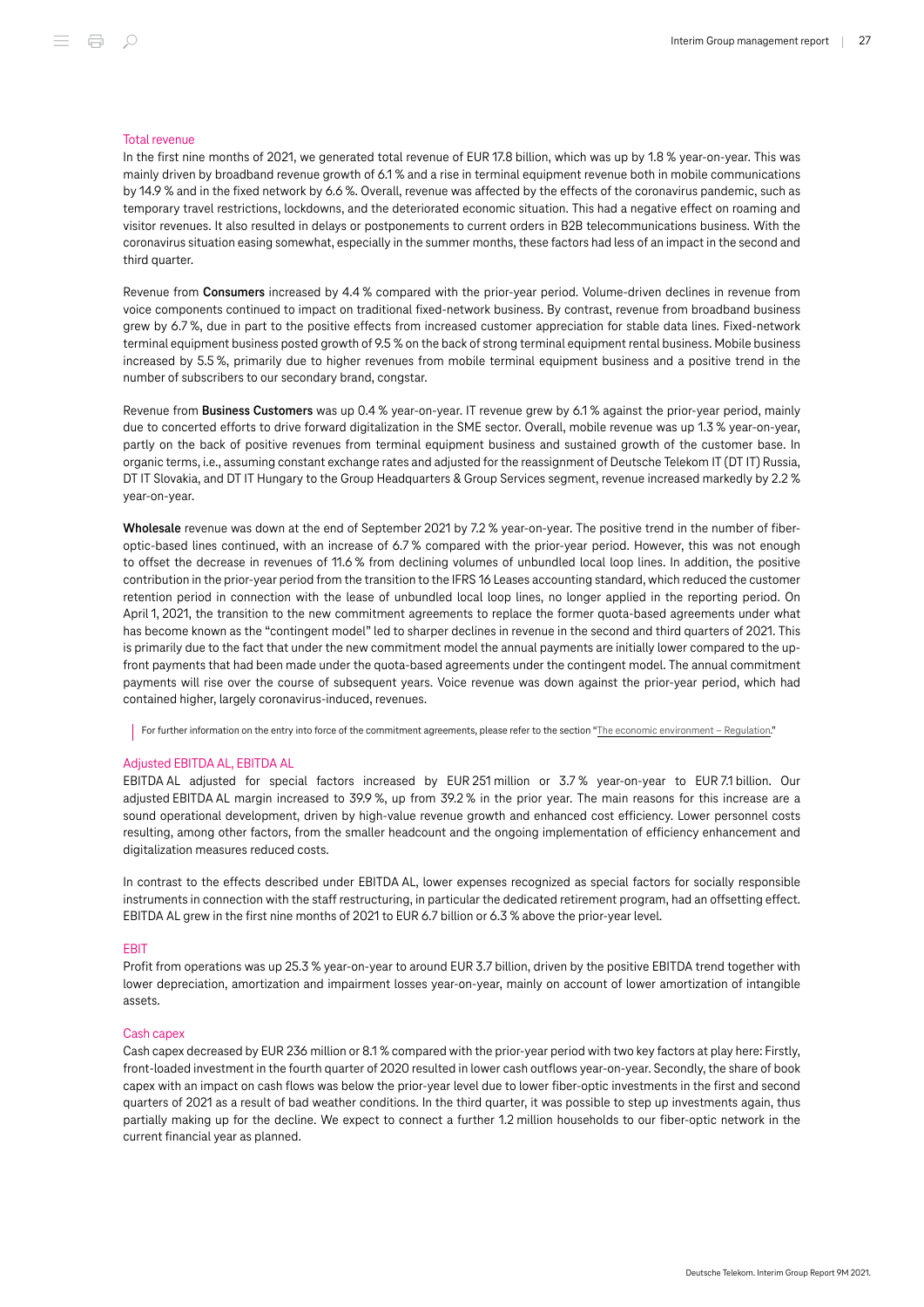Capital expenditure totaled around EUR 2.7 billion in the first nine months of 2021, in particular for the build-out of the 5G and fiber-optic networks. The number of households passed by our fiber-optic network increased to around 2.9 million by the end of September 2021. In mobile communications, our customers benefit from greater LTE network coverage. As of September 30, 2021, we covered 98.9 % of households in Germany with LTE. 87.3 % of German households can already use 5G.

#### United States

#### Customer development

| thousands                                |                   |                  |                                                       |                  |                                                       |                   |                                                        |
|------------------------------------------|-------------------|------------------|-------------------------------------------------------|------------------|-------------------------------------------------------|-------------------|--------------------------------------------------------|
|                                          | Sept. 30,<br>2021 | June 30.<br>2021 | Change<br>Sept. 30,<br>2021/<br>June 30,<br>2021<br>% | Dec. 31.<br>2020 | Change<br>Sept. 30,<br>2021/<br>Dec. 31,<br>2020<br>% | Sept. 30.<br>2020 | Change<br>Sept. 30,<br>2021/<br>Sept. 30,<br>2020<br>% |
| Customers                                | 106.920           | 104,789          | 2.0                                                   | 102.064          | 4.8                                                   | 100.362           | 6.5                                                    |
| Postpaid customers                       | 85,913            | 83.848           | 2.5                                                   | 81,350           | 5.6                                                   | 79,732            | 7.8                                                    |
| Postpaid phone customers <sup>a, b</sup> | 69.418            | 68,029           | 2.0                                                   | 66.618           | 4.2                                                   | 65,794            | 5.5                                                    |
| Other postpaid customers <sup>a, b</sup> | 16,495            | 15.819           | 4.3                                                   | 14,732           | 12.0                                                  | 13,938            | 18.3                                                   |
| Prepaid customers <sup>a, c</sup>        | 21,007            | 20.941           | 0.3                                                   | 20,714           | 1.4                                                   | 20.630            | 1.8                                                    |

#### Adjustments of the customer base

| thousands                |                                                            |                                                                                                                |                                                                                         |                                            |
|--------------------------|------------------------------------------------------------|----------------------------------------------------------------------------------------------------------------|-----------------------------------------------------------------------------------------|--------------------------------------------|
|                          | Total<br>adjustments of<br>the customer<br>base in<br>2020 | Adjustment of<br>customer<br>definition for<br>Sprint's prepaid<br>business as of<br>July 1, 2020 <sup>c</sup> | Adjustment of<br>customer<br>definition at<br>Sprint as of<br>Apr. 1, 2020 <sup>a</sup> | Sprint<br>additions as of<br>April 1, 2020 |
| Customers                | 28,354                                                     | (9,393)                                                                                                        | (4,853)                                                                                 | 42,600                                     |
| Postpaid customers       | 28,830                                                     | 0                                                                                                              | (5,514)                                                                                 | 34,344                                     |
| Postpaid phone customers | 24,055                                                     | 0                                                                                                              | (1,861)                                                                                 | 25,916                                     |
| Other postpaid customers | 4,775                                                      | 0                                                                                                              | (3,653)                                                                                 | 8,428                                      |
| Prepaid customers        | (476)                                                      | (9,393)                                                                                                        | 661                                                                                     | 8,256                                      |

<sup>a</sup> Includes customers acquired in connection with the Sprint Merger and certain customer base adjustments on April 1, 2020.

 $^{\rm b}$  In the first quarter of 2021, we acquired 11,000 postpaid phone customers and 1,000 postpaid other customers through our acquisition of an affiliate. In the third quarter of 2021, we acquired 716,000 postpaid phone customers and 90,000 postpaid other customers through the acquisition of Shentel's wireless assets.

 $^{\rm c}$  In connection with obtaining regulatory approval for the Sprint Merger, on July 1, 2020, substantially all prepaid customers acquired were subsequently acquired by DISH. Upon closing of the transaction with DISH, we entered into a Master Network Service Agreement to provide network services to customers of their prepaid business for a period of up to seven years. As a result, we included a base adjustment to reduce prepaid customers by 9.4 million in the third quarter of 2020. The prepaid customers included in our total customers as of June 30, 2020 include the customers subsequently acquired by DISH and are expected to be different than the customers included under the Master Network Service Agreement, and classified as wholesale customers, due to differences in customer reporting policies.

#### **Customers**

At September 30, 2021, the United States operating segment (T-Mobile US) had 106.9 million customers, compared to 102.1 million customers at December 31, 2020. Net customer additions were 4.0 million in the nine months ended September 30, 2021, compared to 4.1 million net customer additions in the nine months ended September 30, 2020, due to the factors described below.

Postpaid net customer additions were 3.7 million in the nine months ended September 30, 2021, compared to 3.9 million postpaid net customer additions in the nine months ended September 30, 2020. The decrease was primarily from lower postpaid other net customer additions due to elevated gross additions in the prior period related to the public and educational sector and higher disconnects in the current period from an increased customer base. This decrease was partially offset by higher postpaid phone net customer additions due to increased retail store traffic in the current period versus coronavirus pandemic induced store closures in the prior period, partially offset by higher churn.

Prepaid net customer additions were 293 thousand in the nine months ended September 30, 2021, compared to 247 thousand prepaid net customer losses in the nine months ended September 30, 2020. The increase was primarily due to lower churn.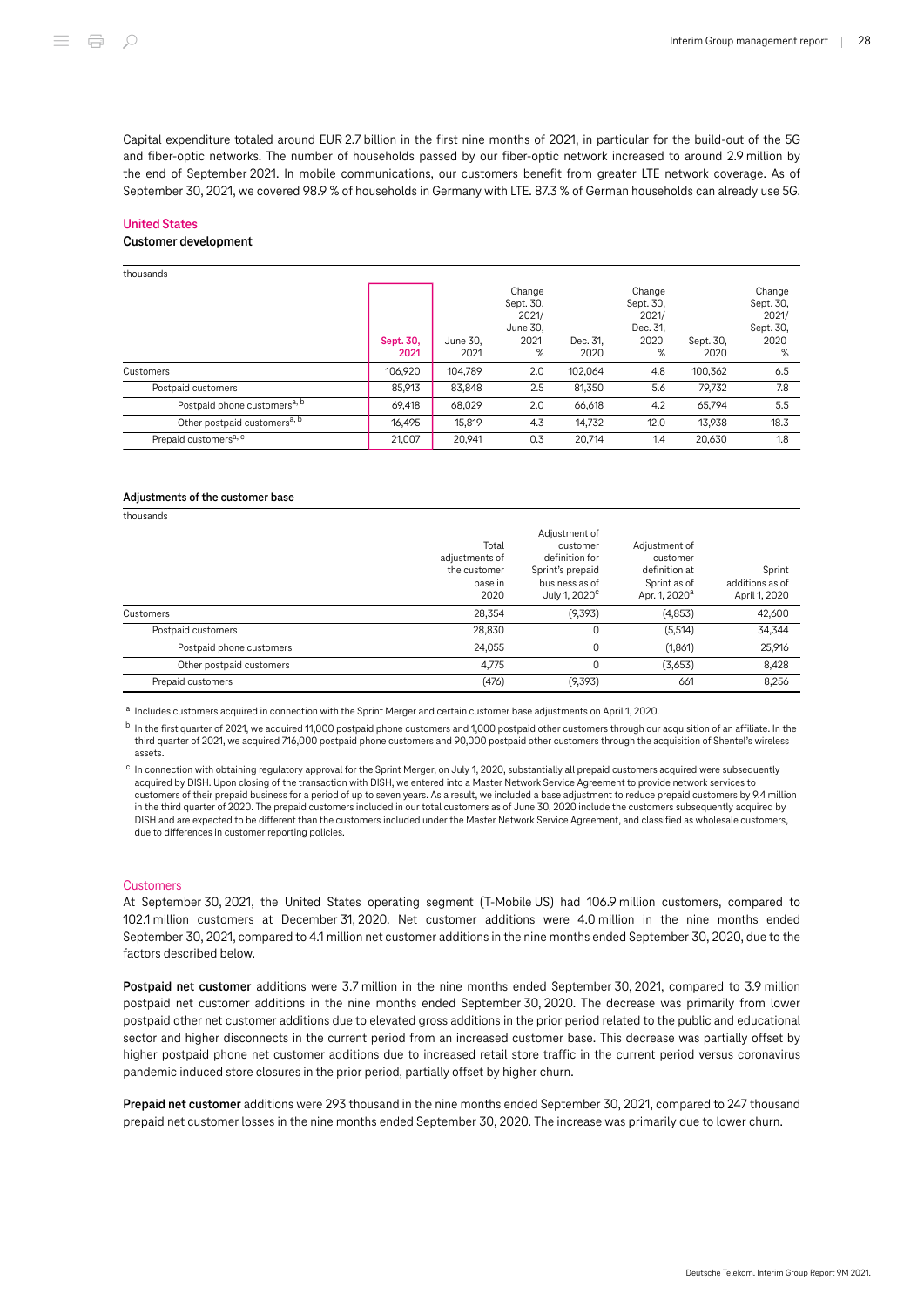# Development of operations

| millions of $\epsilon$                                |   |                        |                        |            |            |             |                   |                   |             |                   |
|-------------------------------------------------------|---|------------------------|------------------------|------------|------------|-------------|-------------------|-------------------|-------------|-------------------|
|                                                       |   | Q <sub>1</sub><br>2021 | Q <sub>2</sub><br>2021 | Q3<br>2021 | Q3<br>2020 | Change<br>% | $Q1 - Q3$<br>2021 | $O1 - O3$<br>2020 | Change<br>℅ | <b>FY</b><br>2020 |
| <b>Total revenue</b>                                  |   | 16,483                 | 16,643                 | 16,807     | 16,569     | 1.4         | 49,933            | 44,024            | 13.4        | 61,208            |
| Profit (loss) from<br>operations (EBIT)               |   | 2,144                  | 2,147                  | 1,680      | 2,395      | (29.9)      | 5,971             | 5,863             | 1.8         | 9,187             |
| EBIT margin                                           | % | 13.0                   | 12.9                   | 10.0       | 14.5       |             | 12.0              | 13.3              |             | 15.0              |
| Depreciation, amortization<br>and impairment losses   |   | (4,577)                | (4, 484)               | (4,740)    | (4,528)    | (4.7)       | (13,801)          | (11, 201)         | (23.2)      | (15,665)          |
| EBITDA                                                |   | 6,722                  | 6,632                  | 6,419      | 6,923      | (7.3)       | 19,772            | 17,064            | 15.9        | 24,852            |
| Special factors affecting<br><b>EBITDA</b>            |   | (151)                  | (272)                  | (539)      | (168)      | n.a.        | (962)             | (1, 334)          | 27.9        | (270)             |
| EBITDA (adjusted for<br>special factors)              |   | 6,873                  | 6,904                  | 6,958      | 7,091      | (1.9)       | 20,735            | 18,398            | 12.7        | 25,122            |
| <b>EBITDA AL</b>                                      |   | 5,446                  | 5,248                  | 4,966      | 5,753      | (13.7)      | 15,660            | 14,051            | 11.5        | 20,628            |
| Special factors affecting<br><b>EBITDA AL</b>         |   | (261)                  | (489)                  | (805)      | (240)      | n.a.        | (1, 555)          | (1,407)           | (10.5)      | (370)             |
| <b>EBITDA AL (adjusted for</b><br>special factors)    |   | 5,706                  | 5,737                  | 5,771      | 5,994      | (3.7)       | 17,215            | 15,458            | 11.4        | 20,997            |
| EBITDA AL margin<br>(adjusted for special<br>factors) | % | 34.6                   | 34.5                   | 34.3       | 36.2       |             | 34.5              | 35.1              |             | 34.3              |
| <b>Cash capex</b>                                     |   | (10, 513)              | (2,725)                | (2,804)    | (2,744)    | (2.2)       | (16, 041)         | (7, 131)          | n.a.        | (10, 394)         |

#### Total revenue

Total revenue for the United States operating segment of EUR 49.9 billion in the nine months ended September 30, 2021, increased by 13.4 %, compared to EUR 44.0 billion in the nine months ended September 30, 2020. In U.S. dollars, T‑Mobile US' total revenues increased by 20.4 % year-on-year primarily due to increased service revenues as well as increased equipment revenues. The components of these changes are described below.

Service revenues increased in the nine months ended September 30, 2021 primarily due to higher average postpaid accounts, higher postpaid ARPA (Average Revenue per Account), higher wholesale revenues primarily from our Master Network Service Agreement with DISH and the success of our other MVNO relationships, and higher other service revenues primarily from the inclusion of wireline operations acquired in the Sprint Merger.

Equipment revenues increased in the nine months ended September 30, 2021 primarily due to an increase in device sales, excluding purchased leased devices primarily due to an increase in the number of devices sold from switching activity returning to more normalized levels compared to the muted conditions from the coronavirus pandemic in the prior year and the planned shift in device financing from leasing to EIP. Device sales revenue, excluding purchased leased devices, also increased due to higher average revenue per device sold driven by a higher mix of phone versus other devices partially offset by an increase in promotional activities. In addition, equipment revenues increased due to an increase in liquidation revenues primarily from an increase in the high-end device mix and a higher volume of returned devices and an increase in sales of accessories due to increased retail store traffic due to closures arising from the coronavirus pandemic in the prior period. Furthermore, equipment revenues increased due to the Sprint Merger including increases in sales of accessories due to a larger customer base and increases in purchased leased devices, primarily due to a larger base of leased devices. These increases were partially offset by a decrease in lease revenues due to a lower number of customer devices under lease due to the planned shift in device financing from leasing to EIP.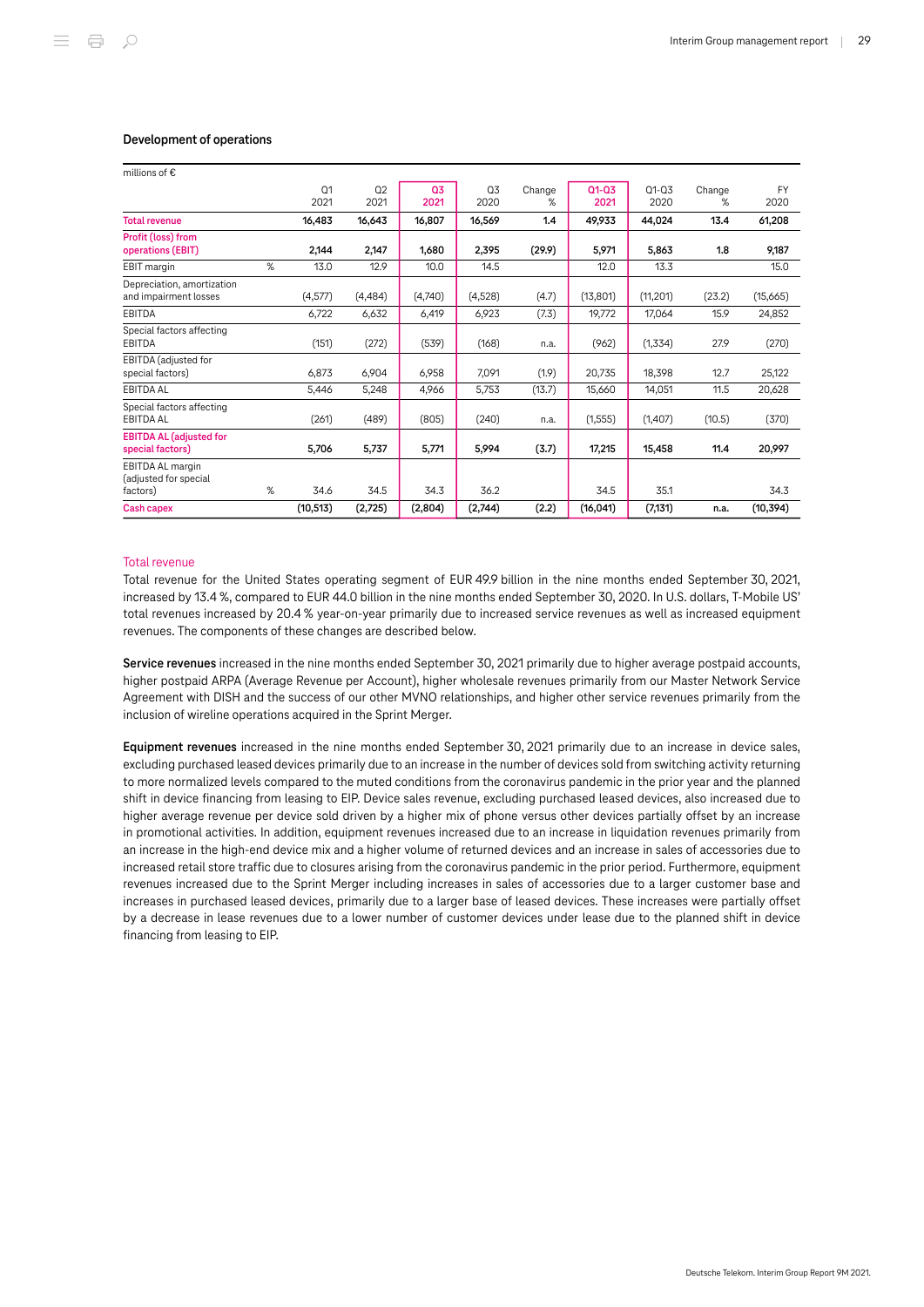#### Adjusted EBITDA AL, EBITDA AL

In euros, adjusted EBITDA AL increased by 11.4 % to EUR 17.2 billion in the nine months ended September 30, 2021, compared to EUR 15.5 billion in the nine months ended September 30, 2020. The adjusted EBITDA AL margin decreased to 34.5 % in the nine months ended September 30, 2021, compared to 35.1 % in the nine months ended September 30, 2020. In U.S. dollars, adjusted EBITDA AL increased by 18.2 % during the same period. Adjusted EBITDA AL increased primarily due to higher service and equipment revenues as discussed above. These increases were partially offset by higher cost of equipment sales, higher cost of services, and higher selling, general and administrative expenses. The increase of cost of equipment sales is primarily from an increase in device cost of equipment sales, excluding purchased leased devices, primarily from an increase in the number of devices sold due to a larger customer base as a result of the Sprint Merger, switching activity returning to more normalized levels relative to the muted conditions from the coronavirus pandemic in the prior year and the planned shift in device financing from leasing to EIP. Device cost of equipment sales, excluding purchased leased devices, also increased due to higher average costs per device sold due to a higher mix of phone versus other devices. In addition, cost of equipment sales increased primarily from an increase in costs related to the liquidation of a higher volume of returned devices, an increase in cost of accessories, due to increased retail store traffic due to closures arising from the coronavirus pandemic in the prior period and a larger customer base as result of the Sprint Merger, and an increase in leased device cost of equipment sales, primarily due to a larger base of leased devices as a result of the Sprint Merger. The increase of cost of services is primarily from an increase in expenses associated with leases and backhaul agreements acquired in the Sprint Merger and the continued build-out of our nationwide 5G network, including a new tower master lease agreement in 2020 and higher employee-related and benefit-related costs primarily due to increased headcount as a result of the Sprint Merger. The increase of selling, general and administrative expenses is primarily from higher advertising, external labor and professional services, and lease expenses primarily from the Sprint Merger, and higher employee-related costs due to an increase in the number of employees primarily from the Sprint Merger; partially offset by lower bad debt expense.

EBITDA AL in the nine months ended September 30, 2021, included special factors of EUR -1.6 billion compared to EUR -1.4 billion in the nine months ended September 30, 2020. The change in special factors was primarily due to increased Merger-related costs during the nine months ended September 30, 2021, partially offset by special factors recognized in the nine months ended September 30, 2020 including supplemental employee payroll, third-party commissions and cleaningrelated expenses associated with the coronavirus pandemic and a postpaid billing system disposal partially offset by a transaction fee received from SoftBank. Special factors include Merger-related costs associated with the Merger and acquisitions of affiliates comprised of transaction costs, including legal and professional services related to the completion of transactions; restructuring costs, including severance, store rationalization and network decommissioning; and integration costs to achieve efficiencies in network, retail, information technology and back office operations, migrate customers to the T‑Mobile US network and the impact of legal matters assumed as part of the Sprint Merger. Overall, EBITDA AL increased by 11.5 % to EUR 15.7 billion in the nine months ended September 30, 2021, compared to EUR 14.1 billion in the nine months ended September 30, 2020, due to the factors described above, including special factors.

#### EBIT

EBIT increased to EUR 6.0 billion in the nine months ended September 30, 2021, compared to EUR 5.9 billion in the nine months ended September 30, 2020. In U.S. dollars, EBIT increased by 8.2 % during the same period primarily due to higher EBITDA AL. In U.S. dollars, depreciation and amortization increased by 30.5 % primarily from the continued build-out of our nationwide 5G network, higher depreciation expense on leased devices resulting from a larger base of leased devices as a result of the Sprint Merger, and higher amortization from intangible assets.

# Cash capex

Cash capex increased to EUR 16.0 billion in the nine months ended September 30, 2021, compared to EUR 7.1 billion in the nine months ended September 30, 2020. In U.S. dollars, cash capex increased by USD 11.1 billion primarily from an increase in spectrum purchases, primarily due to USD 8.9 billion paid for spectrum licenses won at the conclusion of the C-band auction in March 2021, network integration related to the Sprint Merger and the continued build-out of our nationwide 5G network.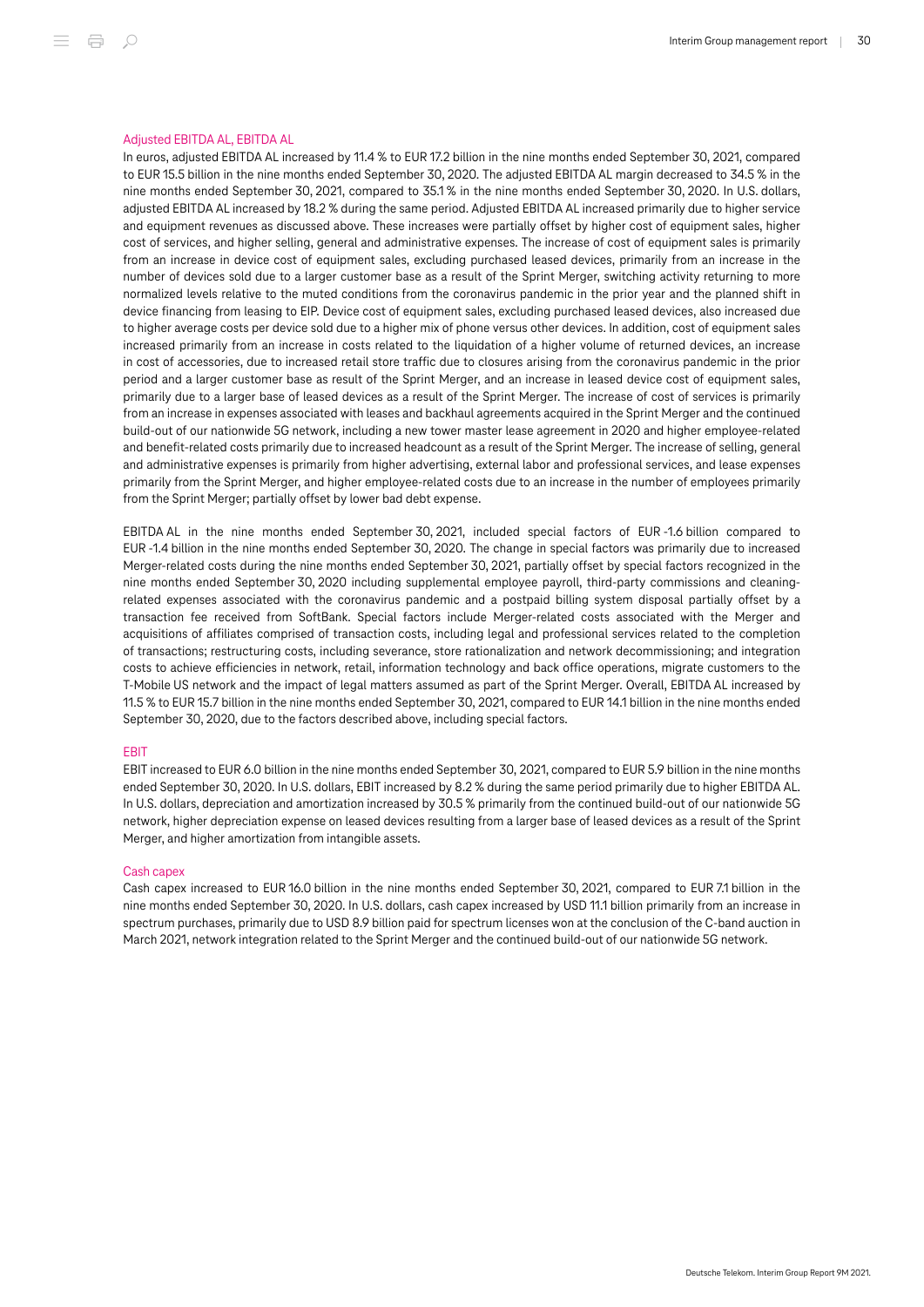#### Europe

Customer development

| thousands             |                                                      |                   |                  |                                                       |                  |                                                       |                   |                                                        |
|-----------------------|------------------------------------------------------|-------------------|------------------|-------------------------------------------------------|------------------|-------------------------------------------------------|-------------------|--------------------------------------------------------|
|                       |                                                      | Sept. 30,<br>2021 | June 30.<br>2021 | Change<br>Sept. 30,<br>2021/<br>June 30,<br>2021<br>℅ | Dec. 31.<br>2020 | Change<br>Sept. 30,<br>2021/<br>Dec. 31,<br>2020<br>% | Sept. 30,<br>2020 | Change<br>Sept. 30,<br>2021/<br>Sept. 30,<br>2020<br>% |
| Europe, total         | Mobile customers                                     | 46,391            | 45,788           | 1.3                                                   | 45,619           | 1.7                                                   | 45,743            | 1.4                                                    |
|                       | Contract customers <sup>a</sup>                      | 27,430            | 27,172           | 0.9                                                   | 26,844           | 2.2                                                   | 26,628            | 3.0                                                    |
|                       | Prepaid customers <sup>a</sup>                       | 18,962            | 18,616           | 1.9                                                   | 18,775           | 1.0                                                   | 19,115            | (0.8)                                                  |
|                       | Fixed-network lines                                  | 9,126             | 9,111            | 0.2                                                   | 9,084            | 0.5                                                   | 9,062             | 0.7                                                    |
|                       | Of which: IP-based                                   | 8,579             | 8,537            | 0.5                                                   | 8,439            | 1.7                                                   | 8,381             | 2.4                                                    |
|                       | Broadband customers <sup>b</sup>                     | 7,114             | 7,059            | 0.8                                                   | 6,943            | 2.5                                                   | 6,856             | 3.8                                                    |
|                       | Television (IPTV, satellite, cable) <sup>c</sup>     | 5,132             | 5,098            | 0.7                                                   | 5,046            | 1.7                                                   | 4,977             | 3.1                                                    |
|                       | Unbundled local loop lines (ULLs)/<br>wholesale PSTN | 1,960             | 1,996            | (1.8)                                                 | 2,246            | (12.7)                                                | 2,262             | (13.4)                                                 |
|                       | Wholesale broadband lines                            | 810               | 774              | 4.7                                                   | 684              | 18.4                                                  | 639               | 26.8                                                   |
| Greece                | Mobile customers                                     | 6,985             | 6,935            | 0.7                                                   | 6,914            | 1.0                                                   | 7,071             | (1.2)                                                  |
|                       | Fixed-network lines                                  | 2,607             | 2,605            | 0.1                                                   | 2,589            | 0.7                                                   | 2,584             | 0.9                                                    |
|                       | <b>Broadband customers</b>                           | 2,274             | 2,252            | 1.0                                                   | 2,185            | 4.1                                                   | 2,141             | 6.2                                                    |
| Romania               | Mobile customers                                     | 4,628             | 4,582            | 1.0                                                   | 4,683            | (1.2)                                                 | 4,691             | (1.3)                                                  |
|                       | Fixed-network lines                                  | 1,387             | 1,409            | (1.6)                                                 | 1,444            | (3.9)                                                 | 1,467             | (5.5)                                                  |
|                       | <b>Broadband customers</b>                           | 822               | 841              | (2.3)                                                 | 912              | (9.9)                                                 | 934               | (12.0)                                                 |
| <b>Hungary</b>        | Mobile customers <sup>a</sup>                        | 5,582             | 5,503            | 1.4                                                   | 5,427            | 2.9                                                   | 5,425             | 2.9                                                    |
|                       | Fixed-network lines                                  | 1,796             | 1,778            | 1.0                                                   | 1,759            | 2.1                                                   | 1,742             | 3.1                                                    |
|                       | Broadband customers <sup>b</sup>                     | 1,387             | 1,361            | 1.9                                                   | 1,321            | 5.0                                                   | 1,297             | 6.9                                                    |
| Poland                | Mobile customers                                     | 11,425            | 11,290           | 1.2                                                   | 11,198           | 2.0                                                   | 11,071            | 3.2                                                    |
|                       | Fixed-network lines                                  | 29                | 30               | (3.3)                                                 | 31               | (6.5)                                                 | 31                | (6.5)                                                  |
|                       | Broadband customers <sup>b</sup>                     | 67                | 59               | 13.6                                                  | 32               | n.a.                                                  | 22                | n.a.                                                   |
| <b>Czech Republic</b> | Mobile customers                                     | 6,259             | 6,205            | 0.9                                                   | 6,178            | 1.3                                                   | 6,181             | 1.3                                                    |
|                       | Fixed-network lines                                  | 633               | 625              | 1.3                                                   | 606              | 4.5                                                   | 593               | 6.7                                                    |
|                       | <b>Broadband customers</b>                           | 386               | 383              | 0.8                                                   | 368              | 4.9                                                   | 361               | 6.9                                                    |
| <b>Croatia</b>        | Mobile customers                                     | 2,326             | 2,273            | 2.3                                                   | 2,253            | 3.2                                                   | 2,292             | 1.5                                                    |
|                       | Fixed-network lines                                  | 879               | 881              | (0.2)                                                 | 885              | (0.7)                                                 | 888               | (1.0)                                                  |
|                       | <b>Broadband customers</b>                           | 633               | 630              | 0.5                                                   | 625              | 1.3                                                   | 623               | 1.6                                                    |
| <b>Slovakia</b>       | Mobile customers                                     | 2,493             | 2,479            | 0.6                                                   | 2,441            | 2.1                                                   | 2,412             | 3.4                                                    |
|                       | Fixed-network lines                                  | 870               | 865              | 0.6                                                   | 865              | 0.6                                                   | 862               | 0.9                                                    |
|                       | <b>Broadband customers</b>                           | 626               | 620              | 1.0                                                   | 607              | 3.1                                                   | 598               | 4.7                                                    |
| Austria               | Mobile customers                                     | 5,126             | 5,067            | 1.2                                                   | 5,074            | 1.0                                                   | 5,098             | 0.5                                                    |
|                       | Fixed-network lines                                  | 586               | 582              | 0.7                                                   | 569              | 3.0                                                   | 560               | 4.6                                                    |
|                       | <b>Broadband customers</b>                           | 655               | 650              | 0.8                                                   | 635              | 3.1                                                   | 625               | 4.8                                                    |
| Other <sup>d</sup>    | Mobile customers                                     | 1,568             | 1,453            | 7.9                                                   | 1,451            | 8.1                                                   | 1,502             | 4.4                                                    |
|                       | Fixed-network lines                                  | 339               | 335              | 1.2                                                   | 335              | 1.2                                                   | 335               | 1.2                                                    |
|                       | <b>Broadband customers</b>                           | 266               | 263              | 1.1                                                   | 259              | 2.7                                                   | 256               | 3.9                                                    |

<sup>a</sup> In Hungary, efforts to standardize the underlying customer definition resulted in the assignment of M2M cards exclusively to the prepaid customer segment effective January 1, 2020.

 $^{\rm b}$  The prior-year comparatives for broadband customers in Poland and Hungary were adjusted retrospectively as part of the standardization of the underlying customer definition.

 $^\mathrm{c}\,$  The comparatives for TV customers in Croatia were adjusted retrospectively as part of the standardization of the underlying customer definition.

<sup>d</sup> "Other": national companies of North Macedonia, Montenegro, and the lines of the GTS Central Europe group in Romania.

#### Total

In the Europe operating segment, we achieved slight growth in the customer base again as of the end of the first three quarters of 2021. We recorded modest growth in the number of fixed-network customers in the first nine months of the year. Our MagentaOne convergent product portfolio, in particular, generated growth compared with year-end 2020 of 8.7 % in FMC customers thanks to ongoing demand. We are working flat out to build out our fixed-network infrastructure with state-of-theart optical fiber. The number of broadband customers has increased by 2.5 %. The mobile business also recorded a slight rise in customer numbers once again, with increases in both the number of high-value contract customers and the number of prepaid customers. Our build-out of the 5G network is making good progress: most of our national companies have already launched the commercial sale of 5G products and services.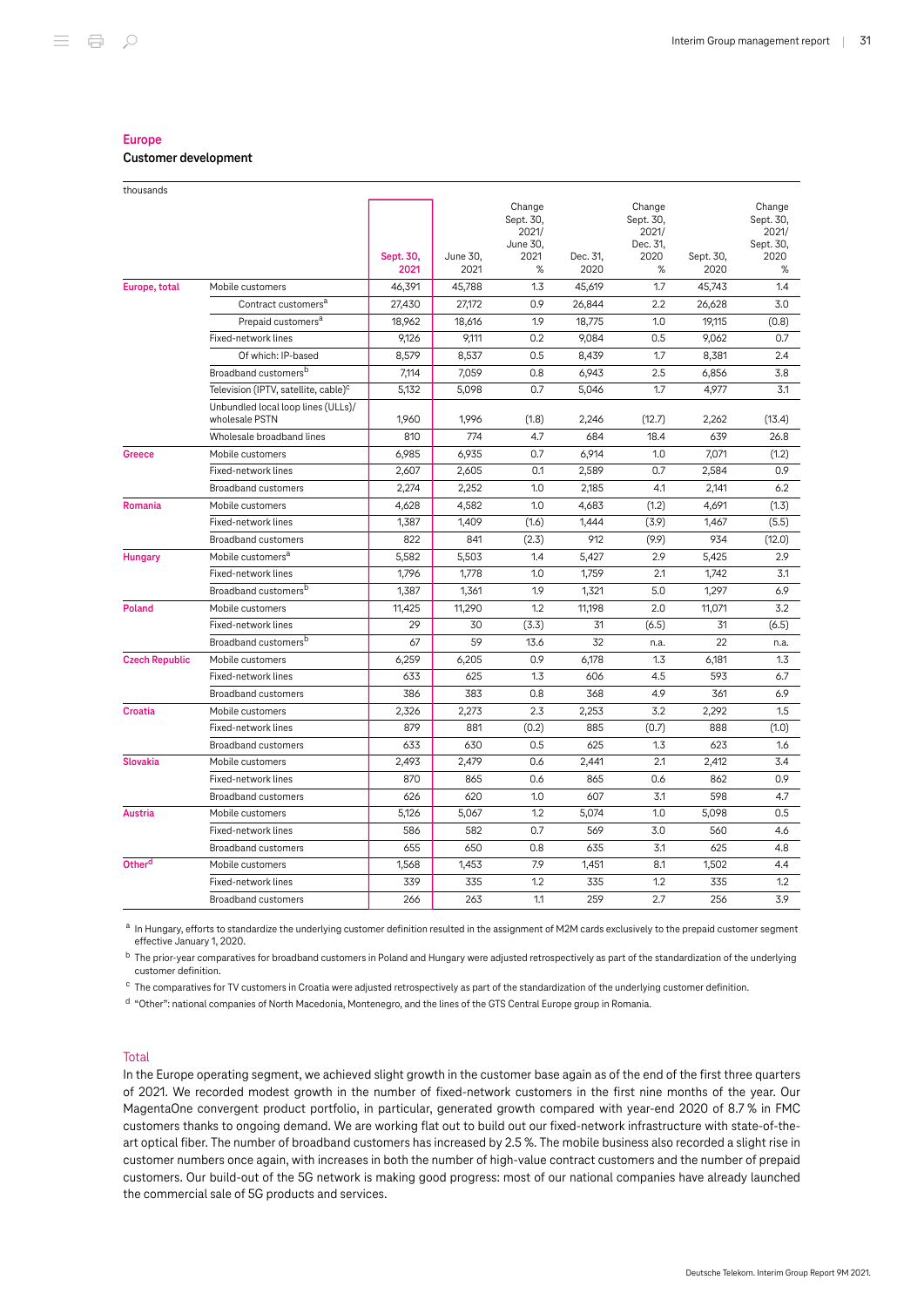#### Mobile communications

In the Europe operating segment, we had 46.4 million mobile customers at the end of the first nine months of 2021, a modest increase compared with the end of 2020. The number of high-value contract customers increased by 2.2 %. The contract customer base grew in all national companies, especially in Poland, the Czech Republic, and Austria. Overall, the share of our total customer base accounted for by contract customers remained more or less stable at 59.1 %. In parallel with pure customer development, we have successfully pursued the more-for-more principle in our product portfolio, so as to sustainably increase value per customer. In addition, thanks to our integrated network strategy our customers benefited from greater coverage with fast mobile broadband. As of September 30, 2021, we covered 97.9 % of the population in the countries of our operating segment with LTE, reaching around 109 million people in total. The footprint countries of our operating segment are also making excellent headway with 5G. Broad swaths of the populations of Greece, Croatia, Austria, and other countries have already been connected to Deutsche Telekom's 5G network.

The prepaid customer base also recorded slight growth of 1.0 % compared with the end of 2020. Growth in countries including Poland and Hungary more than offset the declines reported especially in Romania. In addition, we offer our prepaid customers high-value contract plans with the resulting number of contract conversions also contributing positively to contract customer business.

#### Fixed network

The broadband business recorded growth of 2.5 % as of September 30, 2021 compared with the end of the prior year to a total of 7.1 million customers. The customer bases of almost all national companies, especially in Greece, Hungary, Poland, Austria, the Czech Republic, and Slovakia saw substantial growth. Romania was the exception. By continuing to invest in innovative fiber-optic technologies, we are systematically building out our fixed-network infrastructure. At the end of the third quarter of 2021, a total of around 6.7 million households in our national companies had the option to subscribe to a direct connection to our high-speed fiber-optic network with speeds reaching up to 1 Gbit/s. The number of IP-based lines increased to account for 94.0 % of all fixed-network lines in the same period. The total number of fixed-network lines in our Europe operating segment edged up on the prior-year level to 9.1 million.

The TV and entertainment business had a total of 5.1 million customers as of September 30, 2021, up by a marginal 1.7 % compared with the end of the prior year. With both telecommunications providers and OTT players offering TV services, the TV market is already saturated in many countries of our segment.

#### FMC – fixed-mobile convergence

Our portfolio of convergent products, MagentaOne, was highly popular with consumers across all of our national companies. At the end of the first nine months of 2021, we had 6.3 million FMC customers; this corresponds to growth of 8.7 % compared with the end of the prior year. Our national companies in Greece, Hungary, Austria, and the Czech Republic in particular contributed to this growth. We have also seen accelerated growth in the marketing of our MagentaOne Business product to business customers.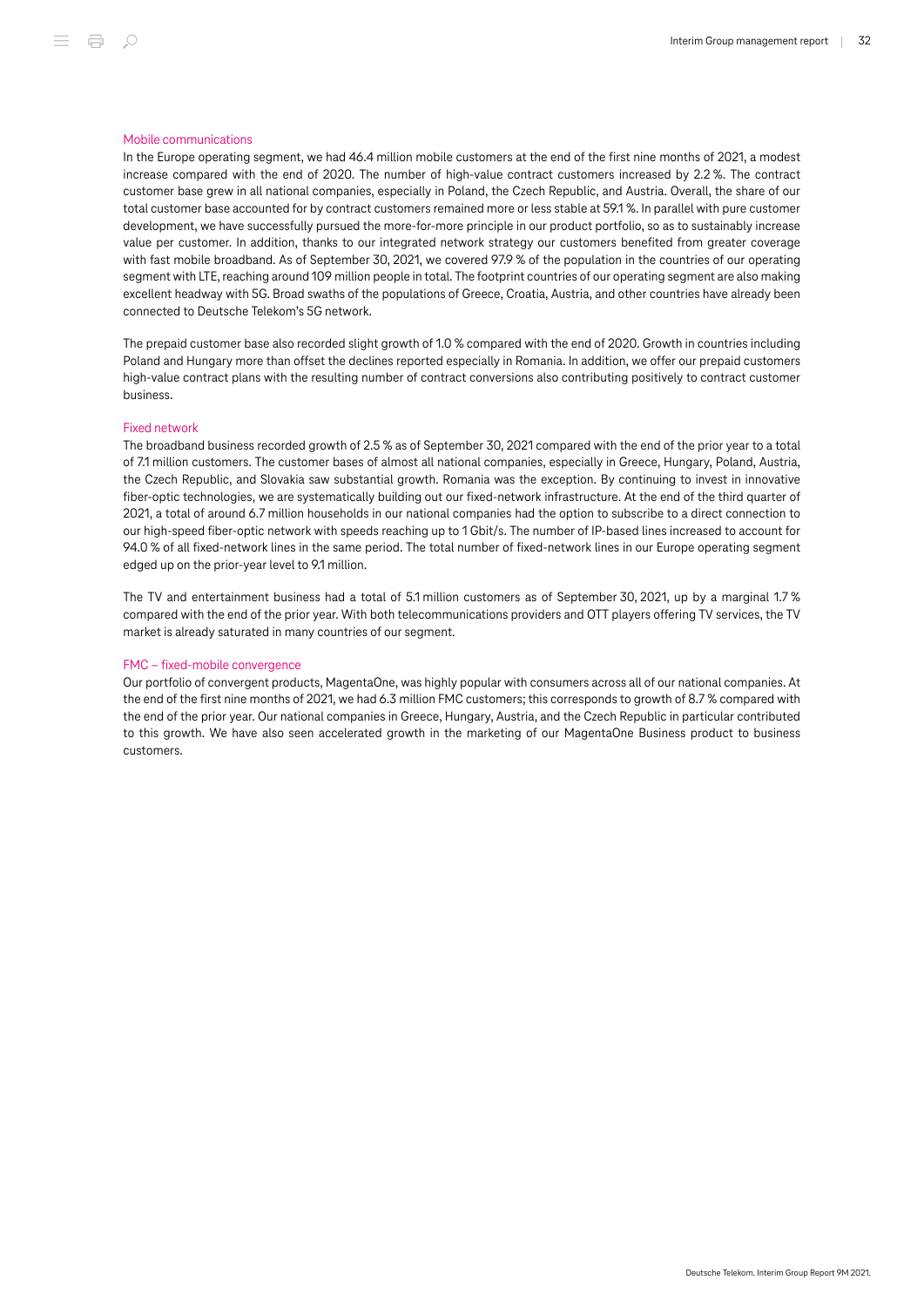# Development of operations

| millions of $\epsilon$                              |      |            |            |            |            |             |                   |                   |             |            |
|-----------------------------------------------------|------|------------|------------|------------|------------|-------------|-------------------|-------------------|-------------|------------|
|                                                     |      | Q1<br>2021 | Q2<br>2021 | Q3<br>2021 | Q3<br>2020 | Change<br>% | $Q1 - Q3$<br>2021 | $Q1 - Q3$<br>2020 | Change<br>% | FY<br>2020 |
| <b>Total revenue</b>                                |      | 2,729      | 2,823      | 2,905      | 2,880      | 0.9         | 8,456             | 8,344             | 1.3         | 11,335     |
| Greece                                              |      | 717        | 759        | 790        | 763        | 3.5         | 2,266             | 2,162             | 4.8         | 2,940      |
| Romania                                             |      | 210        | 217        | 200        | 244        | (18.0)      | 627               | 710               | (11.7)      | 951        |
| Hungary                                             |      | 406        | 424        | 454        | 429        | 5.8         | 1,284             | 1,262             | 1.7         | 1,734      |
| Poland                                              |      | 341        | 349        | 353        | 365        | (3.3)       | 1.042             | 1.084             | (3.9)       | 1,453      |
| Czech Republic                                      |      | 269        | 280        | 283        | 268        | 5.6         | 832               | 789               | 5.4         | 1,072      |
| Croatia                                             |      | 219        | 223        | 235        | 247        | (4.9)       | 678               | 675               | 0.4         | 917        |
| Slovakia                                            |      | 190        | 194        | 197        | 190        | 3.7         | 581               | 562               | 3.4         | 773        |
| Austria                                             |      | 326        | 327        | 344        | 330        | 4.2         | 996               | 960               | 3.8         | 1,302      |
| Other <sup>a</sup>                                  |      | 70         | 76         | 78         | 73         | 6.8         | 224               | 204               | 9.8         | 283        |
| Profit (loss) from operations (EBIT)                |      | 385        | 425        | 654        | 382        | 71.2        | 1,463             | 1,095             | 33.6        | 1,278      |
| <b>EBIT</b> margin                                  | $\%$ | 14.1       | 15.1       | 22.5       | 13.3       |             | 17.3              | 13.1              |             | 11.3       |
| Depreciation, amortization and<br>impairment losses |      | (645)      | (648)      | (624)      | (823)      | 24.2        | (1,916)           | (2, 124)          | 9.8         | (2,875)    |
| <b>EBITDA</b>                                       |      | 1,029      | 1,073      | 1,278      | 1,205      | 6.1         | 3,380             | 3,219             | 5.0         | 4,153      |
| Special factors affecting EBITDA                    |      | (10)       | (15)       | 80         | 30         | n.a.        | 55                | (60)              | n.a.        | (188)      |
| EBITDA (adjusted for special                        |      |            |            |            |            |             |                   |                   |             |            |
| factors)                                            |      | 1,039      | 1,088      | 1,198      | 1,175      | 2.0         | 3,325             | 3,279             | 1.4         | 4,341      |
| <b>EBITDA AL</b>                                    |      | 936        | 979        | 1,185      | 1,094      | 8.3         | 3,101             | 2,893             | 7.2         | 3,722      |
| Special factors affecting EBITDA AL                 |      | (10)       | (15)       | 80         | 30         | n.a.        | 55                | (60)              | n.a.        | (188)      |
| <b>EBITDA AL (adjusted for special</b><br>factors)  |      | 946        | 994        | 1,105      | 1,064      | 3.9         | 3,046             | 2,953             | 3.1         | 3,910      |
| Greece                                              |      | 298        | 304        | 342        | 326        | 4.9         | 944               | 899               | 5.0         | 1,199      |
| Romania                                             |      | 37         | 44         | 56         | 50         | 12.0        | 137               | 120               | 14.2        | 153        |
| Hungary                                             |      | 106        | 133        | 154        | 139        | 10.8        | 392               | 377               | 4.0         | 520        |
| Poland                                              |      | 95         | 100        | 100        | 98         | 2.0         | 295               | 290               | 1.7         | 378        |
| Czech Republic                                      |      | 111        | 120        | 117        | 109        | 7.3         | 348               | 324               | 7.4         | 430        |
| Croatia                                             |      | 79         | 85         | 106        | 95         | 11.6        | 269               | 253               | 6.3         | 337        |
| Slovakia                                            |      | 84         | 78         | 89         | 88         | 1.1         | 251               | 247               | 1.6         | 335        |
| Austriab                                            |      | 125        | 123        | 129        | 136        | (5.1)       | 378               | 383               | (1.3)       | 496        |
| Other <sup>a</sup>                                  |      | 11         | 8          | 13         | 23         | (43.5)      | 31                | 59                | (47.5)      | 63         |
| EBITDA AL margin (adjusted for<br>special factors)  | %    | 34.7       | 35.2       | 38.0       | 36.9       |             | 36.0              | 35.4              |             | 34.5       |
| <b>Cash capex</b>                                   |      | (485)      | (386)      | (453)      | (431)      | (5.1)       | (1,324)           | (1,431)           | 7.5         | (2, 216)   |

The contributions of the national companies correspond to their respective unconsolidated financial statements and do not take consolidation effects at operating segment level into account.

<sup>a</sup> "Other": national companies of North Macedonia, Montenegro, and the GTS Central Europe group in Romania, as well as the Europe Headquarters.

<sup>b</sup> As of January 1, 2021, the Austrian cell tower business was reassigned from the Europe operating segment to the Group Development operating segment. Prior-year comparatives were not adjusted.

# Total revenue

Our Europe operating segment generated total revenue of EUR 8.5 billion in the first nine months of 2021, a year-on-year increase of 1.3 %. In organic terms, i.e., assuming constant exchange rates, revenue increased by 1.9 % year-on-year.

Organic growth was mainly driven by the strong performance of the mobile business, especially the increase in service revenues with higher margins, slight increases in roaming and visitor revenues, and higher revenues from terminal equipment sales. By contrast, the fixed-network business recorded stable revenues, with significantly higher broadband revenues in particular offsetting the losses in wholesale business and the expected decline in voice telephony revenues. Systems solutions business declined overall.

Looking at the development by country, our national companies in Greece, Hungary, and Austria recorded the best organic development of revenue as of September 30, 2021. This offset the decline in revenue in Romania and Poland.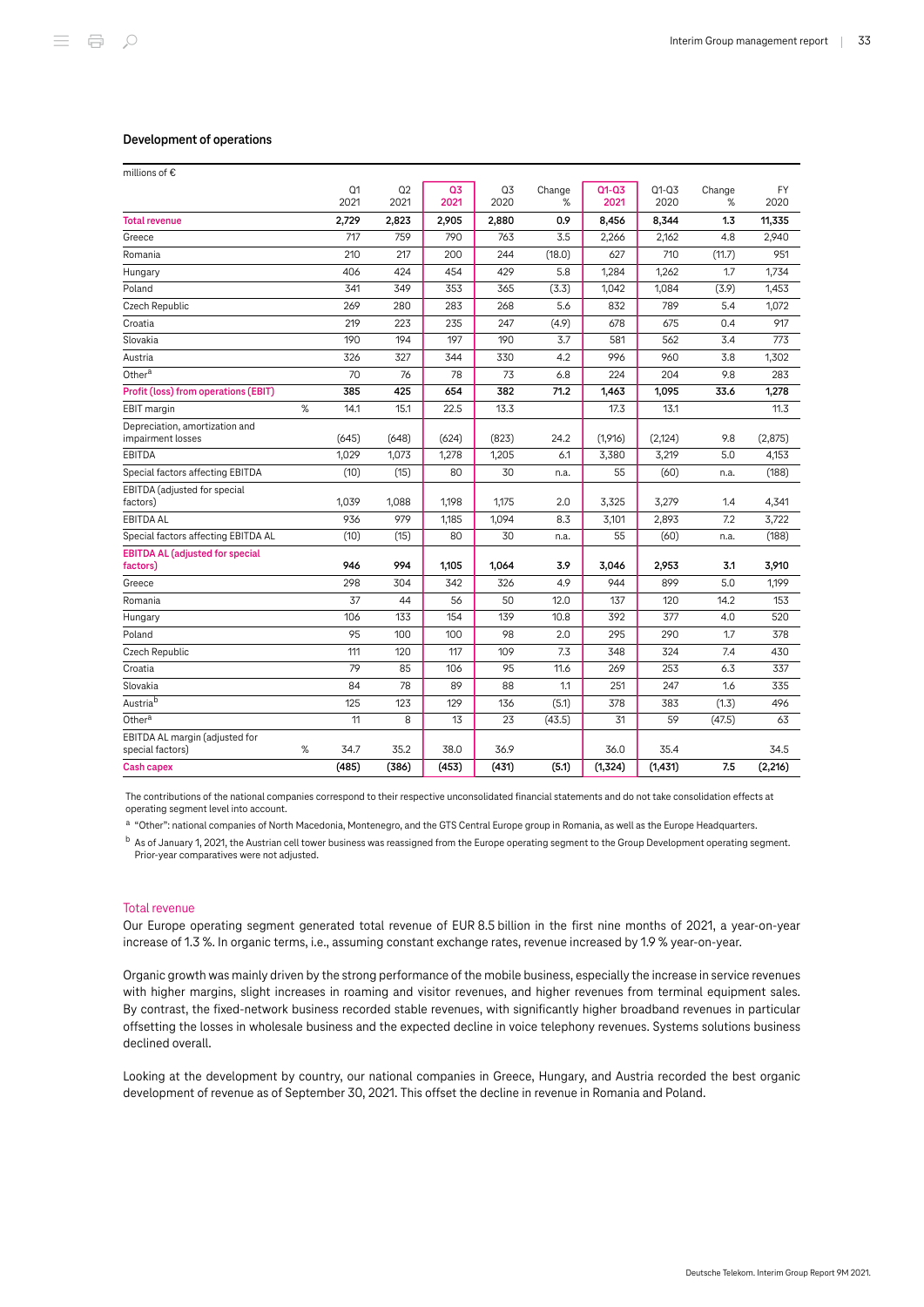Revenue from Consumers increased in organic terms by 2.3 % year-on-year, due mainly to higher mobile revenue: both service revenues and sales of mobile terminal equipment increased. In the fixed network, revenue from broadband/TV business increased thanks to our innovative TV and entertainment offerings as well as the continuous rollout of fiber-optic technology. This more than offset the decline in revenue from voice telephony. In addition, the higher number of FMC customers had a positive impact on revenue.

Revenue from **Business Customers** remained stable at the prior-year level in organic terms. The first three quarters of 2021 were dominated by rising revenues in mobile communications. This was driven by increases in roaming revenues once again after the coronavirus-related lockdown, and by higher demand for mobile data as a result of hybrid working. These trends have led to stagnation in fixed-network business. Although our fiber-optic-based broadband services are thriving and, in Romania and Croatia, we offer fixed network-based security features for online surfing; there is a noticeable trend towards mobile working. ICT business declined slightly year-on-year. In our cloud, smart cities, and security growth areas, sales of our solutions to corporate customers and the public sector remain consistently successful.

#### Adjusted EBITDA AL, EBITDA AL

Our Europe operating segment generated adjusted EBITDA AL of EUR 3.0 billion in the first nine months of 2021, up 3.1 % against the level in the prior-year period. In organic terms, i.e., assuming constant exchange rates and adjusted for the reassignment of the Austrian cell tower business to the Group Development operating segment, adjusted EBITDA AL increased by 5.0 %, thus continuing to make a positive contribution to earnings. In addition to the positive revenue effects, savings in indirect costs, including due to lower personnel costs, contributed to this development.

Looking at the development by country, the increase in adjusted organic EBITDA AL was largely attributable to the positive trend at all of our national companies, but in particular in Greece, Austria, and Hungary.

EBITDA AL increased by 7.2 % year-on-year to EUR 3.1 billion. Net income from special factors totaled EUR 55 million, compared with a net expense from special factors in the prior-year period of EUR 60 million. The reason for these changes was the reversal of other provisions for personnel costs recognized by OTE in 2010 and 2011 in connection with an additional payment of EUR 134 million to the Greek social insurance fund IKA-ETAM. In September 2021, proceedings related to this were concluded. In organic terms, EBITDA AL grew by 9.1 %.

#### Development of operations in selected countries

Greece. In Greece, revenue increased by 4.8 % against the first nine months in the prior year to EUR 2.3 billion. The encouraging development in mobile business is mainly attributable to the addition of new contract customers, with associated increases in both terminal equipment sales and service revenues. As travel activity increasingly returns to more normal levels, there was also a positive trend in visitor revenues. The intensive fiber-optic and vectoring build-out, together with the resulting higher numbers of customers, had an increasingly positive impact on the fixed-network business. The revenues generated here in the first nine months of 2021 were higher, driven mainly by the broadband business. The systems solutions business also contributed to revenue growth.

In the first nine months of 2021, adjusted EBITDA AL in Greece stood at EUR 944 million, which was up 5.0 % against the prioryear period. This is attributable to a revenue-related increase in the net margin. Indirect costs remained on a par with the prioryear period overall.

Hungary. Revenue in Hungary totaled EUR 1.3 billion as of September 30, 2021, a modest increase despite negative exchange rate effects. In organic terms, revenue was up 4.3 % against the prior-year level. The mobile business is the main driver here. Service revenues developed particularly positively. In addition, growth in the number of contract customers had positive effects on terminal equipment business. Fixed-network operations also increased slightly, with rising TV and broadband revenues, both driven by larger customer bases. Systems solutions also contributed to the increase in revenue. Our MagentaOne convergence products continued to perform well, with further customer additions and corresponding revenue.

Adjusted EBITDA AL stood at EUR 392 million, up 4.0 % year-on-year. In organic terms, adjusted EBITDA AL grew by 6.4 %. This growth is attributable in particular to higher revenues, which more than offset the rise in costs.

Poland. Our revenue in Poland decreased by 3.9 % in the first nine months of 2021 to EUR 1.0 billion. This decline was due to negative exchange rate effects. In organic terms, revenues decreased by just 1.2 %, with the mobile business recording slight losses as a result of reduced revenue from national roaming. In the fixed-network business, we increased the number of FTTH customers substantially, thereby creating the basis for further broadband growth.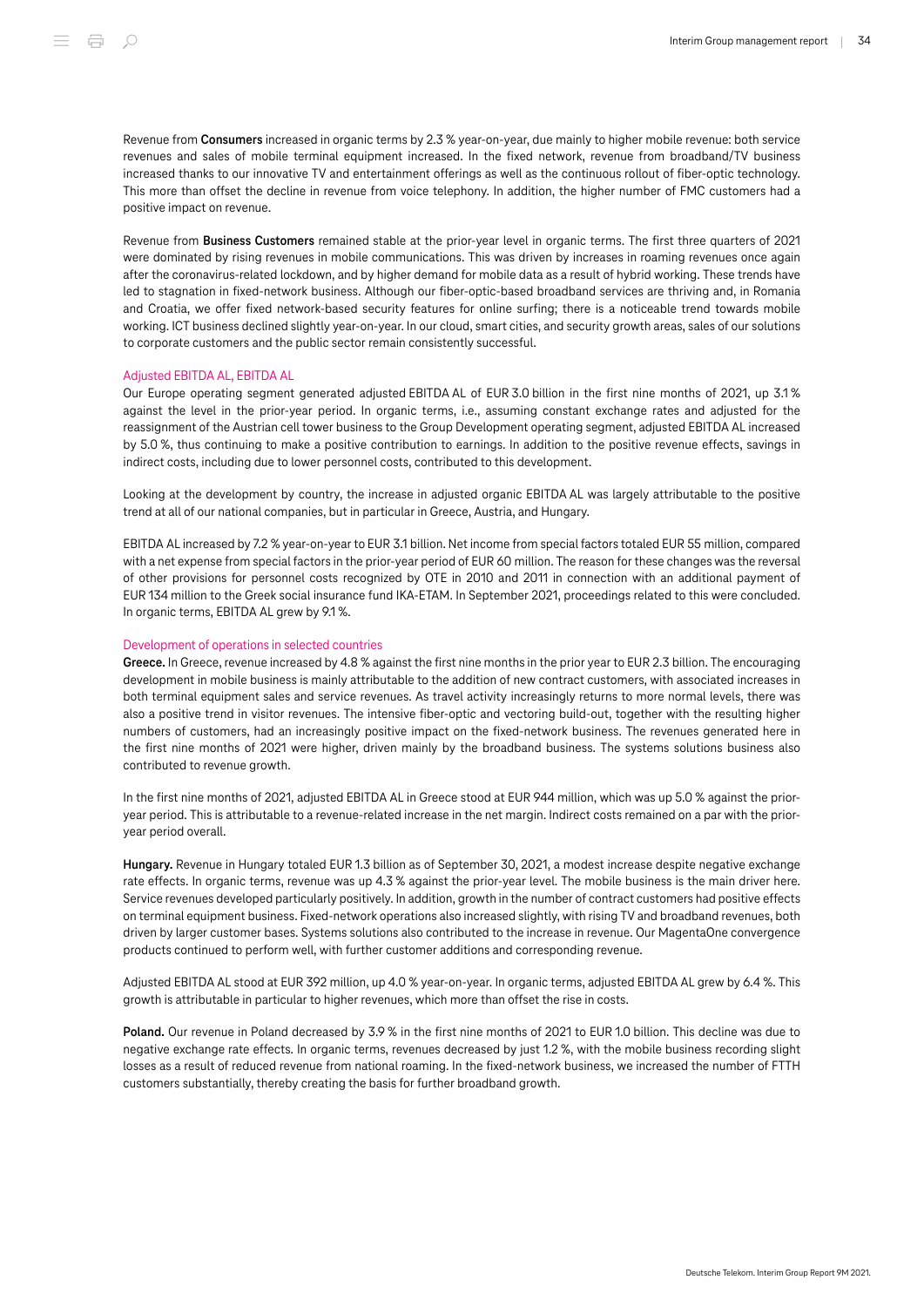Adjusted EBITDA AL stood at EUR 295 million as of September 30, 2021, up 1.7 % year-on-year. In organic terms, adjusted EBITDA AL increased by 4.6 %, mainly on the back of lower costs.

Czech Republic. In the first nine months of 2021, revenue in the Czech Republic stood at EUR 832 million, up 5.4 % on the prioryear level. In organic terms, revenue increased by 2.9 %. Mobile revenues were up on the prior-year level, mainly on the back of service revenues (excluding visitors) with higher margins, and higher terminal equipment revenues. Furthermore, the fixednetwork business with its broadband and TV business also drove revenues once again. The number of broadband customers increased substantially compared with the prior-year period. We also generated additional revenue in the area of systems solutions.

Adjusted EBITDA AL increased by 7.4 % year-on-year to EUR 348 million in the first nine months of 2021. In organic terms, earnings grew by 5.1 % year-on-year, driven mainly by revenue.

Austria. Revenue generated in Austria totaled EUR 996 million in the first nine months of 2021. This increase of 3.8 % was mainly attributable to growth in service revenues with higher margins. The sale of mobile terminal equipment also made a positive contribution to revenue. Visitor revenues were still subject to a slightly negative effect. Revenue in the fixed-network business also increased. The broadband business generated substantial growth rates, due among other factors to a larger customer base and higher-value rate plans.

Adjusted EBITDA AL decreased as of September 30, 2021 by 1.3 % year-on-year to EUR 378 million. In organic terms, i.e., excluding the reassignment of the Austrian cell tower business to the Group Development operating segment, adjusted EBITDA AL increased substantially by 9.8 % due to the positive revenue effect. A key contribution comes from the realization of synergies and from the expansion of convergent product offerings.

#### EBIT

Our Europe operating segment recorded an increase in EBIT of EUR 368 million in the first nine months of 2021. In addition to an increase in EBITDA of EUR 161 million, depreciation, amortization and impairment losses fell by EUR 208 million, with depreciation and amortization down slightly on the prior-year period. This was mainly due to depreciation and amortization being suspended as a result of the sale of the fixed-network business in Romania, which was consummated on September 30, 2021. In the third quarter of the prior year, ad hoc impairment losses totaling EUR 160 million were recognized on non-current assets of the Romanian mobile business, which remains in the Group, in connection with the at that time planned sale of the Romanian fixed-network business. This impairment was the result of the discontinuance of the previously existing MVNO agreements.

#### Cash capex

As of September 30, 2021, the Europe operating segment reported cash capex of EUR 1.3 billion, down 7.5 % year-on-year. This decline is due to a decline in cash outflows for the acquisition of spectrum licenses, primarily in Hungary. We continue to invest in the provision of broadband and fiber-optic technology and in 5G as part of our integrated network strategy.

# Systems Solutions

#### Order entry

| millions of $\epsilon$ |            |         |         |            |                                          |
|------------------------|------------|---------|---------|------------|------------------------------------------|
|                        | Q1-Q3 2021 | H1 2021 | FY 2020 | Q1-Q3 2020 | Change<br>Q1-Q3 2021/<br>Q1-Q3 2020<br>% |
|                        |            |         |         |            |                                          |
| Order entry            | 2,821      | 2,019   | 4,564   | 2,485      | 13.5                                     |

# Development of business

The first nine months of 2021 continued to be dominated by the focusing of our systems solutions business on growth and future viability and the continuation of our transformation program. Under the transformation program, we continued to drive forward the alignment of our organization, workflows and capacities, and the fine-tuning of the strategy for our portfolio. Stand-alone portfolio units assume responsibility not only for our growth areas (e.g., public cloud and security) but also for our traditional IT business.

We have defined selected industries (automotive, healthcare, public sector, and public transport), for which we will increase our offer of vertical solutions based on our expertise. In addition, we have agreed partnerships with leading cloud service providers (e.g., Amazon, Google, Microsoft), so as to be able to offer our customers an even broader and more flexible range of cloud solutions. Consistent with our efforts to implement the Group's strategy pillar "Lead in business productivity," we transferred our IoT (Internet of Things) portfolio unit to the Germany operating segment effective January 1, 2021.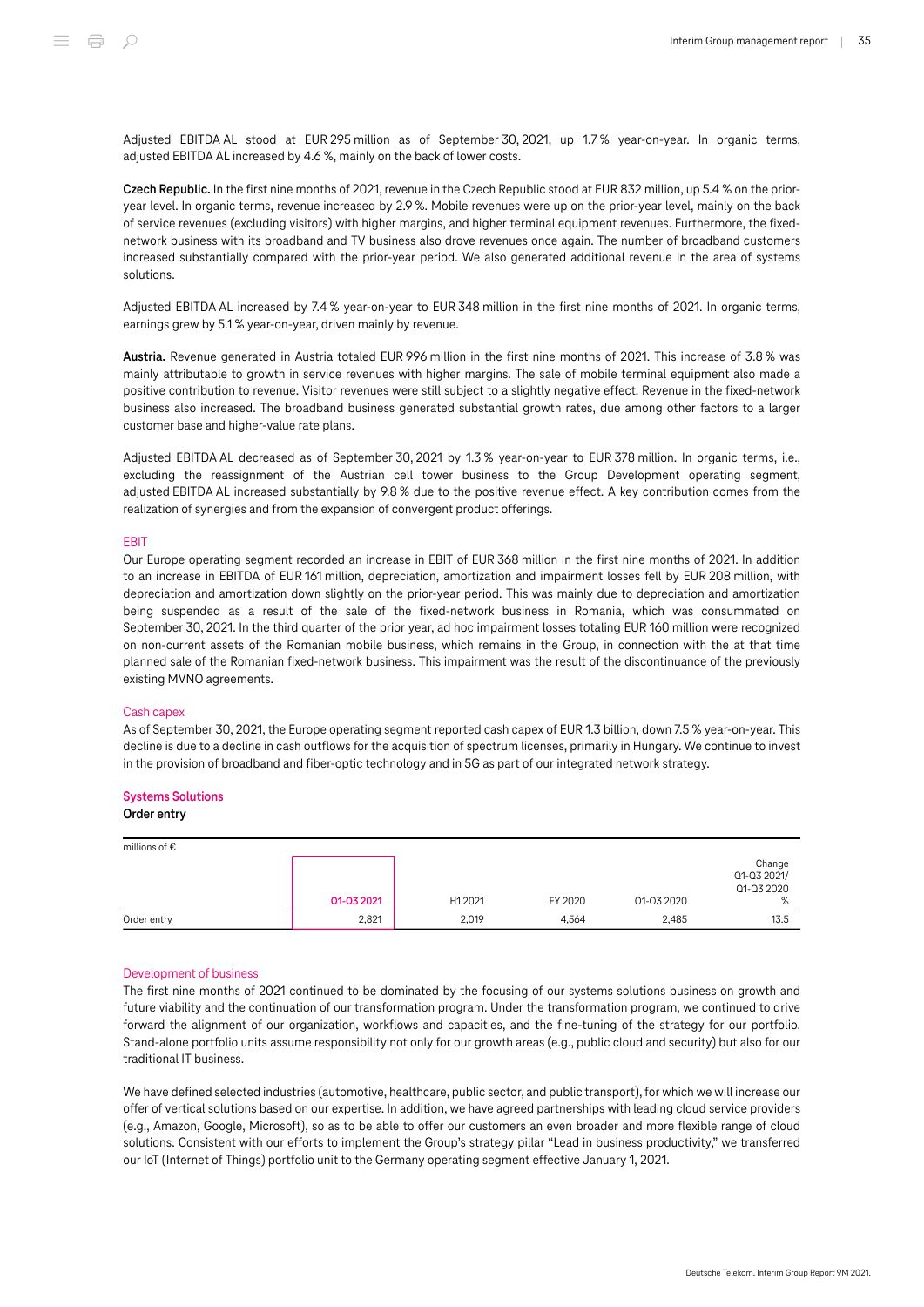Order entry in our Systems Solutions operating segment was up by 13.5 % year-on-year in the first nine months of 2021. This trend reflects the recovery from the effects of the coronavirus pandemic on the economic situation of our business customers and the restraint in awarding contracts in the prior year. There was a clear positive trend in our growth areas in particular.

#### Development of operations

| millions of $\epsilon$                              |   |                        |                        |            |            |             |                   |                   |             |                   |
|-----------------------------------------------------|---|------------------------|------------------------|------------|------------|-------------|-------------------|-------------------|-------------|-------------------|
|                                                     |   | O <sub>1</sub><br>2021 | O <sub>2</sub><br>2021 | 03<br>2021 | Q3<br>2020 | Change<br>% | $Q1 - Q3$<br>2021 | $01 - 03$<br>2020 | Change<br>% | <b>FY</b><br>2020 |
| <b>Total revenue</b>                                |   | 1,015                  | 1,006                  | 971        | 955        | 1.7         | 2,992             | 3,082             | (2.9)       | 4,159             |
| Of which: external revenue                          |   | 798                    | 799                    | 765        | 743        | 3.0         | 2,362             | 2,413             | (2.1)       | 3,237             |
| Profit (loss) from operations (EBIT)                |   | (27)                   | (68)                   | (35)       | (403)      | 91.3        | (129)             | (513)             | 74.9        | (534)             |
| Special factors affecting EBIT                      |   | (56)                   | (104)                  | (79)       | (433)      | 81.8        | (238)             | (530)             | 55.1        | (582)             |
| EBIT (adjusted for special factors)                 |   | 29                     | 36                     | 44         | 30         | 46.7        | 109               | 17                | n.a.        | 48                |
| EBIT margin (adjusted for special<br>factors)       | % | 2.9                    | 3.6                    | 4.5        | 3.1        |             | 3.6               | 0.6               |             | 1.2               |
| Depreciation, amortization and<br>impairment losses |   | (80)                   | (74)                   | (101)      | (445)      | 77.3        | (256)             | (650)             | 60.6        | (720)             |
| EBITDA                                              |   | 53                     | 7                      | 67         | 42         | 59.5        | 127               | 137               | (7.3)       | 185               |
| Special factors affecting EBITDA                    |   | (36)                   | (91)                   | (41)       | (59)       | 30.5        | (168)             | (157)             | (7.0)       | (209)             |
| EBITDA (adjusted for special factors)               |   | 89                     | 98                     | 107        | 102        | 4.9         | 294               | 294               | 0.0         | 394               |
| <b>EBITDA AL</b>                                    |   | 26                     | (19)                   | 39         | 18         | n.a.        | 47                | 51                | (7.8)       | 70                |
| Special factors affecting EBITDA AL                 |   | (36)                   | (91)                   | (41)       | (59)       | 30.5        | (168)             | (157)             | (7.0)       | (209)             |
| <b>EBITDA AL (adjusted for special</b><br>factors)  |   | 62                     | 72                     | 80         | 77         | 3.9         | 215               | 207               | 3.9         | 279               |
| EBITDA AL margin (adjusted for<br>special factors)  | % | 6.1                    | 7.2                    | 8.2        | 8.1        |             | 7.2               | 6.7               |             | 6.7               |
| <b>Cash capex</b>                                   |   | (49)                   | (50)                   | (46)       | (68)       | 32.4        | (146)             | (149)             | 2.0         | (235)             |

#### Total revenue

Total revenue in our Systems Solutions operating segment in the first nine months of 2021 amounted to EUR 3.0 billion, down 2.9 % on the prior-year level. This decrease was mainly driven by the expected decline in traditional IT infrastructure business, due in part to targeted business decisions such as the reduction in end-user services. By contrast, our growth areas are growing significantly, especially public cloud (+21.0 %), digital solutions (+13.4 %), and road charging (+12.4 %).

# Adjusted EBITDA AL, EBITDA AL

In the first nine months of 2021, adjusted EBITDA AL at our Systems Solutions operating segment increased by 3.9 % year-onyear to EUR 215 million. Efficiency effects from our transformation program and effects from increased revenue in our growth areas exceeded the decline in earnings in the traditional IT infrastructure business. EBITDA AL decreased by EUR 4 million compared with the prior-year period to EUR 47 million. Special factors were up EUR 11 million on the prior year at EUR ‑168 million, mainly due to a loss on deconsolidation in connection with the sale of a business operation and a contrasting effect of lower restructuring costs.

#### Adjusted EBIT, EBIT

Adjusted EBIT in our Systems Solutions operating segment in the first nine months of 2021 improved by EUR 92 million yearon-year, coming in at EUR 109 million, mainly as a result of declines in depreciation and amortization. EBIT increased by EUR 384 million compared with the prior-year period to EUR ‑129 million. The expense arising from special factors decreased by EUR 292 million on the prior-year period, to EUR 238 million. In the third quarter of the prior year, a non-cash impairment loss on non-current assets reduced EBIT by EUR 0.4 billion, which resulted in a reduction in the depreciation and amortization base. In the first nine months of 2021, non-cash impairment losses on non-current assets of EUR 0.1 billion were recorded as special factors. These impairment losses were also primarily a consequence of the impairment testing carried out in the Systems Solutions cash-generating unit in the third quarter of the prior year.

#### Cash capex

Cash capex in the Systems Solutions operating segment stood at EUR 146 million in the first nine months of 2021, which was on a par with the prior-year period. Going forward, we will continue to focus our investments on developing our growth business.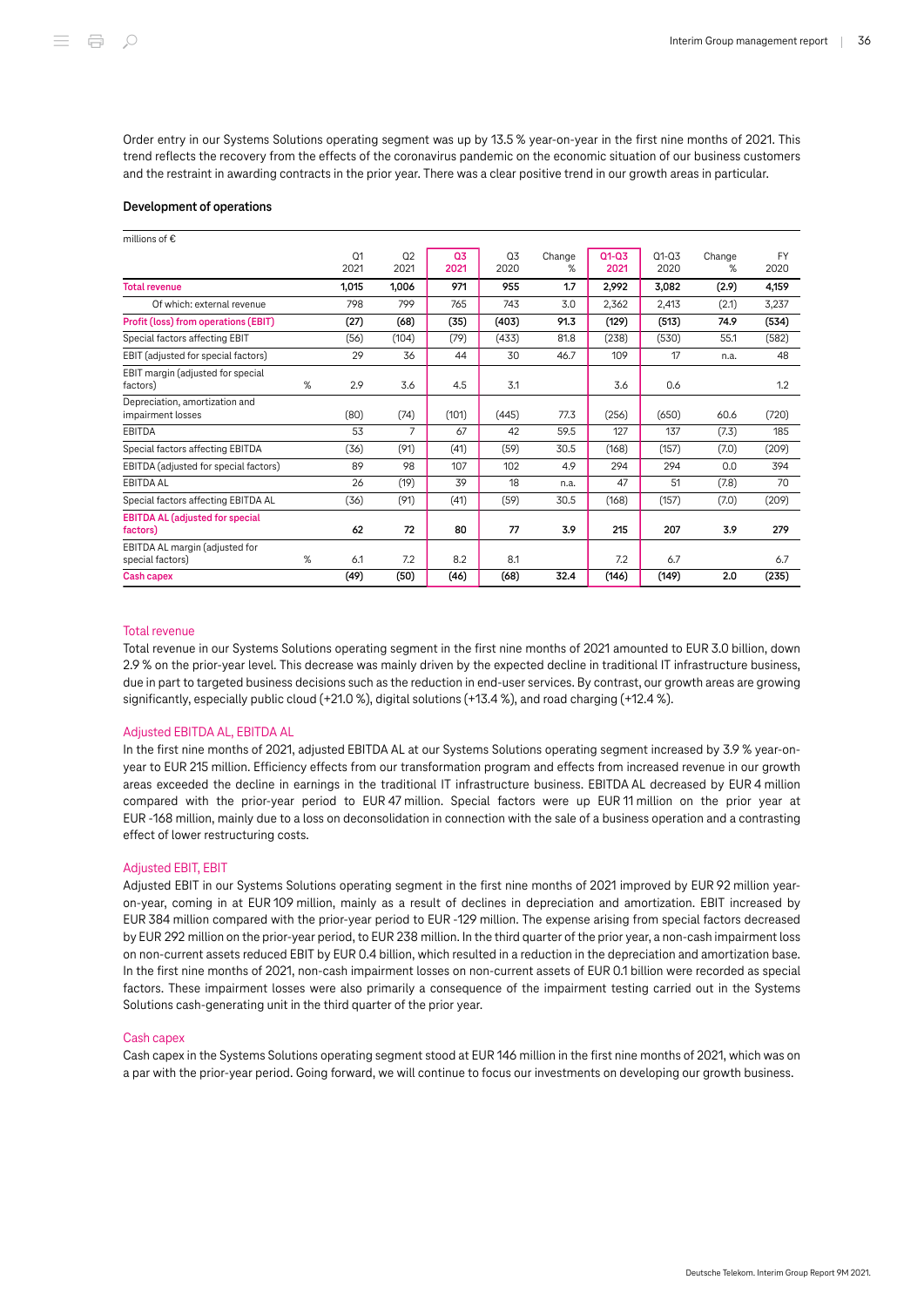Customer development

| thousands          |                            |                   |                  |                                                       |                  |                                                       |                   |                                                        |
|--------------------|----------------------------|-------------------|------------------|-------------------------------------------------------|------------------|-------------------------------------------------------|-------------------|--------------------------------------------------------|
|                    |                            | Sept. 30,<br>2021 | June 30,<br>2021 | Change<br>Sept. 30,<br>2021/<br>June 30,<br>2021<br>% | Dec. 31,<br>2020 | Change<br>Sept. 30,<br>2021/<br>Dec. 31,<br>2020<br>% | Sept. 30,<br>2020 | Change<br>Sept. 30,<br>2021/<br>Sept. 30,<br>2020<br>% |
| <b>T-Mobile</b>    | Mobile customers           | 6,894             | 6.853            | 0.6                                                   | 6.803            | 1.3                                                   | 5.761             | 19.7                                                   |
| <b>Netherlands</b> | Fixed-network lines        | 721               | 707              | 2.0                                                   | 682              | 5.7                                                   | 661               | 9.1                                                    |
|                    | <b>Broadband customers</b> | 709               | 695              | 2.0                                                   | 668              | 6.1                                                   | 647               | 9.6                                                    |

In the Netherlands, the number of mobile customers increased slightly. The number of fixed-network lines in the Netherlands also increased on the back of the positive development of operational business. It also profited from the reopening of the shops at the end of April 2021 after the coronavirus-related lockdown, and from successful advertising.

#### Development of operations

| millions of $\epsilon$                 |   |       |                |       |       |        |           |           |        |           |
|----------------------------------------|---|-------|----------------|-------|-------|--------|-----------|-----------|--------|-----------|
|                                        |   | Q1    | Q <sub>2</sub> | Q3    | Q3    | Change | $Q1 - Q3$ | $Q1 - Q3$ | Change | <b>FY</b> |
|                                        |   | 2021  | 2021           | 2021  | 2020  | ℅      | 2021      | 2020      | %      | 2020      |
| <b>Total revenue</b>                   |   | 782   | 780            | 787   | 719   | 9.5    | 2.349     | 2,142     | 9.7    | 2,883     |
| Of which: T-Mobile                     |   |       |                |       |       |        |           |           |        |           |
| Netherlands                            |   | 513   | 506            | 515   | 484   | 6.4    | 1,534     | 1,441     | 6.5    | 1.946     |
| Of which: GD Towers <sup>a, b</sup>    |   | 282   | 283            | 270   | 248   | 8.9    | 835       | 743       | 12.4   | 989       |
| Profit (loss) from operations (EBIT)   |   | 166   | 381            | 219   | 154   | 42.2   | 766       | 417       | 83.7   | 562       |
| Depreciation, amortization and         |   |       |                |       |       |        |           |           |        |           |
| impairment losses                      |   | (210) | (219)          | (183) | (190) | 3.7    | (613)     | (576)     | (6.4)  | (780)     |
| <b>EBITDA</b>                          |   | 376   | 600            | 402   | 344   | 16.9   | 1,379     | 993       | 38.9   | 1,343     |
| Special factors affecting EBITDA       |   | (16)  | 198            | (21)  | (11)  | (90.9) | 161       | (55)      | n.a.   | (43)      |
| EBITDA (adjusted for special factors)  |   | 392   | 403            | 423   | 355   | 19.2   | 1,218     | 1.049     | 16.1   | 1,386     |
| Of which: T-Mobile                     |   |       |                |       |       |        |           |           |        |           |
| Netherlands                            |   | 171   | 184            | 208   | 163   | 27.6   | 563       | 482       | 16.8   | 639       |
| Of which: GD Towers <sup>a, b</sup>    |   | 224   | 226            | 220   | 199   | 10.6   | 670       | 589       | 13.8   | 786       |
| <b>EBITDA AL</b>                       |   | 301   | 516            | 319   | 273   | 16.8   | 1,135     | 781       | 45.3   | 1,058     |
| Special factors affecting EBITDA AL    |   | (16)  | 198            | (21)  | (11)  | (90.9) | 161       | (55)      | n.a.   | (43)      |
| <b>EBITDA AL (adjusted for special</b> |   |       |                |       |       |        |           |           |        |           |
| factors)                               |   | 316   | 318            | 340   | 284   | 19.7   | 975       | 836       | 16.6   | 1,101     |
| Of which: T-Mobile                     |   |       |                |       |       |        |           |           |        |           |
| Netherlands                            |   | 151   | 155            | 179   | 141   | 27.0   | 484       | 419       | 15.5   | 554       |
| Of which: GD Towers <sup>a, b</sup>    |   | 169   | 170            | 164   | 149   | 10.1   | 503       | 439       | 14.6   | 587       |
| EBITDA AL margin (adjusted for         |   |       |                |       |       |        |           |           |        |           |
| special factors)                       | % | 40.4  | 40.8           | 43.2  | 39.5  |        | 41.5      | 39.0      |        | 38.2      |
| Cash capex                             |   | (115) | (134)          | (144) | (330) | 56.4   | (393)     | (566)     | 30.6   | (699)     |

a As of January 1, 2021, the Austrian cell tower business was reassigned from the Europe operating segment to the Group Development operating segment. Prior-year comparatives were not adjusted.

 $<sup>b</sup>$  As of June 1, 2021, the Dutch cell tower business was sold to DIV and subsequently contributed into Cellnex Netherlands.</sup>

#### Total revenue

Total revenue in our Group Development operating segment increased in the first nine months of 2021 by 9.7 % year-on-year to EUR 2.3 billion. In organic terms, i.e., adjusted for the sale of the Dutch cell tower business as of June 1, 2021, the reassignment of the Austrian cell tower business as of January 1, 2021, as well as the acquisition of the Dutch MVNO and SIM provider Simpel as of December 1, 2020, revenue increased by 4.3 %. This revenue increase resulted from the operational and structural growth of our two business units T‑Mobile Netherlands and GD Towers, which includes DFMG and the Austrian cell tower business. In the Netherlands, mobile operations in particular contributed to this revenue growth on the back of higher outof-bundle revenues and higher terminal equipment sales. GD Towers also recorded an increase in revenue, driven by volumebased growth at DFMG and the reassignment of the Austrian cell tower business.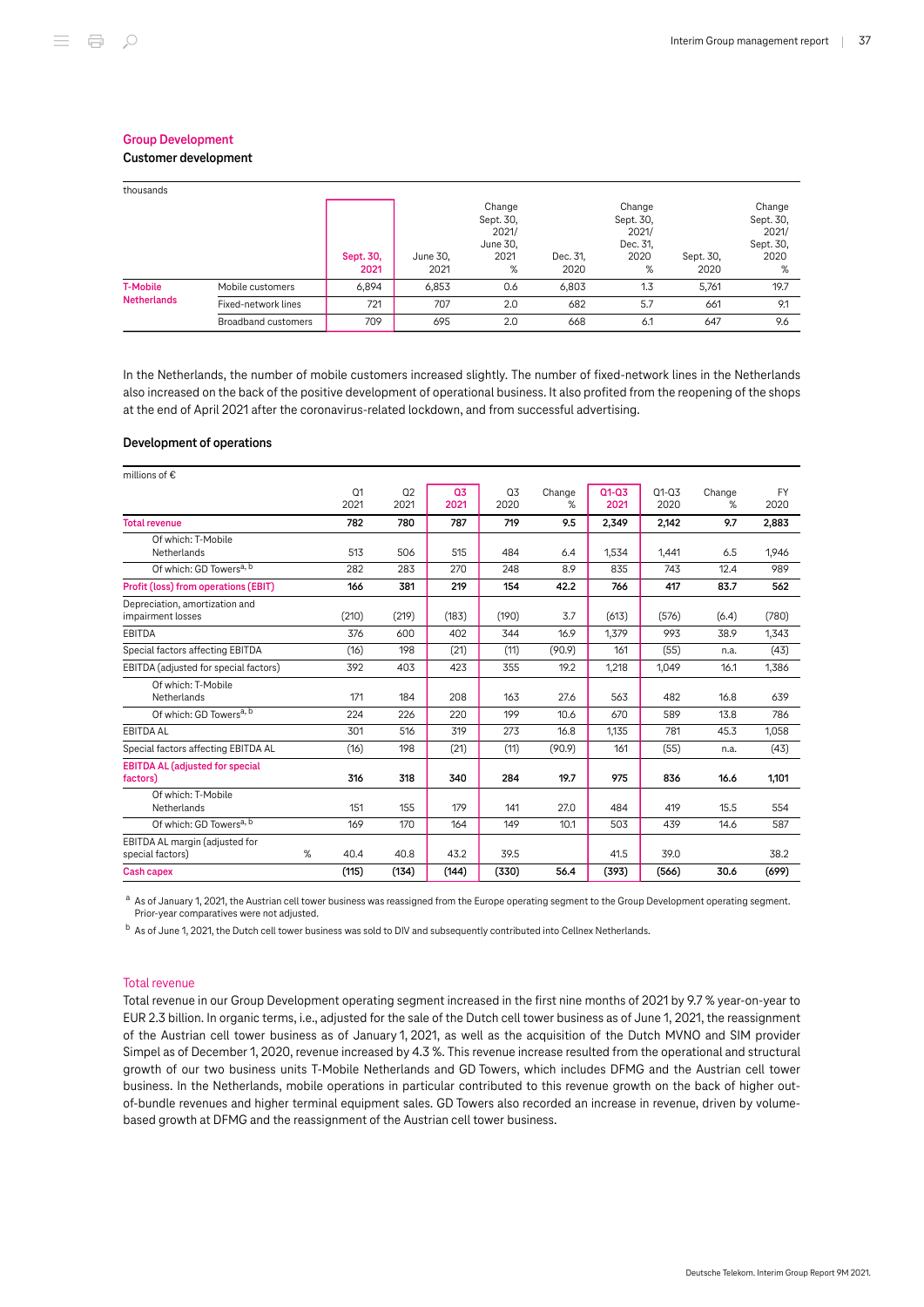#### Adjusted EBITDA AL, EBITDA AL

Adjusted EBITDA AL increased by 16.6 % year-on-year to EUR 975 million. In organic terms, adjusted EBITDA AL grew by 10.6 %. This growth was attributable to the aforementioned positive revenue trend at T‑Mobile Netherlands, the acquisition of Simpel, and efficient cost management at T‑Mobile Netherlands. The GD Towers business posted consistent growth on the back of rising volumes and was further strengthened by the reassignment of the Austrian cell tower business. An operational increase in adjusted EBITDA AL was also achieved through revenue growth and cost transformation. EBITDA AL was positively influenced by net special factors of EUR 161 million, which mainly related to the gain on deconsolidation due to the sale of the Dutch cell tower business. EBITDA AL increased by EUR 354 million compared with the prior-year period to EUR 1.1 billion.

#### EBIT

EBIT increased year-on-year to EUR 766 million, mainly as a result of the development described under EBITDA AL. Depreciation, amortization and impairment losses increased by 6.4 % compared with the prior-year period, mainly on account of the depreciation, amortization and impairment losses from the Austrian cell tower business, which have been included since January 1, 2021. This was offset by lower depreciation, amortization and impairment losses in connection with the fact that T-Mobile Netherlands has been held for sale since September 6, 2021 and accordingly the related depreciation and amortization has been suspended.

#### Cash capex

Cash capex stood at EUR 393 million and was thus down on the level of the prior-year period, mainly due to the acquisition of mobile licenses by T‑Mobile Netherlands in the prior-year period.

#### Group Headquarters & Group Services

#### Development of operations

millions of €

| O <sub>1</sub><br>2021 | O <sub>2</sub><br>2021 | 03<br>2021 | Q3<br>2020 | Change<br>℅ | $Q1 - Q3$<br>2021 | $01 - 03$<br>2020 | Change<br>℅ | FY<br>2020 |
|------------------------|------------------------|------------|------------|-------------|-------------------|-------------------|-------------|------------|
| 625                    | 671                    | 617        | 625        | (1.3)       | 1,913             | 1,910             | 0.2         | 2,556      |
| (357)                  | (378)                  | (392)      | (430)      | 8.8         | (1,127)           | (1,140)           | 1.1         | (1,655)    |
| (330)                  | (382)                  | (354)      | (358)      | 1.1         | (1,066)           | (978)             | (9.0)       | (1,304)    |
| (27)                   | 4                      | (38)       | (73)       | 47.9        | (62)              | (162)             | 61.7        | (350)      |
| (26)                   | (55)                   | (32)       | (75)       | 57.3        | (113)             | (214)             | 47.2        | (277)      |
| (2)                    | 59                     | (6)        | 2          | n.a.        | 51                | 52                | (1.9)       | (73)       |
| (110)                  | (75)                   | (119)      | (164)      | 27.4        | (304)             | (434)             | 30.0        | (707)      |
| (26)                   | (55)                   | (32)       | (75)       | 57.3        | (113)             | (214)             | 47.2        | (277)      |
| (84)                   | (21)                   | (86)       | (90)       | 4.4         | (191)             | (220)             | 13.2        | (429)      |
| (250)                  | (222)                  | (230)      | (223)      | (3.1)       | (702)             | (693)             | (1.3)       | (990)      |
|                        |                        |            |            |             |                   |                   |             |            |

#### Total revenue

Total revenue in our Group Headquarters & Group Services segment remained at the prior-year level in the reporting period. Higher intragroup revenue at Deutsche Telekom IT from the licensing of the ERP system had a positive effect. By contrast, revenue from land and buildings declined due to the ongoing optimization of space.

#### Adjusted EBITDA AL, EBITDA AL

Adjusted EBITDA AL in the Group Headquarters & Group Services segment improved by EUR 29 million year-on-year in the reporting period to EUR ‑191 million. This trend was mainly the result of increased revenues at Deutsche Telekom IT from the licensing of the ERP system and from lower operating expenses at our Group Services. By contrast, lower income from real estate sales and lower revenue from land and buildings had a negative impact on adjusted EBITDA AL.

Overall, EBITDA AL was negatively impacted in the reporting period by special factors amounting to EUR 113 million, especially for staff-related measures. This contrasts with special factors of EUR 214 million in the prior-year period, also in particular for staff-related measures.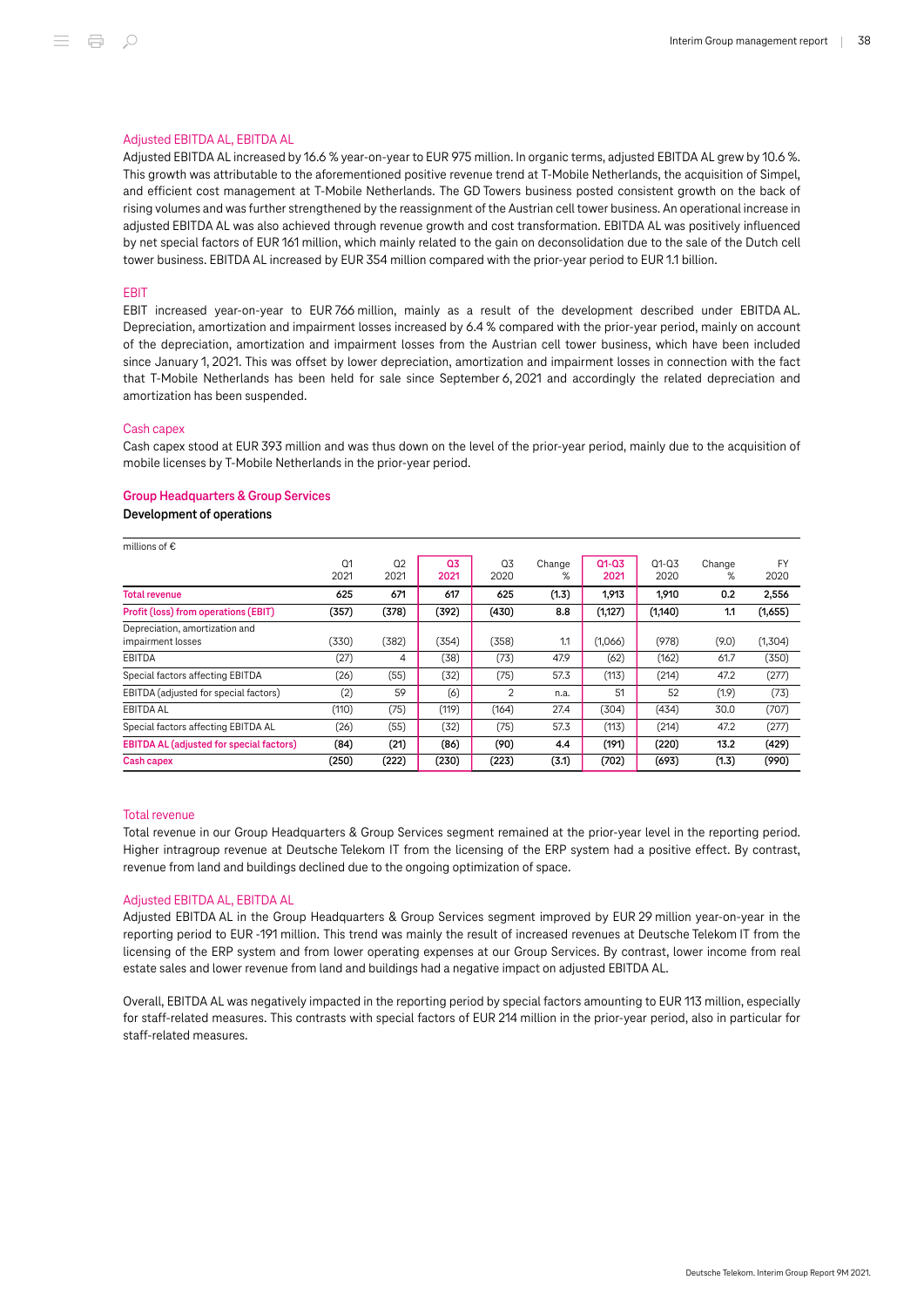#### **FRIT**

The year-on-year improvement in EBIT of EUR 13 million to EUR -1,127 million was largely a result of two contrasting effects: the positive development of EBITDA AL on the one hand, and the increase in depreciation, amortization and impairment losses on the other. The latter is mainly attributable to the increased volume of output in connection with the introduction of agile processes and shorter project runtimes at Deutsche Telekom IT. In addition, depreciation, amortization and impairment losses increased due to higher capitalization in connection with the licensing of the ERP system. By contrast, depreciation, amortization and impairment losses from land and buildings decreased as a result of our continued optimization of the real estate portfolio. An impairment loss was also recognized in the first quarter of 2021 in the amount of EUR 14 million on software used by the Systems Solutions operating segment. This impairment loss was a consequence of the ad hoc impairment testing carried out in the Systems Solutions cash-generating unit in the third quarter of the prior year. At that time, EUR 44 million related to the Group Headquarters & Group Services segment in this connection.

#### Cash capex

Cash capex increased by EUR 9 million year-on-year, primarily owing to higher investment in technology and innovation.

# Events after the reporting period

Please refer to the section "[Events after the reporting period](#page-78-0)" in the interim consolidated financial statements.

#### Forecast

The statements in this section reflect the current views of our management. Contrary to the forecasts published in the [2020](https://report.telekom.com/annual-report-2020/management-report/forecast.html) [combined management report](https://report.telekom.com/annual-report-2020/management-report/forecast.html) (2020 Annual Report, page 107 et seq.) and in the [Interim Group Reports as of March](https://report.telekom.com/interim-report-q1-2021/management-report/forecast.html) 31, 2021 (pages 32 and 33) and [as of June](https://report.telekom.com/interim-report-q2-2021/management-report/forecast.html) 30, 2021 (page 35), we now expect to post stronger-than-expected increases in the Group's adjusted EBITDA AL and free cash flow AL (before dividend payments and spectrum investment). Adjusted EBITDA AL was originally expected to increase to over EUR 37.2 billion. We now expect adjusted EBITDA AL for the Group to come in at around EUR 38 billion in the 2021 financial year. This is largely attributable on the one hand to stronger-than-expected business performance in the United States operating segment, where we now anticipate adjusted EBITDA AL of around USD 26.5 billion, up from previously USD 26.1 billion. But for business outside of the United States, we also expect higher adjusted EBITDA AL of EUR 14.6 billion, up from the previous guidance of EUR 14.4 billion. Due to the increased guidance for adjusted EBITDA AL both in the United States and outside of the United States, we now expect to record free cash flow AL for the Group (before dividend payments and spectrum investment) of around EUR 8.5 billion, up from our original guidance of over EUR 8.0 billion. All other statements made remain valid. For additional information and recent changes in the economic situation, please refer to the section ["The economic environment](#page-11-0)" in this interim Group management report. Readers are also referred to the [Disclaimer](#page-83-0) at the end of this report.

#### Risks and opportunities

This section provides important additional information and explains recent changes in the risks and opportunities as described in the combined management report of the 2020 [Annual Report](https://report.telekom.com/annual-report-2020/management-report/risk-and-opportunity-management/board-of-managements-assessment-of-the-aggregate-risk-and-opportunity-position.html). Readers are also referred to the [Disclaimer](#page-83-0) at the end of this report.

#### Risk and opportunity management system

Starting in the second quarter of 2021, changes were made to the risk and opportunity management system in line with the revised IDW audit standard 340 on the auditing of the risk early warning system. These changes mainly relate to the implementation of a risk-bearing capacity conception, improvements to risk aggregation (e.g., greater quantification of risks), as well as some renaming and reassignment of risks and opportunities to the various categories. The parameters for classifying risk extent were also adjusted following a significant rise in Deutsche Telekom's EBITDA AL on the back of organic corporate growth and the business combination of T‑Mobile US and Sprint. These changes affect the presentation and assessment of the risks and opportunities. We will provide detailed explanations of the changes in the 2021 Annual Report. The Interim Group Report as of September 30, 2021 only contains the "substantive" changes made to the risk and opportunity categories and no changes arising from adjustments to the methodology.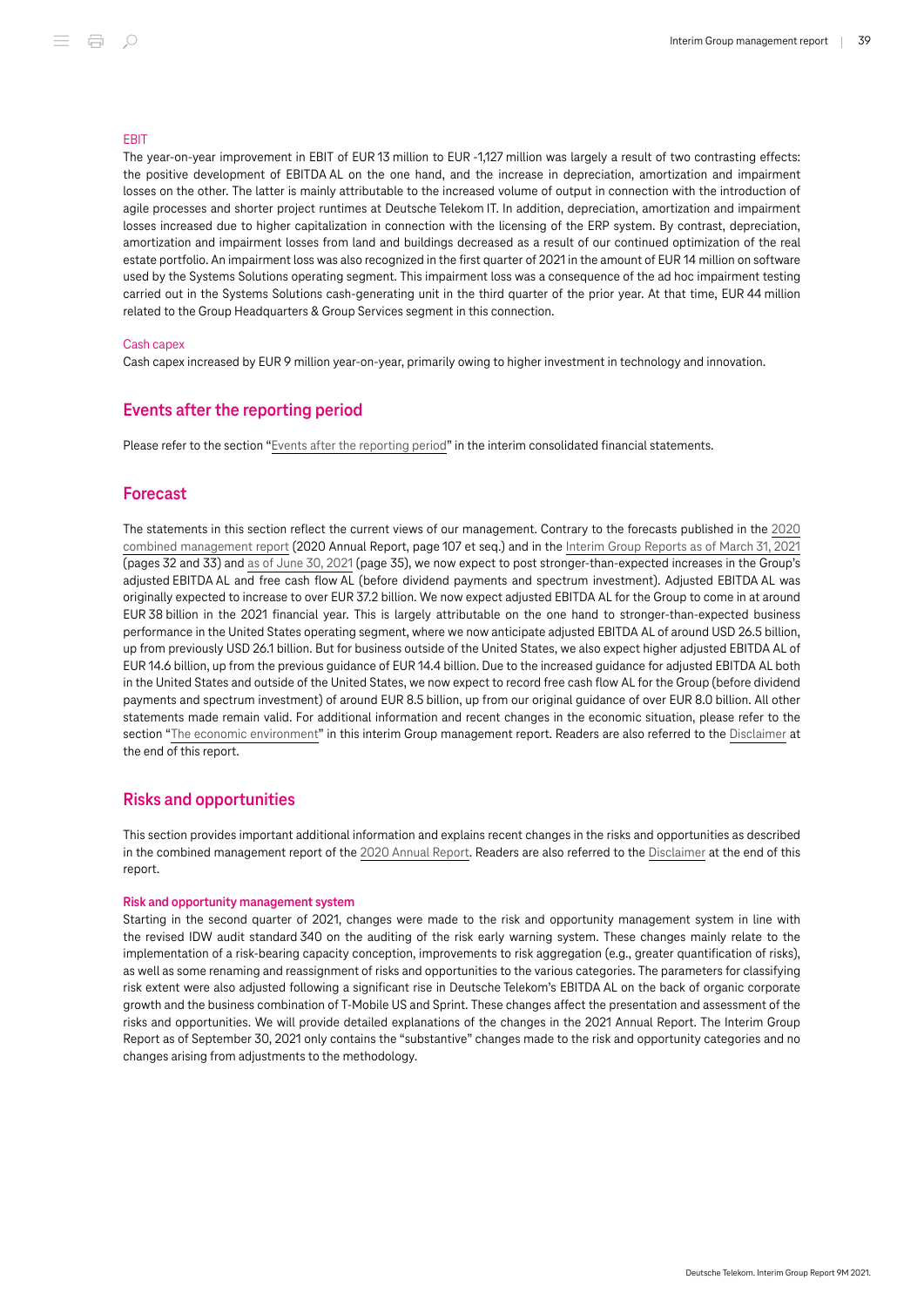#### Economic risks, Germany and Europe

The economies of Germany and Europe are poised to recover substantially as coronavirus restrictions are eased. The business and consumer climate has seen a marked improvement in recent months. But at the same time growth in overall economic demand is leading to bottlenecks, with prices for raw materials soaring and companies increasingly facing a shortage of upstream products. These delivery bottlenecks are leading to inflationary pressures worldwide. Nonetheless, the general growth outlooks for Germany and Europe are positive. In October 2021, the International Monetary Fund (IMF) forecast a 5.0 % expansion of the eurozone economy for the current year (Germany +3.1 %) and considers a return to recession to be unlikely. Due to the uncertain path of the coronavirus pandemic, we cannot rule out economic implications resulting from possible further developments, such as the emergence of virus mutations. Based on experience so far, the coronavirus pandemic is expected to have only a limited impact on Deutsche Telekom's business. We have thus reduced the risk significance for the risk category "Economic risks, Germany" and "Economic risks, Europe" to "low."

#### Economic risks, United States

Leading economic research institutes have raised their growth forecasts for the United States. However, a USD 1,900 billion relief package passed in March 2021 could also entail higher U.S. corporate income tax rates going forward, potentially increasing the tax burden for our Group company T-Mobile US. In October 2021, the IMF forecast a 6.0 % expansion of the U.S. economy for the current year and considers a return to recession to be unlikely. Economic activity in the United States returned to pre-pandemic levels in mid-2021. The current growth outlooks have prompted us to reduce the risk significance for the risk category "Economic risks, United States" to "low."

#### Risks relating to strategic transformation and integration

Collaboration with Chinese suppliers is being impeded by the enduring trade conflict between the United States and China. Since 2020, the United States has restricted the use of U.S. technology for and by Chinese suppliers on account of security concerns. They also put pressure on other countries to do the same. In Germany, the legislator has put an end to many years of intensive discussion concerning the security of critical infrastructure with the new Second Act to Increase the Security of Information Technology Systems, or the IT Security Act 2.0 (IT-Sicherheitsgesetz 2.0). A positive outcome is that a number of long-disputed requirements for critical infrastructure (KRITIS) have now been laid down. Deutsche Telekom itself has long been scrutinizing security-critical components prior to installation and on an ongoing basis once in operation. We therefore assume that the assessment by the authorities will also be compatible with rapid network build-out and will not lead to any longterm delays. The IT Security Act 2.0 does not include any ban on individual manufacturers. The Federal Ministry of the Interior, Building and Community is currently drafting the necessary rules (on the certification of critical components, manufacturer declarations of trustworthiness, among others) for the practical application of the IT Security Act 2.0. The requirements laid down in the security catalog, drawn up by the Bundesnetzagentur and the Federal Office for Information Security in accordance with the Telecommunications Act and published in early August 2021, will be relevant to any critical components that could potentially be affected. In respect of the certification obligation for components that have already been installed, the catalog stipulates a transition period expiring on December 31, 2025. This is why the affected components can largely be considered to be grandfathered until that point in time. The risk of a retrospective order to remove components already installed in the network is low under current legislation. However, we cannot rule out the possibility that critical components from all manufacturers currently in operation may not be used from January 1, 2026 onwards. Several network operators have taken steps to file official objection proceedings to clarify the ambiguous legal terminology and scope of application of the security catalog. Irrespective of this, the hurdles for retrospective orders to remove components already approved will be high. In other countries, such as Austria and Poland, it is still possible that suppliers in critical infrastructure will have to be replaced within specific deadlines. In particular due to the adoption of the IT Security Act 2.0 in Germany, the extent of potential losses is reduced and we have lowered the risk significance in the risk category "Risks relating to strategic transformation and integration" to "medium."

#### Regulatory risks

New state interventions in the context of cybersecurity in Poland under debate. In January 2021, the Polish government published a draft for a cybersecurity act and new provisions for an amendment to the national telecommunications act. These changes would give new mobile network operators privileged access to resources to foster their establishment in the market. This could result in unfair competition and negatively affect the competitive standing of our mobile communications subsidiary in Poland.

European Electronic Communications Code (EECC) transposed into national law. The transposition of the EECC into national law in each of Deutsche Telekom's footprint countries confers both opportunities, in particular for a shift towards more investment-friendly regulation, and risks, primarily in connection with the higher costs of transposing extended consumer protection provisions. The rules are already in place in Germany in the form of the Telecommunications Modernization Act (Telekommunikationsmodernisierungsgesetz – TKMoG), which will enter into force on December 1, 2021.

For further information on the implementation of the EECC, please refer to the section ["The economic environment – Regulation](#page-11-0)."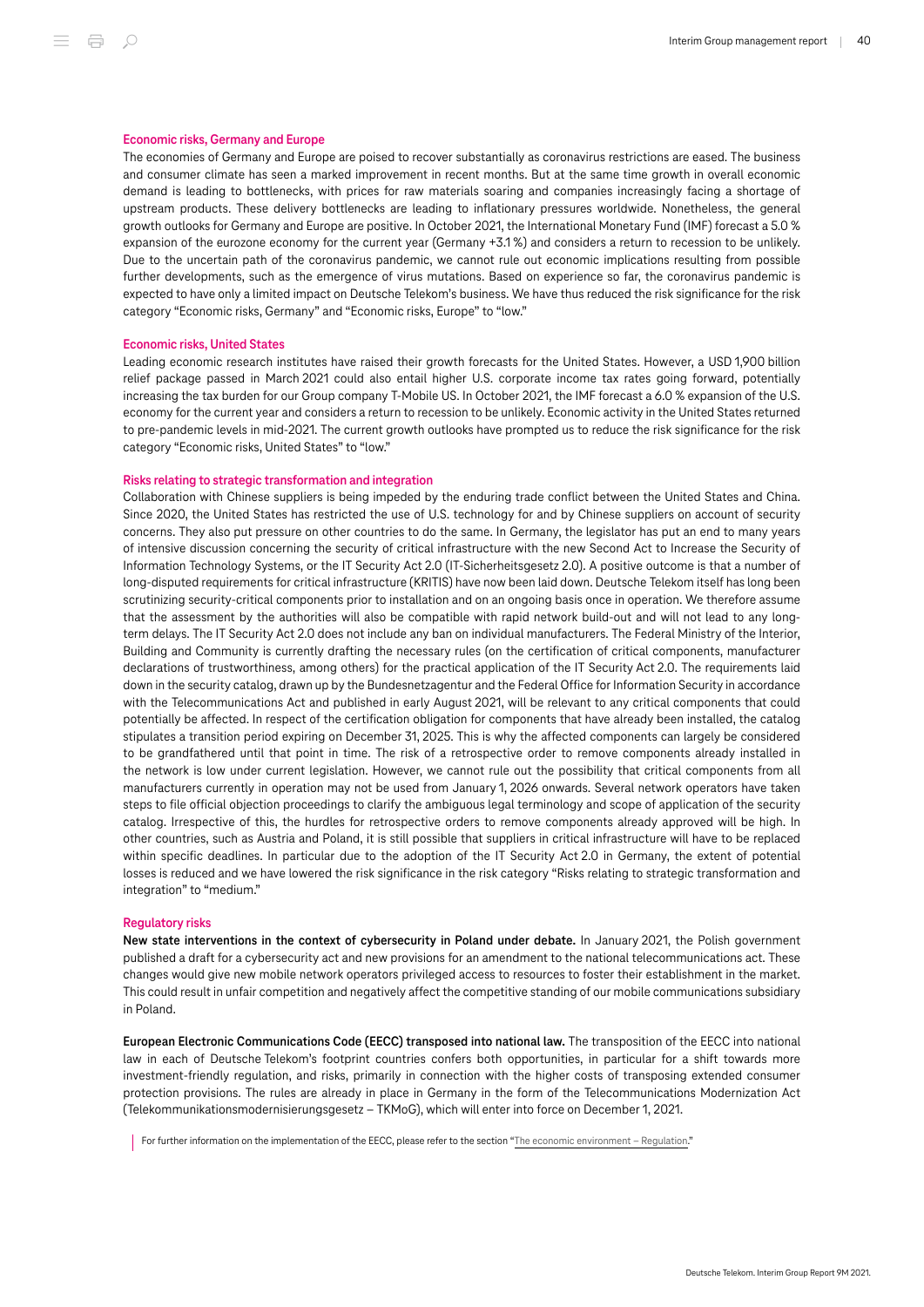#### Litigation

Claims relating to charges for the shared use of cable ducts. In proceedings instituted against Telekom Deutschland GmbH by Kabel Deutschland Vertrieb und Service GmbH (now Vodafone Kabel Deutschland GmbH) on the one hand and Unitymedia Hessen GmbH & Co. KG (now Vodafone Hessen GmbH), Unitymedia NRW GmbH (now Vodafone NRW GmbH), and Kabel BW GmbH (now Vodafone BW GmbH) on the other, the Federal Court of Justice in its rulings of May 18, 2021 allowed the plaintiffs' appeals to the extent that the proceedings relate to claims for the period from January 1, 2012 (for Vodafone Kabel Deutschland GmbH) and from January 1, 2016 (for the remaining plaintiffs). At present the financial impact of both these proceedings cannot be assessed with sufficient certainty.

Prospectus liability proceedings (third public offering, or DT3). This relates to initially around 2,600 ongoing lawsuits from some 16,000 alleged buyers of T-Shares sold on the basis of the prospectus published on May 26, 2000. The plaintiffs assert that individual figures given in this prospectus were inaccurate or incomplete. The amount in dispute currently totals approximately EUR 78 million plus interest. Some of the actions are also directed at KfW and/or the Federal Republic of Germany as well as the banks that handled the issuances. The Frankfurt/Main Regional Court had issued orders for reference to the Frankfurt/Main Higher Regional Court in accordance with the German Capital Investor Model Proceedings Act (Kapitalanleger-Musterverfahrensgesetz – KapMuG) and has temporarily suspended the initial proceedings. On May 16, 2012, the Frankfurt/Main Higher Regional Court had ruled that there were no material errors in Deutsche Telekom AG's prospectus. In its decision on October 21, 2014, the Federal Court of Justice partly revoked this ruling, determined that there was a mistake in the prospectus, and referred the case back to the Frankfurt/Main Higher Regional Court. On November 30, 2016, the Frankfurt/ Main Higher Regional Court ruled that the mistake in the prospectus identified by the Federal Court of Justice could result in liability on the part of Deutsche Telekom AG, although the details of that liability would have to be established in the initial proceedings. Following an appeal from both parties, in February 2021 the Federal Court of Justice once again referred the process back to the Frankfurt/Main Higher Regional Court. Deutsche Telekom has recognized appropriate provisions for risk in the statement of financial position.

Sprint Merger class action. On June 4, 2021, a shareholder class action and derivative action was filed in the Delaware Court of Chancery against Deutsche Telekom, SoftBank, T‑Mobile US, and all of our officers and directors at that time, asserting breach of fiduciary duties relating to the repricing amendment to the Business Combination Agreement, as well as SoftBank's subsequent monetization of its T‑Mobile US shares. At present the financial impact of these proceedings cannot be assessed with sufficient certainty.

Proceedings against T-Mobile US as a consequence of the cyberattack on T-Mobile US. In August 2021 T-Mobile US confirmed that their systems were subject to a criminal cyberattack that compromised data of millions of their customers, former customers, and prospective customers. With the assistance of outside cybersecurity experts, T‑Mobile US located and closed the unauthorized access to their systems and identified customers whose information was impacted and notified them, consistent with state and federal requirements. As a result of the cyberattack, T-Mobile US is subject to numerous lawsuits, including multiple class action lawsuits seeking unspecified monetary damages, and inquiries by various government agencies, law enforcement and other governmental authorities, and T‑Mobile US may be subject to further regulatory inquiries and private litigation. At present the financial impact of these proceedings cannot be assessed with sufficient certainty.

#### Anti-trust proceedings

Claims for damages against Slovak Telekom following a European Commission decision to impose fines. The European Commission decided on October 15, 2014 that Slovak Telekom had abused its market power on the Slovak broadband market and as a result imposed fines on Slovak Telekom and Deutsche Telekom, which were paid in full in January 2015. In 2018, following an appeal by Slovak Telekom and Deutsche Telekom, the Court of the European Union partially overturned the European Commission's ruling and reduced the fines by a total of EUR 13 million. A ruling of March 25, 2021 dismissed in full a further appeal with the European Court of Justice. Following the decision of the European Commission, competitors had filed damage actions against Slovak Telekom with the civil court in Bratislava. These claims seek compensation for alleged damages due to Slovak Telekom's abuse of a dominant market position, as determined by the European Commission. At present, two claims totaling EUR 112 million plus interest are still pending. It is currently not possible to estimate the financial impact with sufficient certainty.

#### Assessment of the aggregate risk position

The improved economic outlooks for Germany, Europe, and the United States, along with the new IT Security Act 2.0, which has introduced clarity in relation to restrictions with regard to Chinese suppliers, have led to an improvement in the aggregate risk position compared to the risks and opportunities as described in the combined management report of the 2020 Annual Report. At the time of preparing this report, neither our risk management system nor our management could identify any material risks to the continued existence of Deutsche Telekom AG or a significant Group company as a going concern.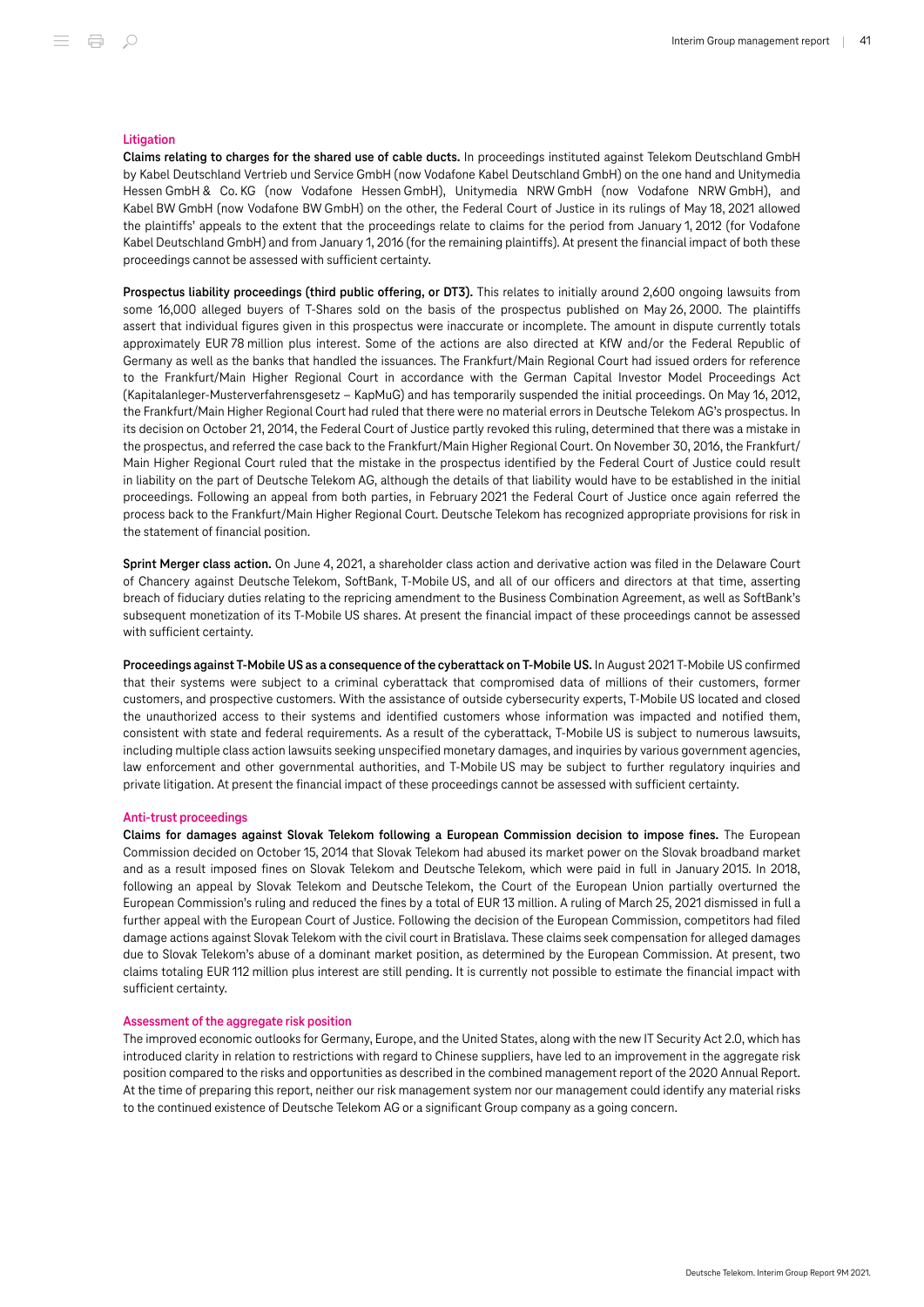# Interim consolidated financial statements

# Consolidated statement of financial position

| millions of $\epsilon$                                                      |           |          |         |        |           |
|-----------------------------------------------------------------------------|-----------|----------|---------|--------|-----------|
|                                                                             | Sept. 30, | Dec. 31, |         | Change | Sept. 30, |
|                                                                             | 2021      | 2020     | Change  | %      | 2020      |
| <b>Assets</b>                                                               |           |          |         |        |           |
| <b>Current assets</b>                                                       | 34,586    | 37,293   | (2,707) | (7.3)  | 32,725    |
| Cash and cash equivalents                                                   | 6,337     | 12,939   | (6,602) | (51.0) | 10,642    |
| Trade receivables                                                           | 14,110    | 13,523   | 587     | 4.3    | 12,960    |
| Contract assets                                                             | 1,976     | 1,966    | 10      | 0.5    | 1,926     |
| Current recoverable income taxes                                            | 270       | 349      | (79)    | (22.6) | 213       |
| Other financial assets                                                      | 3,304     | 3,224    | 80      | 2.5    | 2,650     |
| Inventories                                                                 | 2,138     | 2,695    | (557)   | (20.7) | 2,342     |
| Other assets                                                                | 1,890     | 1,484    | 406     | 27.4   | 1,948     |
| Non-current assets and disposal groups held for sale                        | 4,559     | 1,113    | 3,446   | n.a.   | 44        |
| <b>Non-current assets</b>                                                   | 238,769   | 227,624  | 11,145  | 4.9    | 232,568   |
| Intangible assets                                                           | 130,709   | 118,066  | 12,643  | 10.7   | 120,873   |
| Property, plant and equipment                                               | 60,072    | 60,975   | (903)   | (1.5)  | 61,594    |
| Right-of-use assets                                                         | 30,807    | 30,302   | 505     | 1.7    | 31,756    |
| Capitalized contract costs                                                  | 2,335     | 2,192    | 143     | 6.5    | 2,133     |
| Investments accounted for using the equity method                           | 980       | 543      | 437     | 80.5   | 550       |
| Other financial assets                                                      | 5,053     | 6,416    | (1,363) | (21.2) | 6.643     |
| Deferred tax assets                                                         | 7,514     | 7,972    | (458)   | (5.7)  | 7,861     |
| Other assets                                                                | 1,298     | 1,159    | 139     | 12.0   | 1,159     |
| <b>Total assets</b>                                                         | 273,355   | 264,917  | 8,438   | 3.2    | 265,292   |
| Liabilities and shareholders' equity                                        |           |          |         |        |           |
| <b>Current liabilities</b>                                                  | 35,035    | 37,135   | (2,100) | (5.7)  | 35,109    |
| <b>Financial liabilities</b>                                                | 10,811    | 12,652   | (1,841) | (14.6) | 12,419    |
| Lease liabilities                                                           | 4,663     | 5,108    | (445)   | (8.7)  | 5,134     |
| Trade and other payables                                                    | 8,235     | 9,760    | (1,525) | (15.6) | 8,318     |
| Income tax liabilities                                                      | 916       | 690      | 226     | 32.8   | 558       |
| Other provisions                                                            | 3,494     | 3,638    | (144)   | (4.0)  | 3,490     |
| Other liabilities                                                           | 3,977     | 3,213    | 764     | 23.8   | 3,525     |
| Contract liabilities                                                        | 1,665     | 1,625    | 40      | 2.5    | 1,666     |
| Liabilities directly associated with non-current assets and disposal groups |           |          |         |        |           |
| held for sale                                                               | 1,274     | 449      | 825     | n.a.   | 0         |
| <b>Non-current liabilities</b>                                              | 159,460   | 155,232  | 4,228   | 2.7    | 158,149   |
| <b>Financial liabilities</b>                                                | 98,110    | 94,456   | 3,654   | 3.9    | 95,437    |
| Lease liabilities                                                           | 28,143    | 27,607   | 536     | 1.9    | 28,718    |
| Provisions for pensions and other employee benefits                         | 6,445     | 7,684    | (1,239) | (16.1) | 8,481     |
| Other provisions                                                            | 5,283     | 5,395    | (112)   | (2.1)  | 5,018     |
| Deferred tax liabilities                                                    | 18,908    | 17,260   | 1,648   | 9.5    | 17,706    |
| Other liabilities                                                           | 2,011     | 2,418    | (407)   | (16.8) | 2,375     |
| Contract liabilities                                                        | 56U       | 411      | 149     | 36.3   | 414       |
| <b>Liabilities</b>                                                          | 194,495   | 192,367  | 2,128   | 1.1    | 193,259   |
| Shareholders' equity                                                        | 78,861    | 72,550   | 6,311   | 8.7    | 72,034    |
| Issued capital                                                              | 12,765    | 12,189   | 576     | 4.7    | 12,189    |
| Treasury shares                                                             | (45)      | (46)     | 1       | 2.2    | (46)      |
|                                                                             | 12,720    | 12,143   | 577     | 4.8    | 12,143    |
| Capital reserves                                                            | 63,705    | 62,640   | 1,065   | 1.7    | 62,610    |
| Retained earnings including carryforwards                                   | (36, 720) | (38,905) | 2,185   | 5.6    | (39, 398) |
| Total other comprehensive income                                            | (2,318)   | (4, 115) | 1,797   | 43.7   | (2,927)   |
| Net profit (loss)                                                           | 3,705     | 4,158    | (453)   | (10.9) | 2,487     |
| Issued capital and reserves attributable to owners of the parent            | 41,092    | 35,922   | 5,170   | 14.4   | 34,916    |
| Non-controlling interests                                                   | 37,769    | 36,628   | 1,141   | 3.1    | 37,118    |
| Total liabilities and shareholders' equity                                  | 273,355   | 264,917  | 8,438   | 3.2    | 265,292   |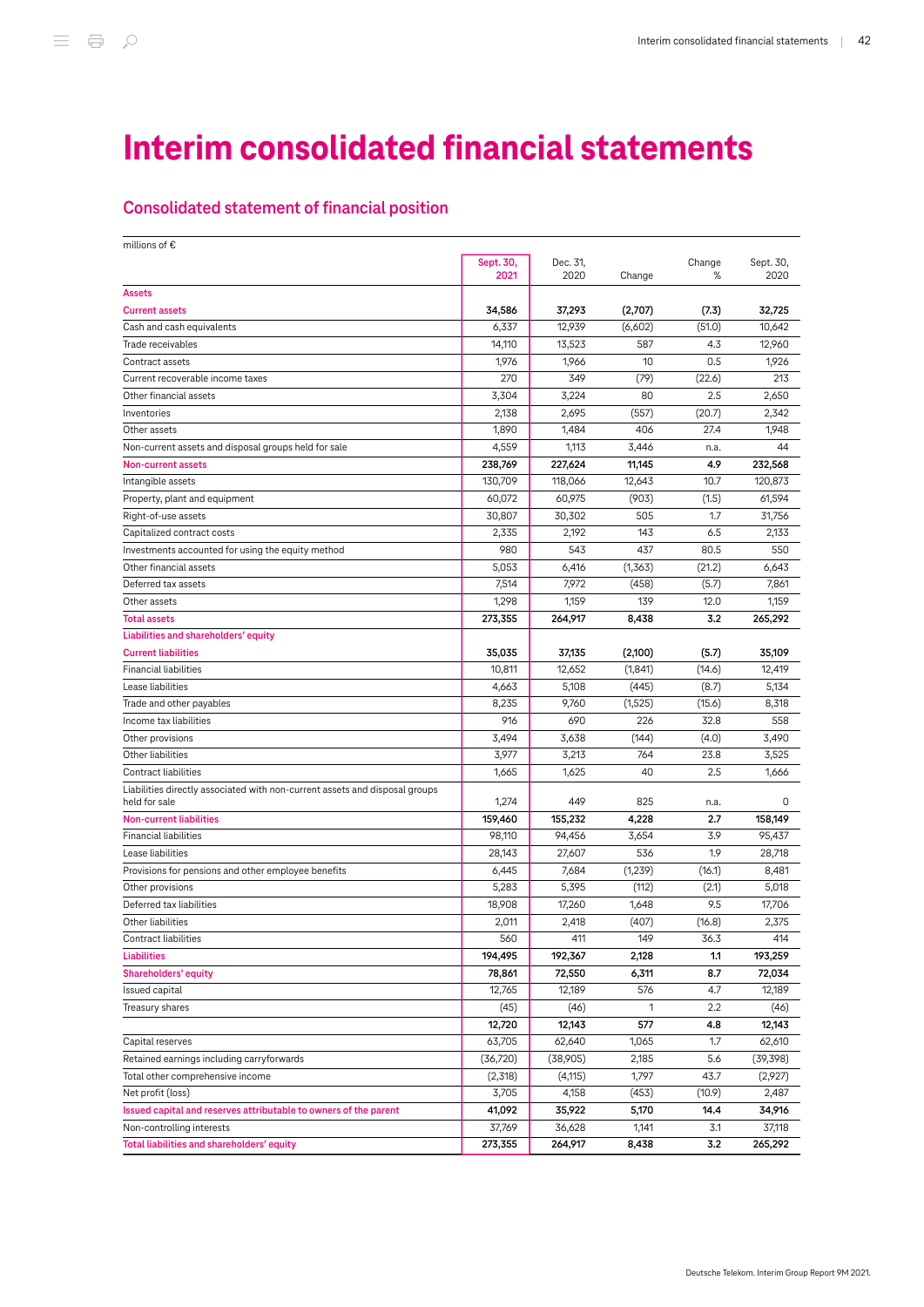# Consolidated income statement

| millions of €                                                                                    |            |            |             |                   |                   |             |                   |
|--------------------------------------------------------------------------------------------------|------------|------------|-------------|-------------------|-------------------|-------------|-------------------|
|                                                                                                  | 03<br>2021 | Q3<br>2020 | Change<br>℅ | $Q1 - Q3$<br>2021 | $Q1 - Q3$<br>2020 | Change<br>℅ | <b>FY</b><br>2020 |
| Net revenue                                                                                      | 26,877     | 26,393     | 1.8         | 79,860            | 73,377            | 8.8         | 100,999           |
| Of which: interest income calculated using the<br>effective interest method                      | 65         | 61         | 6.6         | 206               | 218               | (5.5)       | 278               |
| Other operating income                                                                           | 250        | 254        | (1.6)       | 1.091             | 1,073             | 1.7         | 2,879             |
| Changes in inventories                                                                           | 16         | (1)        | n.a.        | 12                | 29                | (58.6)      | (15)              |
| Own capitalized costs                                                                            | 724        | 702        | 3.1         | 2,104             | 2,029             | 3.7         | 2,774             |
| Goods and services purchased                                                                     | (11, 866)  | (11,065)   | (7.2)       | (35,021)          | (31, 307)         | (11.9)      | (44, 674)         |
| Personnel costs                                                                                  | (4,340)    | (4,618)    | 6.0         | (13,698)          | (14, 233)         | 3.8         | (18, 853)         |
| Other operating expenses                                                                         | (1,195)    | (1,050)    | (13.8)      | (3,050)           | (3,386)           | 9.9         | (4, 476)          |
| Impairment losses on financial assets                                                            | (132)      | (197)      | 33.0        | (401)             | (671)             | 40.2        | (862)             |
| Gains (losses) from the write-off of financial<br>assets measured at amortized cost              | (31)       | (52)       | 40.4        | (84)              | (137)             | 38.7        | (188)             |
| Other                                                                                            | (1,032)    | (801)      | (28.8)      | (2,565)           | (2,578)           | 0.5         | (3, 425)          |
| <b>EBITDA</b>                                                                                    | 10,468     | 10,615     | (1.4)       | 31,298            | 27,581            | 13.5        | 38,633            |
| Depreciation, amortization and impairment losses                                                 | (7,002)    | (7,508)    | 6.7         | (20,625)          | (18, 876)         | (9.3)       | (25, 829)         |
| Profit (loss) from operations (EBIT)                                                             | 3,466      | 3,107      | 11.6        | 10,672            | 8,704             | 22.6        | 12,804            |
| Finance costs                                                                                    | (1,159)    | (1,100)    | (5.4)       | (3, 462)          | (3,100)           | (11.7)      | (4,224)           |
| Interest income                                                                                  | 108        | 105        | 2.9         | 323               | 298               | 8.4         | 414               |
| Interest expense                                                                                 | (1, 267)   | (1,205)    | (5.1)       | (3,785)           | (3,398)           | (11.4)      | (4,638)           |
| Share of profit (loss) of associates and joint ventures<br>accounted for using the equity method | 4          | (1)        | n.a.        | (40)              | (7)               | n.a.        | (12)              |
| Other financial income (expense)                                                                 | (337)      | 111        | n.a.        | (159)             | (96)              | (65.6)      | 109               |
| <b>Profit (loss) from financial activities</b>                                                   | (1, 491)   | (990)      | (50.6)      | (3,661)           | (3,204)           | (14.3)      | (4, 128)          |
| Profit (loss) before income taxes                                                                | 1,974      | 2,116      | (6.7)       | 7,011             | 5,501             | 27.4        | 8,677             |
| Income taxes                                                                                     | (467)      | (495)      | 5.7         | (1,728)           | (1, 463)          | (18.1)      | (1,929)           |
| Profit (loss)                                                                                    | 1,508      | 1,621      | (7.0)       | 5,283             | 4,038             | 30.8        | 6,747             |
| Profit (loss) attributable to                                                                    |            |            |             |                   |                   |             |                   |
| Owners of the parent (net profit (loss))                                                         | 889        | 817        | 8.8         | 3,705             | 2,487             | 49.0        | 4.158             |
| Non-controlling interests                                                                        | 618        | 804        | (23.1)      | 1,578             | 1,550             | 1.8         | 2,589             |

Sprint has been included in Deutsche Telekom's consolidated financial statements as a fully consolidated subsidiary since April 1, 2020. This transaction affects the comparability of the figures for the reporting period with the prior-year figures. For further information on the transaction, please refer to the section ["Changes in the composition of the Group and other transactions."](#page-48-0)

#### Earnings per share

|                                                                                   |                 | 03<br>2021 | Q3<br>2020 | Change<br>% | $Q1 - Q3$<br>2021 | $01 - 03$<br>2020 | Change<br>% | FY<br>2020 |
|-----------------------------------------------------------------------------------|-----------------|------------|------------|-------------|-------------------|-------------------|-------------|------------|
| Profit (loss) attributable to the owners of the<br>parent (net profit (loss))     | millions<br>of€ | 889        | 817        | 8.8         | 3.705             | 2.487             | 49.0        | 4.158      |
| Adjusted weighted average number of basic/<br>diluted ordinary shares outstanding | millions        | 4.800      | 4.743      | 1.2         | 4.766             | 4.743             | 0.5         | 4.743      |
| Earnings per share basic/diluted                                                  | €               | 0.19       | 0.17       | 11.8        | 0.78              | 0.52              | 50.0        | 0.88       |

Sprint has been included in Deutsche Telekom's consolidated financial statements as a fully consolidated subsidiary since April 1, 2020. This transaction affects the comparability of the figures for the reporting period with the prior-year figures. For further information on the transaction, please refer to the section ["Changes in the composition of the Group and other transactions."](#page-48-0)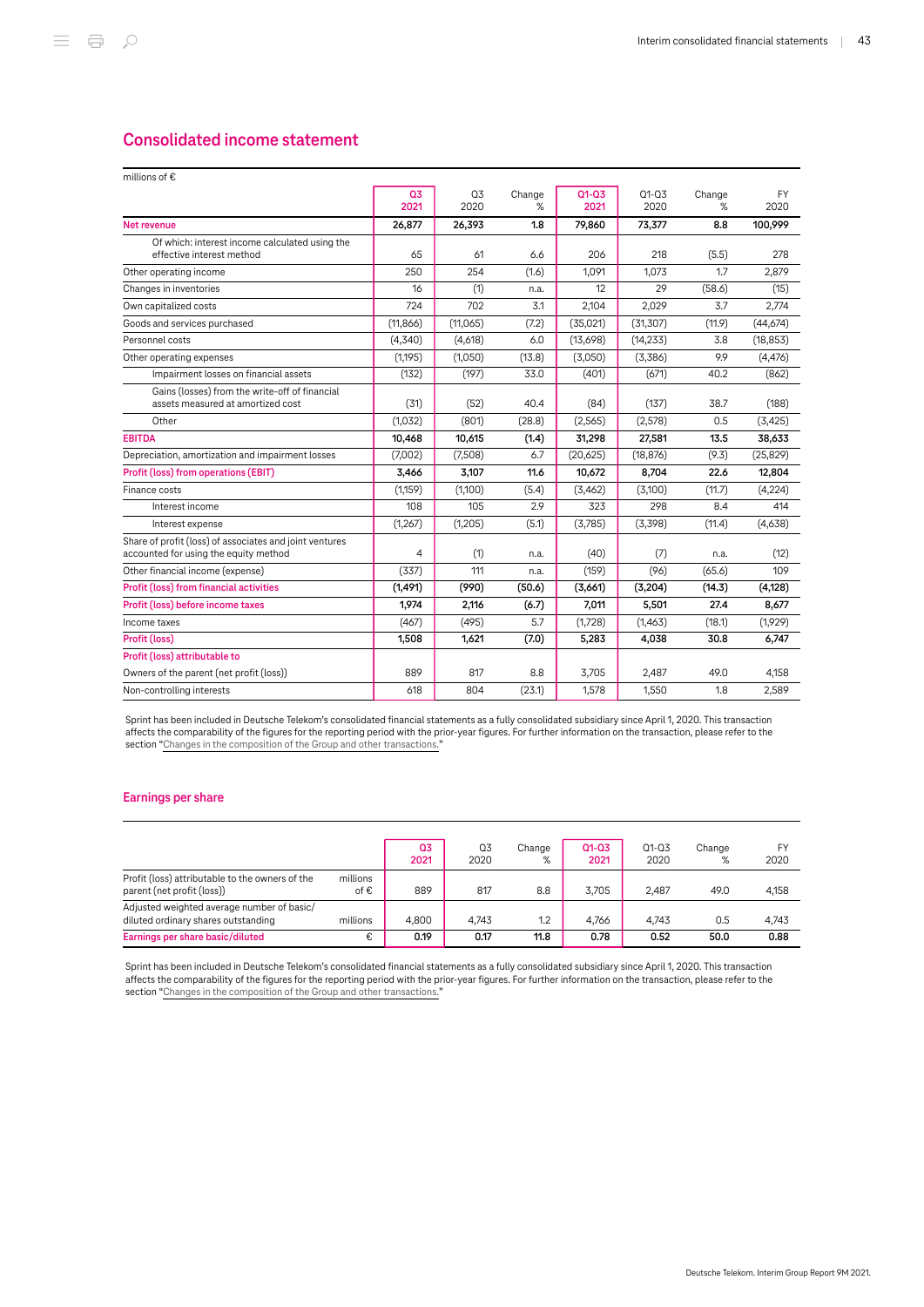# Consolidated statement of comprehensive income

| millions of €                                                                                 |                |                |        |                |                |        |           |
|-----------------------------------------------------------------------------------------------|----------------|----------------|--------|----------------|----------------|--------|-----------|
|                                                                                               | Q <sub>3</sub> | Q3             |        | $Q1 - Q3$      | Q1-Q3          |        | <b>FY</b> |
|                                                                                               | 2021           | 2020           | Change | 2021           | 2020           | Change | 2020      |
| Profit (loss)<br>Items not subsequently reclassified to profit or loss                        | 1,508          | 1,621          | (113)  | 5,283          | 4,038          | 1,245  | 6,747     |
| (not recycled)                                                                                |                |                |        |                |                |        |           |
| Gains (losses) from the remeasurement of equity<br>instruments                                | 46             | (12)           | 58     | 133            | 47             | 86     | 62        |
| Gains (losses) from the remeasurement of defined                                              |                |                |        |                |                |        |           |
| benefit plans                                                                                 | (522)          | (515)          | (7)    | 1,088          | (1,870)        | 2,958  | (1,358)   |
| Revaluation due to business combinations                                                      | 0              | 0              | 0      | 0              | 0              | 0      | 0         |
| Share of profit (loss) of investments accounted for<br>using the equity method                | 0              | 0              | 0      | 0              | 0              | 0      | 0         |
| Income taxes relating to components of other<br>comprehensive income                          | 11             | 142            | (131)  | (213)          | 154            | (367)  | 142       |
|                                                                                               | (466)          | (385)          | (81)   | 1,008          | (1,670)        | 2,678  | (1,154)   |
| Items subsequently reclassified to profit or loss<br>(recycled), if certain reasons are given |                |                |        |                |                |        |           |
| Exchange differences on translating foreign operations                                        |                |                |        |                |                |        |           |
| Recognition of other comprehensive income in income<br>statement                              | 20             | 0              | 20     | 61             | 0              | 61     | 0         |
| Change in other comprehensive income (not<br>recognized in income statement)                  | 1,641          | (2,845)        | 4,486  | 3,689          | (3,889)        | 7,578  | (6, 578)  |
| Gains (losses) from the remeasurement of debt<br>instruments                                  |                |                |        |                |                |        |           |
| Recognition of other comprehensive income in income<br>statement                              | 74             | 0              | 74     | 253            | 212            | 41     | 491       |
| Change in other comprehensive income (not<br>recognized in income statement)                  | (74)           | 51             | (125)  | (253)          | (144)          | (109)  | (481)     |
| Gains (losses) from hedging instruments (designated<br>risk components)                       |                |                |        |                |                |        |           |
| Recognition of other comprehensive income in income<br>statement                              | 12             | 151            | (139)  | 26             | 292            | (266)  | 431       |
| Change in other comprehensive income (not<br>recognized in income statement)                  | 13             | (173)          | 186    | 160            | (1,255)        | 1,415  | (1,446)   |
| Gains (losses) from hedging instruments (hedging<br>costs)                                    |                |                |        |                |                |        |           |
| Recognition of other comprehensive income in income<br>statement                              | 1              | 1              | 0      | $\overline{2}$ | $\overline{c}$ | 0      | 2         |
| Change in other comprehensive income (not<br>recognized in income statement)                  | 35             | $\overline{7}$ | 28     | 55             | (21)           | 76     | (30)      |
| Share of profit (loss) of investments accounted for<br>using the equity method                |                |                |        |                |                |        |           |
| Recognition of other comprehensive income in income<br>statement                              | 0              | 0              | 0      | 0              | 0              | 0      | 0         |
| Change in other comprehensive income (not<br>recognized in income statement)                  | 0              | 1              | $(1)$  | 0              | 1              | $(1)$  |           |
| Income taxes relating to components of other<br>comprehensive income                          | (18)           | (5)            | (13)   | (64)           | 252            | (316)  | 283       |
|                                                                                               | 1,703          | (2, 812)       | 4,515  | 3,929          | (4, 552)       | 8,481  | (7, 327)  |
| Other comprehensive income                                                                    | 1,238          | (3, 197)       | 4,435  | 4,937          | (6, 222)       | 11,159 | (8,481)   |
| <b>Total comprehensive income</b>                                                             | 2,745          | (1,576)        | 4,321  | 10,220         | (2, 184)       | 12,404 | (1,734)   |
| Total comprehensive income attributable to                                                    |                |                |        |                |                |        |           |
| Owners of the parent                                                                          | 1,165          | (908)          | 2,073  | 6,498          | (1,460)        | 7,958  | (496)     |
| Non-controlling interests                                                                     | 1,580          | (668)          | 2,248  | 3,722          | (724)          | 4,446  | (1,238)   |

Sprint has been included in Deutsche Telekom's consolidated financial statements as a fully consolidated subsidiary since April 1, 2020. This transaction affects the comparability of the figures for the reporting period with the prior-year figures. For further information on the transaction, please refer to the section ["Changes in the composition of the Group and other transactions."](#page-48-0)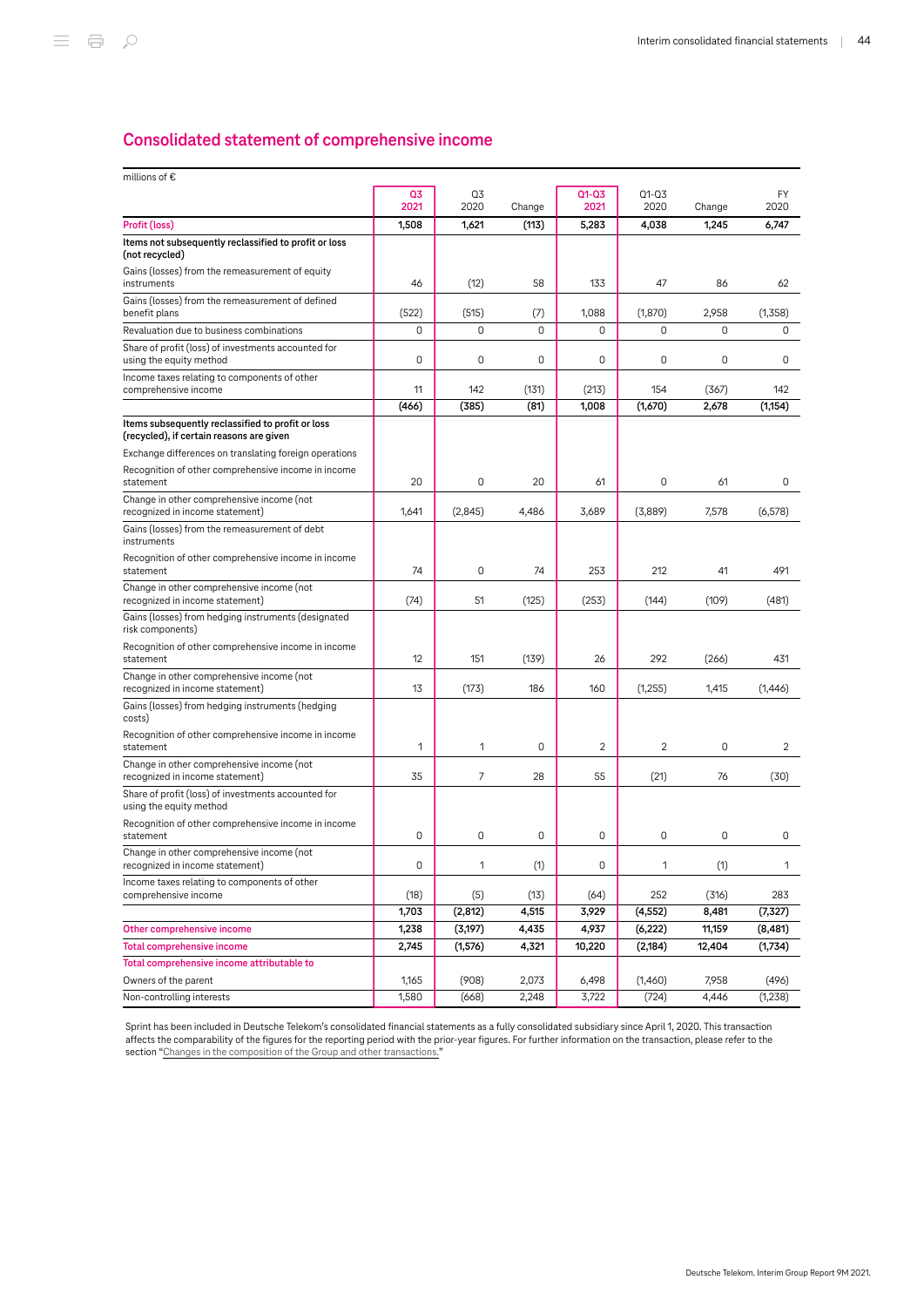# Consolidated statement of changes in equity

millions of €

|                                                           |                |                    |                  | Issued capital and reserves attributable to owners of the parent |                   |                                         |                        |  |
|-----------------------------------------------------------|----------------|--------------------|------------------|------------------------------------------------------------------|-------------------|-----------------------------------------|------------------------|--|
|                                                           |                |                    |                  | Consolidated shareholders' equity                                |                   |                                         |                        |  |
|                                                           |                | Equity contributed |                  | generated                                                        |                   |                                         |                        |  |
|                                                           |                |                    |                  |                                                                  |                   |                                         |                        |  |
|                                                           | Issued capital | Treasury shares    | Capital reserves | Retained earnings<br>including carry-<br>forwards                | Net profit (loss) | Translation of<br>foreign<br>operations | Revaluation<br>surplus |  |
| Balance at January 1, 2020                                | 12,189         | (47)               | 55,029           | (38,709)                                                         | 3,867             | (808)                                   | (21)                   |  |
| Transfer resulting from change in<br>accounting standards |                |                    |                  |                                                                  |                   |                                         |                        |  |
| Changes in the composition of the Group                   |                |                    |                  |                                                                  |                   |                                         |                        |  |
| Transactions with owners                                  |                |                    | 7,371            |                                                                  |                   | (350)                                   | $\mathbf 0$            |  |
| Unappropriated profit (loss) carried forward              |                |                    |                  | 3,867                                                            | (3,867)           |                                         |                        |  |
| Dividends                                                 |                |                    |                  | (2,846)                                                          |                   |                                         |                        |  |
| Capital increase at Deutsche Telekom AG                   |                |                    |                  |                                                                  |                   |                                         |                        |  |
| Capital increase from share-based payment                 |                |                    | 210              |                                                                  |                   |                                         |                        |  |
| Share buy-back/shares held in a<br>trust deposit          |                | 1                  |                  | $\mathsf 0$                                                      |                   |                                         |                        |  |
| Profit (loss)                                             |                |                    |                  |                                                                  | 2,487             |                                         |                        |  |
| Other comprehensive income                                |                |                    |                  | (1,706)                                                          |                   | (1,809)                                 |                        |  |
| <b>Total comprehensive income</b>                         |                |                    |                  |                                                                  |                   |                                         |                        |  |
| Transfer to retained earnings                             |                |                    |                  | (4)                                                              |                   |                                         | 5                      |  |
| Balance at September 30, 2020                             | 12,189         | (46)               | 62,610           | (39, 398)                                                        | 2,487             | (2,967)                                 | (16)                   |  |
|                                                           |                |                    |                  |                                                                  |                   |                                         |                        |  |
| Balance at January 1, 2021                                | 12,189         | (46)               | 62,640           | (38,905)                                                         | 4,158             | (4,092)                                 | (14)                   |  |
| Transfer resulting from change in<br>accounting standards |                |                    |                  |                                                                  |                   |                                         |                        |  |
| Changes in the composition of the Group                   |                |                    |                  |                                                                  |                   |                                         |                        |  |
| Transactions with owners                                  |                |                    | (152)            |                                                                  |                   |                                         |                        |  |
| Unappropriated profit (loss) carried forward              |                |                    |                  | 4,158                                                            | (4, 158)          |                                         |                        |  |
| Dividends                                                 |                |                    |                  | (2,846)                                                          |                   |                                         |                        |  |
| Capital increase at Deutsche Telekom AG                   | 576            |                    | 1,063            |                                                                  |                   | (83)                                    |                        |  |
| Capital increase from share-based payment                 |                |                    | 154              |                                                                  |                   |                                         |                        |  |
| Share buy-back/shares held in a<br>trust deposit          |                | 1                  |                  |                                                                  |                   |                                         |                        |  |
| Profit (loss)                                             |                |                    |                  |                                                                  | 3,705             |                                         |                        |  |
| Other comprehensive income                                |                |                    |                  | 821                                                              |                   | 1,720                                   |                        |  |
| <b>Total comprehensive income</b>                         |                |                    |                  |                                                                  |                   |                                         |                        |  |
| Transfer to retained earnings                             |                |                    |                  | 52                                                               |                   |                                         | 5                      |  |
| Balance at September 30, 2021                             | 12,765         | (45)               | 63,705           | (36, 720)                                                        | 3,705             | (2, 454)                                | (9)                    |  |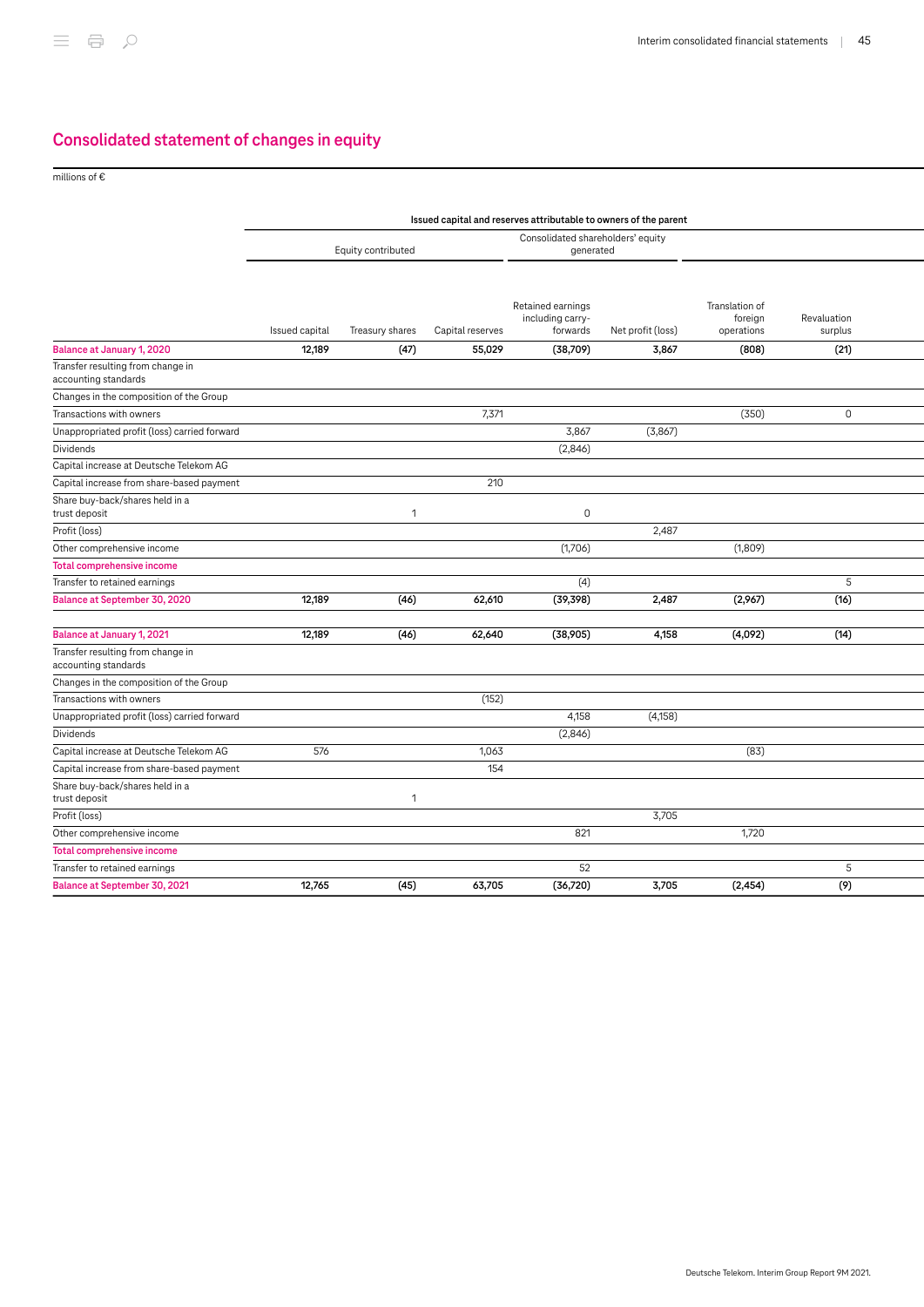|                                                                                                        |                                                                                                      |                                                                      |                                                      |                                                            |              | <b>Total</b>   | Non-controlling<br>interests | <b>Total</b><br>shareholders <sup>®</sup> |  |
|--------------------------------------------------------------------------------------------------------|------------------------------------------------------------------------------------------------------|----------------------------------------------------------------------|------------------------------------------------------|------------------------------------------------------------|--------------|----------------|------------------------------|-------------------------------------------|--|
|                                                                                                        |                                                                                                      | Issued capital and reserves attributable to owners of the parent     |                                                      |                                                            |              |                |                              | equity                                    |  |
|                                                                                                        | Total other comprehensive income                                                                     |                                                                      |                                                      |                                                            |              |                |                              |                                           |  |
| Equity instruments<br>measured at fair<br>value through<br>other compre-<br>hensive income<br>(IFRS 9) | Debt instruments<br>measured at fair<br>value through<br>other compre-<br>hensive income<br>(IFRS 9) | Hedging<br>instruments:<br>designated risk<br>components<br>(IFRS 9) | Hedging<br>instruments:<br>hedging costs<br>(IFRS 9) | Investments<br>accounted for<br>using the equity<br>method | Taxes        |                |                              |                                           |  |
| 101                                                                                                    | (6)                                                                                                  | 130                                                                  | 51                                                   | 0                                                          | (69)         | 31,707         | 14,524                       | 46,231                                    |  |
|                                                                                                        |                                                                                                      |                                                                      |                                                      |                                                            |              |                |                              |                                           |  |
|                                                                                                        |                                                                                                      |                                                                      |                                                      |                                                            |              | $\mathbf 0$    | 17,329                       | 17,329                                    |  |
| 0                                                                                                      | 12                                                                                                   | 379                                                                  |                                                      |                                                            | (109)        | 7,303          | 5,999                        | 13,301                                    |  |
|                                                                                                        |                                                                                                      |                                                                      |                                                      |                                                            |              | $\mathsf 0$    |                              | $\mathbf{0}$                              |  |
|                                                                                                        |                                                                                                      |                                                                      |                                                      |                                                            |              | (2,846)        | (215)                        | (3,061)                                   |  |
|                                                                                                        |                                                                                                      |                                                                      |                                                      |                                                            |              |                |                              |                                           |  |
|                                                                                                        |                                                                                                      |                                                                      |                                                      |                                                            |              | 210            | 205                          | 416                                       |  |
|                                                                                                        |                                                                                                      |                                                                      |                                                      |                                                            |              |                |                              |                                           |  |
|                                                                                                        |                                                                                                      |                                                                      |                                                      |                                                            |              | 2,487          | 1,550                        | 4,038                                     |  |
| 47                                                                                                     | 19                                                                                                   | (661)                                                                | (20)                                                 | $\mathbf{1}$                                               | 183          | (3,947)        | (2,275)                      | (6, 222)                                  |  |
|                                                                                                        |                                                                                                      |                                                                      |                                                      |                                                            |              | (1,460)        | (724)                        | (2, 184)                                  |  |
| $\overline{0}$                                                                                         |                                                                                                      | $\mathbf 0$                                                          |                                                      | (1)                                                        |              | $\mathbf 0$    |                              | $\mathbf 0$                               |  |
| 148                                                                                                    | 25                                                                                                   | (153)                                                                | 32                                                   | 0                                                          | 4            | 34,916         | 37,118                       | 72,034                                    |  |
|                                                                                                        |                                                                                                      |                                                                      |                                                      |                                                            |              |                |                              |                                           |  |
| 156                                                                                                    | 0                                                                                                    | (223)                                                                | 24                                                   | 0                                                          | 34           | 35,922         | 36,628                       | 72,550                                    |  |
|                                                                                                        |                                                                                                      |                                                                      |                                                      |                                                            |              |                |                              |                                           |  |
|                                                                                                        |                                                                                                      |                                                                      |                                                      |                                                            |              | $\mathsf 0$    | (181)                        | (181)                                     |  |
|                                                                                                        |                                                                                                      | 5                                                                    |                                                      |                                                            | (1)          | (149)          | 3                            | (145)                                     |  |
|                                                                                                        |                                                                                                      |                                                                      |                                                      |                                                            |              | $\overline{0}$ | $\overline{0}$               | $\overline{0}$                            |  |
|                                                                                                        |                                                                                                      |                                                                      |                                                      |                                                            |              | (2,846)        | (234)                        | (3,080)                                   |  |
|                                                                                                        |                                                                                                      | (64)                                                                 |                                                      |                                                            | 19           | 1,511          | (2,358)                      | (847)                                     |  |
|                                                                                                        |                                                                                                      |                                                                      |                                                      |                                                            |              | 154            | 188                          | 342                                       |  |
|                                                                                                        |                                                                                                      |                                                                      |                                                      |                                                            |              | 1              | $\mathsf{O}$                 | $\mathbf{\overline{1}}$                   |  |
|                                                                                                        |                                                                                                      |                                                                      |                                                      |                                                            |              | 3,705          | 1,578                        | 5,283                                     |  |
| 127                                                                                                    | $\mathsf O$                                                                                          | 122                                                                  | 57                                                   |                                                            | (53)         | 2,794          | 2,142                        | 4,937                                     |  |
|                                                                                                        |                                                                                                      |                                                                      |                                                      |                                                            |              | 6,498          | 3,722                        | 10,220                                    |  |
| (60)                                                                                                   | $\mathsf{O}\xspace$                                                                                  |                                                                      |                                                      |                                                            | 3            | $\overline{0}$ | $\mathsf 0$                  | $\mathbf 0$                               |  |
| 223                                                                                                    | 0                                                                                                    | (160)                                                                | 81                                                   | 0                                                          | $\mathbf{1}$ | 41,092         | 37,769                       | 78,861                                    |  |
|                                                                                                        |                                                                                                      |                                                                      |                                                      |                                                            |              |                |                              |                                           |  |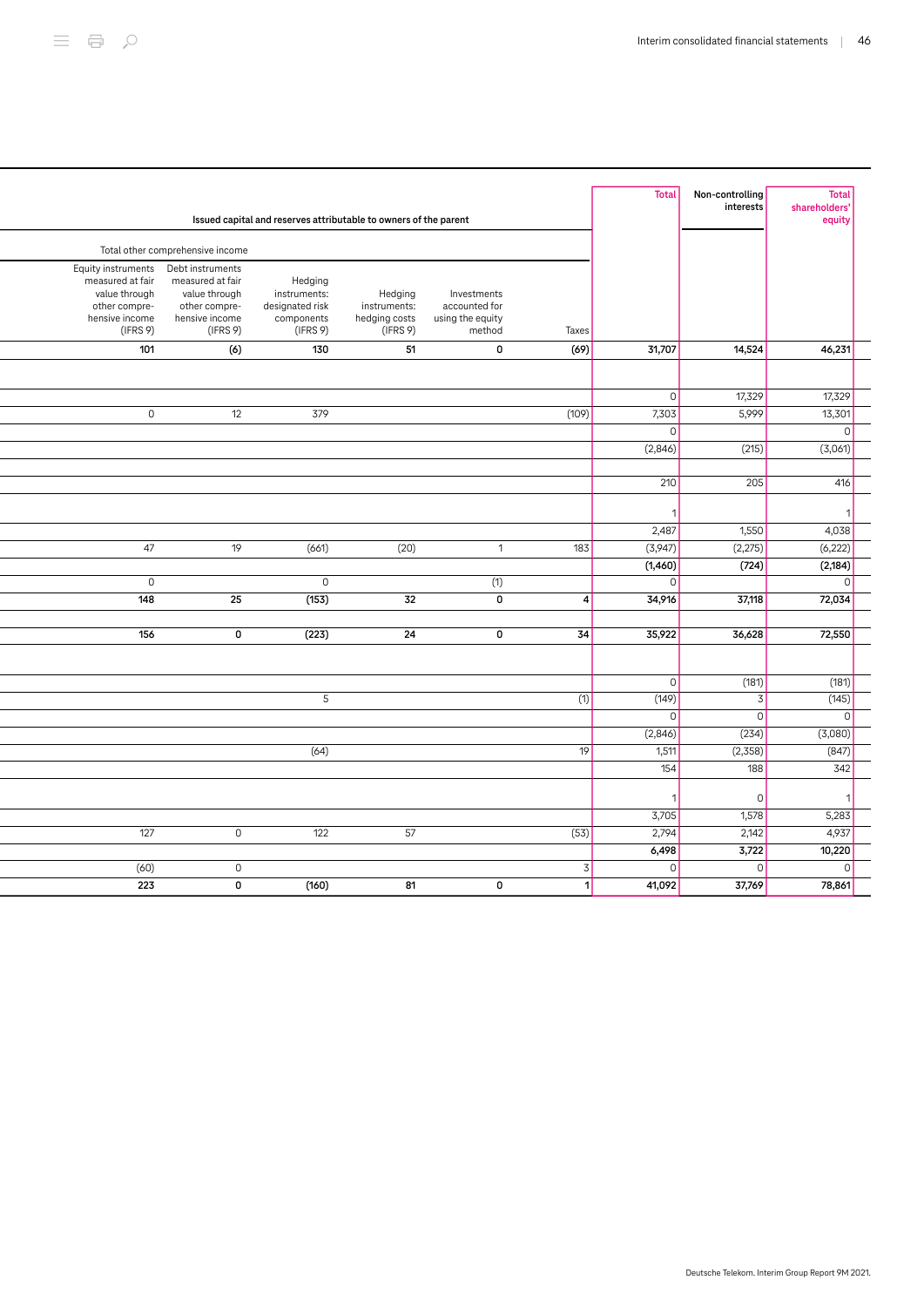# Consolidated statement of cash flows

| millions of $\epsilon$                                                                                               |            |            |                   |                   |                   |
|----------------------------------------------------------------------------------------------------------------------|------------|------------|-------------------|-------------------|-------------------|
|                                                                                                                      | Q3<br>2021 | Q3<br>2020 | $Q1 - Q3$<br>2021 | $Q1 - Q3$<br>2020 | <b>FY</b><br>2020 |
| Profit (loss) before income taxes                                                                                    | 1,974      | 2,116      | 7,011             | 5.501             | 8,677             |
| Depreciation, amortization and impairment losses                                                                     | 7,002      | 7,508      | 20,625            | 18,876            | 25,829            |
| (Profit) loss from financial activities                                                                              | 1,491      | 990        | 3,661             | 3,204             | 4,128             |
| (Profit) loss on the disposal of fully consolidated subsidiaries                                                     | 32         | 0          | (130)             | (9)               | (10)              |
| (Income) loss from the sale of stakes accounted for using the equity method<br>Other non-cash transactions           | (13)<br>85 | 0<br>251   | (13)<br>90        | 0<br>645          | 0<br>(857)        |
| (Gains) losses from the disposal of intangible assets and property, plant and                                        | 64         | 71         | 62                | 249               | 368               |
| equipment<br>Change in assets carried as operating working capital                                                   | (187)      | (859)      | 249               | (1,220)           | (2,702)           |
| Change in other operating assets                                                                                     | 378        | (59)       | (164)             | (323)             | (509)             |
| Change in provisions                                                                                                 | 131        | 134        | (368)             | (128)             | 20                |
| Change in liabilities carried as operating working capital                                                           | (43)       | (1,085)    | (1,173)           | (2,960)           | (2,108)           |
| Change in other operating liabilities                                                                                | (250)      | (145)      | 147               | 38                | (239)             |
| Income taxes received (paid)                                                                                         | (262)      | (332)      | (618)             | (406)             | (690)             |
| Dividends received                                                                                                   | 4          | 2          | 6                 | 6                 | 6                 |
| Net payments from entering into, canceling or changing the terms and conditions of                                   |            |            |                   |                   |                   |
| interest rate derivatives                                                                                            | (1)        | (17)       | (1)               | (2,207)           | (2,207)           |
| <b>Cash generated from operations</b>                                                                                | 10.406     | 8,577      | 29,384            | 21,266            | 29,706            |
| Interest paid                                                                                                        | (1,344)    | (1,388)    | (4,549)           | (5,782)           | (7,252)           |
| Interest received                                                                                                    | 170        | 150        | 786               | 961               | 1,289             |
| Net cash from operating activities                                                                                   | 9,233      | 7,338      | 25,620            | 16,445            | 23,743            |
| Cash outflows for investments in                                                                                     |            |            |                   |                   |                   |
| Intangible assets                                                                                                    | (1,431)    | (1,098)    | (11, 519)         | (4, 154)          | (5,756)           |
| Property, plant and equipment                                                                                        | (3,236)    | (3,665)    | (9,740)           | (8,726)           | (12,938)          |
| Non-current financial assets                                                                                         | (83)       | (150)      | (259)             | (525)             | (566)             |
| Payments for publicly funded investments in the broadband build-out                                                  | (114)      | (123)      | (294)             | (337)             | (507)             |
| Proceeds from public funds for investments in the broadband build-out                                                | 99         | 76         | 202               | 152               | 431               |
| Changes in cash and cash equivalents in connection with the acquisition of control<br>of subsidiaries and associates | (1,588)    | (1)        | (1,613)           | (4,649)           | (5,028)           |
| Proceeds from disposal of                                                                                            |            |            |                   |                   |                   |
| Intangible assets                                                                                                    | 0          | 0          | 1                 | 2                 | 3                 |
| Property, plant and equipment                                                                                        | 24         | 48         | 129               | 175               | 233               |
| Non-current financial assets                                                                                         | 54         | 13         | 244               | 86                | 112               |
| Changes in cash and cash equivalents in connection with the loss of control of<br>subsidiaries and associates        | 202        | 1,085      | 347               | 1,106             | 1,094             |
| Net change in short-term investments and marketable securities and receivables                                       | (307)      | (216)      | (185)             | 1,574             | 273               |
| Other                                                                                                                | 0          | (17)       | 0                 | (6)               | (2)               |
| Net cash used in investing activities                                                                                | (6,380)    | (4,048)    | (22,687)          | (15, 302)         | (22, 649)         |
| Proceeds from issue of current financial liabilities                                                                 | (11)       | 94         | 4,287             | 19,012            | 19,018            |
| Repayment of current financial liabilities                                                                           | (4,856)    | (4,917)    | (15,960)          | (31,091)          | (34,939)          |
| Proceeds from issue of non-current financial liabilities                                                             | 1,703      | 0          | 10,278            | 26,113            | 34,131            |
| Repayment of non-current financial liabilities                                                                       | 0          | 0          | 0                 | (1,699)           | (1,699)           |
| Dividend payments (including to other shareholders of subsidiaries)                                                  | (178)      | (193)      | (3,087)           | (3,067)           | (3,067)           |
| Principal portion of repayment of lease liabilities                                                                  | (2,180)    | (1, 476)   | (5,215)           | (4,206)           | (5,371)           |
| Cash inflows from transactions with non-controlling entities                                                         | 1          | 23         | 12                | 47                | 53                |
| Cash outflows from transactions with non-controlling entities                                                        | (62)       | (103)      | (409)             | (448)             | (565)             |
| Other                                                                                                                | 0          | 0          | 0                 | 0                 | 0                 |
| Net cash (used in) from financing activities                                                                         | (5,582)    | (6,573)    | (10,094)          | 4,661             | 7,561             |
| Effect of exchange rate changes on cash and cash equivalents                                                         | 136        | (612)      | 492               | (556)             | (1,036)           |
| Changes in cash and cash equivalents associated with non-current assets and<br>disposal groups held for sale         | 69         | 0          | 68                | 0                 | (73)              |
| Net increase (decrease) in cash and cash equivalents                                                                 | (2,524)    | (3,895)    | (6,602)           | 5,249             | 7,547             |
| Cash and cash equivalents, at the beginning of the period                                                            | 8,861      | 14,537     | 12,939            | 5,393             | 5,393             |
| Cash and cash equivalents, at the end of the period                                                                  | 6,337      | 10,642     | 6,337             | 10,642            | 12,939            |

Sprint has been included in Deutsche Telekom's consolidated financial statements as a fully consolidated subsidiary since April 1, 2020. This transaction affects the comparability of the figures for the reporting period with the prior-year figures. For further information on the transaction, please refer to the section ["Changes in the composition of the Group and other transactions."](#page-48-0)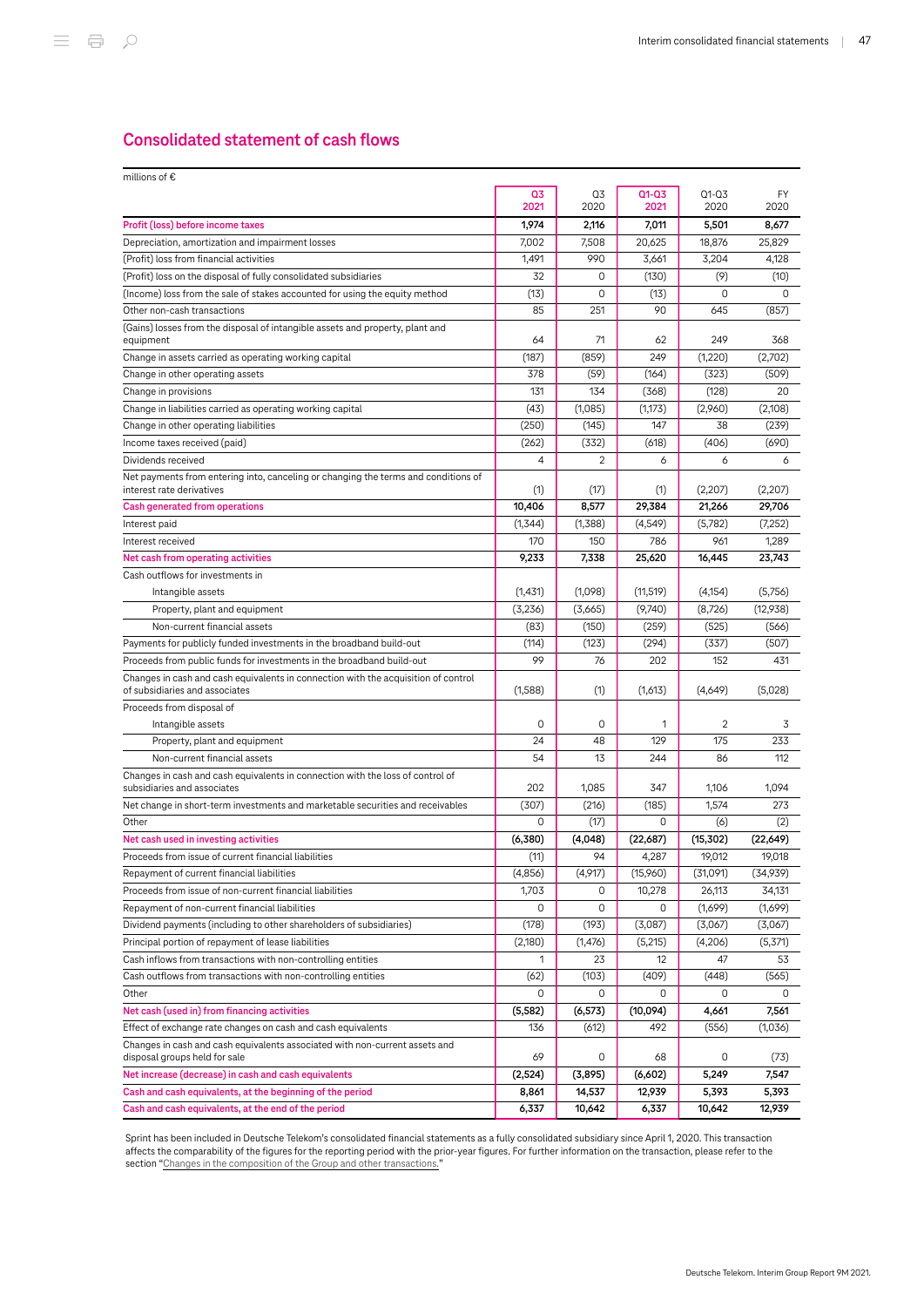### Significant events and transactions

#### <span id="page-47-0"></span>Accounting policies

In accordance with § 53 (6) of the Exchange Rules for the Frankfurter Wertpapierbörse (FWB), Deutsche Telekom AG voluntarily publishes a quarterly financial report that comprises interim consolidated financial statements and an interim Group management report. The interim consolidated financial statements were prepared in accordance with the International Financial Reporting Standards (IFRSs) applicable to interim financial reporting as adopted by the EU. The interim management report for the Group was prepared in accordance with the German Securities Trading Act (Wertpapierhandelsgesetz – WpHG).

#### Statement of compliance

The interim consolidated financial statements for the period ended September 30, 2021 are in compliance with International Accounting Standard (IAS) 34. As permitted by IAS 34, it has been decided to publish a condensed version compared to the consolidated financial statements at December 31, 2020. All IFRSs applied by Deutsche Telekom AG have been adopted by the European Commission for use within the EU.

In the opinion of the Board of Management, the reviewed quarterly financial report includes all standard adjustments to be applied on an ongoing basis that are required to give a true and fair view of the results of operations and financial position of the Group. Please refer to the [notes to the consolidated financial statements](https://report.telekom.com/annual-report-2020/notes/summary-of-accounting-policies/general-information.html) as of December 31, 2020 for the accounting policies applied for the Group's financial reporting.

#### Initial application of standards, interpretations, and amendments in the reporting period

| Pronouncement                                                     | Title                                               | To be applied by<br>Deutsche Telekom<br>from | Changes                                                                                                                                                                                                                                                                                      | Expected impact<br>on the<br>presentation of<br>Deutsche Telekom's<br>results of<br>operations and<br>financial position |
|-------------------------------------------------------------------|-----------------------------------------------------|----------------------------------------------|----------------------------------------------------------------------------------------------------------------------------------------------------------------------------------------------------------------------------------------------------------------------------------------------|--------------------------------------------------------------------------------------------------------------------------|
| <b>IFRSs endorsed by the EU</b>                                   |                                                     |                                              |                                                                                                                                                                                                                                                                                              |                                                                                                                          |
| Amendment to IFRS 16                                              | Covid-19-related<br>Rent<br>Concessions             | Jan. 1, 2021 <sup>a</sup>                    | Practical expedient for lessee accounting of rent<br>concessions granted due to the Covid-19 pandemic.<br>Instead of assessing whether a rent concession is a<br>lease modification, the lessee may account for the<br>changes in lease payments as if they were not lease<br>modifications. | Practical expedient<br>not applied by<br>Deutsche Telekom.                                                               |
| Amendments to IFRS 4                                              | Insurance<br>$Contracts -$<br>deferral of<br>IFRS 9 | Jan. 1, 2021                                 | Deferral of first-time application of IFRS 9 for<br>insurance companies.                                                                                                                                                                                                                     | No impact.                                                                                                               |
| Amendments to IFRS 9,<br>IAS 39 and IFRS 7.<br>IFRS 4 and IFRS 16 | Interest Rate<br>Benchmark<br>Reform<br>(Phase 2)   | Jan. 1, 2021                                 | The amendments address the impact of modifications<br>of financial instruments required as a direct<br>consequence of the IBOR reform, hedge accounting<br>requirements, and the accompanying disclosures.                                                                                   | No material impact<br>expected.                                                                                          |

<sup>a</sup> Earlier application is permissible. Deutsche Telekom already decided in the 2020 financial year to not apply the practical expedient.

Thanks to intensive preparatory and implementation work, the reform of interbank offered rates (IBORs) is currently generating low residual risks regarding the timing of implementation and the precise content of the planned changes for individual contracts concluded in foreign currencies. Deutsche Telekom is affected by this uncertainty in its hedging of interest rate and currency risks in designated fair value and cash flow hedges where certain IBORs are part of the hedging relationship (EURIBOR, USD-LIBOR, GBP-LIBOR, and CHF-LIBOR). Group Treasury continuously analyzes the latest developments and takes any additional steps needed to transition to the new interest rate benchmarks. EONIA has already been transitioned to €STR, while specific implementation work for the currencies CHF, GBP, and JPY will continue until the end of 2021, so that these currencies can be effectively transitioned to the new reference interest rates at the start of 2022. The transition date for all other currencies affected by the reform will depend on the relevant market liquidity of the new risk free rates. For the USD-LIBOR, the market is expected to make the switch by mid-2023.

For more information on standards, interpretations, and amendments that have been issued but not yet applied, as well as disclosures on the recognition and measurement of items in the statement of financial position and discretionary decisions and estimation uncertainties, please refer to the section "[Summary of accounting policies"](https://report.telekom.com/annual-report-2020/notes/summary-of-accounting-policies/general-information.html) in the notes to the consolidated financial statements in the 2020 Annual Report.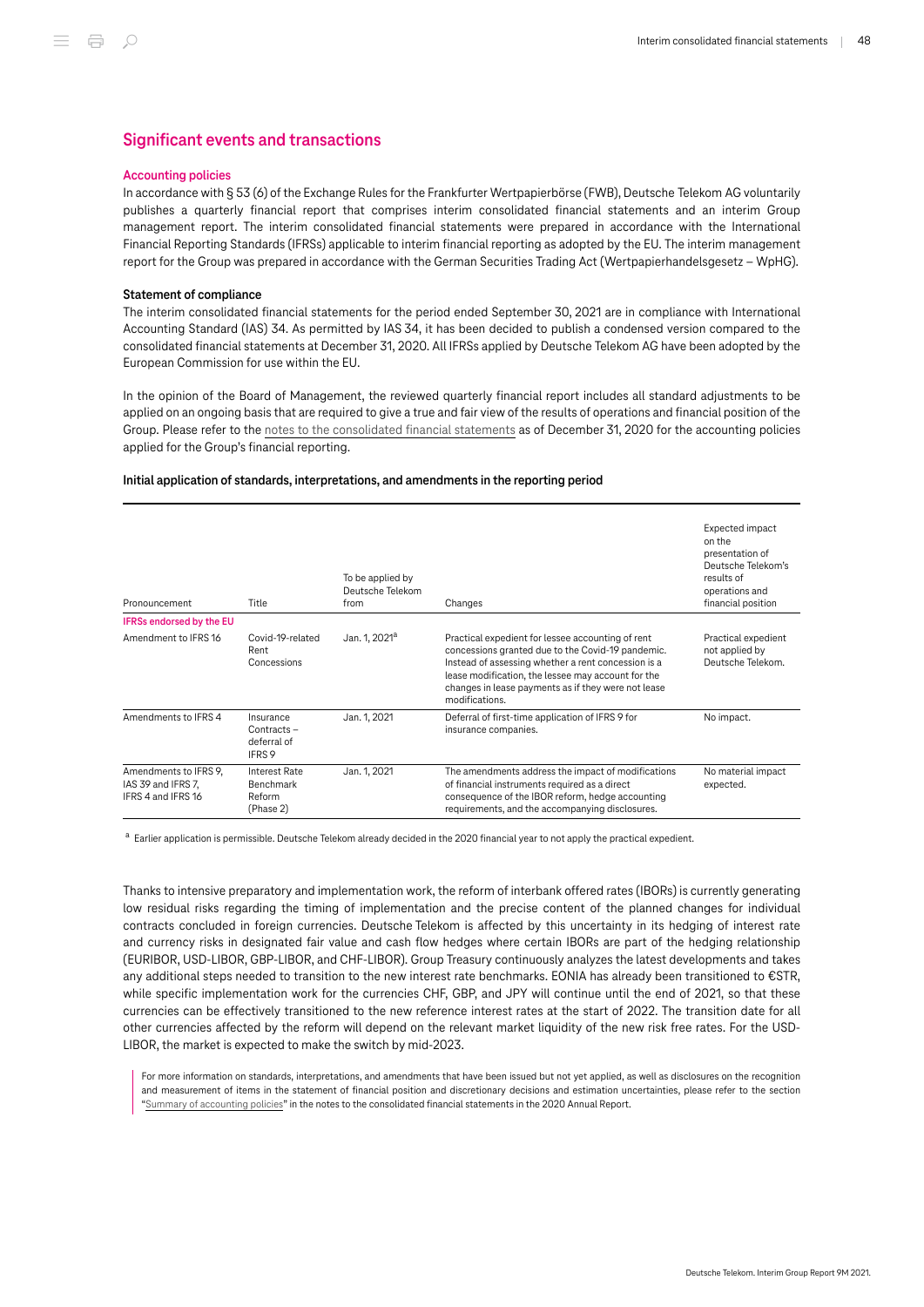#### Changes in accounting policies and changes in the reporting structure

Deutsche Telekom did not make any major changes to its accounting policies in the reporting period.

Effective January 1, 2021, Deutsche Telekom reassigned the responsibility for business and profit and loss for Deutsche Telekom IoT GmbH from the Systems Solutions operating segment to the business customer unit in the Germany operating segment. Deutsche Telekom IoT GmbH is responsible for the IoT business of Deutsche Telekom. This reassignment makes it possible to serve the IoT market more quickly and thus to strengthen Deutsche Telekom's position on this growth market. Prior-year comparatives in both of the segments affected have accordingly been adjusted retrospectively in segment reporting.

As of January 1, 2021, Deutsche Telekom reassigned the Austrian cell tower business from the Europe operating segment to GD Towers in the Group Development operating segment to enhance the management efficiency in cell tower business. In addition, GD Towers will increase its efforts to expand third-party business, increase profitability, and develop growth areas. Furthermore, Deutsche Telekom IT (DT IT) Russia, DT IT Slovakia, and DT IT Hungary were reassigned from the Germany operating segment to the Group Headquarters & Group Services segment effective January 1, 2021. Prior-year comparatives in the segments affected have not been adjusted retrospectively, since the effects are immaterial for the Group and the costs for preparing the adjustment would outweigh the benefit.

#### Coronavirus pandemic

The coronavirus pandemic has developed into a global economic crisis. Due to higher demand for certain telecommunications services, the impact of the crisis is being felt less severely by the telecommunications industry and Deutsche Telekom than by other industries. Business activities and thus the results of operations and financial position of Deutsche Telekom were impacted by the coronavirus pandemic in various business areas, affecting revenue and earnings, although not to any significant extent. Deutsche Telekom has put in place cost-saving measures to mitigate potential effects on earnings. At this time, we can report only very minor repercussions with respect to payment defaults and customer numbers.

Possible future effects on the measurement of individual assets and liabilities are being analyzed on an ongoing basis. Due to the uncertain path of the coronavirus pandemic, Deutsche Telekom cannot rule out economic implications resulting from possible further developments, such as the emergence of virus mutations. Possible factors could include the introduction of new travel restrictions, the closure of Telekom shops, disrupted supply chains, further declines in roaming and visitor volumes, falling terminal equipment sales, or a drop in the number of new contracts being taken out. In addition, corporate customer business may decline further, for example, due to delayed or changed customer decisions. The possibility of an increase in the number of consumers and business customers defaulting on their payments cannot be ruled out either. Based on experience so far, the coronavirus pandemic is expected to have only a limited impact on Deutsche Telekom's business.

#### <span id="page-48-0"></span>Changes in the composition of the Group and other transactions

In the first nine months of 2021, the following developments were recorded in the Group in connection with transactions conducted by Deutsche Telekom in prior periods.

#### Business combination of T‑Mobile US and Sprint

Together with their respective majority shareholders Deutsche Telekom AG and SoftBank K.K., T‑Mobile US and Sprint Corp. concluded a binding agreement on April 29, 2018 to combine their companies. On July 26, 2019 and on February 20, 2020, further conditions for the business combination were agreed. The transaction was consummated on April 1, 2020. Prior to this, the approvals required from the national and regional regulatory and antitrust authorities and courts in the United States had been obtained and additional closing conditions met. The last approval was granted by the California Public Utilities Commission (CPUC) on April 16, 2020. As a consequence of the business combination, T‑Mobile US took over all shares in Sprint.

The business combination of T‑Mobile US and Sprint was executed by means of a share exchange without a cash component (all-stock transaction). For every 9.75 Sprint shares held, the Sprint shareholders, with the exception of SoftBank, received one new share in T‑Mobile US in return. Pursuant to the supplementary agreement dated February 20, 2020, SoftBank agreed to surrender to T-Mobile US immediately, for no additional consideration, an aggregate of 48,751,557 ordinary shares in T‑Mobile US, received in connection with this transaction, such that SoftBank received one new share in T‑Mobile US for every 11.31 Sprint shares. Taking these adjustments into account, a total of 373,396,310 new ordinary shares in T‑Mobile US were issued to Sprint shareholders.

The purchase price allocation and the measurement of Sprint's assets and liabilities at the acquisition date were finalized as of March 31, 2021.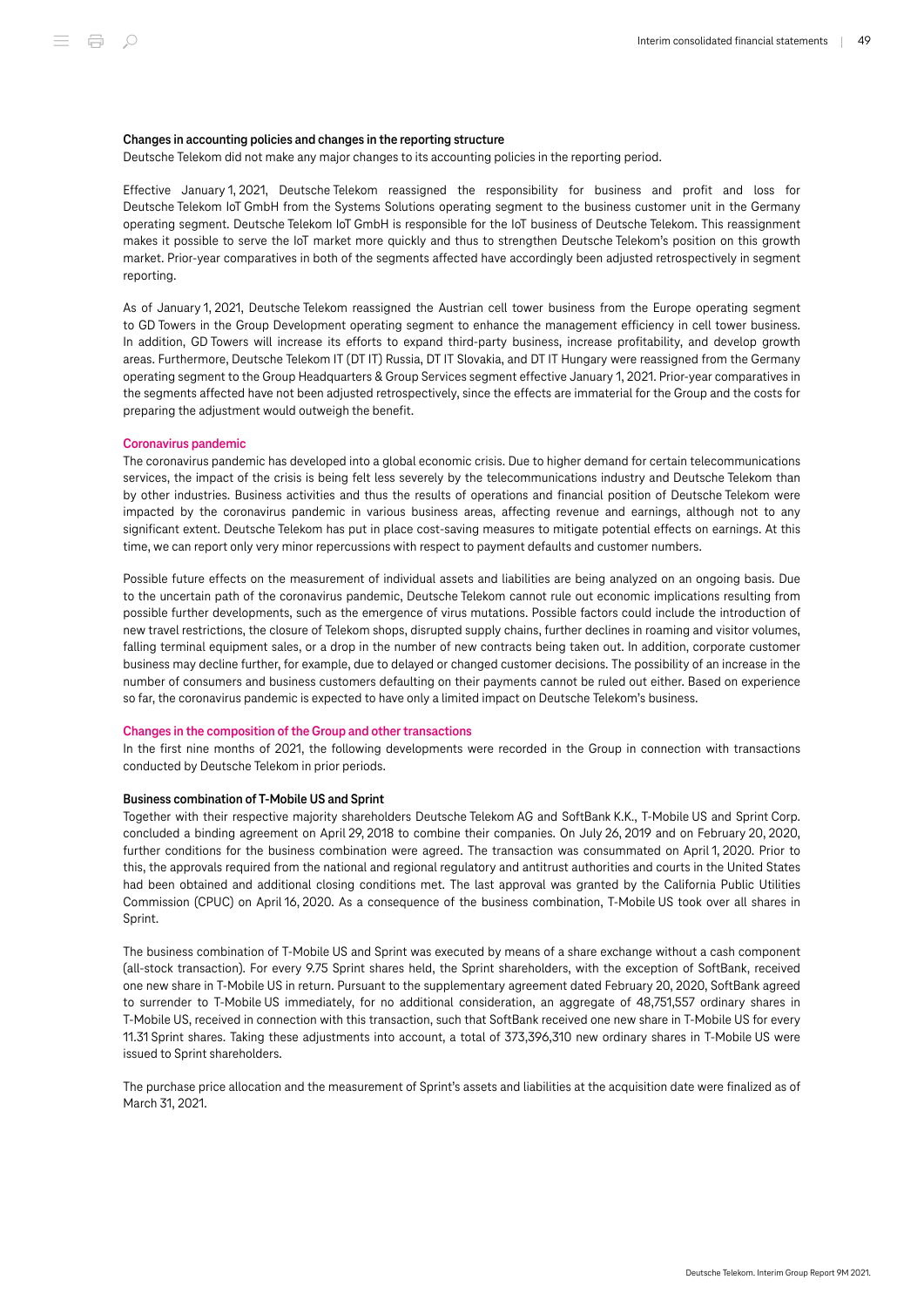#### The consideration transferred is comprised as follows:

| millions of $\epsilon$                                                                  | Fair value at the<br>acquisition date |
|-----------------------------------------------------------------------------------------|---------------------------------------|
| T-Mobile US ordinary shares issued                                                      | 28.649                                |
| + Vested rights from share-based remuneration plans                                     | 350                                   |
| + Contingent consideration paid to SoftBank                                             | 1,721                                 |
| - Payment received in relation to cost allocation from SoftBank in connection with CPUC | (93)                                  |
| = Consideration transferred                                                             | 30.627                                |

Based on the closing T‑Mobile US share price of USD 83.90 as of March 31, 2020 – which was the most recent publicly available closing price at the time of consummation – the total value of T‑Mobile US ordinary shares issued in exchange for Sprint ordinary shares was USD 31.3 billion (EUR 28.6 billion). In addition, one component of the consideration transferred was the replacement of share-based remuneration for certain Sprint employees for services provided prior to the business combination and contingent consideration payable to SoftBank. The contingent consideration results from the agreement concluded on February 20, 2020 that if the trailing 45-day volume-weighted average price of the T‑Mobile US ordinary share at any time during the period commencing on April 1, 2022 and ending on December 31, 2025 reaches or exceeds the value of USD 150.00, then T‑Mobile US will issue to SoftBank for no additional consideration 48,751,557 ordinary shares, i.e., the number of shares that SoftBank surrendered to T‑Mobile US in the course of the closing of the transaction. The Monte Carlo simulation method was used to measure the contingent consideration. The main inputs and assumptions are the volatility of 28.5 %, the risk-free interest rate of 0.44 %, the period for fulfillment of conditions, the 45-day volume-weighted average price per ordinary share of T-Mobile US, and the corresponding share price at the date of acquisition. Thus, the maximum value of the undiscounted contingent consideration equals the number of shares to be transferred multiplied by the price at the time the contingency is met. The consideration transferred is reduced by a pro rata reimbursement of costs by SoftBank to Deutsche Telekom related to the fulfillment of closing conditions vis-à-vis the CPUC. The financing structure was also reorganized in the course of combining the businesses of T‑Mobile US and Sprint. Immediately after the transaction, liabilities of the former Sprint totaling USD 9.8 billion (around EUR 8.9 billion) were repaid, of which USD 7.4 billion (around EUR 6.8 billion) fell due pursuant to a binding change-in-control clause. The amounts repaid are included in current financial liabilities as of the date of consummation and are recognized, in the statement of cash flows as of December 31, 2020, under net cash used in investing activities (mandatory repayments) and net cash used in/from financing activities (optional repayments). Thus the total costs of the acquisition, including the mandatory repayment of financial liabilities as of the acquisition date, amounted to EUR 37.4 billion.

On completion of the transaction, Deutsche Telekom and SoftBank held approximately 43.6 % and 24.7 %, respectively, and other shareholders approximately 31.7 % of the shares in the "new" T‑Mobile US. Due to a proxy agreement concluded with SoftBank and the fact that persons nominated by Deutsche Telekom hold a majority on the Board of Directors of the new company, T-Mobile US will continue to be included in the consolidated financial statements of Deutsche Telekom as a fully consolidated subsidiary.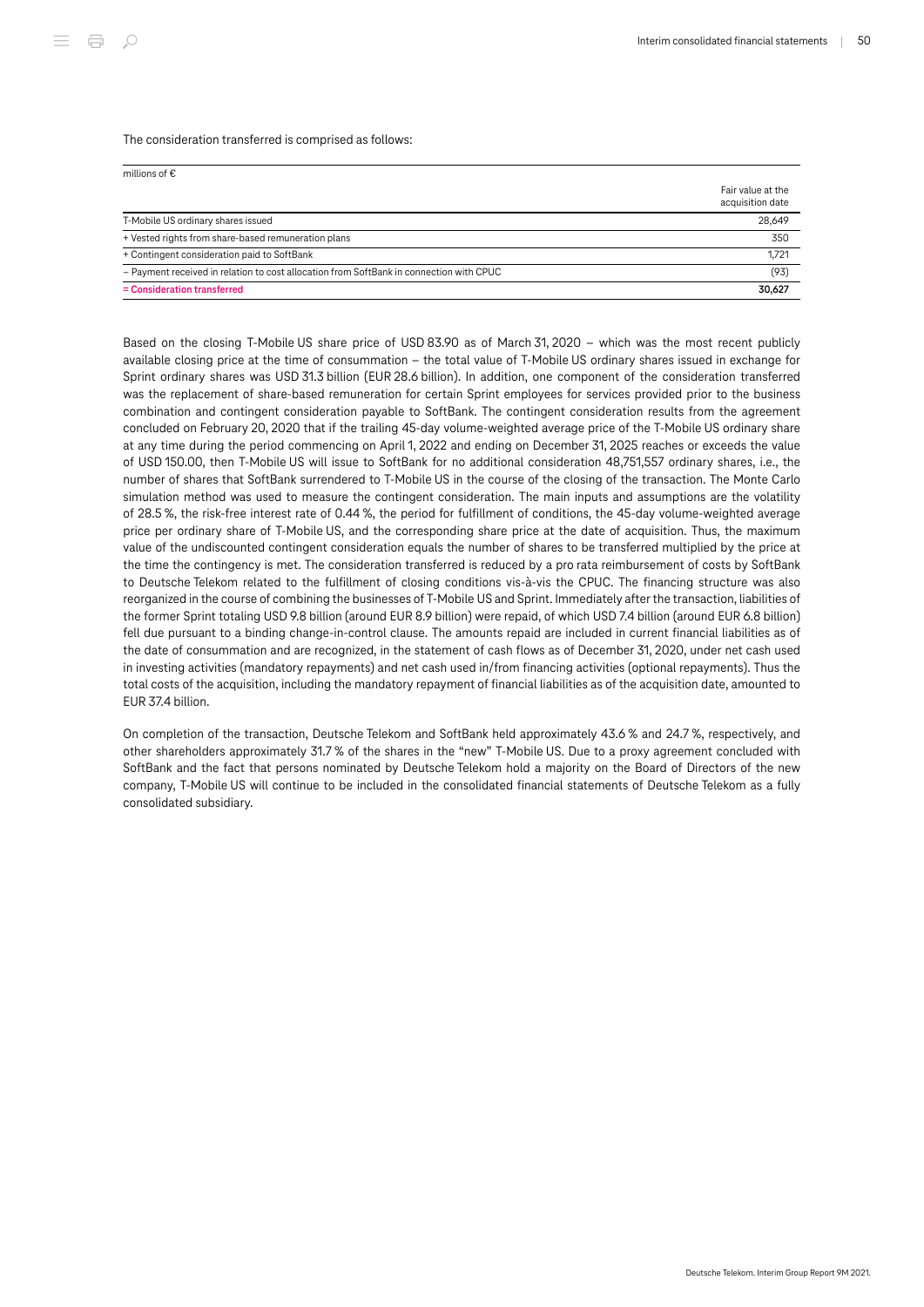The fair values of Sprint's acquired assets and liabilities recognized at the acquisition date are presented in the following table:

| millions of $\epsilon$                                               |                   |
|----------------------------------------------------------------------|-------------------|
|                                                                      | Fair value at the |
|                                                                      | acquisition date  |
| <b>Assets</b>                                                        |                   |
| <b>Current assets</b>                                                | 7,903             |
| Cash and cash equivalents                                            | 1,904             |
| Trade receivables                                                    | 2,924             |
| Contract assets                                                      | 141               |
| Other financial assets                                               | 205               |
| Other assets                                                         | 364               |
| Current recoverable income taxes                                     | 18                |
| Inventories                                                          | 602               |
| Non-current assets and disposal groups held for sale                 | 1,745             |
| <b>Non-current assets</b>                                            | 85,678            |
| Goodwill                                                             | 8,704             |
| Other intangible assets                                              | 50,322            |
| Of which: FCC spectrum licenses                                      | 41,629            |
| Of which: customer base                                              | 4,481             |
| Of which: other                                                      | 4,212             |
| Property, plant and equipment                                        | 13,660            |
| Right-of-use assets                                                  | 6,287             |
| Other financial assets                                               | 224               |
| Deferred tax assets                                                  | 6,269             |
| Other assets                                                         | 212               |
| <b>Assets</b>                                                        | 93,581            |
| <b>Liabilities</b>                                                   |                   |
| <b>Current liabilities</b>                                           | 18,978            |
| <b>Financial liabilities</b>                                         | 11,988            |
| Lease liabilities                                                    | 1,669             |
| Trade and other payables                                             | 2,948             |
| Income tax liabilities                                               | 136               |
| Other provisions                                                     | 890               |
| Contract liabilities                                                 | 249               |
| Other liabilities                                                    | 664               |
| Liabilities associated with assets and disposal groups held for sale | 434               |
| <b>Non-current liabilities</b>                                       | 43,976            |
| <b>Financial liabilities</b>                                         | 27,068            |
| Lease liabilities                                                    | 5,146             |
| Provisions for pensions and other employee benefits                  | 816               |
| Other provisions                                                     | 1,057             |
| Deferred tax liabilities                                             | 9,809             |
| Other liabilities                                                    | 55                |
| Contract liabilities                                                 | 25                |
| <b>Liabilities</b>                                                   | 62,954            |
|                                                                      |                   |

The acquired intangible assets mainly comprise FCC spectrum licenses and customer relationships, which were measured at fair value in the amount of EUR 41,629 million and EUR 4,481 million, respectively. Spectrum licenses were measured using the greenfield method. Under the greenfield method, the value of an intangible asset is determined using a hypothetical cash flow scenario. The scenario projects the development of an entity's operating business on the assumption that the entity owns only this intangible asset at inception. FCC spectrum licenses have an indefinite useful life. The multi-period excess earnings method was used to measure customer relationships. Under this method, the fair value of the customer base is calculated by determining the present value of earnings after tax attributable to existing customers. The expected useful life of customer relationships is 8 years on average. Other intangible assets include, among other things, limited-term spectrum leases, the measurement of which includes the contractual payment obligations and also reflects the extent to which contractual terms are favorable compared to current market values. The average remaining lease term at the acquisition date was 20 years for non-cancelable leases, generally with a term of 30 years, and 7 years for cancelable leases, generally with a minimum term of 10 years.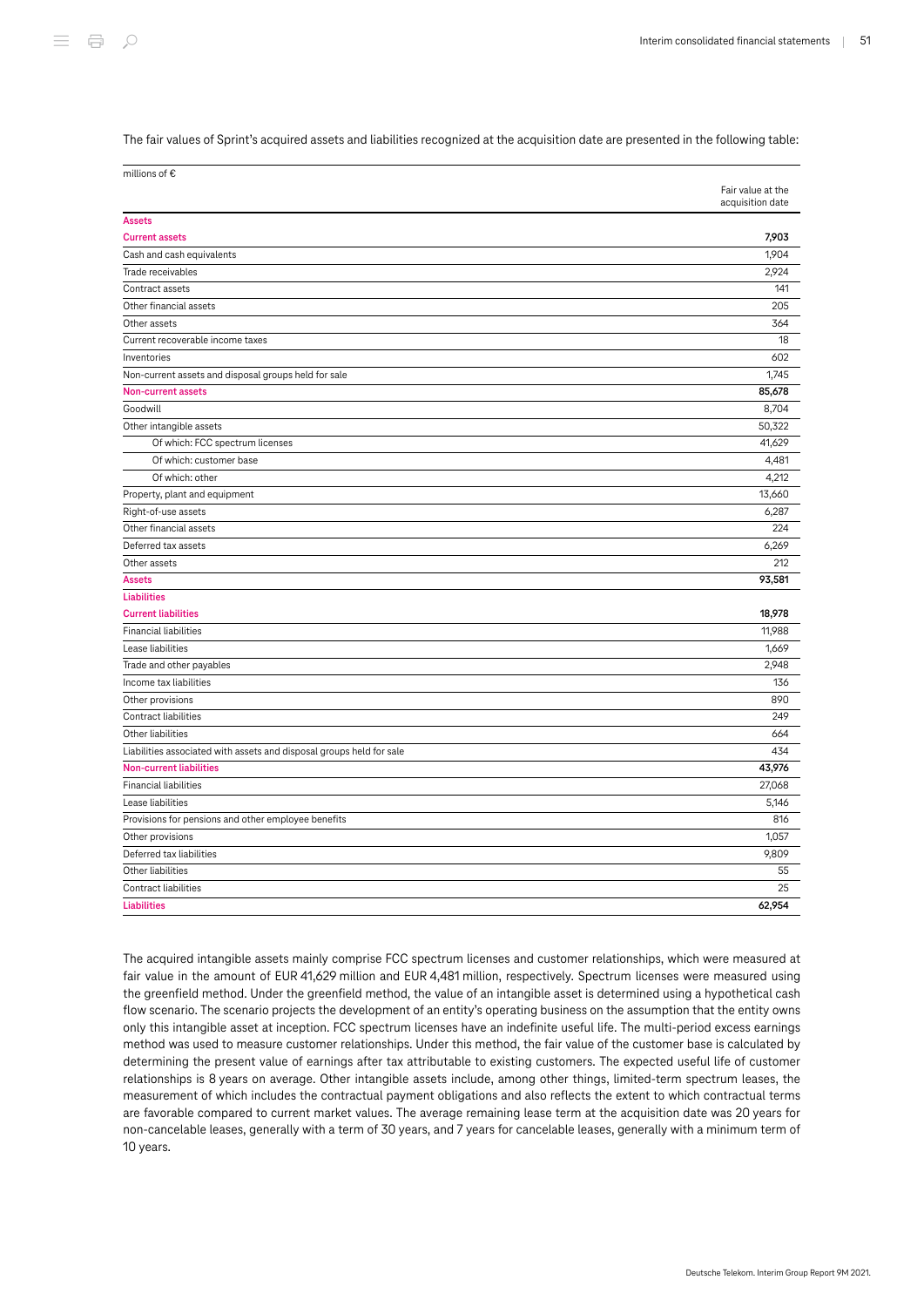The fair value of the acquired trade and other receivables amounts to EUR 2,924 million. The gross amount of trade receivables totals EUR 3,076 million, of which EUR 152 million is expected to be bad debt.

In the first quarter of 2021, measurement adjustments were made to the acquired assets and liabilities, which mainly related to taxes, contingent liabilities, and spectrum leases and resulted in an immaterial change in goodwill.

The acquired goodwill of EUR 8,704 million is calculated as follows:

| millions of $\epsilon$                     |                                       |
|--------------------------------------------|---------------------------------------|
|                                            | Fair value at the<br>acquisition date |
| Consideration transferred                  | 30,627                                |
| - Fair value of assets acquired            | (84, 877)                             |
| + Fair value of the liabilities recognized | 62,954                                |
| $=$ Goodwill                               | 8,704                                 |

Non-controlling interests participated fully in the transaction by means of the share exchange. As a result of the issuance of T‑Mobile US ordinary shares to the former Sprint shareholders, the total non-controlling interest increased. The carrying amount of the cumulative non-controlling interests in T‑Mobile US was calculated on the basis of the revalued interests in the shareholders' equity of T‑Mobile US and was EUR 34.7 billion as of April 1, 2020 (December 31, 2019: EUR 11.0 billion) based on the purchase price allocation. Since the shares issued to the former Sprint shareholders as part of the share exchange are measured at fair value, the full goodwill method was applied. The goodwill comprises the synergies anticipated in connection with the acquisition, expected new customer additions, and the combined workforce. No part of the recognized goodwill is deductible for income tax purposes.

For further information on the business combination of T-Mobile US and Sprint, please refer to the section "[Group organization"](https://report.telekom.com/annual-report-2020/management-report/group-organization/business-activities-and-segment-structure.html) in the combined management report and the section ["Summary of accounting policies – Changes in the composition of the Group and other transactions](https://report.telekom.com/annual-report-2020/notes/summary-of-accounting-policies/changes-in-the-composition-of-the-group-and-other-transactions.html)" in the notes to the consolidated financial statements in the 2020 Annual Report.

#### Acquisition of Simpel by T‑Mobile Netherlands

On October 16, 2020, T‑Mobile Netherlands B.V. signed an agreement for the acquisition of 100 % of the shares in Complex Bidco B.V. including its 100 % stake in the Dutch MVNO and SIM provider Simpel.nl B.V. On November 16, 2020, the Dutch Authority for Consumers and Markets approved the acquisition without conditions. The acquisition was closed on December 1, 2020. Complex Bidco B.V. including Simpel.nl B.V. has been included in Deutsche Telekom's consolidated financial statements since December 1, 2020.

The purchase price allocation and the measurement of Simpel's assets and liabilities at the acquisition date were finalized as of June 30, 2021. The finalization of the purchase price allocation did not result in any material changes to the fair values of the assets acquired and the liabilities assumed at the acquisition date compared with those reported in the notes to the consolidated financial statements as of December 31, 2020.

The consideration transferred is comprised as follows:

| millions of $\epsilon$                         |                                       |
|------------------------------------------------|---------------------------------------|
|                                                | Fair value at the<br>acquisition date |
| Cash payment                                   | 259                                   |
| + Fair value of the purchase option            | 26                                    |
| + Settlement of the pre-existing relationships |                                       |
| = Consideration transferred                    | 293                                   |

The purchase option resulted from the call option agreement concluded in July 2019, which secured T‑Mobile Netherlands the right to acquire 100 % of the shares in Complex Bidco B.V. including its 100 % stake in Simpel.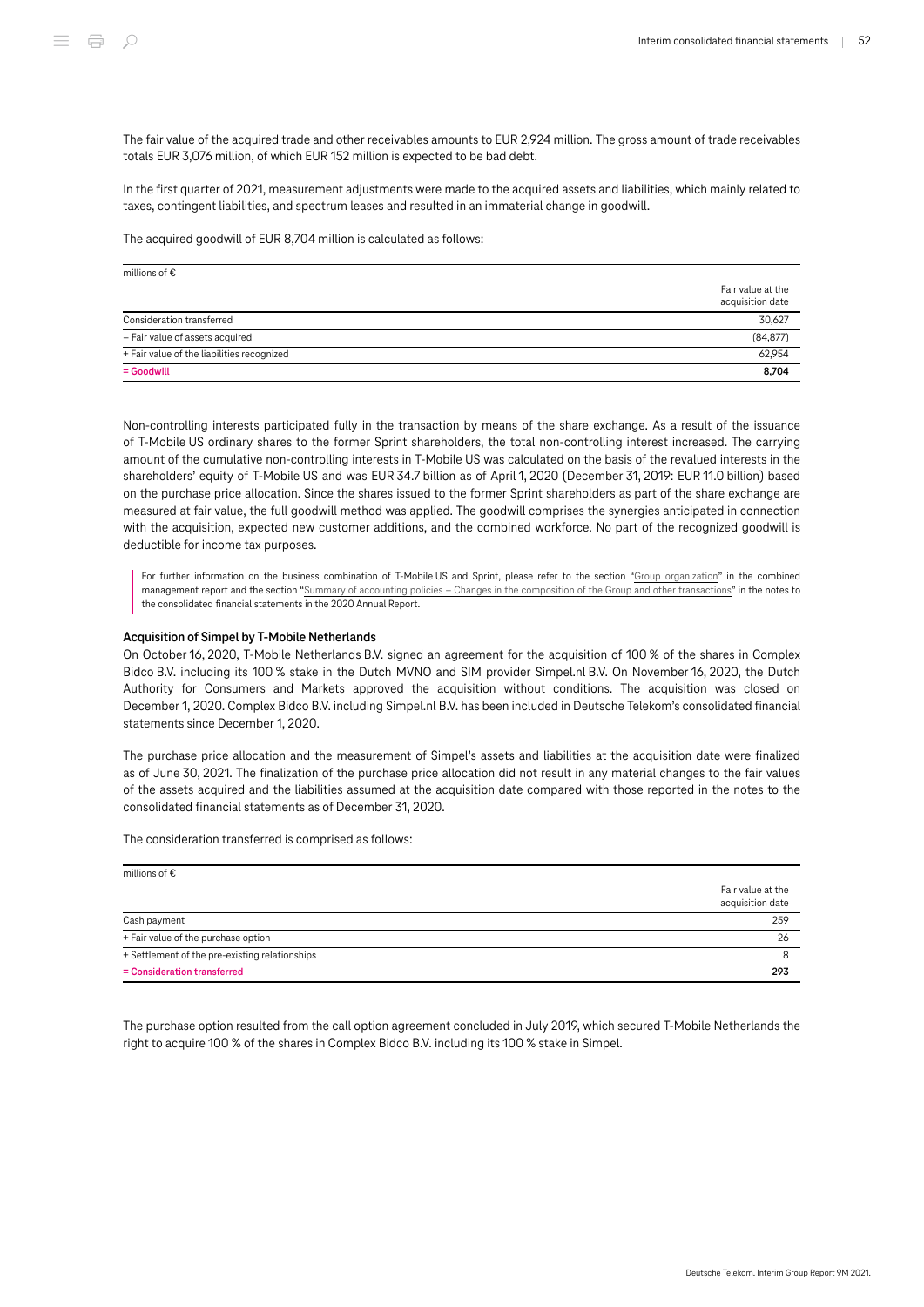The fair values of Simpel's acquired assets and liabilities recognized at the acquisition date are presented in the following table:

| millions of €                  |                                       |
|--------------------------------|---------------------------------------|
|                                | Fair value at the<br>acquisition date |
| <b>Assets</b>                  |                                       |
| <b>Current assets</b>          | 6                                     |
| Cash and cash equivalents      | 4                                     |
| Trade receivables              | 1                                     |
| Other assets                   | 1                                     |
| <b>Non-current assets</b>      | 336                                   |
| Goodwill                       | 196                                   |
| Other intangible assets        | 138                                   |
| Of which: customer base        | 114                                   |
| Of which: brand                | 15                                    |
| Of which: other                | 9                                     |
| Property, plant and equipment  | 1                                     |
| Deferred tax assets            | 1                                     |
| <b>Assets</b>                  | 342                                   |
| <b>Liabilities</b>             |                                       |
| <b>Current liabilities</b>     | 15                                    |
| Trade and other payables       | $\overline{4}$                        |
| Income tax liabilities         | $\overline{7}$                        |
| Other liabilities              | $\overline{4}$                        |
| <b>Non-current liabilities</b> | 34                                    |
| Deferred tax liabilities       | 34                                    |
| <b>Liabilities</b>             | 49                                    |

The customer base was measured using the multi-period excess earnings method. Under this method, the fair value of the customer base is calculated by determining the present value of earnings after tax attributable to existing customers. The customer base is amortized over the remaining useful life of around 8 years. The brand was measured using the license price analogy method. Under this method, the value of the brand is calculated by making an assumption about which license costs would be notionally payable if the company did not own the relevant asset. The brand is amortized over the remaining useful life of 10 years.

The carrying amounts of the acquired receivables are based on the fair values. No material contingent liabilities have been identified.

The deferred tax liabilities comprise the tax effect on the temporary differences between the fair value of the different assets and liabilities on the one hand, and the respective carrying amount for tax purposes on the other.

The acquired goodwill of EUR 196 million is calculated as follows:

| millions of $\epsilon$                     |                                       |
|--------------------------------------------|---------------------------------------|
|                                            | Fair value at the<br>acquisition date |
| Consideration transferred                  | 293                                   |
| - Fair value of assets acquired            | (146)                                 |
| + Fair value of the liabilities recognized | 49                                    |
| $=$ Goodwill                               | 196                                   |

The goodwill reflects the value of new customer additions anticipated in connection with the acquisition. No part of the recognized goodwill is deductible for income tax purposes.

For further information on the acquisition of Simpel, please refer to the section ["Summary of accounting policies – Changes in the composition of the Group](https://report.telekom.com/annual-report-2020/notes/summary-of-accounting-policies/changes-in-the-composition-of-the-group-and-other-transactions.html) [and other transactions](https://report.telekom.com/annual-report-2020/notes/summary-of-accounting-policies/changes-in-the-composition-of-the-group-and-other-transactions.html)" in the notes to the consolidated financial statements in the 2020 Annual Report.

In the first nine months of 2021, Deutsche Telekom conducted the following transactions, which had an impact on the composition of the Group. Other changes to the composition of the Group not shown here were of no material significance for Deutsche Telekom's interim consolidated financial statements.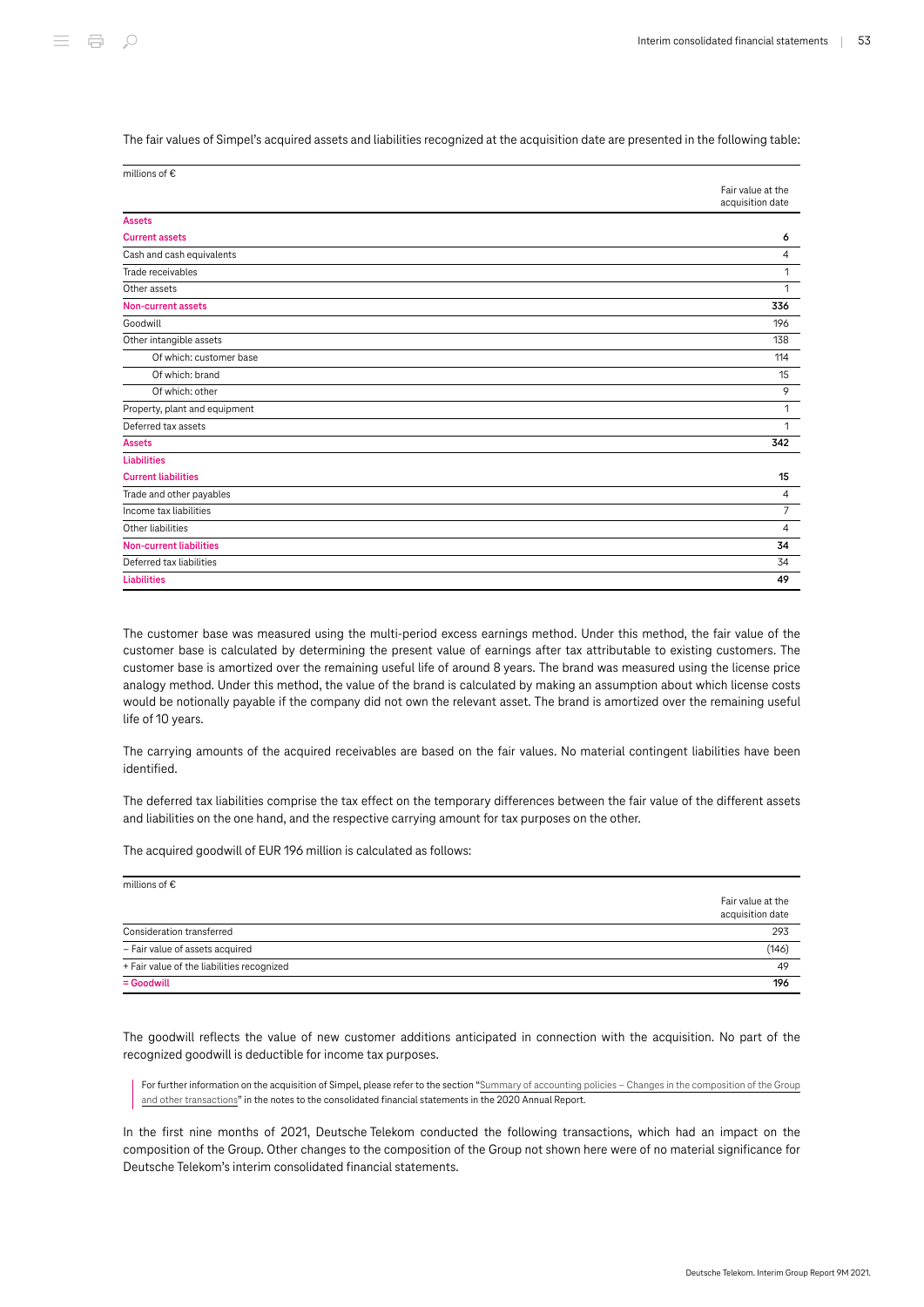#### Combination of the cell tower business in the Netherlands and creation of an infrastructure fund

Deutsche Telekom has set up a fund for investments in digital infrastructure in Europe. On January 21, 2021, Deutsche Telekom, Cellnex Telecom S.A. (Cellnex), the newly established independently managed investment company Digital Infrastructure Vehicle II SICAF-RAIF (DIV), and others signed an agreement to merge Deutsche Telekom's and Cellnex's respective Dutch subsidiaries for passive mobile infrastructure, T‑Mobile Infra B.V. and Cellnex Netherlands B.V. (Cellnex NL), into Cellnex NL. In the first step, Deutsche Telekom and Cellnex carried out an increase in capital at DIV. As a result, Deutsche Telekom holds 66.67 % and Cellnex 33.33 % of the shares in DIV. Since Deutsche Telekom has control over DIV, DIV is included in the consolidated financial statements of Deutsche Telekom as a subsidiary. T‑Mobile Infra B.V. was then sold to DIV. Immediately before the sale, Deutsche Telekom received a dividend of EUR 0.3 billion from T-Mobile Infra B.V. In the next step, DIV contributed its stake in T‑Mobile Infra B.V. into Cellnex NL. In return, DIV received a stake of 37.65 % in the "new" company Cellnex NL. The transaction was consummated on June 1, 2021, after the responsible antitrust authority had granted all the necessary approvals. As a consequence, Deutsche Telekom lost control over T‑Mobile Infra B.V. and EUR 0.2 billion of the resulting gain on deconsolidation of EUR 0.3 billion was included in other operating income as of September 30, 2021. EUR 0.1 billion will be recognized pro rata in later periods through the sale-and-leaseback transaction described below. Since June 1, 2021, the stake in Cellnex NL has been indirectly included in the consolidated financial statements through the investment in DIV as an investment accounted for using the equity method with a carrying amount of EUR 0.4 billion. The carrying amount of the non-controlling interest of 33.33 % in DIV amounted to EUR 0.1 billion as of June 1, 2021. Since the shares in DIV are puttable, the non-controlling interests were recognized under non-current financial liabilities.

T‑Mobile Netherlands will continue to have full access to the contributed passive mobile infrastructure by means of a longterm agreement at normal market conditions, primarily on the lease of the corresponding infrastructure. The lease component included in the agreement with a non-cancelable basic lease term of around 12 years fulfills the conditions of a sale-andleaseback transaction. Right-of-use assets in the amount of EUR 0.3 billion and lease liabilities in the amount of EUR 0.4 billion were recognized in this context as of June 1, 2021. The gain from the sale-and-leaseback transaction totaled EUR 0.1 billion, EUR 12 million of which was recognized directly in profit or loss; the remainder will be released to profit or loss over the residual useful lives of the rights-of-use assets. The cash inflow totaling EUR 377 million resulting from the sale of T-Mobile Infra B.V. is recognized in the consolidated statement of cash flows as of September 30, 2021, with EUR 135 million relating to the sale of the business operation recognized under net cash used in investing activities and EUR 242 million relating to the sale and leaseback of the passive mobile infrastructure recognized under net cash used in/from financing activities.

In future, further institutional investors in addition to Deutsche Telekom and Cellnex will be given the opportunity to buy a stake in DIV. Deutsche Telekom plans to maintain around 25 % of the fund in its target structure. Until control is lost, DIV will be included in Deutsche Telekom's consolidated financial statements as a subsidiary.

#### Acquisition of Shentel

Sprint is party to a variety of agreements with Shenandoah Personal Communications Company (Shentel), pursuant to which Shentel is the exclusive provider of Sprint wireless communications network products in certain parts of several U.S. states that are home to approximately 1.1 million subscribers. Pursuant to one such agreement, Sprint was granted an option to purchase Shentel's wireless telecommunications assets. On August 26, 2020, Sprint exercised its option by delivering a binding notice of exercise to Shentel. On May 28, 2021, a purchase agreement was signed between T‑Mobile US and Shentel for the acquisition of assets and liabilities directly associated with the aforementioned wireless telecommunications operation of Shentel. The base purchase price is USD 1.9 billion, subject to certain purchase price adjustments prescribed by the agreement as well as additional purchase price adjustments agreed by the parties. The transaction was consummated on July 1, 2021 after obtaining the necessary approvals from the regulatory authorities and satisfying the other closing conditions.

The preliminary consideration transferred as of the acquisition date in the form of a cash payment – taking into account the settlement paid for the pre-existing relationships between T-Mobile US and Shentel for a total of USD 0.1 billion (EUR 0.1 billion) – amounted to USD 1.9 billion (EUR 1.6 billion).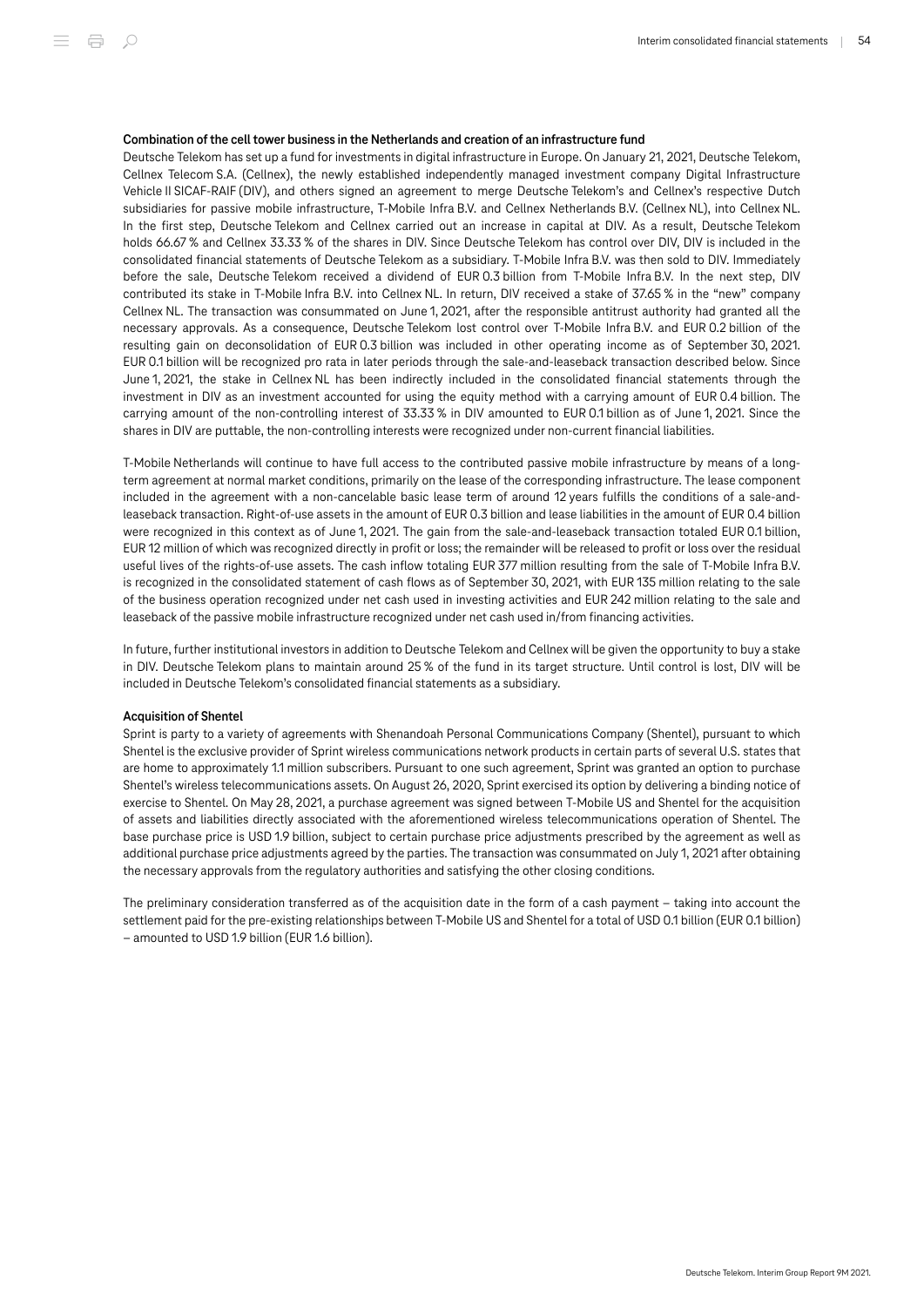The acquisition meets the conditions for a business combination in accordance with IFRS 3. The purchase price allocation and the measurement of Shentel's assets and liabilities at the acquisition date had not been finalized as of September 30, 2021. The preliminary fair values of Shentel's acquired assets and liabilities are presented in the following table:

| millions of $\epsilon$         |                                       |
|--------------------------------|---------------------------------------|
|                                | Fair value at the<br>acquisition date |
|                                |                                       |
| <b>Assets</b>                  |                                       |
| <b>Current assets</b>          | $\overline{2}$                        |
| Inventories                    | $\overline{2}$                        |
| <b>Non-current assets</b>      | 1,899                                 |
| Goodwill                       | 872                                   |
| Other intangible assets        | 654                                   |
| Property, plant and equipment  | 109                                   |
| Right-of-use assets            | 259                                   |
| Deferred tax assets            | 5                                     |
| <b>Assets</b>                  | 1,901                                 |
| <b>Liabilities</b>             |                                       |
| <b>Current liabilities</b>     | 61                                    |
| Lease liabilities              | 61                                    |
| <b>Non-current liabilities</b> | 252                                   |
| Other provisions               | 30                                    |
| Lease liabilities              | 222                                   |
| <b>Liabilities</b>             | 313                                   |

The preliminary goodwill of EUR 872 million is calculated as follows:

| millions of $\epsilon$                     |                                       |
|--------------------------------------------|---------------------------------------|
|                                            | Fair value at the<br>acquisition date |
| Consideration transferred                  | 1,588                                 |
| - Fair value of assets acquired            | (1,029)                               |
| + Fair value of the liabilities recognized | 313                                   |
| $=$ Goodwill                               | 872                                   |

The preliminary goodwill comprises the cost savings anticipated in connection with the acquisition, in particular from the integration of the network infrastructure and the telecommunications systems. No part of the recognized goodwill is expected to be deductible for income tax purposes.

Other intangible assets primarily include reacquired rights for the provision of telecommunications services in Shentel's former area of business activities. The reacquired rights are attributable to the fact that the management and service agreement with Shentel, due to expire in 2029, was terminated prematurely in connection with the business combination. As a result, T‑Mobile US recovered the rights of distribution and operation transferred to Shentel for this period of time and thus the cash flows from the customer contracts. The reacquired rights were measured using the multi-period excess earnings method. These rights are amortized over their remaining useful life of around 9 years.

No material contingent liabilities have been identified.

Transaction-related costs totaling EUR 10 million were incurred in the Group in the reporting period. These mainly comprised legal and consulting fees and are included under other operating expenses.

Deutsche Telekom's net revenue increased by EUR 124 million in the reporting period due to the acquisition. Net profit for the reporting period includes Shentel's total profit before non-controlling interests of EUR 7 million. If the business combination had taken place at the beginning of the 2021 financial year, net revenue and net profit before non-controlling interests would have been respectively EUR 202 million and EUR 24 million higher than reported.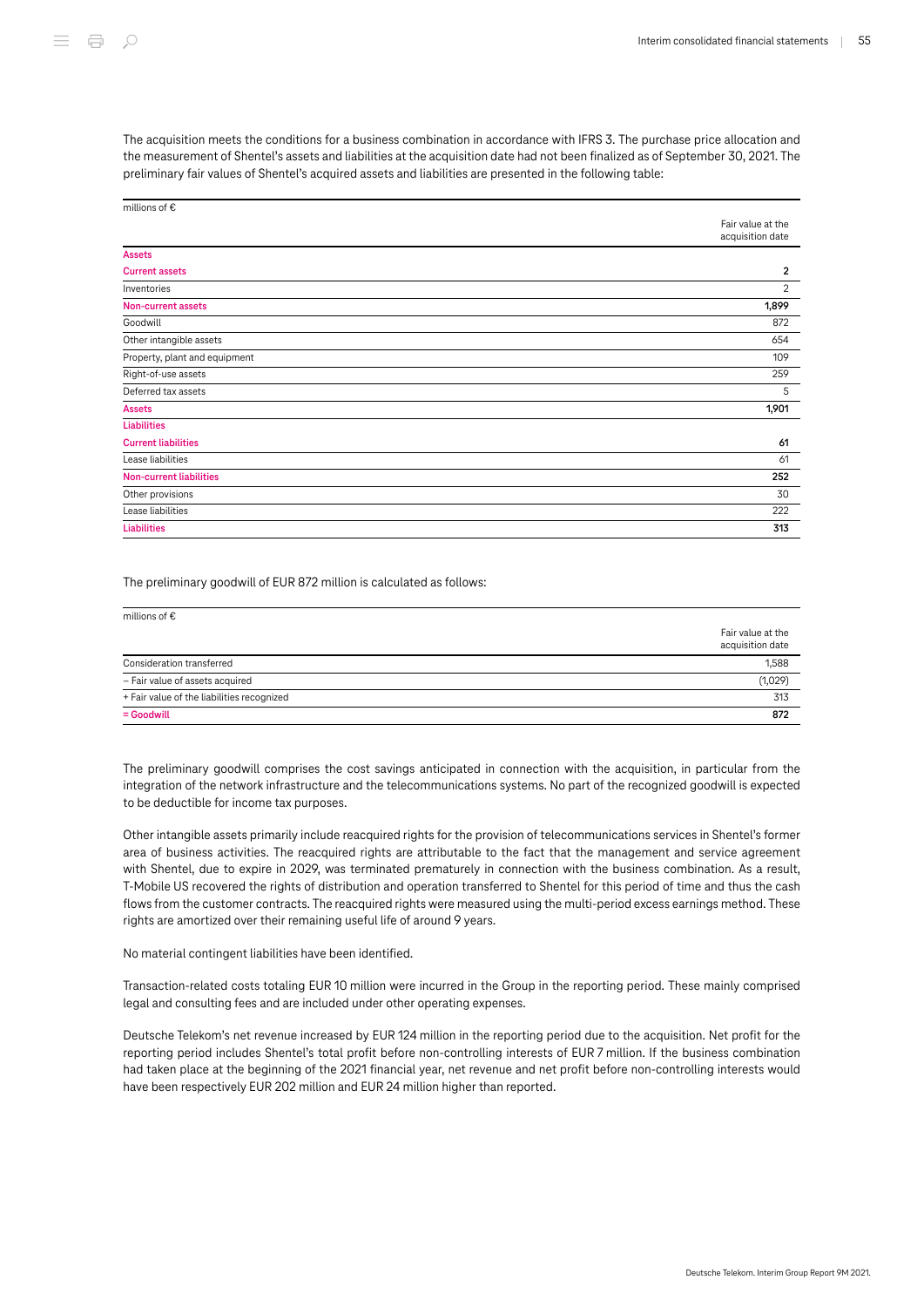#### Sale of Telekom Romania Communications

On November 6, 2020, OTE concluded an agreement with Orange Romania concerning the sale of the 54 % stake in Telekom Romania Communications S.A. (TKR), which operates the Romanian fixed-network business, to Orange Romania. The transaction was consummated on September 30, 2021 after obtaining the necessary approvals from the authorities and satisfying the other closing conditions. The purchase price is EUR 296 million. The loss on deconsolidation resulting from the sale amounts to EUR 29 million. TKR's 30 % stake in Telekom Romania Mobile Communications (TKRM) had previously been acquired by OTE on September 9, 2021 as agreed for a purchase price of EUR 59 million.

The following transaction will change the composition of the Deutsche Telekom Group in the future:

#### Agreed sale of T‑Mobile Netherlands

On September 6, 2021, Deutsche Telekom and Tele2 agreed to sell T‑Mobile Netherlands to WP/AP Telecom Holdings IV, a private equity consortium advised by Apax Partners and Warburg Pincus. The preliminary sale price is based on an enterprise value of EUR 5.1 billion. The cash inflow – based on a shareholding of 75 % – is expected to be around EUR 3.8 billion. The transaction is subject to approval by the authorities as well as other closing conditions. The assets and liabilities of T‑Mobile Netherlands as of September 30, 2021 are reported in the consolidated statement of financial position as "held for sale." The closing of the transaction is expected to be completed at the latest by the first quarter of 2022.

#### <span id="page-55-0"></span>Other transactions that had no effect on the composition of the Group

#### OTE share buy-back

As a consequence of a share buy-back program implemented between March 4, 2020 and October 31, 2020, OTE acquired a total of 9,965,956 treasury shares with an aggregate value of EUR 121 million. The extraordinary shareholders' meeting of OTE S.A. on December 4, 2020 resolved to withdraw 9,965,956 shares from circulation with a corresponding capital reduction of around EUR 28 million. The shares were retired from the Athens Stock Exchange on January 15, 2021. As a result, Deutsche Telekom's share in OTE increased from 46.91 % to 47.90 %.

In addition, between November 1, 2020 and April 30, 2021, OTE acquired another 3,469,500 of its own shares with an aggregate value of EUR 47 million as part of the continued share buy-back program. The shareholders' meeting of OTE S.A. on June 9, 2021 resolved to retire 3,469,500 treasury shares with a corresponding capital reduction of around EUR 10 million. The shares were retired from the Athens Stock Exchange on July 19, 2021. As a result, Deutsche Telekom's share in OTE increased from 47.90 % to 48.29 %.

#### Increase in Deutsche Telekom's stake in T‑Mobile US in a deal positioning SoftBank as a new shareholder and strategic partner

On September 6, 2021, Deutsche Telekom and SoftBank agreed a two-part transaction. This deal is in line with Deutsche Telekom's strategy of increasing its stake in T-Mobile US to more than 50% in order to secure its existing entrepreneurial control over the U.S. company and full consolidation in the long term.

In the deal, Deutsche Telekom acquired a total of around 45 million T-Mobile US shares from SoftBank. To this end Deutsche Telekom exercised, on September 23, 2021, a portion of the stock options it had received from SoftBank in June 2020 to purchase shares in T‑Mobile US. SoftBank received in return 225 million new shares in Deutsche Telekom AG from the 2017 Authorized Capital. The capital increase against a non-cash contribution amounted to EUR 576 million. The capital increase of Deutsche Telekom AG was carried out with effect upon entry into the commercial register on September 28, 2021. As a result of this transaction, SoftBank is a shareholder in Deutsche Telekom AG with around 4.5 % of the outstanding shares. In connection with the exercise of the existing stock options, the weighted average price for the total around 45.4 million T‑Mobile US shares acquired as part of this share swap calculates to around USD 118 per T‑Mobile US share. For the 225 million Deutsche Telekom shares that were received by SoftBank and which are subject to a lock-up until 2024, the two companies agreed a value of EUR 20 per share. This capital increase against a non-cash contribution brings the number of outstanding shares of Deutsche Telekom AG up from 4,761 million shares to 4,986 million shares. Upon its completion, the transaction raised Deutsche Telekom's stake in T‑Mobile US by 3.6 percentage points to 46.8 %. The fair value of the consideration transferred amounts to EUR 4.8 billion and is measured based on Deutsche Telekom AG's share price on the date the shares were transferred to SoftBank and on the fair value of the stock options exercised on the date they are exercised. The percentage of T‑Mobile US shares for which Deutsche Telekom can exercise voting rights, based on an agreement concluded with SoftBank in connection with the acquisition of Sprint, amounted to 52.0 % as of September 30, 2021. The aim is to support SoftBank in their efforts to take a seat on Deutsche Telekom AG's Supervisory Board.

For the presentation of the effects in connection with the capital increase against a non-cash contribution and the partial exercise and subsequent measurement of the stock options, please refer to the sections ["Shareholders' equity,](#page-56-0)" ["Other financial assets,](#page-56-0)" and ["Disclosures on financial instruments](#page-69-0)."

Deutsche Telekom is also weighing plans to invest up to USD 2.4 billion of the proceeds from the agreed sale of T-Mobile Netherlands to exercise further stock options to purchase around 20 million T‑Mobile US shares. This will further increase its stake in T‑Mobile US by approximately 1.6 percentage points, bringing its total stake to around 48.4 %.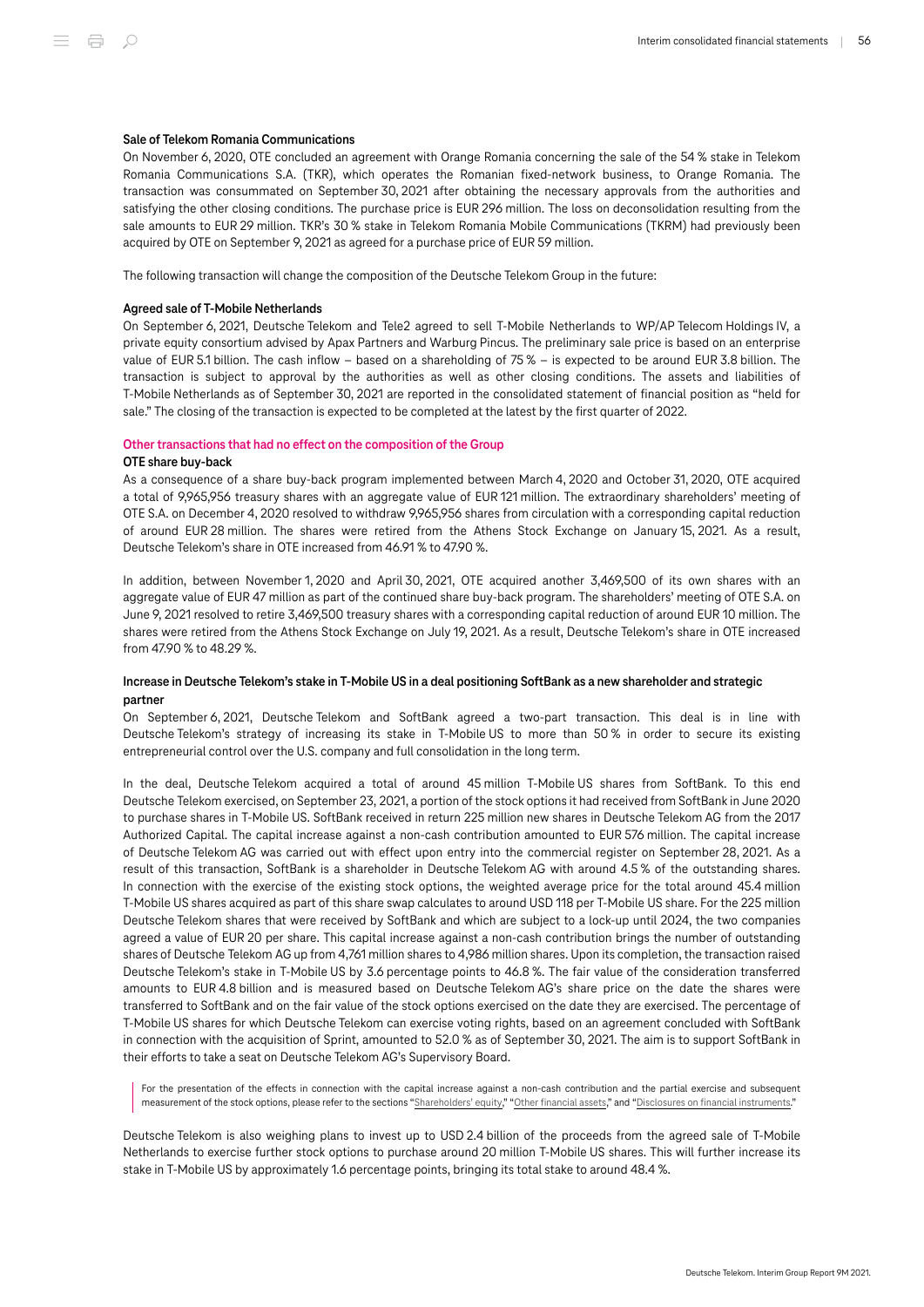#### <span id="page-56-0"></span>Selected notes to the consolidated statement of financial position Trade receivables

At EUR 14.1 billion, trade receivables increased by EUR 0.6 billion against the 2020 year-end level. The increase resulted from higher receivables in the United States operating segment due to the reporting date, and exchange rate effects, especially from the translation of U.S. dollars to euros. Lower receivables in the Group Development operating segment, primarily as a result of the reclassification of T-Mobile Netherlands' assets to non-current assets and disposal groups held for sale in connection with the agreed sale, and in the Germany operating segment had an offsetting effect.

For further information on the agreed sale of T-Mobile Netherlands, please refer to the section "[Changes in the composition of the Group and other](#page-48-0) [transactions](#page-48-0)."

#### Contract assets

At EUR 2.0 billion as of the reporting date, the carrying amount of contract assets remained unchanged against December 31, 2020. Contract assets relate to receivables that have not yet legally come into existence, which arise from the earlier – as compared to billing – recognition of revenue, in particular from the sale of goods and merchandise. Furthermore, receivables from long-term construction contracts are recognized under contract assets.

#### Inventories

The carrying amount of inventories decreased by EUR 0.6 billion compared to December 31, 2020 to EUR 2.1 billion, mainly due to sales of high-priced mobile terminal equipment as a result of a marketing campaign in the United States operating segment. Positive exchange rate effects, mainly from the translation from U.S. dollars into euros, increased the carrying amount.

#### Intangible assets

The carrying amount of intangible assets increased by EUR 12.6 billion to EUR 130.7 billion, primarily due to the following effects: Additions of EUR 12.4 billion resulting mainly from the conclusion of the FCC C-band auction in the United States increased the carrying amount of intangible assets. T-Mobile US purchased 142 licenses for EUR 7.8 billion (USD 9.3 billion) in the auction and made initial "relocation payments" of EUR 0.2 billion to relocate incumbent licensees. In the Europe operating segment, licenses were purchased for a total value of EUR 0.2 billion. The 5G licenses acquired at auction in November 2020 by T‑Mobile Czech Republic were purchased in 2021 for EUR 0.1 billion. In addition, proceedings to re-award 900 and 1,800 MHz spectrum licenses in Hungary were held on January 28, 2021 and concluded the same day. Magyar Telekom acquired spectrum licenses for EUR 0.1 billion. Positive exchange rate effects of EUR 5.9 billion, primarily from the translation of U.S. dollars into euros, and effects of changes in the composition of the Group of EUR 1.6 billion, mainly from the first-time inclusion of Shentel, acquired by T-Mobile US, also increased the carrying amount. This also includes preliminary goodwill arising from the transaction of EUR 0.9 billion. The reclassification of T-Mobile Netherlands' assets, in connection with the agreed sale, to non-current assets and disposal groups held for sale in the amount of EUR 2.2 billion as well as depreciation, amortization and impairment losses of EUR 5.0 billion reduced the carrying amount.

For further information on these business transactions and others, please refer to the section "[Changes in the composition of the Group and other](#page-48-0) [transactions](#page-48-0)."

As part of the realignment of the B2B telecommunications business, the assets and liabilities assigned to the relevant business areas were transferred to the Germany operating segment in September 2020, primarily from the Systems Solutions and Europe operating segments. The realignment of the B2B telecommunications business in combination with the effects of the coronavirus pandemic in the third quarter of 2020 triggered ad hoc impairment testing of the assets assigned to the Systems Solutions cash-generating unit, which identified a deterioration in the business outlook for IT operations. As a consequence, impairment losses were recognized on intangible assets and property, plant and equipment in the Systems Solutions operating segment and on intangible assets in the Group Headquarters & Group Services segment. In the first three quarters of 2021, this resulted in total impairment losses of EUR 0.1 billion mainly on intangible assets under development and under construction.

For further information on the impairment losses, please refer to Note 6 "[Intangible assets](https://report.telekom.com/annual-report-2020/notes/notes-to-the-statement-of-financial-position/6-intangible-assets.html)" in the 2020 Annual Report.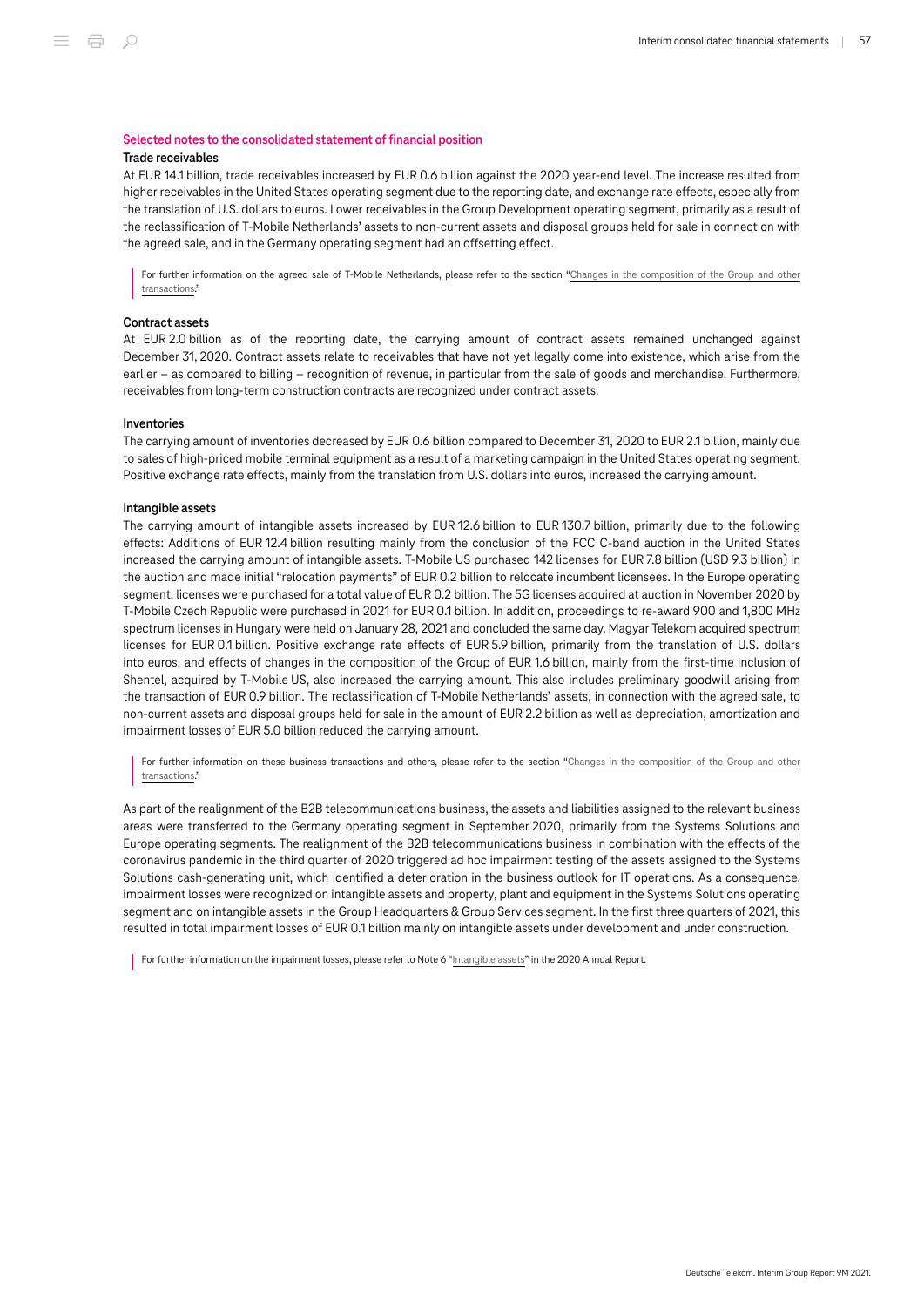#### Property, plant and equipment

The carrying amount of property, plant and equipment decreased by EUR 0.9 billion compared to December 31, 2020 to EUR 60.1 billion. Additions of EUR 10.4 billion to upgrade and build out the network and acquire mobile devices in our United States operating segment and in connection with the broadband/fiber-optic build-out and mobile infrastructure build-out in the Germany and Europe operating segments increased the carrying amount. Positive exchange rate effects of EUR 1.6 billion, primarily from the translation of U.S. dollars into euros, and effects of changes in the composition of the Group of EUR 0.1 billion, mainly in connection with the acquisition of Shentel also increased the carrying amount. By contrast, depreciation, amortization and impairment losses of EUR 11.0 billion, disposals of EUR 1.3 billion, and the reclassification of T‑Mobile Netherlands' assets to assets and disposal groups held for sale in the amount of EUR 0.7 billion had an offsetting effect.

For further information on the agreed sale of T-Mobile Netherlands, please refer to the section "[Changes in the composition of the Group and other](#page-48-0) [transactions](#page-48-0)."

#### Right-of-use assets

The carrying amount of the right-of-use assets increased by EUR 0.5 billion compared with December 31, 2020 to EUR 30.8 billion, mainly due to the following effects: The carrying amount was increased by additions of EUR 4.3 billion, partly as a result of a sale-and-leaseback transaction concluded after the combination of the cell tower business in the Netherlands and the set-up of an infrastructure fund. The carrying amount was also increased by positive exchange rate effects of EUR 1.5 billion, primarily from the translation of U.S. dollars into euros, and effects from changes in the composition of the Group of EUR 0.3 billion, mainly in connection with the acquisition of Shentel. The carrying amount was decreased by depreciation, amortization and impairment losses of EUR 4.6 billion. This included a EUR 0.6 billion increase in depreciation and amortization due to a reduction in the useful life of leased network technology for cell sites in the United States operating segment following the business combination of T-Mobile US and Sprint. The reclassification of T-Mobile Netherlands' assets to non-current assets and disposal groups held for sale in the amount of EUR 0.5 billion and disposals of EUR 0.2 billion also reduced the carrying amount.

For further information on these business transactions and others, please refer to the section "[Changes in the composition of the Group and other](#page-48-0) [transactions](#page-48-0)."

#### Capitalized contract costs

As of September 30, 2021, the carrying amount of capitalized contract costs was up by EUR 0.1 billion against the level of December 31, 2020 to EUR 2.3 billion. The capitalized contract costs primarily relate to the United States, Germany, and Europe operating segments.

#### Investments accounted for using the equity method

The carrying amount of investments accounted for using the equity method increased from EUR 0.5 billion on December 31, 2020 to EUR 1.0 billion, mainly as a result of the combination of the cell tower business in the Netherlands and the set-up of an infrastructure fund. As a result of the transaction, 37.65 % of the shares in Cellnex Netherlands B.V. with a carrying amount of EUR 0.4 billion were included in the Group Development operating segment in the consolidated financial statements using the equity method.

For further information on the combination of the cell tower business in the Netherlands and the set-up of an infrastructure fund, please refer to the section "[Changes in the composition of the Group and other transactions](#page-48-0)."

#### Other financial assets

The carrying amount of current and non-current other financial assets decreased by EUR 1.3 billion compared with the level of December 31, 2020 to EUR 8.4 billion. The carrying amount of derivatives with a hedging relationship decreased by EUR 0.5 billion to EUR 1.6 billion, mainly due to the decrease in positive fair values from interest rate swaps in fair value hedges, which is primarily the result of a rise in the interest rate level. The carrying amount of derivatives without a hedging relationship decreased by a net effect of EUR 0.7 billion to EUR 1.3 billion. Taking into account the partial exercise of the stock options received from SoftBank in June 2020 to purchase shares in T‑Mobile US, as well as measurement effects, the carrying amount of these stock options decreased by EUR 0.5 billion compared with December 31, 2020 to EUR 0.3 billion for the following reasons: Due to the negative development of the T-Mobile US share price, a remeasurement loss of EUR 0.2 billion was recorded in other financial income/expense in the first nine months of 2021. Furthermore, the amortization from the initial measurement of the stock options at fair value resulted in current income of EUR 0.2 billion and, in connection with the exercise of the options, in one-time income of EUR 0.4 billion in other financial income/expense. At the time of exercising the stock options, they had a fair value of EUR 0.8 billion. This amount was recognized directly in equity as part of the consideration paid to SoftBank, as a result of the derecognition of the exercised options. The carrying amount of other financial assets decreased as a result. In addition, the carrying amount of the derivatives without a hedging relationship decreased by EUR 0.4 billion due to negative measurement effects from embedded derivatives of T-Mobile US, including from the premature repayment of bonds. By contrast, the carrying amount was increased by positive measurement effects of EUR 0.2 billion from energy forward agreements embedded in contracts and of EUR 0.2 billion from receivables from grants still to be received from funding projects for the broadband build-out in Germany. At EUR 0.5 billion, cash collateral deposited was at the same level as at the end of 2020. The conclusion of the FCC C-band auction in the United States in February 2021 reduced the carrying amount by EUR 0.4 billion. It was increased by cash collateral of EUR 0.3 billion paid by the Group Headquarters & Group Services segment and the deposit of cash collateral of EUR 0.1 billion for the spectrum auction that began in the United States in October 2021.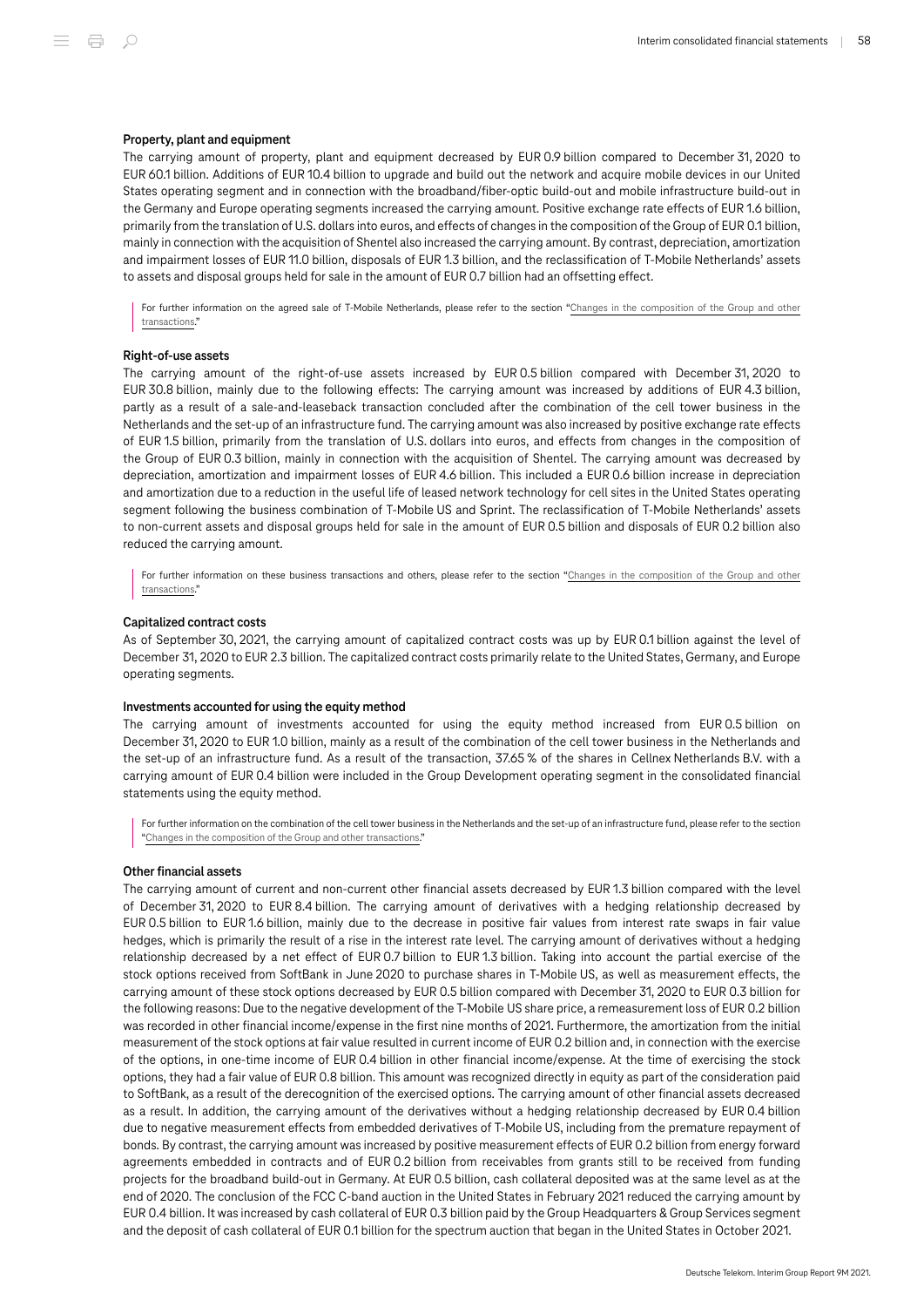For further information on embedded derivatives at T-Mobile US and on the stock options, please refer to the section ["Disclosures on financial instruments](#page-69-0)."

#### Non-current assets and disposal groups held for sale

The carrying amount of non-current assets and disposal groups held for sale increased by EUR 3.4 billion compared with December 31, 2020 to EUR 4.6 billion. Of this increase, EUR 4.5 billion resulted from the reclassification of T-Mobile Netherlands' assets in connection with the sale agreed on September 6, 2021. By contrast, the sale of the Dutch company T‑Mobile Infra as of June 1, 2021 and of Telekom Romania Communications as of September 30, 2021 in particular had decreasing effects on the carrying amount of EUR 0.4 billion and EUR 0.6 billion respectively. Both these companies were classified as held for sale as of December 31, 2020 on account of the specific intention to sell them.

For further information on these business transactions and others, please refer to the section "[Changes in the composition of the Group and other](#page-48-0) [transactions](#page-48-0)."

#### Financial liabilities and lease liabilities

The following table shows the composition and maturity structure of financial liabilities as of September 30, 2021:

| millions of $\epsilon$                                                                   |                |                      |                          |                  |
|------------------------------------------------------------------------------------------|----------------|----------------------|--------------------------|------------------|
|                                                                                          | Sept. 30, 2021 | Due<br>within 1 year | Due<br>$>1 \leq 5$ years | Due<br>> 5 years |
| Bonds and other securitized liabilities                                                  | 91.645         | 4,714                | 27,328                   | 59,603           |
| Liabilities to banks                                                                     | 3,896          | 1,411                | 1,658                    | 827              |
| Liabilities to non-banks from promissory note bonds                                      | 484            | 53                   | 150                      | 281              |
| Liabilities with the right of creditors to priority repayment<br>in the event of default | 3,300          | 454                  | 2,278                    | 568              |
| Other interest-bearing liabilities                                                       | 7.014          | 2,430                | 2.118                    | 2,467            |
| Other non-interest-bearing liabilities                                                   | 1,921          | 1,638                | 150                      | 134              |
| Derivative financial liabilities                                                         | 662            | 113                  | 454                      | 95               |
| <b>Financial liabilities</b>                                                             | 108,921        | 10,811               | 34,136                   | 63.974           |

The carrying amount of current and non-current financial liabilities increased by EUR 1.8 billion compared with year-end 2020 to EUR 108.9 billion, primarily due to the factors described below. Exchange rate effects, in particular from the translation of U.S. dollars into euros, raised the carrying amount by EUR 3.6 billion.

The carrying amount of bonds and other securitized liabilities increased by EUR 3.9 billion. The main factors in this increase were senior notes issued in the reporting period by T-Mobile US with a total volume of USD 11.8 billion (EUR 9.8 billion) with terms ending between 2026 and 2060 and bearing interest of between 2.25 % and 3.6 %. The carrying amount was also increased by AUD bonds with a volume of AUD 0.1 billion (EUR 0.1 billion) issued by Deutsche Telekom AG and euro bonds with a volume of EUR 0.1 billion. The early repayment by T-Mobile US in the reporting period of bonds with a volume of USD 5.8 billion (EUR 4.9 billion) with terms originally ending between 2023 and 2026 and bearing interest of between 4.5 % and 6.5 %, and scheduled repayments by T‑Mobile US of bonds with a volume of USD 2.3 billion (EUR 1.9 billion) and in the Group of euro bonds with a volume of EUR 1.7 billion and U.S. dollar bonds with a volume of USD 0.3 billion (EUR 0.2 billion) had a contrasting effect. The carrying amount of bonds and other securitized liabilities increased by EUR 3.2 billion due to exchange rate effects, especially from the translation of U.S. dollars into euros.

The carrying amount of liabilities to banks decreased by EUR 1.4 billion compared with December 31, 2020 to EUR 3.9 billion, mainly due to scheduled repayments of EUR 1.2 billion made in the reporting period and a decline of EUR 0.2 billion in connection with factoring in the United States operating segment.

The liabilities with the right of creditors to priority repayment in the event of default of EUR 3.3 billion (December 31, 2020: EUR 3.9 billion) relate primarily to bonds issued by Sprint. Collateral was provided for these bonds, hence they constitute a separate class of financial instruments. Repayments in the reporting period in the amount of EUR 0.8 billion when translated into euros reduced the carrying amount. Exchange rate effects, in particular from the translation of U.S. dollars into euros, raised the carrying amount by EUR 0.2 billion.

The carrying amount of other interest-bearing liabilities decreased by EUR 0.2 billion compared with December 31, 2020 to EUR 7.0 billion. The carrying amount of other interest-bearing liabilities decreased by a total of EUR 0.2 billion in connection with collateral received for derivative financial instruments.

For further information on collateral, please refer to the section "[Disclosures on financial instruments.](#page-69-0)"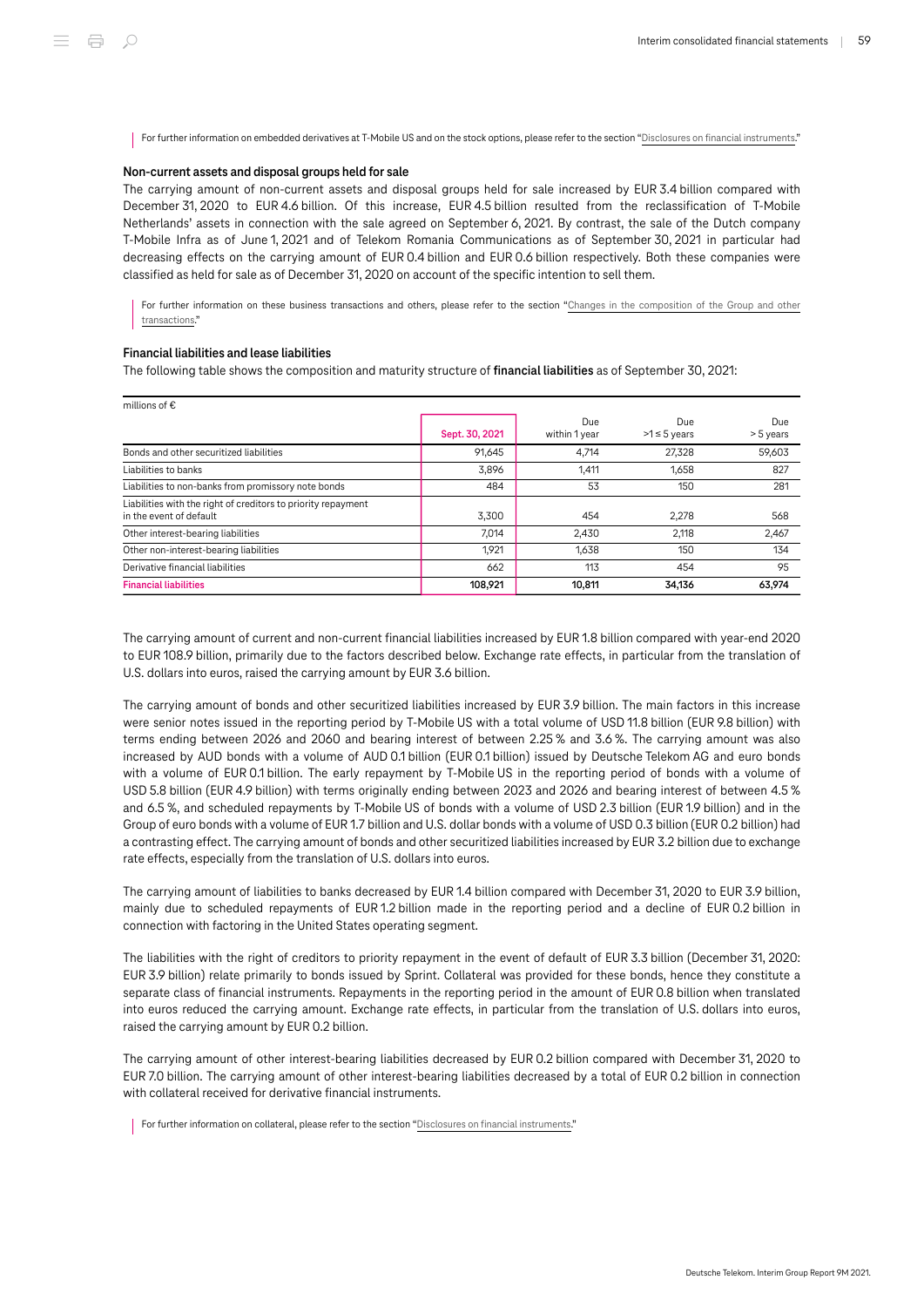The carrying amount of derivative financial liabilities decreased by EUR 0.2 billion to EUR 0.7 billion, mainly in connection with positive measurement effects in the reporting period.

For further information on derivative financial liabilities, please refer to the section "[Disclosures on financial instruments](#page-69-0)."

The carrying amount of current and non-current lease liabilities increased by EUR 0.1 billion to EUR 32.8 billion compared with December 31, 2020. Exchange rate effects, in particular from the translation of U.S. dollars into euros, raised the carrying amount by EUR 1.6 billion. Effects of changes in the composition of the Group, mainly from the first-time inclusion of Shentel, acquired by T‑Mobile US, also increased the carrying amount by EUR 0.3 billion. This was offset in particular by the decommissioning of former Sprint cell sites and the closure of some former Sprint shops in the United States operating segment and by an advance payment for the lease of sites of EUR 0.9 billion made by T-Mobile US to a U.S. cell tower company in September 2021 in connection with a change to the existing lease agreed in the reporting period. Overall, lease liabilities in the amount of EUR 4.7 billion are due within one year.

#### Trade and other payables

The carrying amount of trade and other payables decreased by EUR 1.5 billion to EUR 8.2 billion, due in particular to lower liabilities to terminal equipment vendors and declines in liabilities for purchased services in the United States operating segment. In addition, liabilities in the Group Development operating segment decreased as a result of the reclassification of T‑Mobile Netherlands' liabilities to the liabilities directly associated with non-current assets and disposal groups held for sale. Liabilities also decreased in the Europe operating segment. By contrast, exchange rate effects, primarily from the translation of U.S. dollars into euros, increased the carrying amount.

For further information on the agreed sale of T-Mobile Netherlands, please refer to the section "[Changes in the composition of the Group and other](#page-48-0) [transactions](#page-48-0)."

#### Provisions for pensions and other employee benefits

The carrying amount of provisions for pensions and other employee benefits decreased by EUR 1.2 billion as of December 31, 2020 to EUR 6.4 billion, mainly due to an increase in the share prices of plan assets and interest rate adjustments. All this resulted in an actuarial gain of EUR 1.1 billion from the remeasurement of defined benefit plans to be recognized directly in equity.

In the first quarter of 2021, the risk benefits (death in the active phase and/or disability) for employees not covered by collective agreements in Germany were restructured, as had already been done for employees covered by collective agreements in the fourth quarter of 2020. As a result of the change from an annual (pro rata) contribution to payment of a lump sum, the employer will in future grant the risk benefit irrespective of the employee's length of service with the company. Future risk benefit payments will thus directly be recognized as expenses in the payout year. Provisions of EUR 0.1 billion recognized according to the previous rules were released against a reduction in expenses in the first quarter of 2021.

For further information on the Global Pension Policy and a description of the plan, please refer to Note 15 ["Provisions for pensions and other employee](https://report.telekom.com/annual-report-2020/notes/notes-to-the-statement-of-financial-position/15-provisions-for-pensions-and-other-employee-benefits.html) [benefits"](https://report.telekom.com/annual-report-2020/notes/notes-to-the-statement-of-financial-position/15-provisions-for-pensions-and-other-employee-benefits.html) in the 2020 Annual Report.

#### Current and non-current other provisions

The carrying amount of current and non-current other provisions decreased by EUR 0.3 billion compared with the end of 2020 to EUR 8.8 billion. This decline resulted in part from the reclassification of T‑Mobile Netherlands' liabilities in connection with the agreed sale to non-current assets and disposal groups held for sale. In addition, provisions were reduced by the reversal of other provisions for personnel costs, which had been recognized by OTE in 2010 and 2011 for an additional payment to the Greek social insurance fund IKA-ETAM, as a result of proceedings concluded in September 2021.

For further information on the agreed sale of T-Mobile Netherlands, please refer to the section "[Changes in the composition of the Group and other](#page-48-0) [transactions](#page-48-0)."

#### Other liabilities

The carrying amount of current and non-current other liabilities increased by EUR 0.4 billion to EUR 6.0 billion. Liabilities due to existing build-out obligations in connection with grants still to be received from funding projects for the broadband buildout in Germany increased by EUR 0.1 billion. The carrying amount was also increased by higher deferrals in the United States operating segment as well as negative exchange rate effects, primarily from the translation of euros into U.S. dollars. By contrast, the carrying amount was reduced by the reclassification of the liabilities of T‑Mobile Netherlands directly associated with non-current assets and disposal groups held for sale.

For further information on the agreed sale of T-Mobile Netherlands, please refer to the section "[Changes in the composition of the Group and other](#page-48-0) [transactions](#page-48-0)."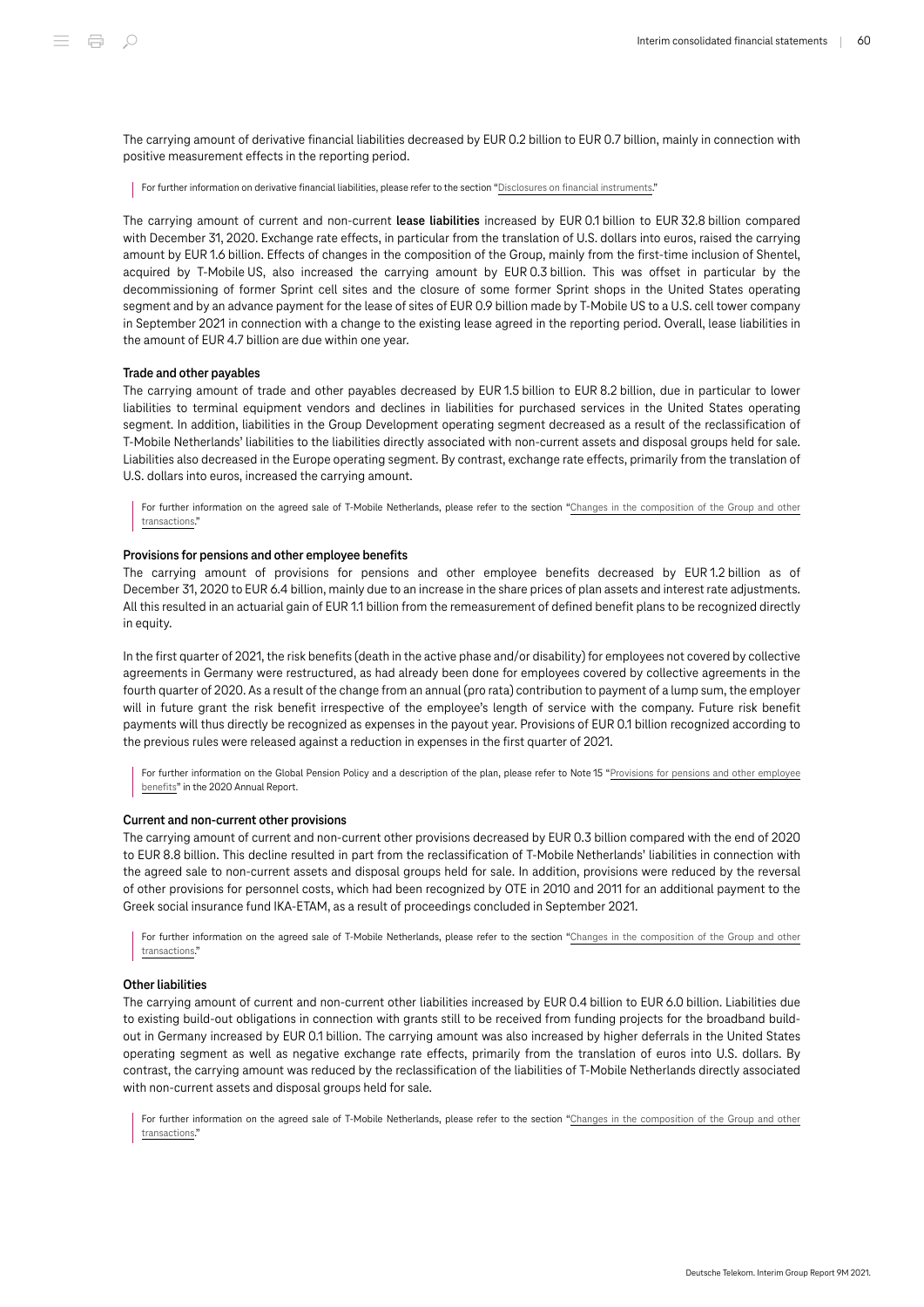The carrying amount of current and non-current contract liabilities increased by EUR 0.2 billion compared with December 31, 2020 to EUR 2.2 billion. These mainly comprise deferred revenues.

#### Liabilities directly associated with non-current assets and disposal groups held for sale

The carrying amount of liabilities directly associated with non-current assets and disposal groups held for sale increased by EUR 0.8 billion against December 31, 2020 to EUR 1.3 billion. Of this increase, EUR 1.3 billion resulted from the reclassification of T‑Mobile Netherlands' liabilities in connection with the sale agreed on September 6, 2021. By contrast, the sale of the Dutch company T‑Mobile Infra as of June 1, 2021 and of Telekom Romania Communications as of September 30, 2021 in particular had decreasing effects on the carrying amount of EUR 0.2 billion and EUR 0.3 billion respectively. Both these companies were classified as held for sale as of December 31, 2020 on account of the specific intention to sell them.

For further information on these business transactions and others, please refer to the section "[Changes in the composition of the Group and other](#page-48-0) [transactions](#page-48-0)."

#### Shareholders' equity

The carrying amount of shareholders' equity increased from EUR 72.6 billion as of December 31, 2020 to EUR 78.9 billion. Profit of EUR 5.3 billion and capital increases from share-based payments of EUR 0.3 billion increased shareholders' equity, as did other comprehensive income of EUR 4.9 billion, primarily as a result of currency translation effects of EUR 3.8 billion recognized directly in equity and the remeasurement of defined benefit plans accounting for EUR 1.1 billion, as well as gains from hedging instruments of EUR 0.2 billion. By contrast, income taxes relating to components of other comprehensive income of EUR 0.3 billion had a negative impact on other comprehensive income. Shareholders' equity was reduced in connection with dividend payments for the 2020 financial year to Deutsche Telekom AG shareholders in the amount of EUR 2.8 billion and to other shareholders of subsidiaries in the amount of EUR 0.2 billion. The carrying amount of shareholders' equity also decreased by a net EUR 0.8 billion due to the acquisition of T‑Mobile US shares by way of a capital increase against a noncash contribution. Changes in the composition of the Group – mainly due to the sale of Telekom Romania Communications in the Europe operating segment – of EUR 0.2 billion and transactions with owners of EUR 0.1 billion also decreased the carrying amount.

| millions of $\epsilon$                  |                                                                                     |                                  |                                         |                                                                              |                                  |                                  |
|-----------------------------------------|-------------------------------------------------------------------------------------|----------------------------------|-----------------------------------------|------------------------------------------------------------------------------|----------------------------------|----------------------------------|
|                                         | Sept. 30, 2021                                                                      |                                  |                                         | Dec. 31, 2020                                                                |                                  |                                  |
|                                         | <b>Issued capital</b><br>and reserves<br>attributable to<br>owners of the<br>parent | Non-<br>controlling<br>interests | <b>Total</b><br>shareholders'<br>equity | Issued capital<br>and reserves<br>attributable to<br>owners of the<br>parent | Non-<br>controlling<br>interests | Total<br>shareholders'<br>equity |
| Changes in the composition of the Group | 0                                                                                   | (181)                            | (181)                                   | 0                                                                            | 17,329                           | 17,329                           |
| Acquisition of Sprint                   | 0                                                                                   | 0                                | $\Omega$                                | 0                                                                            | 17,331                           | 17,331                           |
| Sale of Telekom Romania Communications  | 0                                                                                   | (170)                            | (170)                                   | 0                                                                            | 0                                | 0                                |
| Other effects                           | 0                                                                                   | (11)                             | (11)                                    | 0                                                                            | (2)                              | (2)                              |
| <b>Transactions with owners</b>         | (149)                                                                               | 3                                | (145)                                   | 7,299                                                                        | 5,967                            | 13,266                           |
| Acquisition of Sprint                   | 0                                                                                   | $\Omega$                         | $\Omega$                                | 7,474                                                                        | 5,915                            | 13,389                           |
| T-Mobile US share-based remuneration    | (152)                                                                               | 161                              | 9                                       | (207)                                                                        | 249                              | 42                               |
| Magyar Telekom share buy-back           | 9                                                                                   | (38)                             | (29)                                    | 68                                                                           | (83)                             | (15)                             |
| OTE share buy-back                      | (36)                                                                                | (77)                             | (113)                                   | (40)                                                                         | (103)                            | (143)                            |
| Hrvatski Telekom share buy-back         | (2)                                                                                 | (10)                             | (12)                                    | 5                                                                            | (17)                             | (12)                             |
| T-Mobile Netherlands sale and leaseback | 33                                                                                  | (33)                             | 0                                       | $\Omega$                                                                     | 0                                | 0                                |
| Other effects                           | 0                                                                                   | 0                                | 0                                       | (1)                                                                          | 6                                | 5                                |
| Capital increase of Deutsche Telekom AG | 1,511                                                                               | (2,358)                          | (847)                                   | 0                                                                            | 0                                | <sup>0</sup>                     |

The following table shows the changes in the composition of the Group, the development of transactions with owners, and the capital increase made against a non-cash contribution:

In connection with the agreement concluded on September 6, 2021 between Deutsche Telekom and SoftBank for the acquisition of around 45.4 million T-Mobile US shares, an increase in issued capital was entered in the commercial register and executed on September 28, 2021 by issuing 225 million no par value shares at the lowest issue price of EUR 2.56 per share against a non-cash contribution. Issued capital was increased by EUR 576 million in total. The number of Deutsche Telekom AG's outstanding shares increased as a result from 4,761 million to 4,986 million shares.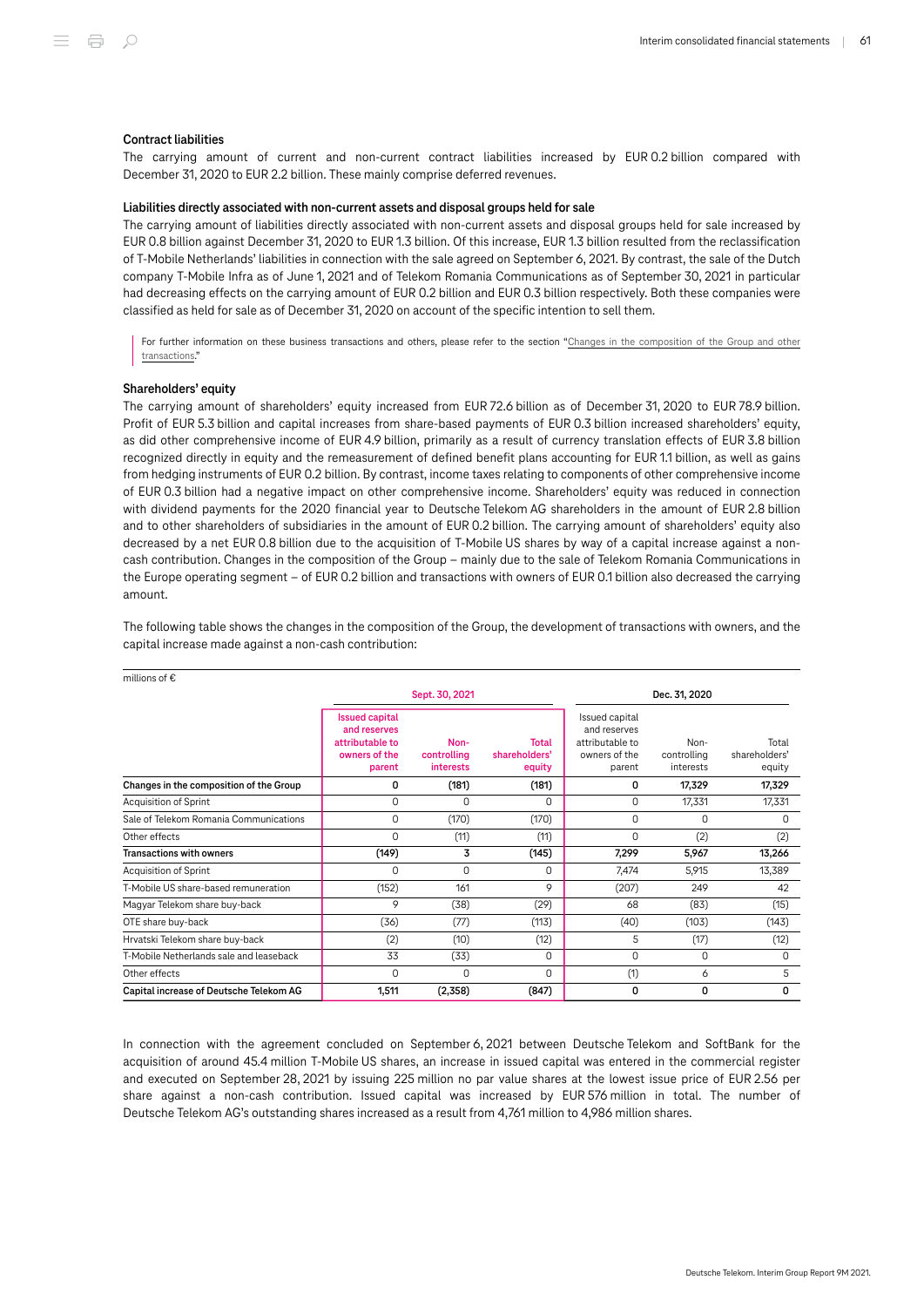The non-cash capital increase was executed by SoftBank contributing 45.4 million T‑Mobile US shares to Deutsche Telekom AG in return for the transfer of 225 million Deutsche Telekom AG shares from the 2017 Authorized Capital. As a result of the transaction, Deutsche Telekom AG's stake in T‑Mobile US increased by 3.6 percentage points to 46.8 %. Because T‑Mobile US is already included in Deutsche Telekom's consolidated financial statements as a fully consolidated subsidiary, the increase in the stake merely led to a decrease in the non-controlling interests in consolidated shareholders' equity by EUR 2,358 million and to an increase in the share of equity held by the owners of the parent company by a net total of EUR 1,511 million.

In order to acquire the around 45.4 million T-Mobile US shares, on September 23, 2021, Deutsche Telekom exercised a portion of the stock options received from SoftBank in June 2020. On the exercise date, these stock options had a fair value of EUR 847 million. This amount was recognized directly in equity as part of the consideration paid to SoftBank, as a result of the derecognition of the exercised options (issued capital and reserves attributable to owners of the parent). Other financial assets decreased as a result.

For further information on the increase of the stake in T-Mobile US by way of the agreement concluded with SoftBank, please refer to the section ["Other](#page-55-0) [transactions that had no effect on the composition of the Group.](#page-55-0)"

For more information on the presentation of the effects in connection with the stock options, please refer to the sections "[Other financial assets"](#page-56-0) and "[Disclosures on financial instruments](#page-69-0)."

#### Selected notes to the consolidated income statement

Sprint has been included in Deutsche Telekom's consolidated financial statements as a fully consolidated subsidiary since April 1, 2020. As a result of the change in the composition of the Group during the year, the remeasured assets and liabilities were recognized as of this date, and all income and expenses generated from the date of first-time consolidation are included in Deutsche Telekom's consolidated income statement. This affects the comparability of the figures for the current period with the prior-year figures.

For further information on the business combination of T-Mobile US and Sprint, please refer to the section "[Changes in the composition of the Group and](#page-48-0) [other transactions.](#page-48-0)"

#### Net revenue

Net revenue breaks down into the following revenue categories:

| millions of €                                   |            |            |
|-------------------------------------------------|------------|------------|
|                                                 | Q1-Q3 2021 | Q1-Q3 2020 |
| Revenue from the rendering of services          | 62,856     | 59,016     |
| Germany                                         | 15,239     | 14,904     |
| <b>United States</b>                            | 36,993     | 33,559     |
| Europe                                          | 7,054      | 7,023      |
| <b>Systems Solutions</b>                        | 2,294      | 2,319      |
| Group Development                               | 1,216      | 1,156      |
| Group Headquarters & Group Services             | 61         | 55         |
| Revenue from the sale of goods and merchandise  | 13,757     | 10,669     |
| Germany                                         | 1,635      | 1,449      |
| <b>United States</b>                            | 10,699     | 7,875      |
| Europe                                          | 1,071      | 1,019      |
| <b>Systems Solutions</b>                        | 48         | 52         |
| Group Development                               | 304        | 275        |
| Group Headquarters & Group Services             | 1          | $\Omega$   |
| Revenue from the use of entity assets by others | 3,247      | 3,691      |
| Germany                                         | 522        | 610        |
| <b>United States</b>                            | 2,239      | 2,589      |
| Europe                                          | 166        | 160        |
| <b>Systems Solutions</b>                        | 20         | 42         |
| Group Development                               | 211        | 202        |
| Group Headquarters & Group Services             | 89         | 89         |
| Net revenue                                     | 79,860     | 73,377     |

For further information on changes in net revenue, please refer to the section ["Development of business in the Group"](#page-13-0) in the interim Group management report.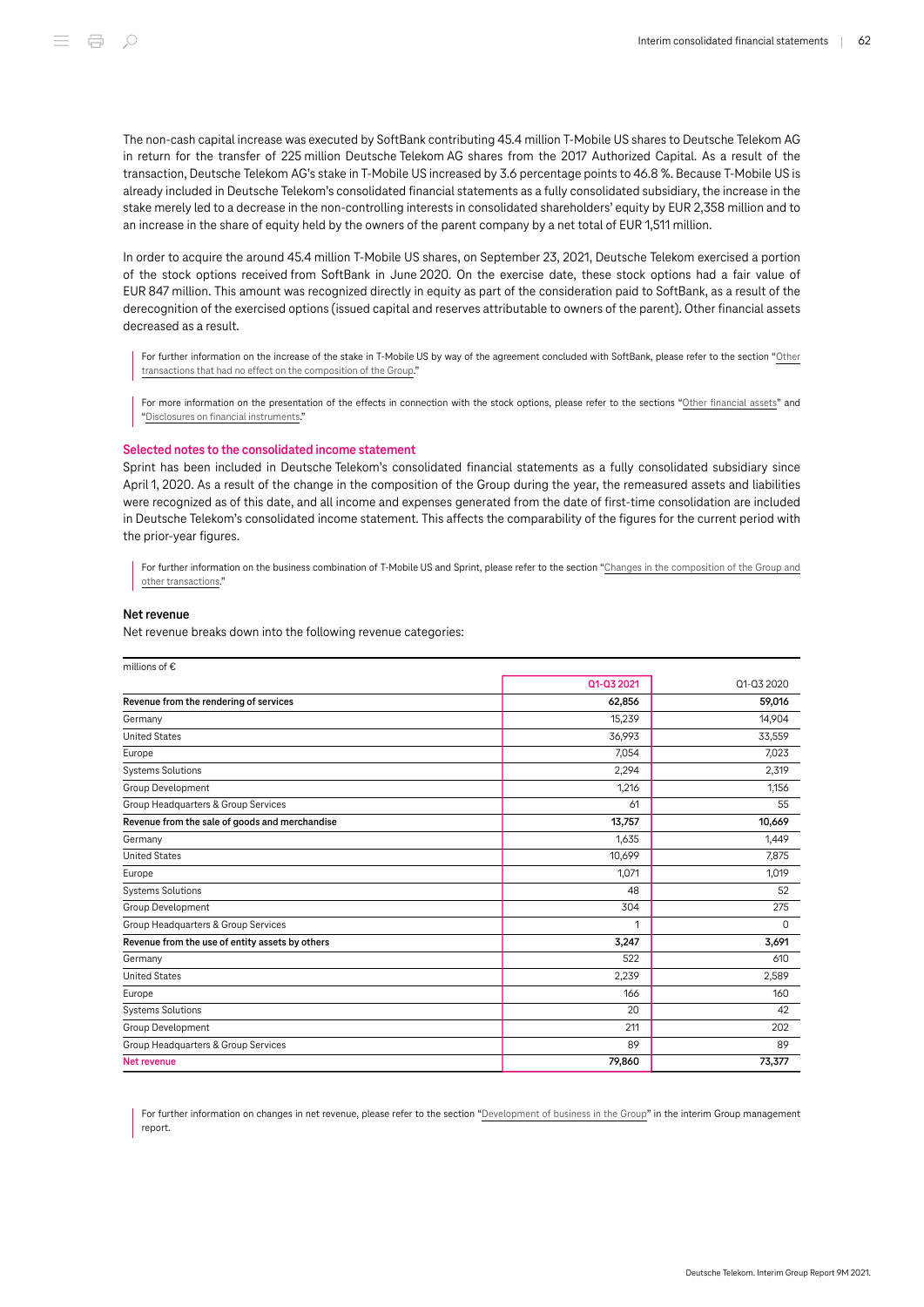#### Other operating income

| millions of $\epsilon$                                                                                               |            |            |  |
|----------------------------------------------------------------------------------------------------------------------|------------|------------|--|
|                                                                                                                      | 01-03 2021 | 01-03 2020 |  |
| Income from the reversal of impairment losses on non-current assets                                                  | 3          | 52         |  |
| Income from the disposal of non-current assets                                                                       | 96         | 105        |  |
| Income from reimbursements                                                                                           | 93         | 105        |  |
| Income from insurance compensation                                                                                   | 65         | 52         |  |
| Income from ancillary services                                                                                       | 16         | 16         |  |
| Miscellaneous other operating income                                                                                 | 819        | 744        |  |
| Of which: gains resulting from deconsolidations and from the sale of stakes<br>accounted for using the equity method | 214        |            |  |
|                                                                                                                      | 1.091      | 1.073      |  |

In the prior-year period, income from the reversal of impairment losses on non-current assets had included a reversal of EUR 50 million on property, plant and equipment in the Europe operating segment. This arose in connection with the sale of the Romanian fixed-network business, which had been planned since October 2020. Miscellaneous other operating income in the prior-year period had included a structuring fee received from SoftBank of EUR 0.3 billion, which T-Mobile US received in return for support in the immediate sale by SoftBank of T-Mobile US shares. Gains resulting from deconsolidations and from the sale of stakes accounted for using the equity method were attributable to the sale of the Dutch cell tower company T‑Mobile Infra to the independently managed investment company Digital Infrastructure Vehicle (DIV) and its subsequent contribution into Cellnex NL in connection with the combination of the cell tower business in the Netherlands. Miscellaneous other operating income includes a large number of individual items accounting for marginal amounts.

For further information on the combination of the cell tower business in the Netherlands and the set-up of an infrastructure fund, please refer to the section "[Changes in the composition of the Group and other transactions](#page-48-0)."

#### Other operating expenses

| millions of $\epsilon$                                                                                                |            |            |
|-----------------------------------------------------------------------------------------------------------------------|------------|------------|
|                                                                                                                       | 01-03 2021 | 01-03 2020 |
| Impairment losses on financial assets                                                                                 | (401)      | (671)      |
| Gains (losses) from the write-off of financial assets measured at amortized cost                                      | (84)       | (137)      |
| Other                                                                                                                 | (2,566)    | (2,578)    |
| Legal and audit fees                                                                                                  | (559)      | (417)      |
| Losses from asset disposals                                                                                           | (158)      | (354)      |
| Income (losses) from the measurement of factoring receivables                                                         | (3)        | (5)        |
| Other taxes                                                                                                           | (382)      | (388)      |
| Cash and quarantee transaction costs                                                                                  | (404)      | (359)      |
| Insurance expenses                                                                                                    | (103)      | (88)       |
| Miscellaneous other operating expenses                                                                                | (959)      | (968)      |
| Of which: losses resulting from deconsolidations and from the sale of<br>stakes accounted for using the equity method | 70         | O          |
|                                                                                                                       | (3,050)    | (3,386)    |

The year-on-year decrease in impairment losses on financial assets was mainly attributable to impairment losses on customer receivables due to lowered credit ratings recognized in the first half of 2020 as a consequence of the coronavirus pandemic in the United States operating segment; by contrast, no such impairment losses had to be recognized in 2021. The losses from asset disposals incurred in the first nine months of 2021 resulted in part from the derecognition of damaged non-current assets such as telephone lines, central offices, and cell sites in the aftermath of the catastrophic flooding in Germany in July 2021. In the prior-year period, losses from asset disposals of EUR 0.2 billion had resulted from the derecognition of billing software for postpaid customers in the United States, which had still been in development. Prior to the migration of Sprint contract customers to the T‑Mobile US billing software, it had been decided that this software was not suitable for the joint customer base and would not be put into operation. The losses resulting from deconsolidations and from the sale of stakes accounted for using the equity method were attributable, among others, to the sale of the 54 % stake in Telekom Romania Communications (TKR) as of September 30, 2021 (EUR 29 million), the derecognition of the associated currency reserve in the Group (EUR 20 million), and the sale of a business operation in the Systems Solutions operating segment. Miscellaneous other operating expenses include a large number of individual items accounting for marginal amounts.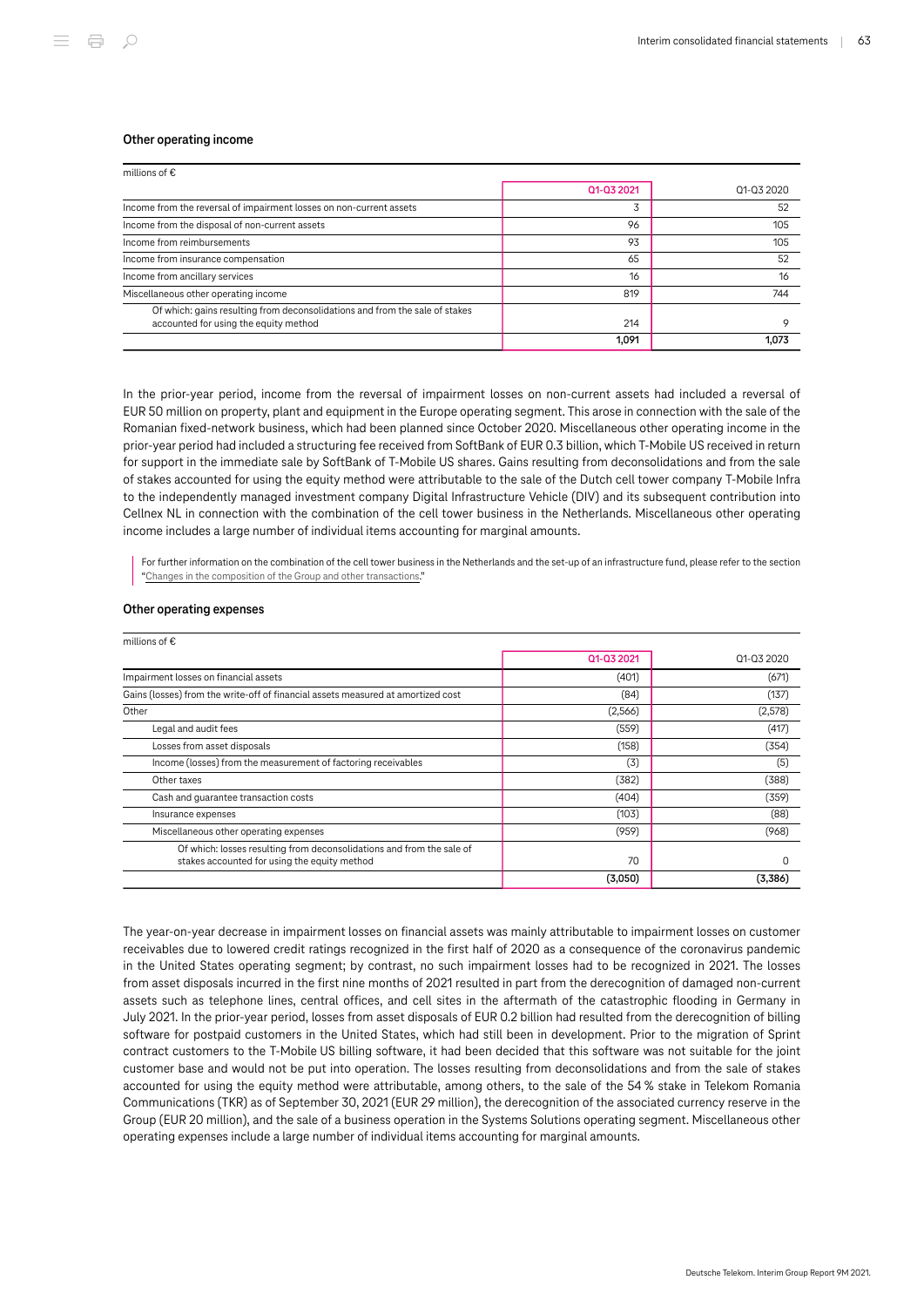#### Depreciation, amortization and impairment losses

At EUR 20.6 billion, depreciation, amortization and impairment losses on intangible assets, property, plant and equipment, and right-of-use assets were EUR 1.7 billion higher overall in the first three quarters of 2021 than in the prior-year period. Depreciation of property, plant and equipment increased by EUR 1.2 billion, amortization of intangible assets by EUR 0.9 billion, and depreciation of right-of-use assets by EUR 0.9 billion. These increases are all largely due to Sprint, which has been included in the consolidated group since April 1, 2020. In the United States operating segment, a reduction in the useful life of leased network technology for cell sites following the business combination of T‑Mobile US and Sprint increased depreciation of the corresponding right-of-use assets by EUR 0.6 billion.

Impairment losses decreased by EUR 0.7 billion year-on-year to EUR 0.1 billion. The figure for the prior-year period included impairment losses of EUR 0.5 billion resulting from an ad hoc impairment test of assets assigned to the Systems Solutions cash-generating unit, and of EUR 0.2 billion, likewise from an ad hoc impairment test of assets assigned to the Romania cash-generating unit. The impairment losses recognized in the first three quarters of 2021 mainly resulted from the ad hoc impairment test carried out in the prior year of assets assigned to the Systems Solutions cash-generating unit, with EUR 68 million relating to the Systems Solutions operating segment and EUR 14 million to the Group Headquarters & Group Services segment.

For further information on the impairment losses recognized following ad hoc testing, please refer to the section "[Selected notes to the consolidated](#page-56-0) [statement of financial position](#page-56-0)<sup>1</sup>

#### Profit/loss from financial activities

The loss from financial activities increased from EUR 3.2 billion in the first nine months of 2020 to EUR 3.7 billion, with finance costs increasing by EUR 0.4 billion to EUR 3.5 billion, mainly due to the financial liabilities assumed in connection with the acquisition of Sprint and the related restructuring and increase in financing. Other financial expense increased by EUR 0.1 billion year-on-year to EUR 0.2 billion. On the one hand, interest income from the measurement of provisions and liabilities increased, in particular in the Group Headquarters & Group Services segment by EUR 0.5 billion. On the other, there was a EUR 0.5 billion decrease in gains/losses (net) from financial instruments, due in part to negative measurement effects resulting, among other factors, from the premature repayment of bonds and the resulting derecognition of embedded derivatives at T-Mobile US and from a forward transaction concluded with a bank in May 2021 to hedge the price of acquiring T-Mobile US shares in the future. And in part, net positive measurement effects resulted from the amortization and subsequent measurement of the stock options received from SoftBank in June 2020 to purchase shares in T‑Mobile US. Overall, the share of profit/loss of associates and joint ventures accounted for using the equity method was on a par with the prior-year period.

For further information on embedded derivatives at T-Mobile US, please refer to the section ["Disclosures on financial instruments.](#page-69-0)"

For a presentation of the effects resulting from the partial exercise and subsequent measurement of the stock options in connection with the capital increase against a non-cash contribution, please refer to the sections "[Other financial assets](#page-56-0)" and "[Disclosures on financial instruments](#page-69-0)."

#### Income taxes

In the first three quarters of 2021, a tax expense of EUR 1.7 billion was recorded. The tax amount essentially reflects the shares of the different countries in profit before income taxes and their respective national tax rates. Tax was furthermore reduced by deferred tax effects for prior years in the United States operating segment of EUR 0.2 billion. In the prior-year period, a tax expense of EUR 1.5 billion had been recorded despite lower profit/loss before income taxes.

# Other disclosures

#### Notes to the consolidated statement of cash flows

Sprint has been included in Deutsche Telekom's consolidated financial statements as a fully consolidated subsidiary since April 1, 2020. As such, the development of cash flows in the reporting period can only be compared with the prior-year period to a limited extent.

For further information on the business combination of T-Mobile US and Sprint, please refer to the section "[Changes in the composition of the Group and](#page-48-0) [other transactions.](#page-48-0)"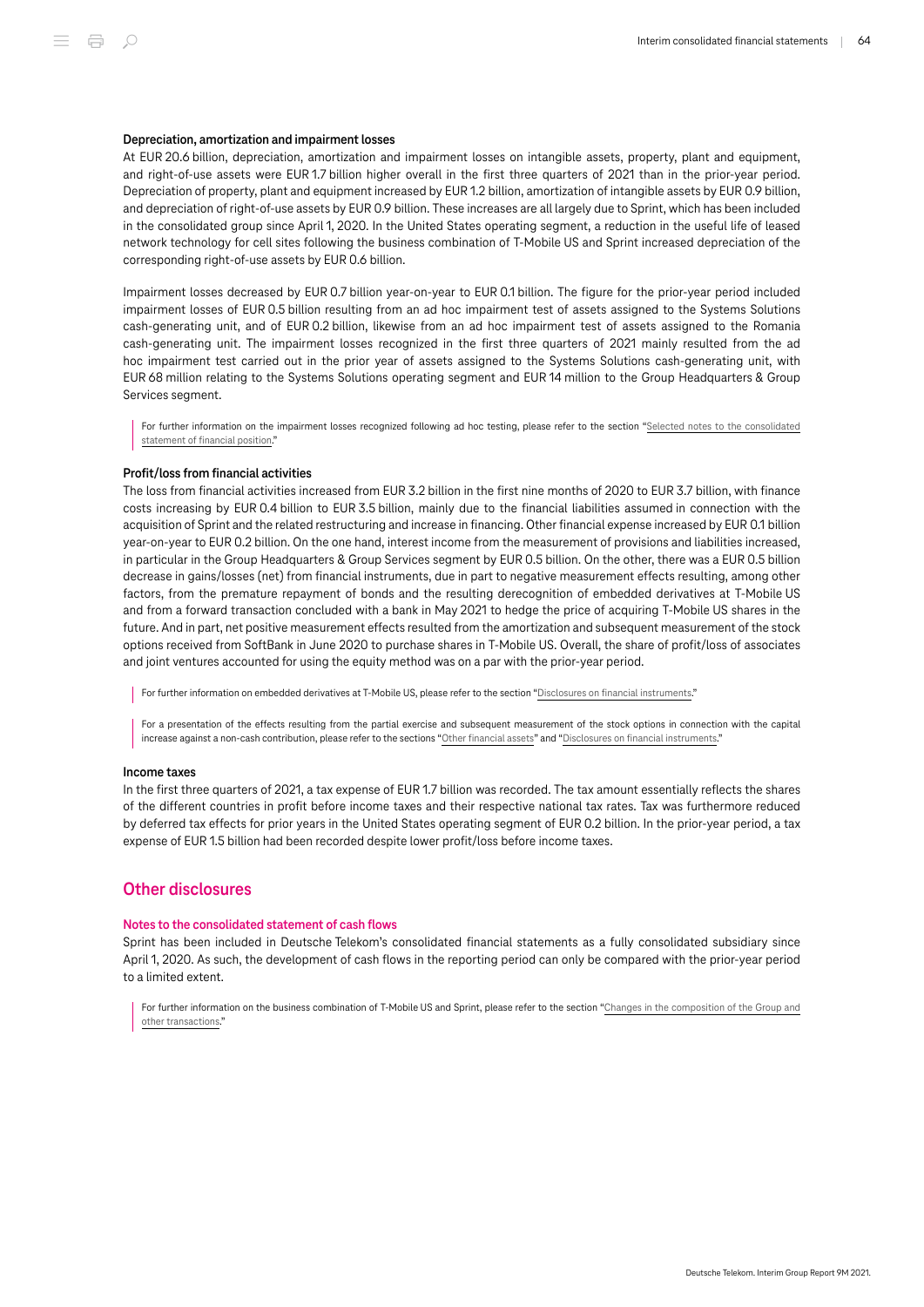#### Net cash from operating activities

Net cash from operating activities increased by EUR 9.2 billion year-on-year to EUR 25.6 billion. The strong performance both in the United States and outside of the United States had a positive effect on net cash from operating activities. In addition, the increase is attributable to the business combination of T-Mobile US and Sprint effective April 1, 2020. Net cash from operating activities had been negatively affected in the prior-year period by interest payments totaling EUR 1.6 billion for zero-coupon bonds. Net cash from operating activities had also been negatively impacted in the amount of EUR 2.2 billion in the prior-year period as a result of the premature termination of forward-payer swaps for borrowings raised at T‑Mobile US as well as by a net increase of EUR 0.5 billion in interest payments, mainly as a result of the financial liabilities recognized and the restructuring carried out in connection with the acquisition of Sprint, and the related increase in financing. Income tax payments increased by EUR 0.2 billion compared with the prior-year period. Factoring agreements of EUR 0.2 billion had a positive impact on net cash used in operating activities in the reporting period. In the prior-year period, factoring agreements had had negative effects of EUR 0.6 billion, mainly as a result of the contractual termination of a revolving factoring agreement in the Germany operating segment.

#### Net cash used in investing activities

| millions of $\epsilon$                                                                                                                           |            |            |
|--------------------------------------------------------------------------------------------------------------------------------------------------|------------|------------|
|                                                                                                                                                  | Q1-Q3 2021 | Q1-Q3 2020 |
| Cash capex                                                                                                                                       |            |            |
| Germany operating segment                                                                                                                        | (2,692)    | (2,928)    |
| United States operating segment                                                                                                                  | (16, 041)  | (7,131)    |
| Europe operating segment                                                                                                                         | (1, 324)   | (1,431)    |
| Systems Solutions operating segment                                                                                                              | (146)      | (149)      |
| Group Development operating segment                                                                                                              | (393)      | (566)      |
| Group Headquarters & Group Services                                                                                                              | (702)      | (693)      |
| Reconciliation                                                                                                                                   | 40         | 18         |
|                                                                                                                                                  | (21, 260)  | (12, 880)  |
| Payments for publicly funded investments in the broadband build-out                                                                              | (294)      | (337)      |
| Proceeds from public funds for investments in the broadband build-out                                                                            | 202        | 152        |
| Net cash flows for collateral deposited and hedging transactions                                                                                 | (138)      | 1.564      |
| Changes in cash and cash equivalents in connection with the consummated business<br>combination of T-Mobile US and Sprint                        | $\Omega$   | (4,647)    |
| Of which: cash and cash equivalents acquired from Sprint <sup>a</sup>                                                                            | $\Omega$   | 2.117      |
| Of which: repayment of Sprint loans pursuant to change-in-control clause                                                                         | $\Omega$   | (6,764)    |
| Changes in cash and cash equivalents in connection with the acquisition of Shentel<br>at T-Mobile US                                             | (1,588)    | 0          |
| Changes in cash and cash equivalents in connection with the sale of Sprint's prepaid<br>business to DISH <sup>b</sup>                            | $\Omega$   | 1,085      |
| Other changes in cash and cash equivalents in connection with the acquisition<br>of control of subsidiaries and associates                       | (25)       | 0          |
| Changes in cash and cash equivalents in connection with the contribution of the stake<br>in T-Mobile Infra into Cellnex Netherlands <sup>c</sup> | 135        | 0          |
| Changes in cash and cash equivalents in connection with the sale of the stake<br>in Telekom Romania Communications <sup>d</sup>                  | 202        | $\Omega$   |
| Other changes in cash and cash equivalents in connection with the loss of control<br>of subsidiaries and associates                              | 33         | 21         |
| Proceeds from the disposal of property, plant and equipment, and intangible assets                                                               | 107        | 176        |
| Other                                                                                                                                            | (62)       | (436)      |
|                                                                                                                                                  | (22.687)   | (15.302)   |

a Also includes a payment of EUR 93 million received in relation to a cost allocation from SoftBank in connection with CPUC.

b Of the overall purchase price payment of EUR 1,221 million, EUR 136 million was recognized under net cash used in/ from financing activities. This related to receivables from customers in connection with the Equipment Installment Plan in Sprint's sold prepaid business.

 $^{\circ}$  Includes, in addition to the cash inflow for the sale of the business operation of EUR 113 million (cash inflow of EUR 118 million less outflows of cash and cash equivalents of EUR 5 million), the cash inflow from the sale-and-leaseback transaction of EUR 23 million.

 $^{\mathsf{d}}$  Includes, in addition to the cash inflow for the sale of the business operation of EUR 292 million, outflows of cash and cash equivalents in the amount of EUR 89 million.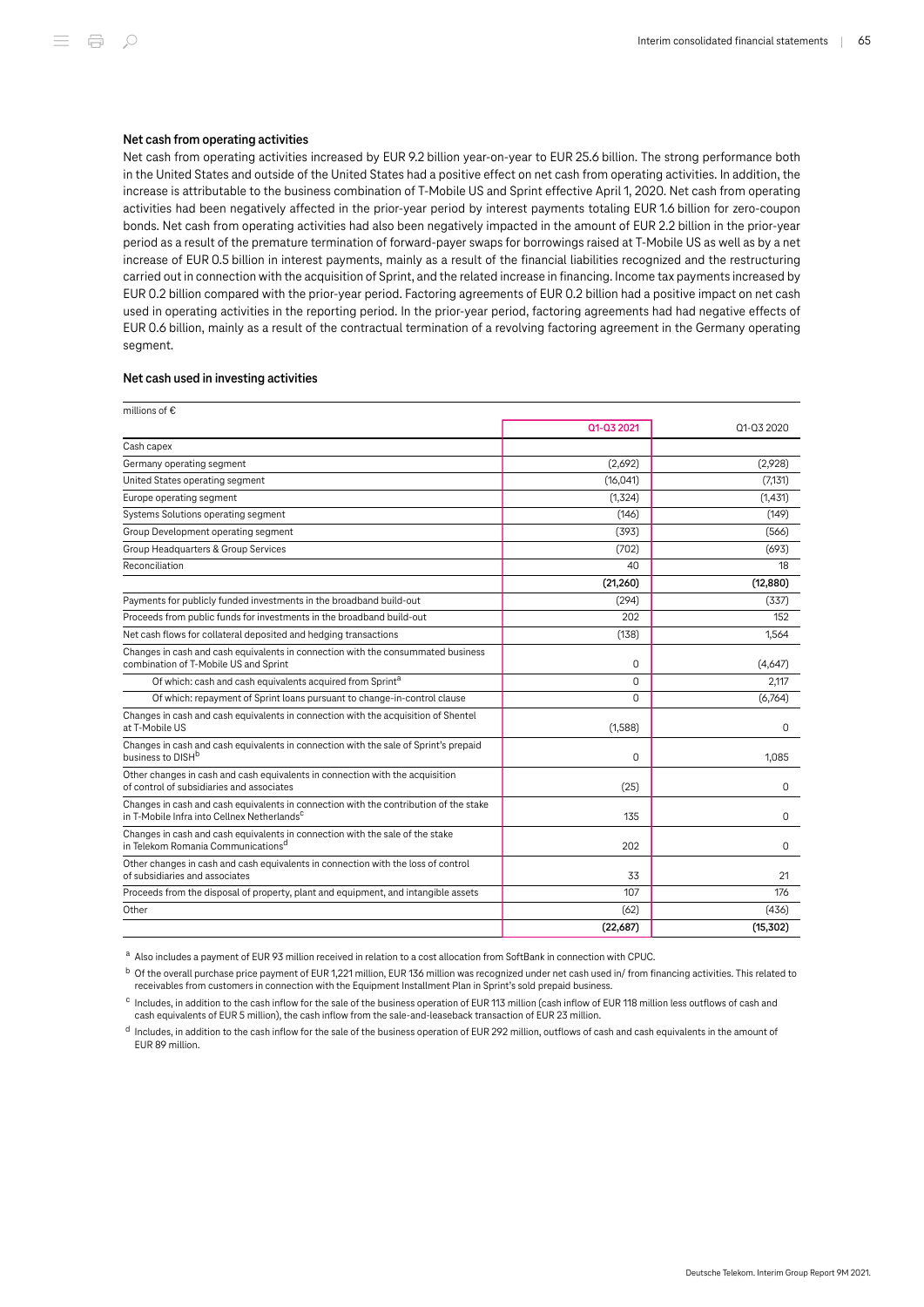At EUR 21.3 billion, cash capex was EUR 8.4 billion higher than in the prior-year period. In the United States operating segment, FCC mobile licenses were acquired mainly as part of the concluded C-band auction for a total of EUR 8.2 billion and, in the Europe operating segment, mobile spectrum licenses were acquired for a total of EUR 0.1 billion in the reporting period. The figure for the prior-year period included EUR 1.4 billion for the acquisition of mobile spectrum licenses, EUR 1.0 billion of which related to the United States operating segment and EUR 0.2 billion to each of the Europe and Group Development operating segments. Excluding investments in mobile spectrum licenses, cash capex was up EUR 1.4 billion year-on-year. This change was primarily attributable to an increase of EUR 1.7 billion in the United States operating segment on account of the inclusion of Sprint and as a result of the further build-out of the 5G network. A decline of EUR 0.2 billion in the Germany operating segment had an offsetting effect. Investments in optical fiber were down in the first and second quarters of 2021 due to bad weather. In the third quarter of 2021, it was possible to step up investments again, thus partially making up for the decline. Also, construction work planned for 2021 had been brought forward to the fourth quarter of 2020.

#### Net cash used in/from financing activities

| millions of $\epsilon$                                                                                                                   |            |            |
|------------------------------------------------------------------------------------------------------------------------------------------|------------|------------|
|                                                                                                                                          | 01-03 2021 | Q1-Q3 2020 |
| Repayment of bonds                                                                                                                       | (9, 448)   | (8,783)    |
| Dividend payments (including to other shareholders of subsidiaries)                                                                      | (3,087)    | (3,067)    |
| Repayment of financial liabilities from financed capex and opex                                                                          | (97)       | (324)      |
| Repayment of EIB loans                                                                                                                   | (1,093)    | (193)      |
| Net cash flows for collateral deposited and hedging transactions                                                                         | $\Omega$   | (4)        |
| Principal portion of repayment of lease liabilities                                                                                      | (5,215)    | (4,206)    |
| Repayment of financial liabilities for media broadcasting rights                                                                         | (253)      | (270)      |
| Cash flows from continuing involvement factoring, net                                                                                    | (71)       | (77)       |
| Promissory notes, net                                                                                                                    | (58)       | (202)      |
| Issuance of bonds                                                                                                                        | 10.035     | 1.609      |
| Commercial paper, net                                                                                                                    | 0          | 0          |
| Overnight borrowings from banks, net                                                                                                     | $\Omega$   | 0          |
| Repayment of liabilities from 5G spectrum acquired in Germany                                                                            | (195)      | (110)      |
| Repayment of liabilities from 5G spectrum acquired in the Netherlands                                                                    | (204)      | $\Omega$   |
| Changes in cash and cash equivalents in connection with the sale and leaseback<br>of the passive mobile infrastructure of T-Mobile Infra | 242        | $\Omega$   |
| Issue of senior secured notes in connection with the acquisition of Sprint                                                               | $\Omega$   | 20.942     |
| Raising of secured term loan in connection with the acquisition of Sprint                                                                | $\Omega$   | 3,562      |
| Raising of bridge loan facility in connection with the acquisition of Sprint                                                             | $\Omega$   | 17,405     |
| Repayment of bridge loan facility in connection with the acquisition of Sprint                                                           | $\Omega$   | (17, 493)  |
| Repayment of Sprint loans (raised prior to acquisition by T-Mobile US)                                                                   | 0          | (3, 572)   |
| Cash inflows from transactions with non-controlling entities                                                                             |            |            |
| T-Mobile US stock options                                                                                                                | 8          | 36         |
| Cellnex Netherlands capital contributions                                                                                                | 3          | $\Omega$   |
| Toll4Europe capital contributions                                                                                                        | $\Omega$   | 11         |
|                                                                                                                                          | 12         | 47         |
| Cash outflows from transactions with non-controlling entities                                                                            |            |            |
| T-Mobile US share buy-backs                                                                                                              | (254)      | (316)      |
| OTE share buy-backs                                                                                                                      | (112)      | (102)      |
| Other payments                                                                                                                           | (43)       | (30)       |
|                                                                                                                                          | (409)      | (448)      |
| Other                                                                                                                                    | (254)      | (154)      |
|                                                                                                                                          | (10, 094)  | 4,661      |

#### Non-cash transactions

In the deal signed between Deutsche Telekom and SoftBank on September 6, 2021, Deutsche Telekom acquired a total of around 45.4 million T‑Mobile US shares from SoftBank on September 28, 2021. SoftBank received in return 225 million new shares in Deutsche Telekom AG by way of a capital increase against a non-cash contribution.

For further information on the increase of the stake in T-Mobile US by way of the agreement concluded with SoftBank, please refer to the section ["Other](#page-55-0) [transactions that had no effect on the composition of the Group.](#page-55-0)"

In the reporting period, Deutsche Telekom did not make use of financing options under which the payments for trade payables from operating and investing activities primarily become due at a later point in time by involving banks in the process (prioryear period: EUR 0.2 billion).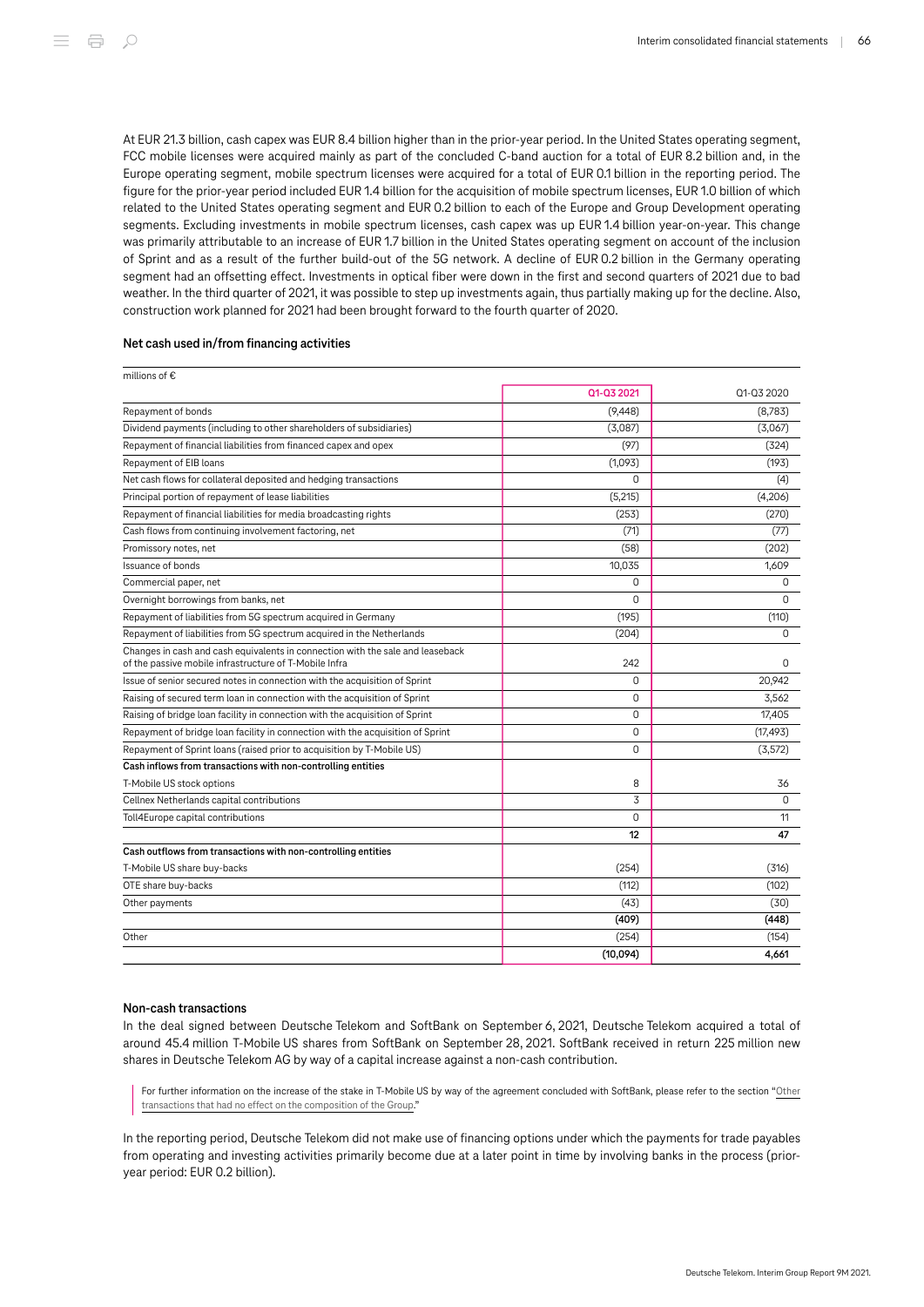In the reporting period, Deutsche Telekom leased assets totaling EUR 4.5 billion, mainly network equipment, and land and buildings. As a result, these assets are recognized in the statement of financial position under right-of-use assets and the related liabilities under lease liabilities. Future repayments of the liabilities will be recognized in net cash used in/from financing activities. In the prior-year period, this figure stood at EUR 12.8 billion, EUR 9.4 billion of which related to a modified agreement with American Tower for the lease of around 20,729 cell towers, resulting in an increase in the same amount in the carrying amount of the right-of-use assets and the lease liabilities. Excluding this effect, there was a year-on-year increase of EUR 1.0 billion, which was mainly attributable to the further build-out of the 5G network and the inclusion of Sprint in the United States operating segment, and to the sale-and-leaseback agreements in connection with the combination of the cell tower business in the Netherlands.

Consideration for the acquisition of broadcasting rights is paid by Deutsche Telekom in accordance with the terms of the contract on the date of its conclusion or spread over the term of the contract. Financial liabilities of EUR 0.4 billion were recognized in the reporting period for future consideration for acquired broadcasting rights (prior-year period: EUR 0.2 billion). The payment of the consideration will be recognized in net cash used in/from financing activities.

In the United States operating segment, mobile handsets amounting to EUR 0.9 billion were recognized under property, plant and equipment in the first three quarters of 2021 (prior-year period: EUR 2.1 billion). These relate to the terminal equipment lease model at T‑Mobile US, under which customers do not purchase the devices but lease them. The cash outflows are presented under net cash from operating activities. The decline was primarily due to the withdrawal from the terminal equipment lease model.

The combination of the cell tower business in the Netherlands and the set-up of an infrastructure fund in the Group Development operating segment resulted in the following non-cash transactions: First, the stake in T‑Mobile Infra was contributed into Cellnex Netherlands in exchange for the granting of a stake of 37.65 % in the "new" company, Cellnex Netherlands. Second, in order to ensure T‑Mobile Netherlands' continued access to the contributed passive mobile infrastructure, a long-term agreement, primarily on the lease of corresponding infrastructure components, was concluded in the form of a sale-and-leaseback transaction.

For further information on the combination of the cell tower business in the Netherlands and the set-up of an infrastructure fund, please refer to the section "[Changes in the composition of the Group and other transactions](#page-48-0)."

#### Segment reporting

The following table gives an overall summary of Deutsche Telekom's operating segments and the Group Headquarters & Group Services segment for the first three quarters of 2021 and 2020.

For further information, please refer to the section ["Development of business in the operating segments](#page-24-0)" in the interim Group management report.

Effective January 1, 2021, Deutsche Telekom reassigned the responsibility for business and profit and loss for Deutsche Telekom IoT GmbH from the Systems Solutions operating segment to the business customer unit in the Germany operating segment. Prior-year comparatives in both segments were adjusted retrospectively. As of January 1, 2021, Deutsche Telekom reassigned the Austrian cell tower business from the Europe operating segment to GD Towers in the Group Development operating segment. Prior-year comparatives in both of the segments affected have not been adjusted retrospectively. As of January 1, 2021, DT IT Russia, DT IT Slovakia, and DT IT Hungary were reassigned from the Germany operating segment to the Group Headquarters & Group Services segment. Prior-year comparatives in both of the segments affected have not been adjusted retrospectively.

#### For further information, please refer to the section ["Accounting policies](#page-47-0)."

In accordance with the Company's own principles of segment management, when loans with embedded derivatives are granted internally to Group entities, the derivative component is recognized separately also in the creditor company's financial statements and measured at fair value through profit or loss.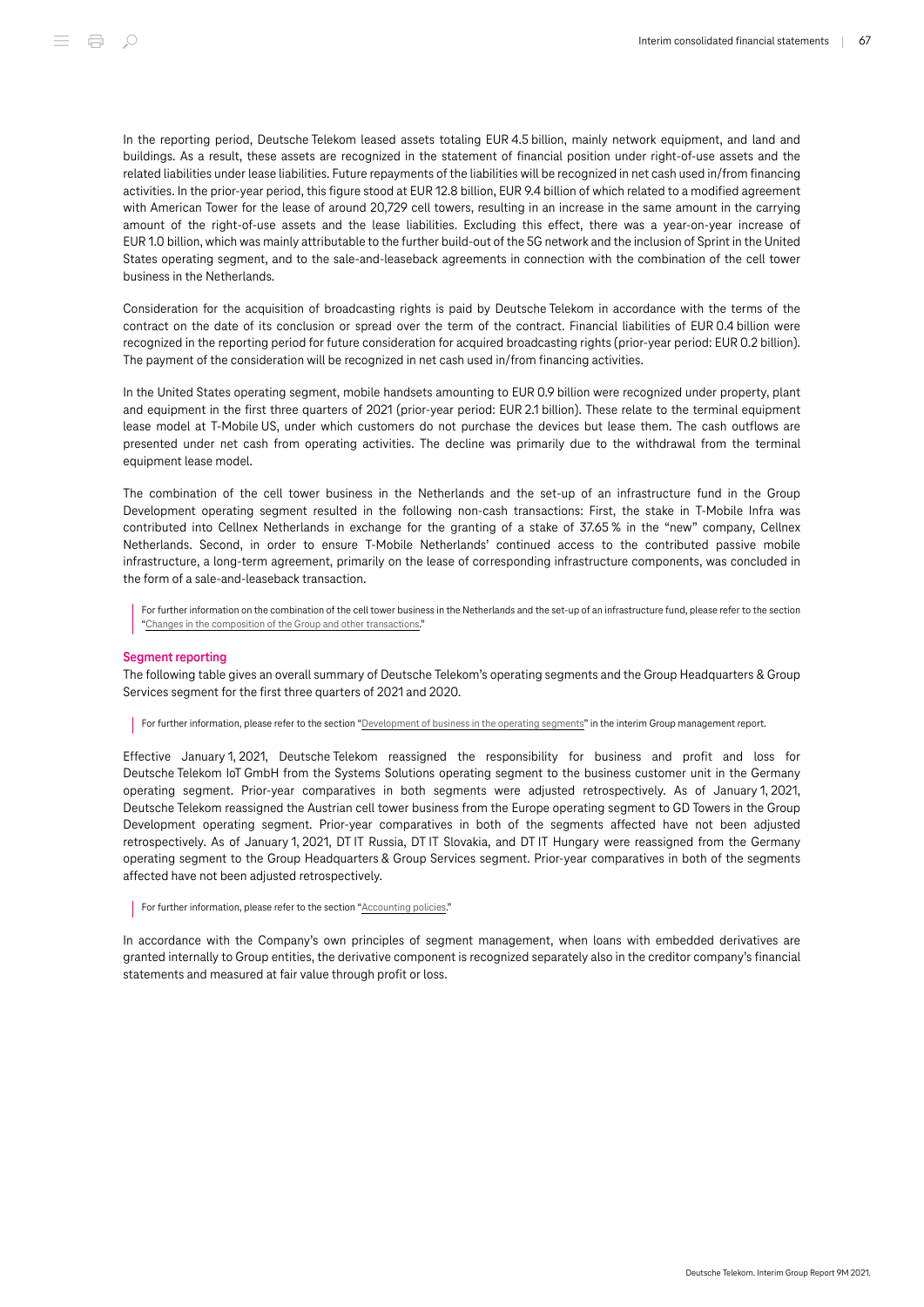#### Segment information in the first three quarters

| millions of $\epsilon$   |            |                |                         |                  |                                                  |                                     |                      |                                |                                     |                                                                            |
|--------------------------|------------|----------------|-------------------------|------------------|--------------------------------------------------|-------------------------------------|----------------------|--------------------------------|-------------------------------------|----------------------------------------------------------------------------|
|                          |            |                |                         |                  | Comparative period                               |                                     |                      |                                | <b>Reporting date</b>               |                                                                            |
|                          |            | Net<br>revenue | Intersegment<br>revenue | Total<br>revenue | Profit<br>(loss)<br>from<br>operations<br>(EBIT) | Depreciation<br>and<br>amortization | Impairment<br>losses | Segment<br>assets <sup>a</sup> | Segment<br>liabilities <sup>a</sup> | Investments<br>accounted<br>for using<br>the equity<br>method <sup>a</sup> |
| Germany                  | Q1-Q3 2021 | 17,396         | 439                     | 17,835           | 3,743                                            | (2,998)                             | (12)                 | 47,921                         | 35,051                              | 36                                                                         |
|                          | Q1-Q3 2020 | 16,962         | 563                     | 17,525           | 2,988                                            | (3,319)                             | (53)                 | 45,114                         | 32,725                              | 34                                                                         |
| <b>United States</b>     | Q1-Q3 2021 | 49,931         | $\overline{c}$          | 49,933           | 5,971                                            | (13,761)                            | (40)                 | 188,530                        | 123,228                             | 311                                                                        |
|                          | Q1-Q3 2020 | 44,022         | $\overline{2}$          | 44,024           | 5,863                                            | (11,165)                            | (37)                 | 176,765                        | 117,681                             | 296                                                                        |
| Europe                   | Q1-Q3 2021 | 8,291          | 165                     | 8,456            | 1,463                                            | (1,913)                             | (3)                  | 24,885                         | 8,604                               | 54                                                                         |
|                          | Q1-Q3 2020 | 8,202          | 142                     | 8,344            | 1,095                                            | (1,961)                             | (163)                | 27,034                         | 9,172                               | 54                                                                         |
| <b>Systems Solutions</b> | Q1-Q3 2021 | 2,362          | 630                     | 2,992            | (129)                                            | (185)                               | (71)                 | 4,135                          | 3,632                               | 21                                                                         |
|                          | Q1-Q3 2020 | 2,413          | 669                     | 3,082            | (513)                                            | (277)                               | (373)                | 4,094                          | 3,754                               | 23                                                                         |
| Group Development        | Q1-Q3 2021 | 1,731          | 618                     | 2,349            | 766                                              | (613)                               | 0                    | 10,458                         | 12,310                              | 544                                                                        |
|                          | Q1-Q3 2020 | 1,633          | 509                     | 2,142            | 417                                              | (576)                               | 0                    | 9,212                          | 11,220                              | 122                                                                        |
| Group Headquarters &     | Q1-Q3 2021 | 150            | 1,763                   | 1,913            | (1,127)                                          | (1,051)                             | (15)                 | 47,649                         | 61,874                              | 14                                                                         |
| <b>Group Services</b>    | Q1-Q3 2020 | 144            | 1,766                   | 1,910            | (1,140)                                          | (933)                               | (45)                 | 48,047                         | 63,188                              | 14                                                                         |
| <b>Total</b>             | Q1-Q3 2021 | 79,860         | 3,619                   | 83,478           | 10,687                                           | (20, 521)                           | (141)                | 323,578                        | 244,699                             | 980                                                                        |
|                          | Q1-Q3 2020 | 73,377         | 3,651                   | 77,027           | 8,710                                            | (18, 231)                           | (671)                | 310,266                        | 237,740                             | 543                                                                        |
| Reconciliation           | Q1-Q3 2021 | 0              | (3,619)                 | (3,619)          | (15)                                             | 36                                  | 1                    | (50, 223)                      | (50, 204)                           | 0                                                                          |
|                          | Q1-Q3 2020 | 0              | (3,651)                 | (3,651)          | (6)                                              | 25                                  | 1                    | (45, 349)                      | (45, 373)                           | $\mathbf 0$                                                                |
| Group                    | Q1-Q3 2021 | 79,860         | 0                       | 79,860           | 10,672                                           | (20, 485)                           | (140)                | 273,355                        | 194,495                             | 980                                                                        |
|                          | Q1-Q3 2020 | 73,377         | 0                       | 73,377           | 8.704                                            | (18, 206)                           | (670)                | 264,917                        | 192,367                             | 543                                                                        |

<sup>a</sup> Figures relate to the reporting dates of September 30, 2021 and December 31, 2020, respectively.

#### Contingent liabilities

This section provides additional information and explains recent changes in the contingent liabilities as described in the consolidated financial statements for the 2020 financial year.

Claims relating to charges for the shared use of cable ducts. In proceedings instituted against Telekom Deutschland GmbH by Kabel Deutschland Vertrieb und Service GmbH (now Vodafone Kabel Deutschland GmbH) on the one hand and Unitymedia Hessen GmbH & Co. KG (now Vodafone Hessen GmbH), Unitymedia NRW GmbH (now Vodafone NRW GmbH), and Kabel BW GmbH (now Vodafone BW GmbH) on the other, the Federal Court of Justice in its rulings of May 18, 2021 allowed the plaintiffs' appeals to the extent that the proceedings relate to claims for the period from January 1, 2012 (for Vodafone Kabel Deutschland GmbH) and from January 1, 2016 (for the remaining plaintiffs). At present the financial impact of both these proceedings cannot be assessed with sufficient certainty.

Prospectus liability proceedings (third public offering, or DT3). This relates to initially around 2,600 ongoing lawsuits from some 16,000 alleged buyers of T-Shares sold on the basis of the prospectus published on May 26, 2000. The plaintiffs assert that individual figures given in this prospectus were inaccurate or incomplete. The amount in dispute currently totals approximately EUR 78 million plus interest. Some of the actions are also directed at KfW and/or the Federal Republic of Germany as well as the banks that handled the issuances. The Frankfurt/Main Regional Court had issued orders for reference to the Frankfurt/Main Higher Regional Court in accordance with the German Capital Investor Model Proceedings Act (Kapitalanleger-Musterverfahrensgesetz – KapMuG) and has temporarily suspended the initial proceedings. On May 16, 2012, the Frankfurt/Main Higher Regional Court had ruled that there were no material errors in Deutsche Telekom AG's prospectus. In its decision on October 21, 2014, the Federal Court of Justice partly revoked this ruling, determined that there was a mistake in the prospectus, and referred the case back to the Frankfurt/Main Higher Regional Court. On November 30, 2016, the Frankfurt/ Main Higher Regional Court ruled that the mistake in the prospectus identified by the Federal Court of Justice could result in liability on the part of Deutsche Telekom AG, although the details of that liability would have to be established in the initial proceedings. Following an appeal from both parties, in February 2021 the Federal Court of Justice once again referred the proceedings back to the Frankfurt/Main Higher Regional Court. Deutsche Telekom has recognized appropriate provisions for risks as of September 30, 2021 in the statement of financial position.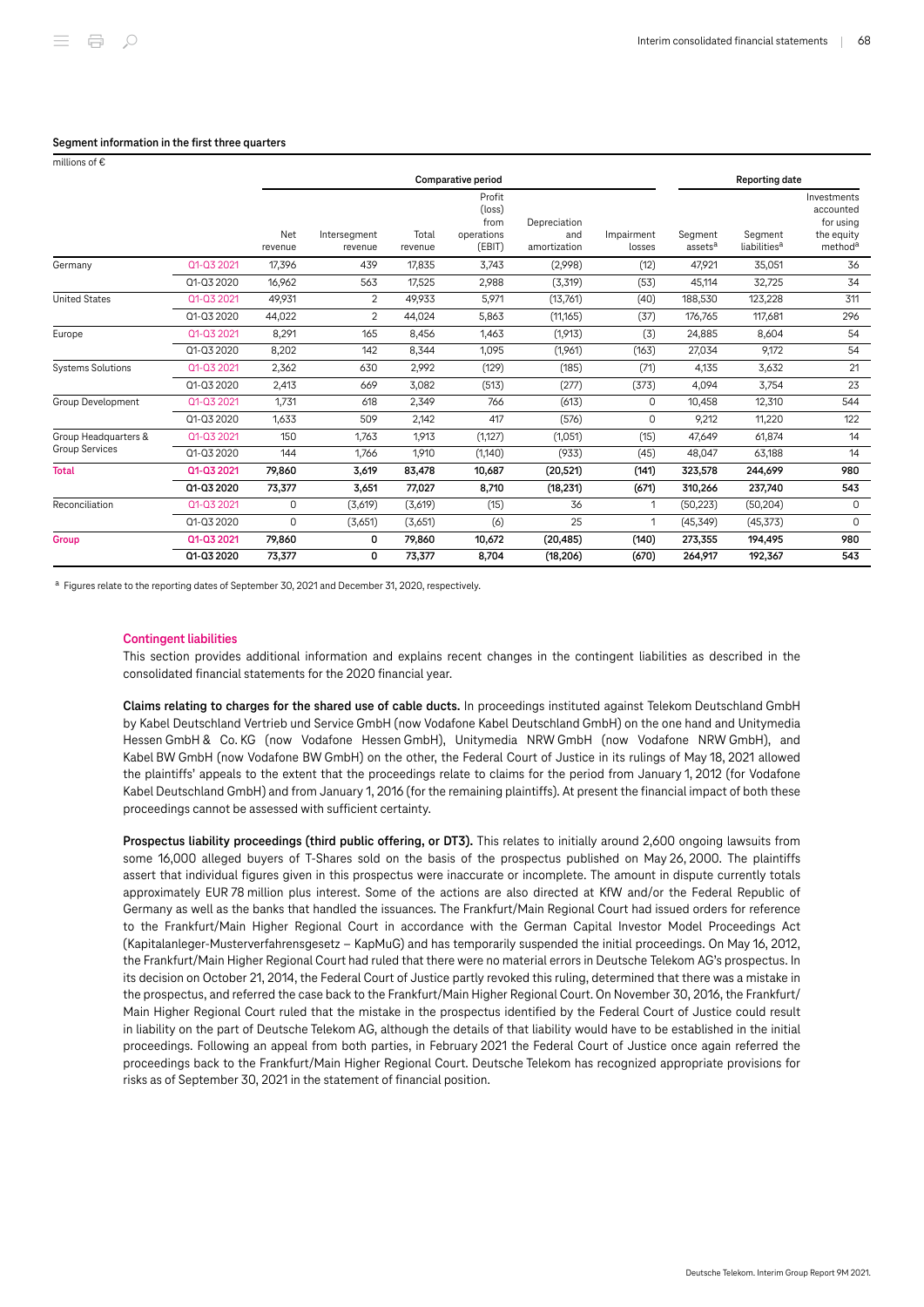Claims for damages against Slovak Telekom following a European Commission decision to impose fines. The European Commission decided on October 15, 2014 that Slovak Telekom had abused its market power on the Slovak broadband market and as a result imposed fines on Slovak Telekom and Deutsche Telekom, which were paid in full in January 2015. In 2018, following an appeal by Slovak Telekom and Deutsche Telekom, the Court of the European Union partially overturned the European Commission's ruling and reduced the fines by a total of EUR 13 million. A ruling of March 25, 2021 dismissed in full a further appeal with the European Court of Justice. Following the decision of the European Commission, competitors had filed damage actions against Slovak Telekom with the civil court in Bratislava. These claims seek compensation for alleged damages due to Slovak Telekom's abuse of a dominant market position, as determined by the European Commission. At present, two claims totaling EUR 112 million plus interest are still pending. It is currently not possible to estimate the financial impact with sufficient certainty.

Sprint Merger class action. On June 4, 2021, a shareholder class action and derivative action was filed in the Delaware Court of Chancery against Deutsche Telekom, SoftBank, T‑Mobile US, and all of our officers and directors at that time, asserting breach of fiduciary duties relating to the repricing amendment to the Business Combination Agreement, as well as SoftBank's subsequent monetization of its T-Mobile shares. At present the financial impact of this proceeding cannot be assessed with sufficient certainty.

Proceedings against T-Mobile US as a consequence of the cyberattack on T-Mobile US. In August 2021 T-Mobile US confirmed that their systems were subject to a criminal cyberattack that compromised data of millions of their customers, former customers, and prospective customers. With the assistance of outside cybersecurity experts, T‑Mobile US located and closed the unauthorized access to their systems and identified customers whose information was impacted and notified them, consistent with state and federal requirements. As a result of the cyberattack, T-Mobile US is subject to numerous lawsuits, including multiple class action lawsuits seeking unspecified monetary damages, and inquiries by various government agencies, law enforcement and other governmental authorities, and T‑Mobile US may be subject to further regulatory inquiries and private litigation. At present the financial impact of these proceedings cannot be assessed with sufficient certainty.

#### Other financial obligations

The following table provides an overview of Deutsche Telekom's other financial obligations as of September 30, 2021:

| millions of $\epsilon$                                       |                |
|--------------------------------------------------------------|----------------|
|                                                              | Sept. 30, 2021 |
| Purchase commitments regarding property, plant and equipment | 6,521          |
| Purchase commitments regarding intangible assets             | 1,254          |
| Firm purchase commitments for inventories                    | 5,266          |
| Other purchase commitments and similar obligations           | 19,470         |
| Payment obligations to the Civil Service Pension Fund        | 1,464          |
| Obligations arising in connection with business combinations | 36             |
| Miscellaneous other obligations                              | 154            |
|                                                              | 34,165         |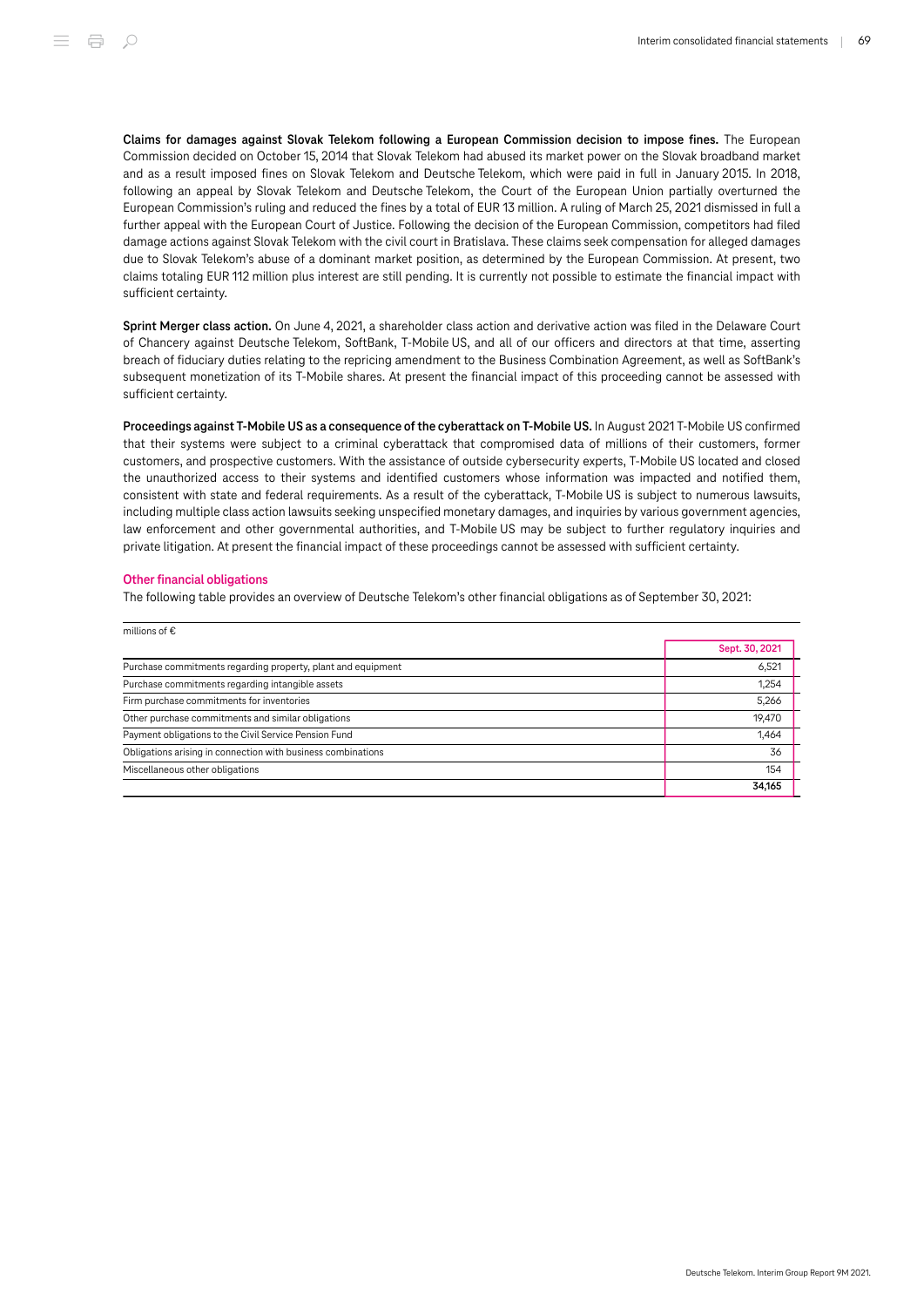#### Disclosures on financial instruments

#### <span id="page-69-0"></span>Carrying amounts, amounts recognized, and fair values by class and measurement category

millions of €

|                                                                                                                                                                   |                                                         | Amounts recognized in the statement of financial position in<br>accordance with IFRS 9 |                   |                                                                                                     |                                                                                               |                                                            |                                                                                                                         |                                                 |  |
|-------------------------------------------------------------------------------------------------------------------------------------------------------------------|---------------------------------------------------------|----------------------------------------------------------------------------------------|-------------------|-----------------------------------------------------------------------------------------------------|-----------------------------------------------------------------------------------------------|------------------------------------------------------------|-------------------------------------------------------------------------------------------------------------------------|-------------------------------------------------|--|
|                                                                                                                                                                   | Measurement<br>category in<br>accordance<br>with IFRS 9 | Carrying<br>amount<br>Sept. 30,<br>2021                                                | Amortized<br>cost | Fair value<br>through other<br>comprehensive<br>income<br>without<br>recycling to<br>profit or loss | Fair value<br>through other<br>comprehensive<br>income with<br>recycling to<br>profit or loss | Fair<br>value<br>through<br>profit<br>or loss <sup>a</sup> | Amounts<br>recognized<br>in the<br>statement<br>of financial<br>position in<br>accordance<br>with<br>IFRS <sub>16</sub> | Fair<br>value<br>Sept. 30,<br>2021 <sup>b</sup> |  |
| <b>Assets</b>                                                                                                                                                     |                                                         |                                                                                        |                   |                                                                                                     |                                                                                               |                                                            |                                                                                                                         |                                                 |  |
| Cash and cash equivalents                                                                                                                                         | AC                                                      | 6,337                                                                                  | 6,337             |                                                                                                     |                                                                                               |                                                            |                                                                                                                         |                                                 |  |
| Trade receivables                                                                                                                                                 |                                                         |                                                                                        |                   |                                                                                                     |                                                                                               |                                                            |                                                                                                                         |                                                 |  |
| At amortized cost                                                                                                                                                 | AC                                                      | 5,621                                                                                  | 5,621             |                                                                                                     |                                                                                               |                                                            |                                                                                                                         |                                                 |  |
| At fair value through other comprehensive<br>income                                                                                                               | <b>FVOCI</b>                                            | 8,489                                                                                  |                   |                                                                                                     | 8,489                                                                                         |                                                            |                                                                                                                         | 8,489                                           |  |
| At fair value through profit or loss                                                                                                                              | <b>FVTPL</b>                                            | $\mathbf 0$                                                                            |                   |                                                                                                     |                                                                                               | 0                                                          |                                                                                                                         | 0                                               |  |
| Other financial assets                                                                                                                                            |                                                         |                                                                                        |                   |                                                                                                     |                                                                                               |                                                            |                                                                                                                         |                                                 |  |
| Originated loans and other receivables                                                                                                                            |                                                         |                                                                                        |                   |                                                                                                     |                                                                                               |                                                            |                                                                                                                         |                                                 |  |
| At amortized cost                                                                                                                                                 | AC                                                      | 4,516                                                                                  | 4,516             |                                                                                                     |                                                                                               |                                                            |                                                                                                                         | 4,547                                           |  |
| Of which: collateral paid                                                                                                                                         | AC                                                      | 493                                                                                    | 493               |                                                                                                     |                                                                                               |                                                            |                                                                                                                         |                                                 |  |
| Of which: publicly funded projects                                                                                                                                | AC                                                      | 1,914                                                                                  | 1,914             |                                                                                                     |                                                                                               |                                                            |                                                                                                                         |                                                 |  |
| At fair value through other comprehensive                                                                                                                         |                                                         |                                                                                        |                   |                                                                                                     |                                                                                               |                                                            |                                                                                                                         |                                                 |  |
| income                                                                                                                                                            | <b>FVOCI</b>                                            | 0                                                                                      |                   |                                                                                                     | 0                                                                                             |                                                            |                                                                                                                         | 0                                               |  |
| At fair value through profit or loss                                                                                                                              | <b>FVTPL</b>                                            | 223                                                                                    |                   |                                                                                                     |                                                                                               | 223                                                        |                                                                                                                         | 223                                             |  |
| Equity instruments                                                                                                                                                |                                                         |                                                                                        |                   |                                                                                                     |                                                                                               |                                                            |                                                                                                                         |                                                 |  |
| At fair value through other comprehensive<br>income                                                                                                               | <b>FVOCI</b>                                            | 551                                                                                    |                   | 551                                                                                                 |                                                                                               |                                                            |                                                                                                                         | 551                                             |  |
| At fair value through profit or loss                                                                                                                              | <b>FVTPL</b>                                            | 3                                                                                      |                   |                                                                                                     |                                                                                               | 3                                                          |                                                                                                                         | 3                                               |  |
| Derivative financial assets                                                                                                                                       |                                                         |                                                                                        |                   |                                                                                                     |                                                                                               |                                                            |                                                                                                                         |                                                 |  |
| Derivatives without a hedging relationship                                                                                                                        | <b>FVTPL</b>                                            | 1,270                                                                                  |                   |                                                                                                     |                                                                                               | 1,270                                                      |                                                                                                                         | 1,270                                           |  |
| Of which: termination rights<br>embedded in bonds issued                                                                                                          | <b>FVTPL</b>                                            | 458                                                                                    |                   |                                                                                                     |                                                                                               | 458                                                        |                                                                                                                         | 458                                             |  |
| Of which: energy forward agreements<br>embedded in contracts                                                                                                      | <b>FVTPL</b>                                            | 250                                                                                    |                   |                                                                                                     |                                                                                               | 250                                                        |                                                                                                                         | 250                                             |  |
| Of which: options received by third<br>parties for the purchase of shares in<br>subsidiaries and associates                                                       | <b>FVTPL</b>                                            | 331                                                                                    |                   |                                                                                                     |                                                                                               | 331                                                        |                                                                                                                         | 331                                             |  |
| Derivatives with a hedging relationship                                                                                                                           | n.a.                                                    | 1,553                                                                                  |                   |                                                                                                     | 314                                                                                           | 1,239                                                      |                                                                                                                         | 1,553                                           |  |
| Lease assets                                                                                                                                                      | n.a.                                                    | 241                                                                                    |                   |                                                                                                     |                                                                                               |                                                            | 241                                                                                                                     |                                                 |  |
| Cash and cash equivalents and trade<br>receivables and other financial assets<br>directly associated with non-current assets<br>and disposal groups held for sale | AC                                                      | 419                                                                                    | 419               |                                                                                                     |                                                                                               |                                                            |                                                                                                                         |                                                 |  |
| Equity instruments within non-current assets<br>and disposal groups held for sale                                                                                 | <b>FVOCI</b>                                            | 34                                                                                     |                   | 34                                                                                                  |                                                                                               |                                                            |                                                                                                                         | 34                                              |  |
| <b>Liabilities</b>                                                                                                                                                |                                                         |                                                                                        |                   |                                                                                                     |                                                                                               |                                                            |                                                                                                                         |                                                 |  |
| Trade payables                                                                                                                                                    | AC                                                      | 8,235                                                                                  | 8,235             |                                                                                                     |                                                                                               |                                                            |                                                                                                                         |                                                 |  |
| Bonds and other securitized liabilities                                                                                                                           | AC                                                      | 91,645                                                                                 | 91,645            |                                                                                                     |                                                                                               |                                                            |                                                                                                                         | 100,707                                         |  |
| Liabilities to banks                                                                                                                                              | $\mathsf{AC}$                                           | 3,896                                                                                  | 3,896             |                                                                                                     |                                                                                               |                                                            |                                                                                                                         | 4,003                                           |  |
| Liabilities to non-banks from promissory<br>note bonds                                                                                                            | $\sf AC$                                                | 484                                                                                    | 484               |                                                                                                     |                                                                                               |                                                            |                                                                                                                         | 571                                             |  |
| Liabilities with the right of creditors to<br>priority repayment in the event of default                                                                          | AC                                                      | 3,300                                                                                  | 3,300             |                                                                                                     |                                                                                               |                                                            |                                                                                                                         | 3,536                                           |  |
| Other interest-bearing liabilities                                                                                                                                | $\sf AC$                                                | 7,014                                                                                  | 7,014             |                                                                                                     |                                                                                               |                                                            |                                                                                                                         | 7,032                                           |  |
| Of which: collateral received                                                                                                                                     | $\mathsf{AC}$                                           | 1,324                                                                                  | 1,324             |                                                                                                     |                                                                                               |                                                            |                                                                                                                         |                                                 |  |

 $^{\rm a}$  For energy forward agreements embedded in contracts and options received from third parties for the purchase of shares in subsidiaries and associates, please refer to the detailed comments in the following section.

<sup>b</sup> The practical expedients under IFRS 7.29 were applied for disclosures on specific fair values.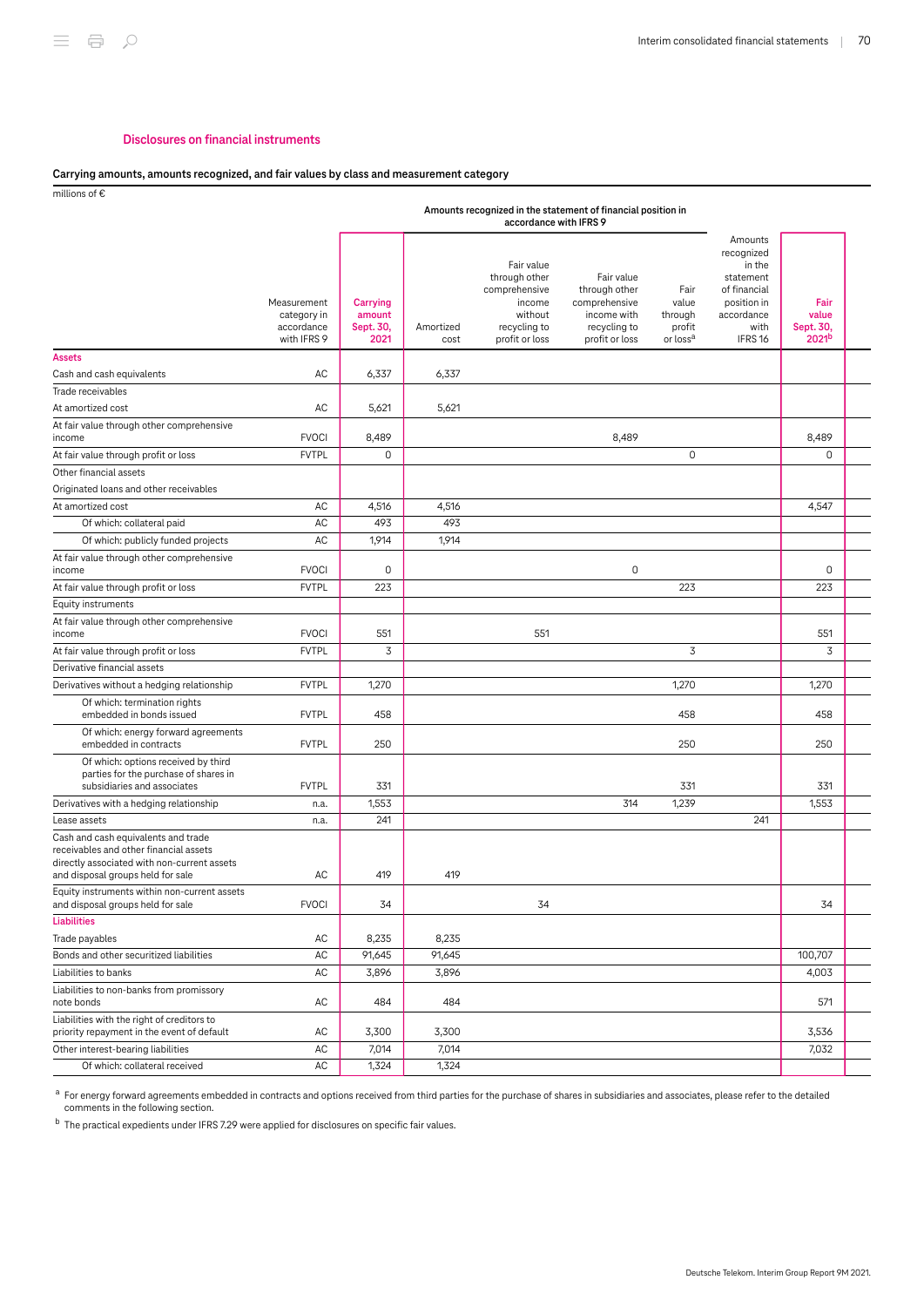| millions of $\epsilon$ |
|------------------------|
|------------------------|

#### Amounts recognized in the statement of financial position in accordance with IFRS 9

|                                                                                                                                    | Measurement<br>category in<br>accordance<br>with IFRS 9 | Carrying<br>amount<br>Sept. 30,<br>2021 | Amortized<br>cost | Fair value<br>through other<br>comprehensive<br>income<br>without<br>recycling to<br>profit or loss | Fair value<br>through other<br>comprehensive<br>income with<br>recycling to<br>profit or loss | Fair<br>value<br>through<br>profit<br>or loss <sup>a</sup> | Amounts<br>recognized<br>in the<br>statement<br>of financial<br>position in<br>accordance<br>with<br>IFRS <sub>16</sub> | Fair<br>value<br>Sept. 30,<br>2021 <sup>b</sup> |  |
|------------------------------------------------------------------------------------------------------------------------------------|---------------------------------------------------------|-----------------------------------------|-------------------|-----------------------------------------------------------------------------------------------------|-----------------------------------------------------------------------------------------------|------------------------------------------------------------|-------------------------------------------------------------------------------------------------------------------------|-------------------------------------------------|--|
| Other non-interest-bearing liabilities                                                                                             | AC                                                      | 1,921                                   | 1,921             |                                                                                                     |                                                                                               |                                                            |                                                                                                                         |                                                 |  |
| Of which: puttable shares of non-<br>controlling interests in consolidated<br>partnerships                                         | AC                                                      | 134                                     | 134               |                                                                                                     |                                                                                               |                                                            |                                                                                                                         |                                                 |  |
| Lease liabilities                                                                                                                  | n.a.                                                    | 32,806                                  |                   |                                                                                                     |                                                                                               |                                                            | 32,806                                                                                                                  |                                                 |  |
| Derivative financial liabilities                                                                                                   |                                                         |                                         |                   |                                                                                                     |                                                                                               |                                                            |                                                                                                                         |                                                 |  |
| Derivatives without a hedging relationship                                                                                         | <b>FVTPL</b>                                            | 464                                     |                   |                                                                                                     |                                                                                               | 464                                                        |                                                                                                                         | 464                                             |  |
| Of which: options granted to third<br>parties for the purchase of shares in<br>subsidiaries and associates                         | <b>FVTPL</b>                                            | $\Omega$                                |                   |                                                                                                     |                                                                                               | $\mathbf 0$                                                |                                                                                                                         | $\Omega$                                        |  |
| Of which: energy forward agreements<br>embedded in contracts                                                                       | <b>FVTPL</b>                                            | 17                                      |                   |                                                                                                     |                                                                                               | 17                                                         |                                                                                                                         | 17                                              |  |
| Derivatives with a hedging relationship                                                                                            | n.a.                                                    | 198                                     |                   |                                                                                                     | 171                                                                                           | 28                                                         |                                                                                                                         | 198                                             |  |
| Trade payables and other financial liabilities<br>directly associated with non-current assets<br>and disposal groups held for sale | AC                                                      | 1.020                                   | 1.020             |                                                                                                     |                                                                                               |                                                            |                                                                                                                         |                                                 |  |
| Of which: aggregated by<br>measurement category in accordance<br>with IFRS 9                                                       |                                                         |                                         |                   |                                                                                                     |                                                                                               |                                                            |                                                                                                                         |                                                 |  |
| <b>Assets</b>                                                                                                                      |                                                         |                                         |                   |                                                                                                     |                                                                                               |                                                            |                                                                                                                         |                                                 |  |
| Financial assets at amortized cost                                                                                                 | AC                                                      | 16,893                                  | 16,893            |                                                                                                     |                                                                                               |                                                            |                                                                                                                         | 4.547                                           |  |
| Financial assets at fair value through<br>other comprehensive income with<br>recycling to profit or loss                           | <b>FVOCI</b>                                            | 8,489                                   |                   |                                                                                                     | 8,489                                                                                         |                                                            |                                                                                                                         | 8,489                                           |  |
| Financial assets at fair value through<br>other comprehensive income without<br>recycling to profit or loss                        | <b>FVOCI</b>                                            | 585                                     |                   | 585                                                                                                 |                                                                                               |                                                            |                                                                                                                         | 585                                             |  |
| Financial assets at fair value through<br>profit or loss                                                                           | <b>FVTPL</b>                                            | 1,496                                   |                   |                                                                                                     |                                                                                               | 1,496                                                      |                                                                                                                         | 1,496                                           |  |
| <b>Liabilities</b>                                                                                                                 |                                                         |                                         |                   |                                                                                                     |                                                                                               |                                                            |                                                                                                                         |                                                 |  |
| Financial liabilities at amortized cost                                                                                            | AC                                                      | 117,515                                 | 117,515           |                                                                                                     |                                                                                               |                                                            |                                                                                                                         | 115,849                                         |  |
| Financial liabilities at fair value<br>through profit or loss                                                                      | <b>FVTPL</b>                                            | 464                                     |                   |                                                                                                     |                                                                                               | 464                                                        |                                                                                                                         | 464                                             |  |

 $^{\rm a}$  For energy forward agreements embedded in contracts and options received from third parties for the purchase of shares in subsidiaries and associates, please refer to the detailed comments in the following section.

<sup>b</sup> The practical expedients under IFRS 7.29 were applied for disclosures on specific fair values.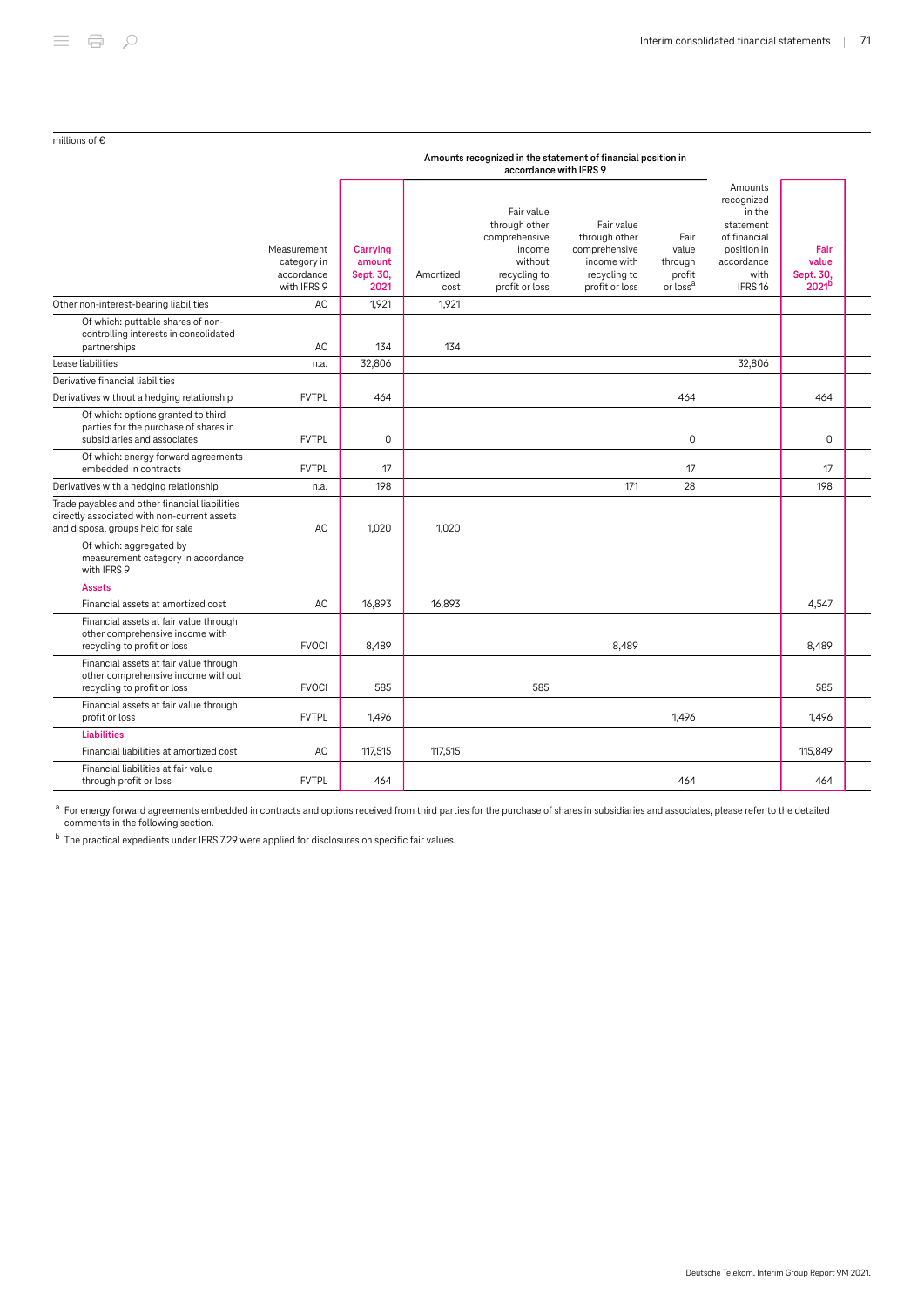#### Carrying amounts, amounts recognized, and fair values by class and measurement category

millions of €

|                                                                                                                                                                 |                                                         |                                        | Amounts recognized in the statement of financial position in<br>accordance with IFRS 9 |                                                                                                     |                                                                                               |                                                            |                                                                                                                         |                                                |
|-----------------------------------------------------------------------------------------------------------------------------------------------------------------|---------------------------------------------------------|----------------------------------------|----------------------------------------------------------------------------------------|-----------------------------------------------------------------------------------------------------|-----------------------------------------------------------------------------------------------|------------------------------------------------------------|-------------------------------------------------------------------------------------------------------------------------|------------------------------------------------|
|                                                                                                                                                                 | Measurement<br>category in<br>accordance<br>with IFRS 9 | Carrying<br>amount<br>Dec. 31,<br>2020 | Amortized<br>cost                                                                      | Fair value<br>through other<br>comprehensive<br>income<br>without<br>recycling to<br>profit or loss | Fair value<br>through other<br>comprehensive<br>income with<br>recycling to<br>profit or loss | Fair<br>value<br>through<br>profit<br>or loss <sup>a</sup> | Amounts<br>recognized<br>in the<br>statement<br>of financial<br>position in<br>accordance<br>with<br>IFRS <sub>16</sub> | Fair<br>value<br>Dec. 31,<br>2020 <sup>b</sup> |
| <b>Assets</b>                                                                                                                                                   |                                                         |                                        |                                                                                        |                                                                                                     |                                                                                               |                                                            |                                                                                                                         |                                                |
| Cash and cash equivalents                                                                                                                                       | AC                                                      | 12,939                                 | 12,939                                                                                 |                                                                                                     |                                                                                               |                                                            |                                                                                                                         |                                                |
| Trade receivables                                                                                                                                               |                                                         |                                        |                                                                                        |                                                                                                     |                                                                                               |                                                            |                                                                                                                         |                                                |
| At amortized cost                                                                                                                                               | AC                                                      | 6,007                                  | 6,007                                                                                  |                                                                                                     |                                                                                               |                                                            |                                                                                                                         |                                                |
| At fair value through other comprehensive income                                                                                                                | <b>FVOCI</b>                                            | 7,516                                  |                                                                                        |                                                                                                     | 7,516                                                                                         |                                                            |                                                                                                                         | 7,516                                          |
| At fair value through profit or loss                                                                                                                            | <b>FVTPL</b>                                            | $\mathbf 0$                            |                                                                                        |                                                                                                     |                                                                                               | $\mathbf 0$                                                |                                                                                                                         | $\mathbf 0$                                    |
| Other financial assets                                                                                                                                          |                                                         |                                        |                                                                                        |                                                                                                     |                                                                                               |                                                            |                                                                                                                         |                                                |
| Originated loans and other receivables                                                                                                                          |                                                         |                                        |                                                                                        |                                                                                                     |                                                                                               |                                                            |                                                                                                                         |                                                |
| At amortized cost                                                                                                                                               | AC                                                      | 4,722                                  | 4,722                                                                                  |                                                                                                     |                                                                                               |                                                            |                                                                                                                         | 4,758                                          |
| Of which: collateral paid                                                                                                                                       | AC                                                      | 543                                    | 543                                                                                    |                                                                                                     |                                                                                               |                                                            |                                                                                                                         |                                                |
| Of which: publicly funded projects                                                                                                                              | AC                                                      | 1,676                                  | 1,676                                                                                  |                                                                                                     |                                                                                               |                                                            |                                                                                                                         |                                                |
| At fair value through other comprehensive income                                                                                                                | <b>FVOCI</b>                                            | 0                                      |                                                                                        |                                                                                                     | $\mathsf 0$                                                                                   |                                                            |                                                                                                                         | $\mathsf{O}$                                   |
| At fair value through profit or loss                                                                                                                            | <b>FVTPL</b>                                            | 203                                    |                                                                                        |                                                                                                     |                                                                                               | 203                                                        |                                                                                                                         | 203                                            |
| Equity instruments                                                                                                                                              |                                                         |                                        |                                                                                        |                                                                                                     |                                                                                               |                                                            |                                                                                                                         |                                                |
| At fair value through other comprehensive income                                                                                                                | <b>FVOCI</b>                                            | 425                                    |                                                                                        | 425                                                                                                 |                                                                                               |                                                            |                                                                                                                         | 425                                            |
| At fair value through profit or loss                                                                                                                            | <b>FVTPL</b>                                            | 3                                      |                                                                                        |                                                                                                     |                                                                                               | 3                                                          |                                                                                                                         | 3                                              |
| Derivative financial assets                                                                                                                                     |                                                         |                                        |                                                                                        |                                                                                                     |                                                                                               |                                                            |                                                                                                                         |                                                |
| Derivatives without a hedging relationship                                                                                                                      | <b>FVTPL</b>                                            | 1,992                                  |                                                                                        |                                                                                                     |                                                                                               | 1,992                                                      |                                                                                                                         | 1,992                                          |
| Of which: termination rights embedded<br>in bonds issued                                                                                                        | <b>FVTPL</b>                                            | 889                                    |                                                                                        |                                                                                                     |                                                                                               | 889                                                        |                                                                                                                         | 889                                            |
| Of which: energy forward agreements<br>embedded in contracts                                                                                                    | <b>FVTPL</b>                                            | 77                                     |                                                                                        |                                                                                                     |                                                                                               | 77                                                         |                                                                                                                         | 77                                             |
| Of which: options received by third parties for<br>the purchase of shares in subsidiaries and<br>associates                                                     | <b>FVTPL</b>                                            | 819                                    |                                                                                        |                                                                                                     |                                                                                               | 819                                                        |                                                                                                                         | 819                                            |
| Derivatives with a hedging relationship                                                                                                                         | n.a.                                                    | 2,047                                  |                                                                                        |                                                                                                     | 21                                                                                            | 2,026                                                      |                                                                                                                         | 2,047                                          |
| Lease assets                                                                                                                                                    | n.a.                                                    | 248                                    |                                                                                        |                                                                                                     |                                                                                               |                                                            | 248                                                                                                                     |                                                |
| Cash and cash equivalents and trade receivables and<br>other financial assets directly associated with non-<br>current assets and disposal groups held for sale | АC                                                      | 206                                    | 206                                                                                    |                                                                                                     |                                                                                               |                                                            |                                                                                                                         |                                                |
| Equity instruments within non-current assets and<br>disposal groups held for sale                                                                               | <b>FVOCI</b>                                            | 32                                     |                                                                                        | 32                                                                                                  |                                                                                               |                                                            |                                                                                                                         | 32                                             |
| <b>Liabilities</b>                                                                                                                                              |                                                         |                                        |                                                                                        |                                                                                                     |                                                                                               |                                                            |                                                                                                                         |                                                |
| Trade payables                                                                                                                                                  | AC                                                      | 9,760                                  | 9,760                                                                                  |                                                                                                     |                                                                                               |                                                            |                                                                                                                         |                                                |
| Bonds and other securitized liabilities                                                                                                                         | AC                                                      | 87,702                                 | 87,702                                                                                 |                                                                                                     |                                                                                               |                                                            |                                                                                                                         | 97,655                                         |
| Liabilities to banks                                                                                                                                            | AC                                                      | 5,257                                  | 5,257                                                                                  |                                                                                                     |                                                                                               |                                                            |                                                                                                                         | 5,393                                          |
| Liabilities to non-banks from promissory note bonds                                                                                                             | AC                                                      | 490                                    | 490                                                                                    |                                                                                                     |                                                                                               |                                                            |                                                                                                                         | 586                                            |
| Liabilities with the right of creditors to priority<br>repayment in the event of default                                                                        | AC                                                      | 3,886                                  | 3,886                                                                                  |                                                                                                     |                                                                                               |                                                            |                                                                                                                         | 4,167                                          |
| Other interest-bearing liabilities                                                                                                                              | AC                                                      | 7,206                                  | 7,206                                                                                  |                                                                                                     |                                                                                               |                                                            |                                                                                                                         | 7,270                                          |
| Of which: collateral received                                                                                                                                   | AC                                                      | 1,530                                  | 1,530                                                                                  |                                                                                                     |                                                                                               |                                                            |                                                                                                                         |                                                |
| Other non-interest-bearing liabilities                                                                                                                          | AC                                                      | 1,703                                  | 1,703                                                                                  |                                                                                                     |                                                                                               |                                                            |                                                                                                                         |                                                |
| Of which: puttable shares of non-controlling<br>interests in consolidated partnerships                                                                          | AC                                                      | 6                                      | 6                                                                                      |                                                                                                     |                                                                                               |                                                            |                                                                                                                         |                                                |

 $^{\rm a}$  For energy forward agreements embedded in contracts and options received from third parties for the purchase of shares in subsidiaries and associates, please refer to the detailed comments in the following section.

<sup>b</sup> The practical expedients under IFRS 7.29 were applied for disclosures on specific fair values.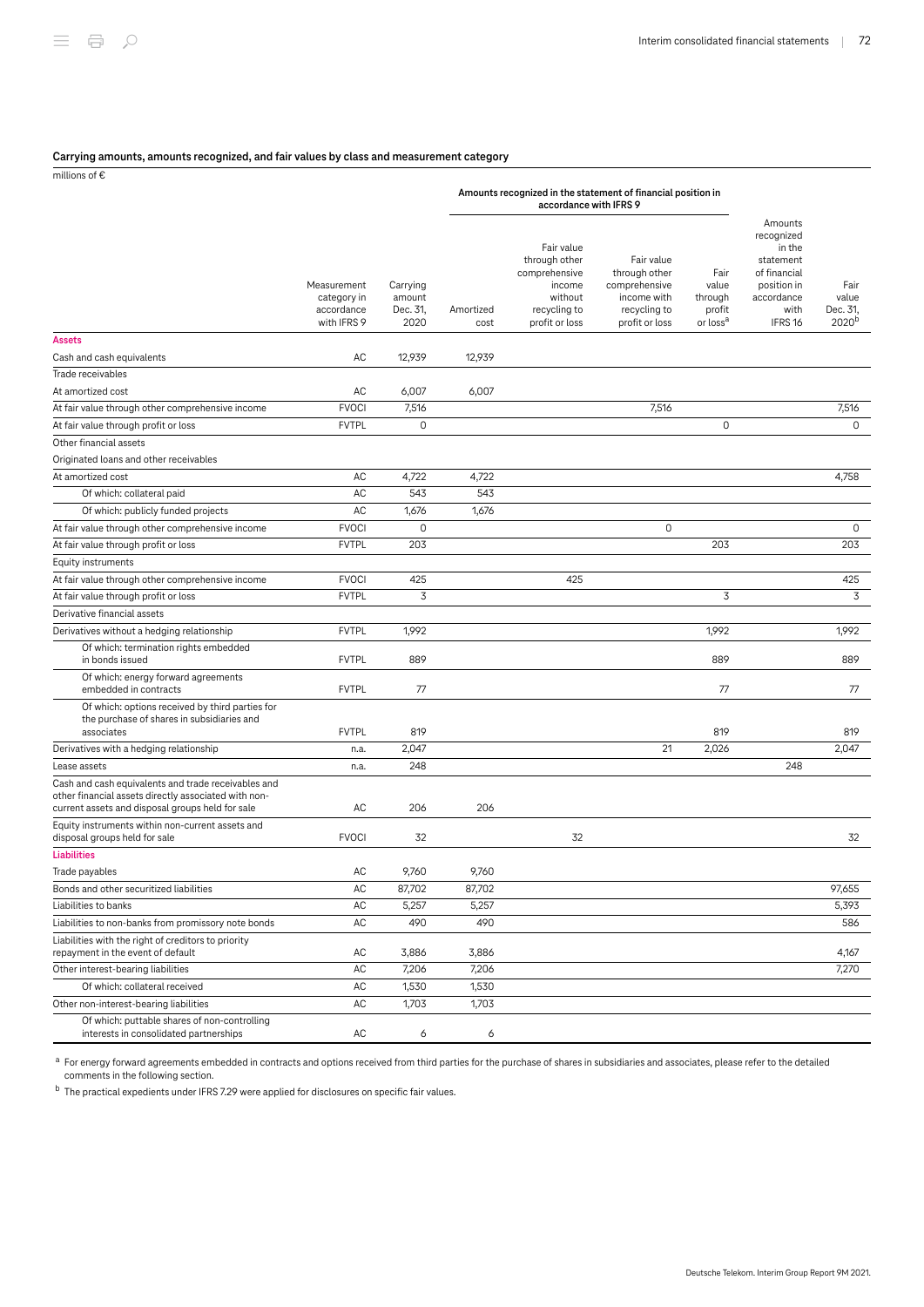#### millions of €

#### Amounts recognized in the statement of financial position in accordance with IFRS 9

|                                                                                                                                    | Measurement<br>category in<br>accordance<br>with IFRS 9 | Carrying<br>amount<br>Dec. 31,<br>2020 | Amortized<br>cost | Fair value<br>through other<br>comprehensive<br>income<br>without<br>recycling to<br>profit or loss | Fair value<br>through other<br>comprehensive<br>income with<br>recycling to<br>profit or loss | Fair<br>value<br>through<br>profit<br>or loss <sup>a</sup> | Amounts<br>recognized<br>in the<br>statement<br>of financial<br>position in<br>accordance<br>with<br>IFRS <sub>16</sub> | Fair<br>value<br>Dec. 31,<br>2020 <sup>b</sup> |
|------------------------------------------------------------------------------------------------------------------------------------|---------------------------------------------------------|----------------------------------------|-------------------|-----------------------------------------------------------------------------------------------------|-----------------------------------------------------------------------------------------------|------------------------------------------------------------|-------------------------------------------------------------------------------------------------------------------------|------------------------------------------------|
| Lease liabilities                                                                                                                  | n.a.                                                    | 32,715                                 |                   |                                                                                                     |                                                                                               |                                                            | 32,715                                                                                                                  |                                                |
| Derivative financial liabilities                                                                                                   |                                                         |                                        |                   |                                                                                                     |                                                                                               |                                                            |                                                                                                                         |                                                |
| Derivatives without a hedging relationship                                                                                         | <b>FVTPL</b>                                            | 478                                    |                   |                                                                                                     |                                                                                               | 478                                                        |                                                                                                                         | 478                                            |
| Of which: options granted to third parties for<br>the purchase of shares in subsidiaries and<br>associates                         | <b>FVTPL</b>                                            | 8                                      |                   |                                                                                                     |                                                                                               | 8                                                          |                                                                                                                         | 8                                              |
| Of which: energy forward agreements<br>embedded in contracts                                                                       | <b>FVTPL</b>                                            | 129                                    |                   |                                                                                                     |                                                                                               | 129                                                        |                                                                                                                         | 129                                            |
| Derivatives with a hedging relationship                                                                                            | n.a.                                                    | 386                                    |                   |                                                                                                     | 334                                                                                           | 52                                                         |                                                                                                                         | 386                                            |
| Trade payables and other financial liabilities directly<br>associated with non-current assets and disposal<br>groups held for sale | AC                                                      | 398                                    | 398               |                                                                                                     |                                                                                               |                                                            |                                                                                                                         |                                                |
| Of which: aggregated by measurement<br>category in accordance with IFRS 9                                                          |                                                         |                                        |                   |                                                                                                     |                                                                                               |                                                            |                                                                                                                         |                                                |
| <b>Assets</b>                                                                                                                      |                                                         |                                        |                   |                                                                                                     |                                                                                               |                                                            |                                                                                                                         |                                                |
| Financial assets at amortized cost                                                                                                 | AC                                                      | 23,874                                 | 23,874            |                                                                                                     |                                                                                               |                                                            |                                                                                                                         | 4,758                                          |
| Financial assets at fair value through other<br>comprehensive income with recycling to profit<br>or loss                           | <b>FVOCI</b>                                            | 7,516                                  |                   |                                                                                                     | 7,516                                                                                         |                                                            |                                                                                                                         | 7,516                                          |
| Financial assets at fair value through other<br>comprehensive income without recycling<br>to profit or loss                        | <b>FVOCI</b>                                            | 457                                    |                   | 457                                                                                                 |                                                                                               |                                                            |                                                                                                                         | 457                                            |
| Financial assets at fair value through profit or<br>loss                                                                           | <b>FVTPL</b>                                            | 2,198                                  |                   |                                                                                                     |                                                                                               | 2,198                                                      |                                                                                                                         | 2,198                                          |
| <b>Liabilities</b>                                                                                                                 |                                                         |                                        |                   |                                                                                                     |                                                                                               |                                                            |                                                                                                                         |                                                |
| Financial liabilities at amortized cost                                                                                            | AC                                                      | 116,402                                | 116,402           |                                                                                                     |                                                                                               |                                                            |                                                                                                                         | 115,071                                        |
| Financial liabilities at fair value through profit<br>or loss                                                                      | <b>FVTPL</b>                                            | 478                                    |                   |                                                                                                     |                                                                                               | 478                                                        |                                                                                                                         | 478                                            |

 $^{\rm a}$  For energy forward agreements embedded in contracts and options received from third parties for the purchase of shares in subsidiaries and associates, please refer to the detailed comments in the following section.

<sup>b</sup> The practical expedients under IFRS 7.29 were applied for disclosures on specific fair values.

Trade receivables include receivables amounting to EUR 2.3 billion (December 31, 2020: EUR 2.0 billion) due in more than one year. The fair value generally equals the carrying amount.

#### Financial instruments measured at fair value

When determining the fair value, it is important to maximize the use of current inputs observable in liquid markets for the financial instrument in question and minimize the use of other inputs (e.g., historical prices, prices for similar instruments, prices on illiquid markets). A three-level measurement hierarchy is defined for these purposes. If prices quoted in liquid markets are available at the reporting date for the respective financial instrument, these will be used unadjusted for the measurement (Level 1 measurement). Other input parameters are then irrelevant for the measurement. One such example is shares and bonds that are actively traded on a stock exchange. If quoted prices on liquid markets are not available at the reporting date for the respective financial instrument, but the instrument can be measured using other inputs that are observable on the market at the reporting date, a Level 2 measurement will be applied. The conditions for this are that no major adjustments have been made to the observable inputs and no unobservable inputs are used. Examples of Level 2 measurements are collateralized interest rate swaps, currency forwards, and cross-currency swaps that can be measured using current interest rates or exchange rates. If the conditions for a Level 1 or Level 2 measurement are not met, a Level 3 measurement is applied. In such cases, major adjustments must be made to observable inputs or unobservable inputs must be used.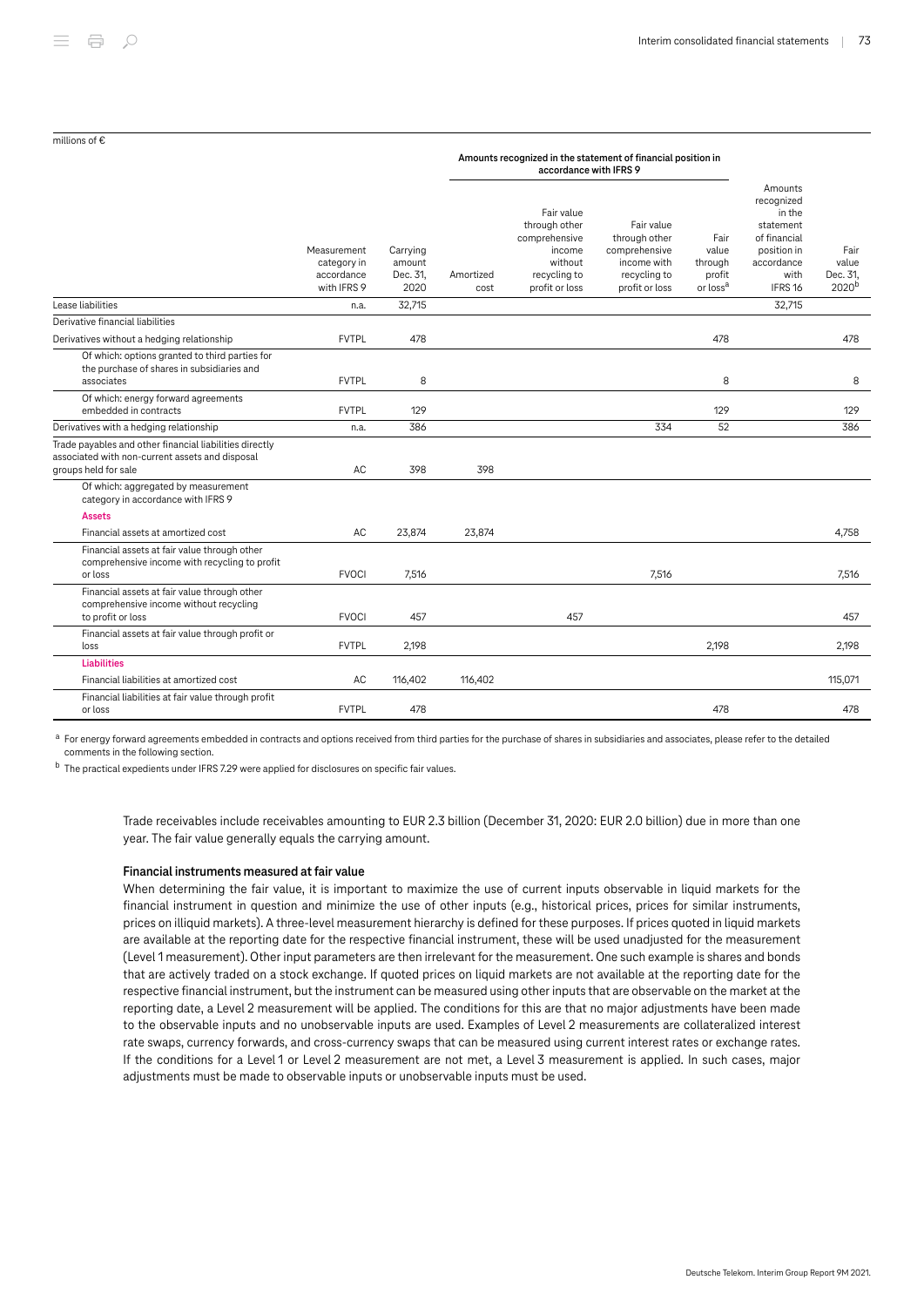| millions of $\epsilon$                                             |                |                    |          |              |               |         |         |       |
|--------------------------------------------------------------------|----------------|--------------------|----------|--------------|---------------|---------|---------|-------|
|                                                                    | Sept. 30, 2021 |                    |          |              | Dec. 31, 2020 |         |         |       |
|                                                                    | Level 1        | Level <sub>2</sub> | Level 3  | <b>Total</b> | Level 1       | Level 2 | Level 3 | Total |
| <b>Assets</b>                                                      |                |                    |          |              |               |         |         |       |
| Trade receivables                                                  |                |                    |          |              |               |         |         |       |
| At fair value through other comprehensive                          |                |                    |          |              |               |         |         |       |
| income                                                             |                |                    | 8,489    | 8,489        |               |         | 7,516   | 7,516 |
| At fair value through profit or loss                               |                |                    | $\Omega$ | 0            |               |         | 0       | 0     |
| Other financial assets -<br>Originated loans and other receivables |                |                    |          |              |               |         |         |       |
| At fair value through other comprehensive<br>income                |                |                    |          | 0            |               |         |         | 0     |
| At fair value through profit or loss                               | 137            | 77                 | 9        | 223          | 133           | 62      | 8       | 203   |
| Equity instruments                                                 |                |                    |          |              |               |         |         |       |
| At fair value through other comprehensive<br>income                | 34             |                    | 551      | 585          |               |         | 457     | 457   |
| At fair value through profit or loss                               |                |                    | 3        | 3            |               |         | 3       | 3     |
| Derivative financial assets                                        |                |                    |          |              |               |         |         |       |
| Derivatives without a hedging relationship                         |                | 232                | 1,038    | 1,270        |               | 207     | 1,785   | 1,992 |
| Derivatives with a hedging relationship                            |                | 1,553              |          | 1,553        |               | 2,047   |         | 2,047 |
| <b>Liabilities</b>                                                 |                |                    |          |              |               |         |         |       |
| Derivative financial liabilities                                   |                |                    |          |              |               |         |         |       |
| Derivatives without a hedging relationship                         |                | 447                | 17       | 464          |               | 341     | 137     | 478   |
| Derivatives with a hedging relationship                            |                | 198                |          | 198          |               | 386     |         | 386   |

#### Financial instruments measured at fair value

Of the equity instruments measured at fair value through other comprehensive income and recognized under other financial assets, the instruments presented in the different levels constitute separate classes of financial instruments. In each case, the fair values of the total volume of equity instruments recognized as Level 1 are the price quotations at the reporting date.

The listed bonds and other securitized liabilities are assigned to Level 1 or Level 2 depending on the market liquidity of the relevant instrument. Consequently, issues denominated in euros or U.S. dollars with relatively large nominal amounts are to be classified as Level 1, the rest as Level 2. The fair values of the instruments assigned to Level 1 equal the nominal amounts multiplied by the price quotations at the reporting date. The fair values of the instruments assigned to Level 2 are calculated as the present values of the payments associated with the debts, based on the applicable yield curve and Deutsche Telekom's credit spread curve for specific currencies.

The fair values of liabilities to banks, liabilities to non-banks from promissory notes, and other interest-bearing liabilities are calculated as the present values of the payments associated with the debts, based on the applicable yield curve and Deutsche Telekom's credit spread curve for specific currencies.

Since there are no market prices available for the derivative financial instruments in the portfolio assigned to Level 2 due to the fact that they are not listed on the market, the fair values are calculated using standard financial valuation models, based entirely on observable inputs. The fair value of derivatives is the price that Deutsche Telekom would receive or have to pay if the financial instrument were transferred at the reporting date. Interest rates of contractual partners relevant as of the reporting date are used in this respect. The middle rates applicable as of the reporting date are used as exchange rates. In the case of interest-bearing derivatives, a distinction is made between the clean price and the dirty price. In contrast to the clean price, the dirty price also includes the interest accrued. The fair values carried correspond to the full fair value or the dirty price.

The equity instruments measured at fair value through other comprehensive income comprise a large number of investments in strategic, unlisted individual positions. Deutsche Telekom considers the chosen measurement through other comprehensive income without recycling to profit or loss to be appropriate because there are no plans to use the investments for short-term profit-taking. At the date of disposal of an investment, the total cumulative gain or loss is reclassified to retained earnings. Acquisitions and disposals are based on business policy investment decisions.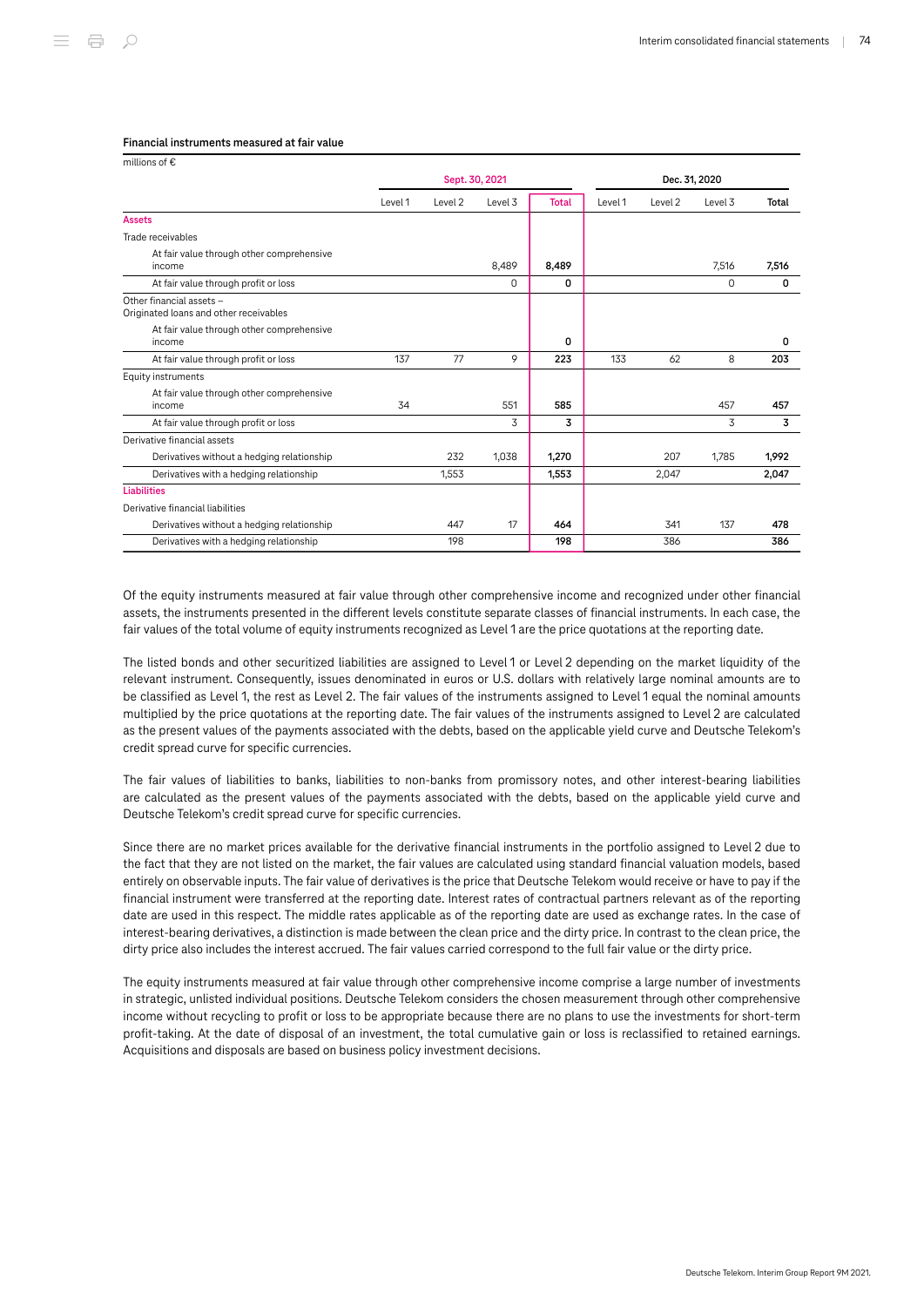#### Development of the carrying amounts of the financial assets and financial liabilities assigned to Level 3

millions of €

|                                                       |                |                 |                 | Derivative      | Derivative      |
|-------------------------------------------------------|----------------|-----------------|-----------------|-----------------|-----------------|
|                                                       |                | Derivative      |                 | financial       | financial       |
|                                                       |                | financial       |                 | assets at fair  | liabilities at  |
|                                                       |                | assets at fair  |                 | value through   | fair value      |
|                                                       | Equity         | value through   | Derivative      | profit or loss: | through profit  |
|                                                       | instruments at | profit or loss: | financial       | enerav          | or loss: energy |
|                                                       | fair value     | termination     | assets at fair  | forward         | forward         |
|                                                       | through other  | rights          | value through   | agreements      | agreements      |
|                                                       | comprehensive  | embedded in     | profit or loss: | embedded in     | embedded in     |
|                                                       | income         | bonds issued    | stock options   | contracts       | contracts       |
| Carrying amount as of January 1, 2021                 | 457            | 889             | 805             | 77              | (129)           |
| Additions (including first-time categorization        |                |                 |                 |                 |                 |
| as Level 3)                                           | 72             | 72              | 0               | 0               | 0               |
| Decreases in fair value recognized in profit/loss     |                |                 |                 |                 |                 |
| (including losses on disposal)                        |                | (714)           | (419)           | (28)            | (3)             |
| Increases in fair value recognized in profit/loss     |                |                 |                 |                 |                 |
| (including gains on disposal)                         |                | 178             | 773             | 191             | 119             |
| Decreases in fair value recognized directly in equity | (46)           |                 |                 |                 |                 |
| Increases in fair value recognized directly in equity | 154            |                 |                 |                 |                 |
| Disposals                                             | (88)           | 0               | (847)           | 0               | 0               |
| Currency translation effects recognized directly      |                |                 |                 |                 |                 |
| in equity                                             | 2              | 33              | $\Omega$        | 10              | (4)             |
| Carrying amount as of September 30, 2021              | 551            | 458             | 312             | 250             | (17)            |

The equity instruments assigned to Level 3 that are measured at fair value through other comprehensive income and carried under other financial assets are equity investments with a carrying amount of EUR 536 million measured using the best information available at the reporting date. As a rule, Deutsche Telekom considers transactions involving shares in those companies to have the greatest relevance. Transactions involving shares in comparable companies are also considered. The proximity of the relevant transaction to the reporting date, and the question of whether it was conducted at arm's length, are relevant for deciding which information is used for the measurement. Furthermore, the degree of similarity between the object being measured and comparable companies must be taken into consideration. Based on Deutsche Telekom's own assessment, the fair values of the equity investments at the reporting date could be determined with sufficient reliability. For the development of the carrying amounts in the reporting period, please refer to the table above. At the reporting date, investments with a carrying amount of EUR 34 million were held for sale, while there were no plans to sell the remaining investments. In the case of investments with a carrying amount of EUR 411 million, transactions involving shares in these companies took place at arm's length sufficiently close to the reporting date, which is why the share prices agreed in the transactions were to be used without adjustment for the measurement as of September 30, 2021. In the case of investments with a carrying amount of EUR 6 million, an analysis of operational indicators (especially revenue, EBIT, and liquidity) revealed that the carrying amounts were equivalent to current fair values. Due to better comparability, previous arm's length transactions involving shares in these companies are preferable to more recent transactions involving shares in similar companies. In the case of investments with a carrying amount of EUR 119 million, for which the last arm's length transactions relating to shares in these companies took place some time ago, a measurement performed more recently relating to shares in similar companies provides the most reliable representation of the fair values. Here, multiples to the reference variable of expected revenue (ranging between 3.0 and 12.7) were taken. The 25 % quantile, the median, or the 75 % quantile was used for the multiples depending on the specific circumstances. If other values had been used for the multiples and for the expected revenue amounts, the fair values calculated would have been different. These hypothetical deviations (sensitivities) are shown in the table below. In addition, non-material individual items with a carrying amount of EUR 15 million (when translated into euros) are included with differences in value of minor relevance.

The derivatives without a hedging relationship assigned to Level 3 and carried under derivative financial assets relate to options embedded in bonds issued by T-Mobile US with a carrying amount of EUR 458 million when translated into euros. The options, which can be exercised by T-Mobile US at any time, allow early redemption of the bonds at fixed exercise prices. Observable market prices are available regularly and also at the reporting date for the bonds as entire instruments, but not for the options embedded therein. The termination rights are measured using an option pricing model. Historical interest rate volatilities of bonds issued by T‑Mobile US and comparable issuers are used for the measurement because these provide a more reliable estimate at the reporting date than current market interest rate volatilities. The spread curve, which is also unobservable, was derived on the basis of current market prices of bonds issued by T-Mobile US and debt instruments of comparable issuers. Riskfree interest rates and spreads were simulated separately from each other. At the current reporting date, the following interest rate volatility and spreads were used for the various rating levels of the bonds: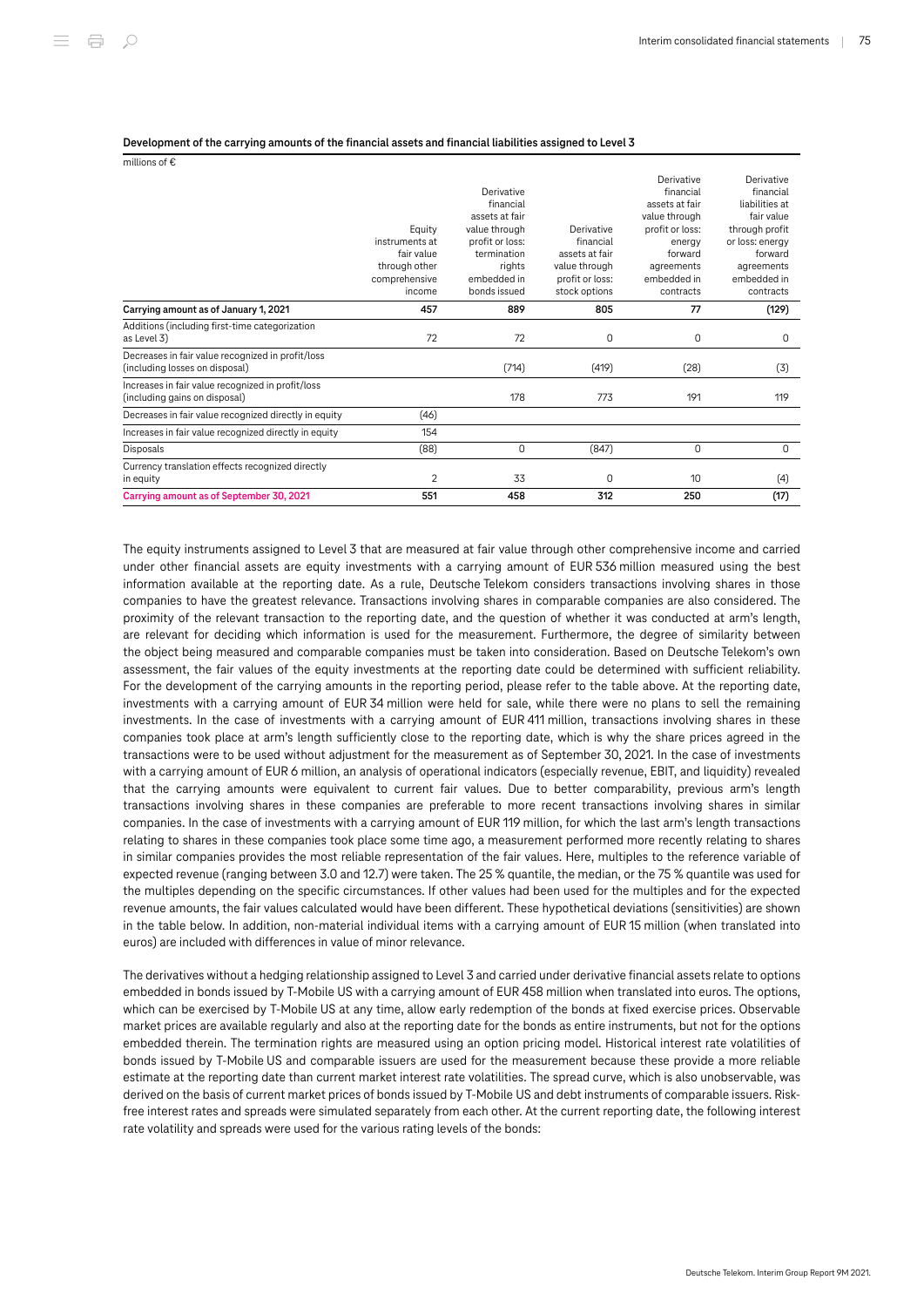#### Interest rate volatilities and spreads used by rating levels

| %    |                                          |                      |
|------|------------------------------------------|----------------------|
|      | Interest volatility<br>(absolute figure) | Spread               |
| BBB+ | $0.2\% - 0.3\%$                          | $0.2$ % $-1.1$ %     |
| BBB- | $0.6 - 0.8$ %                            | $0.3\,$ %-1.8 %      |
| BB+  | $1.0\% - 1.3\%$                          | $0.4\text{ %}-2.3\%$ |

For the mean reversion input, which is unobservable, 3 % was used. In our opinion, the values used constitute the best estimate in each case. If other values had been used for interest rate volatility, spread curve, or mean reversion, the fair values calculated would have been different. These hypothetical deviations (sensitivities) are shown in the table below. If the risk-free interest rate had been 50 basis points higher (lower) at the reporting date, the fair value of the options would have been EUR 119 million lower (EUR 148 million higher). In the reporting period, a net expense of EUR 64 million when translated into euros was recognized under the Level 3 measurement in other financial income/expense for unrealized losses for the options in the portfolio at the reporting date. In the reporting period, three options were exercised and the relevant bonds canceled prematurely. At the time of termination, the options and their respective total carrying amount of EUR 499 million when translated into euros were expensed and derecognized. Please refer to the table above for the development of the carrying amounts in the reporting period. The changes in value recognized in profit or loss in the reporting period were mainly attributable to fluctuations in the interest rates and historical interest rate volatilities in absolute terms that are relevant for measurement. Due to their distinctiveness, these instruments constitute a separate class of financial instruments.

| Sensitivities <sup>a</sup> of the carrying amounts of the financial assets and financial liabilities assigned to Level 3 depending on unobservable |  |
|----------------------------------------------------------------------------------------------------------------------------------------------------|--|
| inputs                                                                                                                                             |  |

| millions of $\epsilon$                                         |                                                                                    |                                                                                                                                       |                                                                                                |                                                                                                                                              |                                                                                                                                                   |
|----------------------------------------------------------------|------------------------------------------------------------------------------------|---------------------------------------------------------------------------------------------------------------------------------------|------------------------------------------------------------------------------------------------|----------------------------------------------------------------------------------------------------------------------------------------------|---------------------------------------------------------------------------------------------------------------------------------------------------|
|                                                                | Equity<br>instruments at<br>fair value<br>through other<br>comprehensive<br>income | Derivative<br>financial<br>assets at fair<br>value through<br>profit or loss:<br>termination<br>rights<br>embedded in<br>bonds issued | Derivative<br>financial<br>assets at fair<br>value through<br>profit or loss:<br>stock options | Derivative<br>financial<br>assets at fair<br>value through<br>profit or loss:<br>energy<br>forward<br>agreements<br>embedded in<br>contracts | Derivative<br>financial<br>liabilities at<br>fair value<br>through profit<br>or loss: energy<br>forward<br>agreements<br>embedded in<br>contracts |
| Multiple next-level-up quantile                                | 43                                                                                 |                                                                                                                                       |                                                                                                |                                                                                                                                              |                                                                                                                                                   |
| Multiple next-level-down quantile                              | (21)                                                                               |                                                                                                                                       |                                                                                                |                                                                                                                                              |                                                                                                                                                   |
| Expected revenues +10 %                                        | 6                                                                                  |                                                                                                                                       |                                                                                                |                                                                                                                                              |                                                                                                                                                   |
| Expected revenues -10 %                                        | (7)                                                                                |                                                                                                                                       |                                                                                                |                                                                                                                                              |                                                                                                                                                   |
| Interest rate volatility <sup>b</sup> +10 %                    |                                                                                    | 50                                                                                                                                    |                                                                                                |                                                                                                                                              |                                                                                                                                                   |
| Interest rate volatility <sup>b</sup> -10 %                    |                                                                                    | (46)                                                                                                                                  |                                                                                                |                                                                                                                                              |                                                                                                                                                   |
| Spread curve <sup>c</sup> +50 basis points                     |                                                                                    | (193)                                                                                                                                 |                                                                                                |                                                                                                                                              |                                                                                                                                                   |
| Spread curve <sup>c</sup> -50 basis points                     |                                                                                    | 232                                                                                                                                   |                                                                                                |                                                                                                                                              |                                                                                                                                                   |
| Mean reversion <sup>d</sup> +100 basis points                  |                                                                                    | (31)                                                                                                                                  |                                                                                                |                                                                                                                                              |                                                                                                                                                   |
| Mean reversion <sup>d</sup> -100 basis points                  |                                                                                    | 36                                                                                                                                    |                                                                                                |                                                                                                                                              |                                                                                                                                                   |
| Future energy prices +10 %                                     |                                                                                    |                                                                                                                                       |                                                                                                | 68                                                                                                                                           | 16                                                                                                                                                |
| Future energy prices -10 %                                     |                                                                                    |                                                                                                                                       |                                                                                                | (82)                                                                                                                                         | (16)                                                                                                                                              |
| Future energy output +5 %                                      |                                                                                    |                                                                                                                                       |                                                                                                | 38                                                                                                                                           | $\overline{4}$                                                                                                                                    |
| Future energy output -5 %                                      |                                                                                    |                                                                                                                                       |                                                                                                | (52)                                                                                                                                         | (4)                                                                                                                                               |
| Future prices for renewable energy credits <sup>e</sup> +100 % |                                                                                    |                                                                                                                                       |                                                                                                | 108                                                                                                                                          | 30                                                                                                                                                |
| Future prices for renewable energy credits <sup>e</sup>        |                                                                                    |                                                                                                                                       |                                                                                                |                                                                                                                                              |                                                                                                                                                   |
| from zero                                                      |                                                                                    |                                                                                                                                       |                                                                                                | (123)                                                                                                                                        | (30)                                                                                                                                              |
| Share price volatility <sup>†</sup> +10 %                      |                                                                                    |                                                                                                                                       | 31                                                                                             |                                                                                                                                              |                                                                                                                                                   |
| Share price volatility <sup>†</sup> -10 %                      |                                                                                    |                                                                                                                                       | (30)                                                                                           |                                                                                                                                              |                                                                                                                                                   |

a Change in the relevant input parameter assuming all other input parameters are unchanged.

 $^{\rm b}$  Interest rate volatility shows the magnitude of fluctuations in interest rates over time (relative change). The larger the fluctuations, the higher the interest rate volatility.

 $^{\rm c}$  The spread curve shows, for the respective maturities, the difference between the interest rates payable by T-Mobile US and the risk-free interest rates. A minimum of zero was set for the spread curve for the sensitivity calculation, i.e., negative spreads are excluded.

<sup>d</sup> Mean reversion describes the assumption that, after a change, an interest rate will revert to its average over time. The higher the selected value (mean reversion speed), the faster the interest rate will revert to its average in the measurement model.

<sup>e</sup> Renewable energy credits is the term used for U.S. emission certificates.

 $^{\mathsf{f}}$  The share price volatility shows the range of variation of the basic value over the remaining term of an option.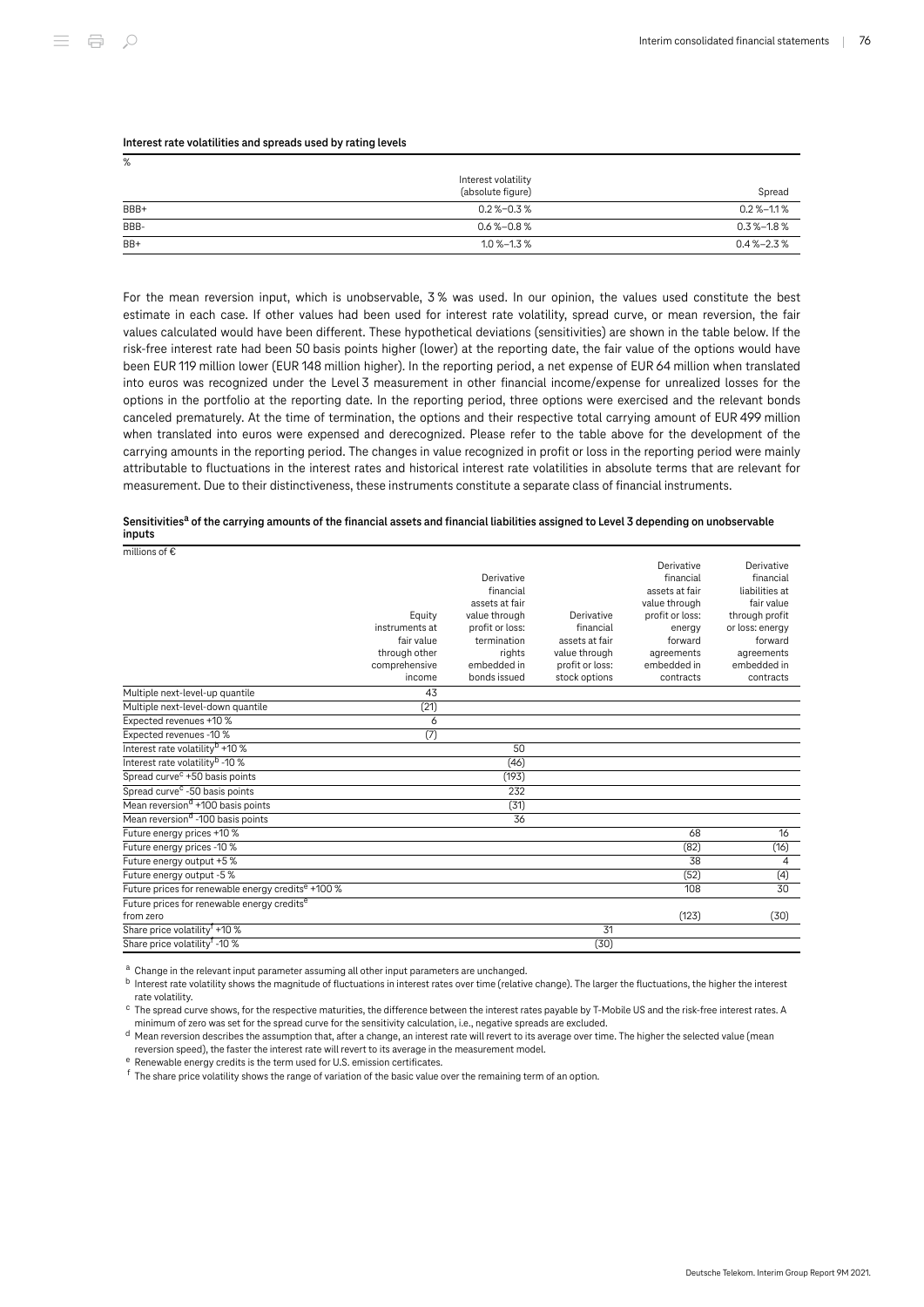With a carrying amount of EUR -17 million when translated into euros, the derivatives without a hedging relationship assigned to Level 3 and carried under derivative financial liabilities relate to energy forward agreements embedded in contracts entered into by T‑Mobile US. The same applies to derivative financial assets with a carrying amount of EUR 250 million when translated into euros. These agreements consist of two components: the energy forward agreement and the acquisition of renewable energy credits by T-Mobile US. The contracts have been entered into with energy producers since 2017 and run for terms of between 12 and 15 years from the commencement of commercial operation. In the case of one energy forward agreement, commercial operation is set to begin in 2023, with the others, it has already begun. The respective settlement period of the energy forward agreement, which is accounted for separately as a derivative, also starts when the facility begins commercial operation. Under the energy forward agreements, T‑Mobile US receives variable amounts based on the facility's actual energy output and the then current energy prices, and pays fixed amounts per unit of energy generated throughout the term of the contract. The energy forward agreements are measured using valuation models because no observable market prices are available. The value of the derivatives is materially influenced by the facility's future energy output, for which T-Mobile US estimated a value of 4,057 gigawatt hours per year at the reporting date. The value of the derivatives is also significantly influenced by future energy prices on the relevant markets. Market prices are generally observable for a period of around five years, beyond that market liquidity is low. Further, the value of the derivatives is materially influenced by the future prices for renewable energy credits, which are also not observable. For the unobservable portion of the term, T-Mobile US used on-peak energy prices of between EUR 17.30/MWh and EUR 50.18/MWh when translated into euros and off-peak prices of between EUR 9.78/MWh and EUR 39.40/MWh when translated into euros. An average on-peak/off-peak ratio of 52 % was used. In our opinion, the values used constitute the best estimate in each case. At the reporting date, the calculated fair value from Deutsche Telekom's perspective for all energy forward agreements is positive and amounts to a total of EUR 336 million when translated into euros for the assets and EUR 42 million for the liabilities. If other values had been used for future energy prices, future energy output, or future prices of renewable energy credits, the fair values calculated would have been different. These hypothetical deviations (sensitivities) are shown in the table above. In the reporting period, net income of EUR 271 million (when translated into euros) was recognized under the Level 3 measurement in other operating income/expense for unrealized gains for the derivatives. Please refer to the corresponding table for the development of the carrying amounts in the reporting period. The market-price changes in the reporting period were largely attributable to changes in observable and unobservable energy prices and to interest rate effects. Due to their distinctiveness, these instruments constitute a separate class of financial instruments. In the view of T‑Mobile US, the contracts were entered into at current market conditions, and the most appropriate parameters for the unobservable inputs were used for measurement purposes. The transaction price at inception was zero in each case. Since the unobservable inputs have a material influence on the measurement of the derivatives, the respective amount resulting from initial measurement – with the exception of the agreements concluded by Sprint that are explained below – was not carried on initial recognition. Instead, these amounts are amortized in profit or loss on a straight-line basis over the period of commercial energy generation (for a total amount of EUR 12 million per year when translated into euros). This amortization adjusts the effects from measuring the derivatives in each accounting period using the respective valuation models and updated parameters. All amounts from the measurement of the derivatives are presented in net terms per contract in the statement of financial position (derivative financial assets/liabilities) and in the income statement (other operating income/expenses). The development of the amount yet to be amortized in the income statement in the reporting period is shown in the following table. Unobservable inputs also have a material influence on the measurement of the derivatives for the agreements concluded before the business combination of T-Mobile US and Sprint. However, under the requirements for business combinations, the respective amounts resulting from the measurement are recognized as derivative financial assets, as a result of which there are no amounts yet to be amortized for these agreements. On the following reporting dates, the effects from the periodic measurement of the derivatives will be recorded in full in the income statement (other operating expenses or other operating income).

The financial assets assigned to Level 3 include derivative financial assets with a carrying amount of EUR 312 million when translated into euros, resulting from the stock options received to purchase shares in T‑Mobile US. The stock options, which can be exercised at any time, mature in 2024, can be exercised partially at fixed and partially at variable purchase prices, and are measured using an option pricing model. In addition to the share price observable on the market and the risk-free interest rates, average share price volatilities of T‑Mobile US and comparable companies are calculated based on historic and current figures, since these provide a more reliable estimate for these inputs at the reporting date than exclusively using the current market volatilities. The absolute figure used for the share price volatility at the current reporting date was 26.3 % which, in our opinion, constitutes the best estimate. At the reporting date, the calculated fair value for the stock option amounted to EUR 602 million. If another value had been used for the share price volatility, the fair value calculated would have been different. These hypothetical deviations (sensitivities) are shown in the table above. Due to their distinctiveness, these instruments constitute a separate class of financial instruments. The transaction price at inception was zero. Since the unobservable inputs have a material influence on the measurement of the options, the fair value resulting from initial measurement of EUR 1,005 million when translated into euros (before deduction of transaction costs) was not immediately recognized. Instead, this amount will be amortized in profit or loss over the lifetime of the options. This amortization adjusts the effects from measuring the options on an ongoing basis using the valuation model and updated parameters. All amounts from the measurement of the options are presented in net terms in the statement of financial position (other derivative financial assets) and in the income statement (other financial income/expense). The market-price changes in the reporting period are largely attributable to fluctuations in the share price and the risk-free interest rate. The stock options were partially exercised in the reporting period. The development of the amount yet to be amortized in the income statement in the reporting period is shown in the following table.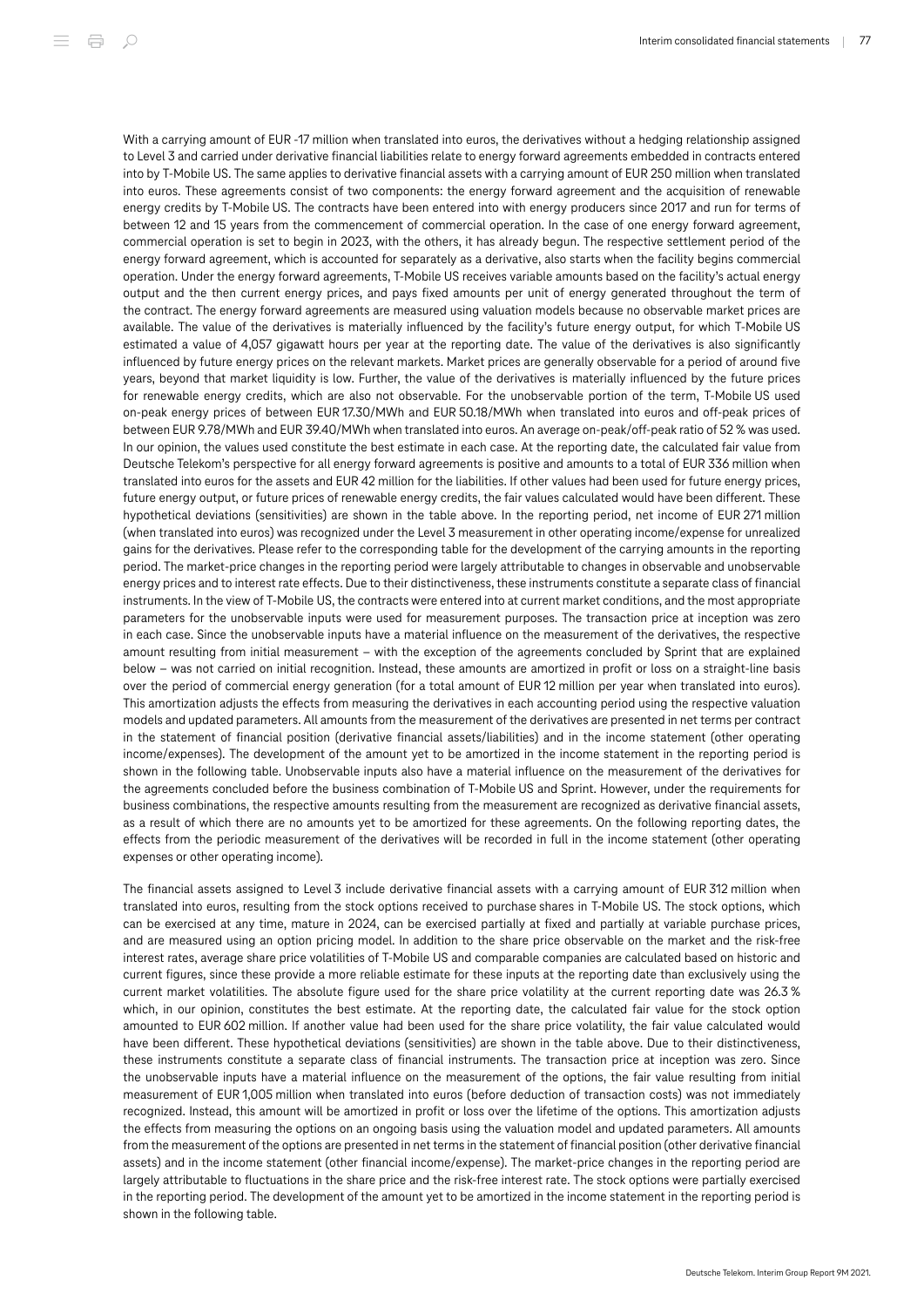For information on the exercise of the stock options, please refer the section "[Other financial assets](#page-56-0)."

#### Development of the not yet amortized amounts

| millions of $\epsilon$                                                             |                              |               |
|------------------------------------------------------------------------------------|------------------------------|---------------|
|                                                                                    | Energy forward<br>agreements | Stock options |
| Measurement amounts on initial recognition                                         | 173                          | 1.005         |
| Measurement amounts on initial recognition (additions during the reporting period) |                              |               |
| Measurement amounts amortized in profit or loss in prior periods                   | (18)                         | (127)         |
| Measurement amounts amortized in profit or loss in the current reporting period    | (8)                          | (175)         |
| Currency translation adjustments                                                   | (2)                          | (49)          |
| Disposals in the current reporting period                                          |                              | (372)         |
| Measurement amounts not amortized as of September 30, 2021                         | 145                          | 282           |

For the trade receivables, loans issued, and other receivables assigned to Level 3, which are measured either at fair value through other comprehensive income or at fair value through profit or loss, the main factor in determining fair value is the credit risk of the relevant counterparties. If the default rates applied as of the reporting date had been 1 % higher (lower) with no change in the reference variables, the fair values of the instruments would have been 1 % lower (higher).

The financial assets measured at fair value through profit or loss and assigned to Level 3 include derivative financial assets with a carrying amount of EUR 18 million when translated into euros, resulting from options purchased from third parties for the purchase of company shares. No notable fluctuations in value are expected from these assets. Due to their distinctiveness, these instruments constitute a separate class of financial instruments.

#### Disclosures on credit risk

In line with the contractual provisions, in the event of insolvency, all derivatives with a positive or negative fair value that exist with the respective counterparty are offset against each other, leaving a net receivable or liability. The net amounts are normally recalculated every bank working day and offset against each other. When the netting of the positive and negative fair values of all derivatives was positive from Deutsche Telekom's perspective, Deutsche Telekom received unrestricted cash collateral from counterparties pursuant to collateral contracts in the amount of EUR 1,324 million (December 31, 2020: EUR 1,530 million). The credit risk was thus reduced by EUR 1,323 million (December 31, 2020: EUR 1,516 million) because, on the reporting date, the collateral received was offset by corresponding net derivative positions in the same amount. On the basis of these contracts, derivatives with a positive fair value and a total carrying amount of EUR 1,785 million as of the reporting date (December 31, 2020: EUR 2,253 million) had a maximum credit risk of EUR 79 million as of September 30, 2021 (December 31, 2020: EUR 44 million).

When the netting of the positive and negative fair values of all derivatives was negative from Deutsche Telekom's perspective, Deutsche Telekom provided cash collateral in the amount of EUR 316 million as of the reporting date (December 31, 2020: EUR 34 million) to counterparties pursuant to collateral agreements. The cash collateral paid is offset by corresponding net derivative positions of EUR 263 million at the reporting date (December 31, 2020: EUR 34 million), which is why it was not exposed to any credit risks in this amount.

On account of its close connection to the corresponding derivatives, the collateral received (paid) constitutes a separate class of financial liabilities (assets). There were no other significant agreements reducing the maximum exposure to the credit risk of financial assets. The maximum exposure to credit risk of the other financial assets thus corresponds to their carrying amounts.

In accordance with the terms of the bonds issued by T‑Mobile US, T‑Mobile US has the right to terminate the majority of bonds prematurely under specific conditions. The rights of early termination constitute embedded derivatives and are presented separately as derivative financial assets in the consolidated statement of financial position. Since they are not exposed to any credit risk, they constitute a separate class of financial instruments. Please refer to the explanations above for more information on the energy forward agreements for which no collateral is provided. There is also no credit risk on embedded derivatives held. No collateral is provided for the options acquired from third parties for shares in a subsidiary of Deutsche Telekom or shares in other companies (see above).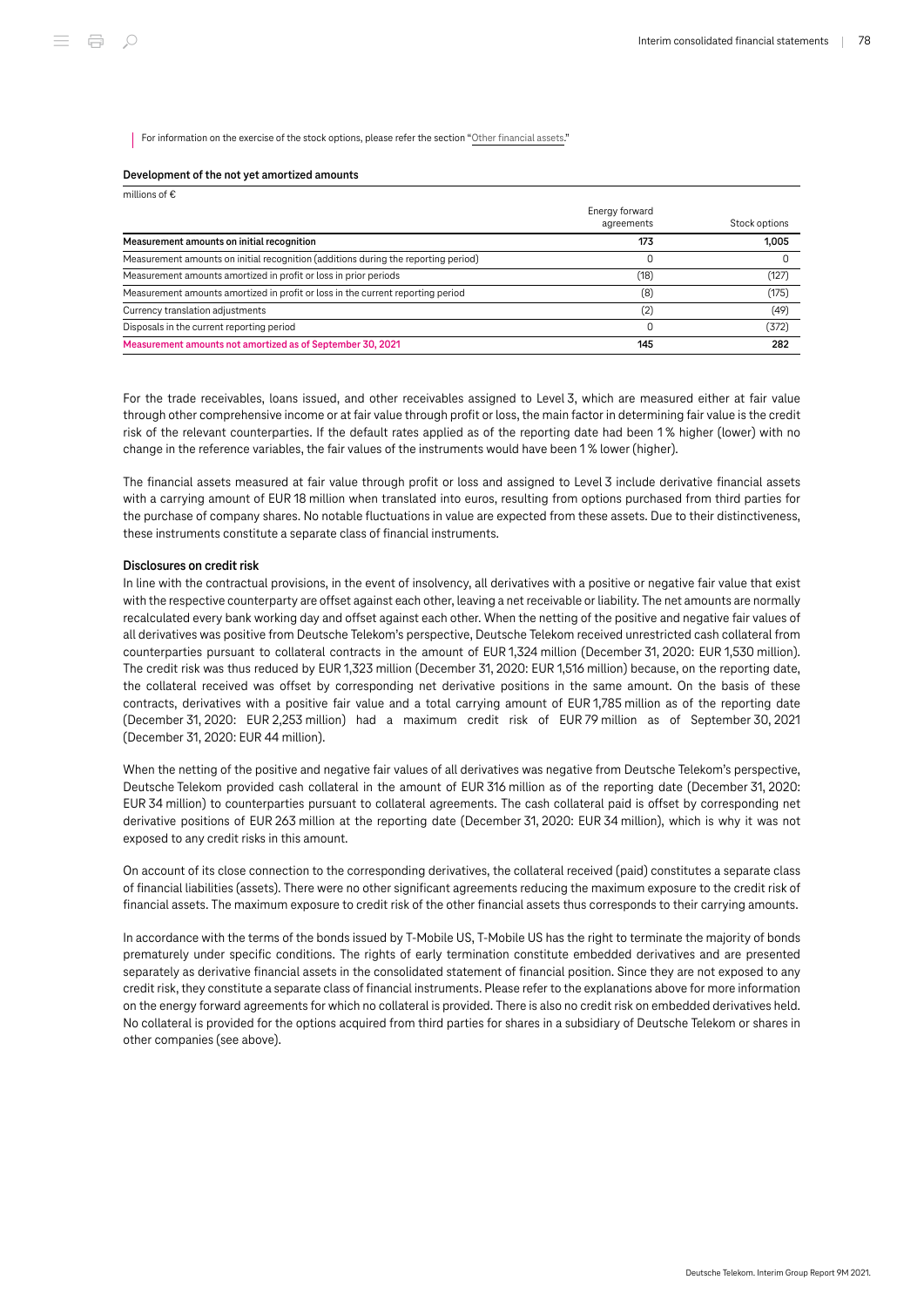In connection with auctions for the acquisition of spectrum licenses, subsidiaries of Deutsche Telekom have deposited additional cash collateral of EUR 86 million when translated into euros (December 31, 2020: EUR 446 million). At the reporting date, cash and cash equivalents of EUR 87 million (December 31, 2020: EUR 63 million) when translated into euros were pledged as collateral for liabilities issued by Sprint with the right of creditors to priority repayment in the event of default. This cash collateral is not exposed to any significant credit risk.

#### Related-party disclosures

The following significant changes to the related-party disclosures reported in the consolidated financial statements as of December 31, 2020 were in effect as of September 30, 2021:

Federal Republic of Germany. Following the capital increase of Deutsche Telekom AG carried out on September 28, 2021 against a non-cash contribution, the Federal Republic of Germany is both a direct and an indirect shareholder (via KfW Bankengruppe) and holds 30.5 % (December 31, 2020: 31.9 %) of the share capital of Deutsche Telekom AG. The capital increase was executed in connection with the increase of the stake in T-Mobile US by way of the agreement with SoftBank.

For more information on the capital increase against a non-cash contribution, please refer to the section "[Other transactions that had no effect on the](#page-55-0) [composition of the Group.](#page-55-0)"

Associate. In connection with the combination of the cell tower business in the Netherlands and the set-up of an infrastructure fund, the newly established, independently managed investment company Digital Infrastructure Vehicle II SICAF-RAIF (DIV) contributed the shares in T-Mobile Infra B.V. previously acquired by T-Mobile Netherlands into Cellnex Netherlands B.V. In return, DIV received a stake of 37.65 % in the "new" company Cellnex NL. Since then Cellnex NL has been included in the consolidated financial statements using the equity method. The transaction was consummated on June 1, 2021. Following the combination of the cell tower business in the Netherlands and the set-up of an infrastructure fund, T‑Mobile Netherlands continues to have access to the contributed passive mobile infrastructure under a sale-and-leaseback transaction with T‑Mobile Infra B.V. A long-term lease agreement at normal market conditions was concluded to this end.

For further information on the combination of the cell tower business in the Netherlands and the set-up of an infrastructure fund, please refer to the section "[Changes in the composition of the Group and other transactions](#page-48-0)."

## Events after the reporting period

Deutsche Telekom accelerates fiber-optic build-out through joint venture with IFM. On November 5, 2021, Deutsche Telekom announced that IFM Global Infrastructure Fund – advised by IFM Investors – will acquire a stake of 50 % in Glasfaser Plus GmbH, a fiber-optic build-out entity. The agreed purchase price for the 50 % stake in the subsidiary amounts to EUR 0.9 billion, half of which is to be settled upon conclusion of the transaction, and the remainder once progress has been made in the build-out. The newly established joint venture is to build out an additional four million gigabit-capable FTTH lines in rural and development areas between 2022 and 2028. This transaction, which underpins Deutsche Telekom's aim of being the leading company for the fiber-optic build-out in Germany, is subject to approval by the merger control authorities. The joint venture will be included in the consolidated financial statements using the equity method.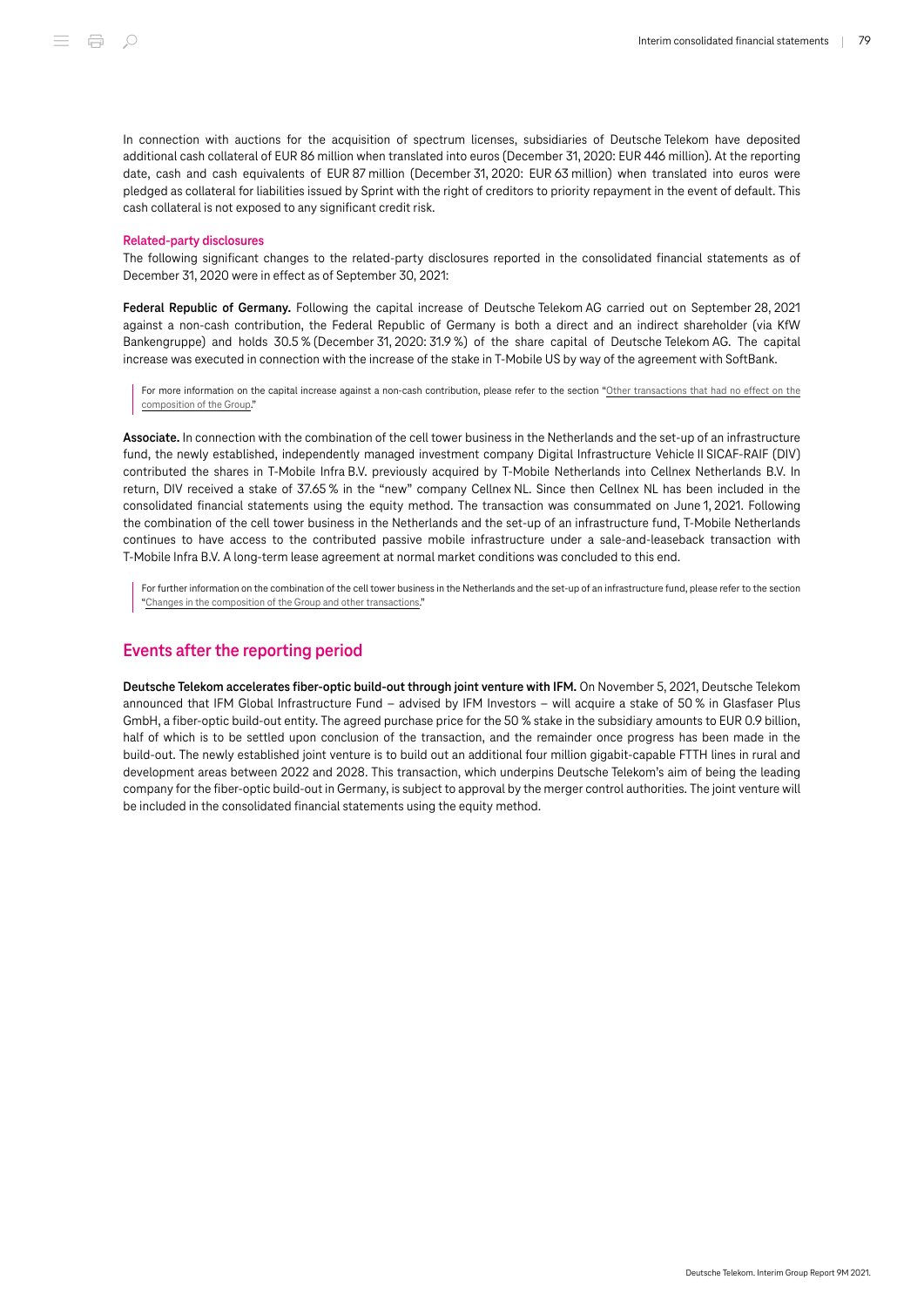To the best of our knowledge, and in accordance with the applicable reporting principles for interim financial reporting, the interim consolidated financial statements give a true and fair view of the assets, liabilities, financial position and profit or loss of the Group, and the interim Group management report includes a fair review of the development and performance of the business and the position of the Group, together with a description of the material opportunities and risks associated with the expected development of the Group for the remaining months of the financial year.

Bonn, November 12, 2021

Deutsche Telekom AG The Board of Management

Timotheus Höttges

Adel Al-Saleh

Birgit Bohle

Srini Gopalan

Dr. Christian P. Illek

Thorsten Langheim

Dominique Leroy

Claudia Nemat

Deutsche Telekom. Interim Group Report 9M 2021.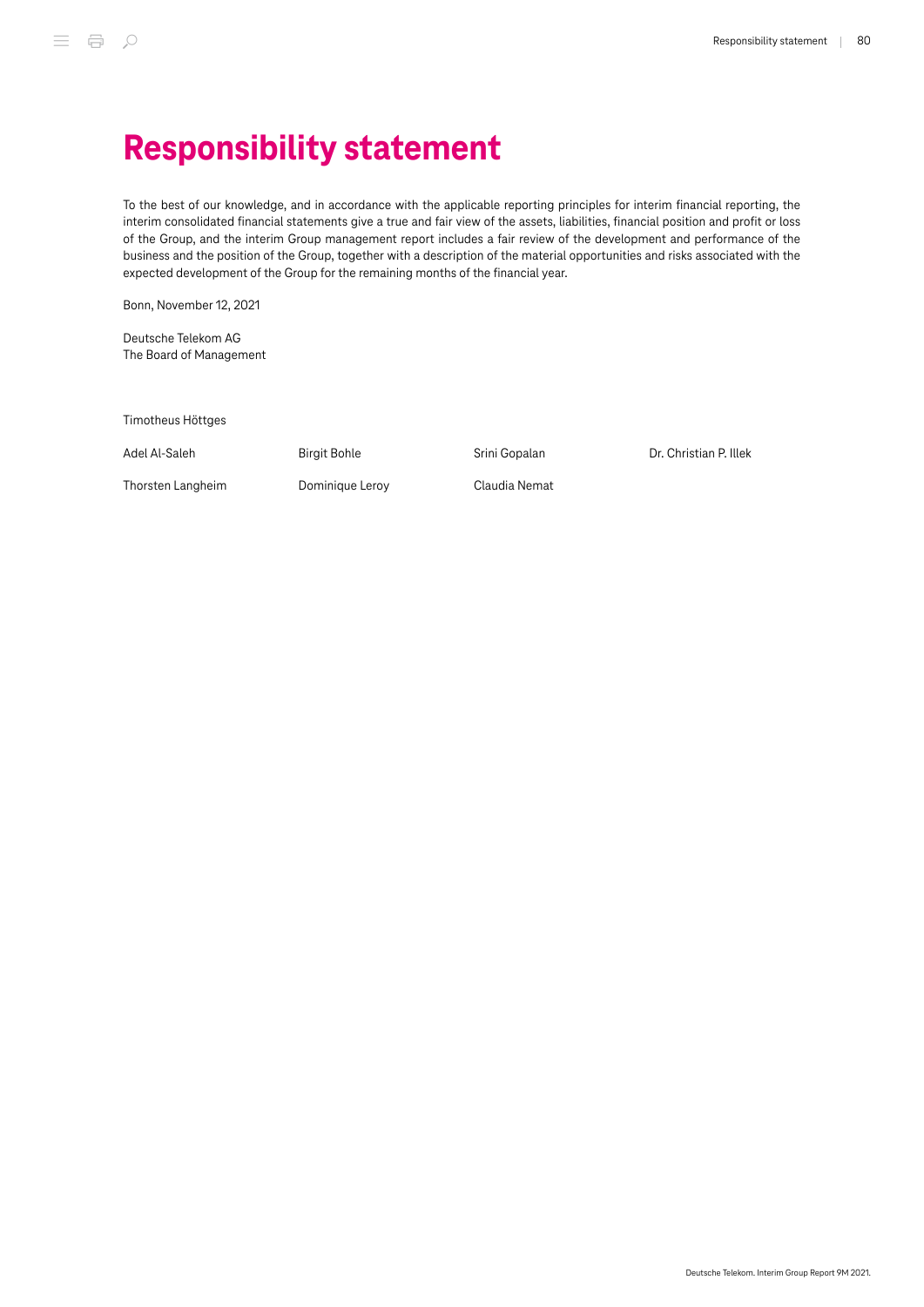## Review report

#### To Deutsche Telekom AG, Bonn

We have reviewed the condensed consolidated interim financial statements – comprising the statement of financial position, the income statement, the statement of comprehensive income, the statement of changes in equity, the statement of cash flows, and selected explanatory notes – and the interim Group management report of Deutsche Telekom AG, Bonn, for the period from January 1 to September 30, 2021 which are part of the quarterly financial report pursuant to § (Article) 115 of the German Securities Trading Act (Wertpapierhandelsgesetz – WpHG). The preparation of the condensed consolidated interim financial statements in accordance with the IFRS applicable to interim financial reporting as adopted by the EU and of the interim Group management report in accordance with the provisions of the German Securities Trading Act applicable to interim Group management reports is the responsibility of the parent company's board of management. Our responsibility is to issue a review report on the condensed consolidated interim financial statements and on the interim Group management report based on our review.

We conducted our review of the condensed consolidated interim financial statements and the interim Group management report in accordance with German generally accepted standards for the review of financial statements promulgated by the Institut der Wirtschaftsprüfer (Institute of Public Auditors in Germany) (IDW) and additionally observed the International Standard on Review Engagements "Review of Interim Financial Information Performed by the Independent Auditor of the Entity" (ISRE 2410). Those standards require that we plan and perform the review so that we can preclude through critical evaluation, with moderate assurance, that the condensed consolidated interim financial statements have not been prepared, in all material respects, in accordance with the IFRS applicable to interim financial reporting as adopted by the EU and that the interim Group management report has not been prepared, in all material respects, in accordance with the provisions of the German Securities Trading Act applicable to interim Group management reports. A review is limited primarily to inquiries of company personnel and analytical procedures and therefore does not provide the assurance attainable in a financial statement audit. Since, in accordance with our engagement, we have not performed a financial statement audit, we cannot express an audit opinion.

Based on our review, no matters have come to our attention that cause us to presume that the condensed consolidated interim financial statements have not been prepared, in all material respects, in accordance with the IFRS applicable to interim financial reporting as adopted by the EU nor that the interim Group management report has not been prepared, in all material respects, in accordance with the provisions of the German Securities Trading Act applicable to interim Group management reports.

Frankfurt/Main, November 12, 2021

PricewaterhouseCoopers GmbH Wirtschaftsprüfungsgesellschaft

Thomas Tandetzki Wirtschaftsprüfer (German Public Auditor) Dr. Sven Willms Wirtschaftsprüfer (German Public Auditor)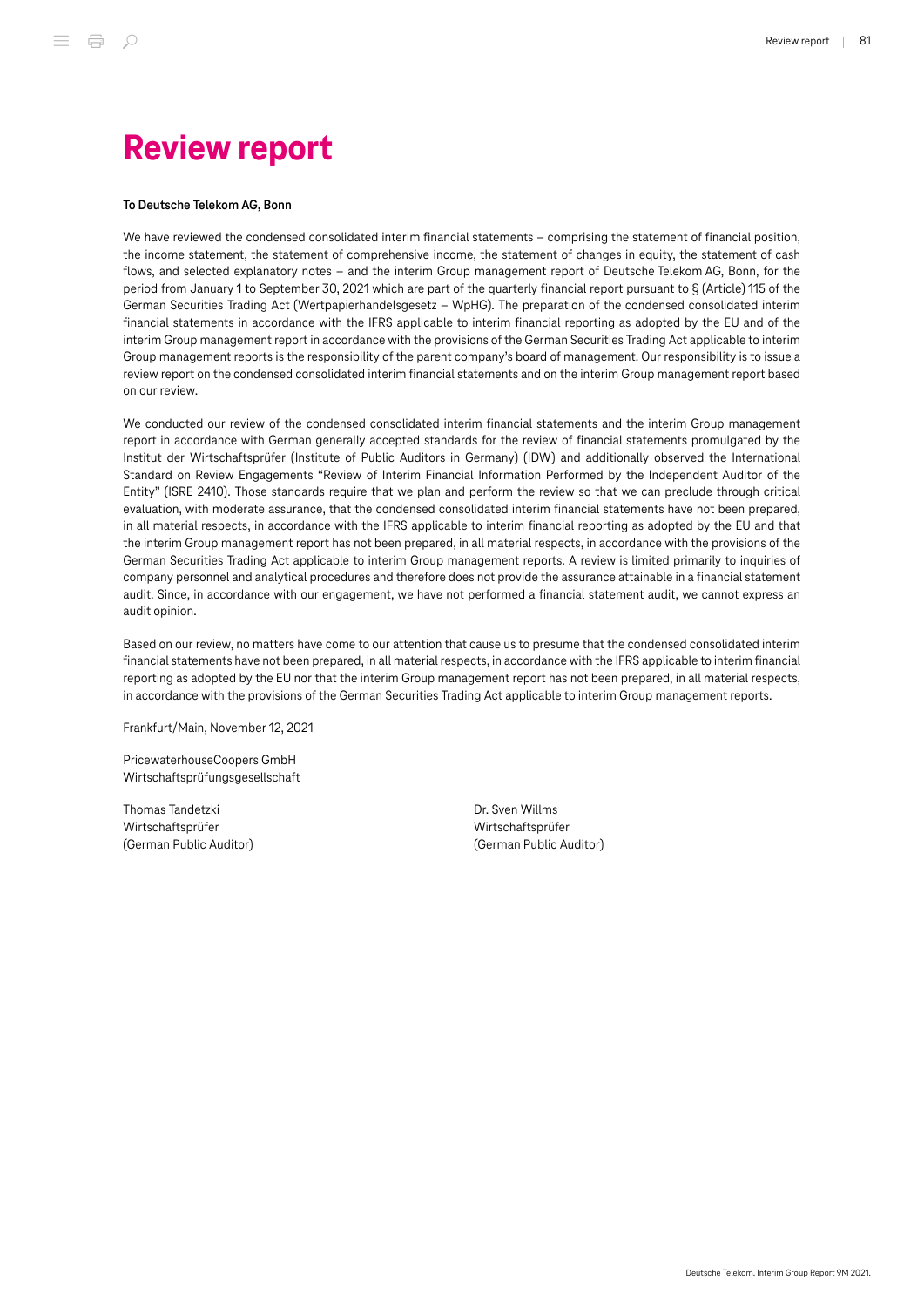# Additional information

## Reconciliation for the change in disclosure of key figures for the prior-year comparative period

| millions of $\epsilon$                                                                         |                  |                                               |                                                                               |                                     |                      |                   |                        |
|------------------------------------------------------------------------------------------------|------------------|-----------------------------------------------|-------------------------------------------------------------------------------|-------------------------------------|----------------------|-------------------|------------------------|
|                                                                                                | Total<br>revenue | Profit (loss)<br>from<br>operations<br>(EBIT) | <b>EBITDA AL</b><br><i><u><b>fadiusted</b></u></i><br>for special<br>factors) | Depreciation<br>and<br>amortization | Impairment<br>losses | Segment<br>assets | Segment<br>liabilities |
| Q1-Q3 2020/September 30, 2020<br>Presentation as of September 30, 2020 -<br>as reported        |                  |                                               |                                                                               |                                     |                      |                   |                        |
| Germany                                                                                        | 17.520           | 3.093                                         | 6.898                                                                         | (3,302)                             | 0                    | 44.171            | 32.131                 |
| <b>United States</b>                                                                           | 44,024           | 5,863                                         | 15,458                                                                        | (11,165)                            | (37)                 | 177,995           | 118,003                |
| Europe                                                                                         | 8,344            | 1,095                                         | 2,953                                                                         | (1,961)                             | (163)                | 25,481            | 8,957                  |
| <b>Systems Solutions</b>                                                                       | 3,095            | (618)                                         | 173                                                                           | (294)                               | (426)                | 4,105             | 4,242                  |
| Group Development                                                                              | 2,142            | 417                                           | 836                                                                           | (576)                               | 0                    | 8,914             | 11,014                 |
| Group Headquarters & Group Services                                                            | 1,910            | (1,140)                                       | (220)                                                                         | (933)                               | (45)                 | 48,988            | 63,284                 |
| <b>Total</b>                                                                                   | 77,035           | 8,710                                         | 26,098                                                                        | (18, 231)                           | (671)                | 309,654           | 237,631                |
| Reconciliation                                                                                 | (3,657)          | (6)                                           | (32)                                                                          | 25                                  | 1                    | (44, 362)         | (44, 372)              |
| Group                                                                                          | 73,377           | 8,704                                         | 26,065                                                                        | (18, 206)                           | (670)                | 265,292           | 193,259                |
| Q1-Q3 2020/September 30, 2020<br>+/- reassignment of the loT business<br>as of January 1, 2021 |                  |                                               |                                                                               |                                     |                      |                   |                        |
| Germany                                                                                        | 5                | (105)                                         | (34)                                                                          | (17)                                | (53)                 | 128               | 82                     |
| <b>United States</b>                                                                           | $\Omega$         | $\Omega$                                      | $\Omega$                                                                      | $\Omega$                            | 0                    | $\Omega$          | $\mathbf 0$            |
| Europe                                                                                         | $\Omega$         | $\Omega$                                      | 0                                                                             | 0                                   | 0                    | $\Omega$          | $\mathbf 0$            |
| <b>Systems Solutions</b>                                                                       | (13)             | 105                                           | 34                                                                            | 17                                  | 53                   | (108)             | (63)                   |
| Group Development                                                                              | $\Omega$         | 0                                             | 0                                                                             | $\Omega$                            | 0                    | 0                 | 0                      |
| Group Headquarters & Group Services                                                            | $\mathbf 0$      | 0                                             | 0                                                                             | 0                                   | 0                    | 0                 | 0                      |
| <b>Total</b>                                                                                   | (8)              | 0                                             | 0                                                                             | 0                                   | 0                    | 20                | 19                     |
| Reconciliation                                                                                 | 6                | 0                                             | 0                                                                             | 0                                   | $\mathbf 0$          | (20)              | (19)                   |
| Group                                                                                          | 0                | 0                                             | 0                                                                             | 0                                   | 0                    | 0                 | 0                      |
| Q1-Q3 2020/September 30, 2020<br>= presentation after change in disclosure                     |                  |                                               |                                                                               |                                     |                      |                   |                        |
| Germany                                                                                        | 17,525           | 2,988                                         | 6,864                                                                         | (3,319)                             | (53)                 | 44,299            | 32,213                 |
| <b>United States</b>                                                                           | 44,024           | 5,863                                         | 15,458                                                                        | (11,165)                            | (37)                 | 177,995           | 118,003                |
| Europe                                                                                         | 8,344            | 1,095                                         | 2,953                                                                         | (1,961)                             | (163)                | 25,481            | 8,957                  |
| <b>Systems Solutions</b>                                                                       | 3,082            | (513)                                         | 207                                                                           | (277)                               | (373)                | 3,997             | 4,179                  |
| Group Development                                                                              | 2.142            | 417                                           | 836                                                                           | (576)                               | 0                    | 8,914             | 11,014                 |
| Group Headquarters & Group Services                                                            | 1,910            | (1,140)                                       | (220)                                                                         | (933)                               | (45)                 | 48,988            | 63,284                 |
| <b>Total</b>                                                                                   | 77,027           | 8,710                                         | 26,098                                                                        | (18, 231)                           | (671)                | 309,674           | 237,650                |
| Reconciliation                                                                                 | (3,651)          | (6)                                           | (32)                                                                          | 25                                  | 1                    | (44, 382)         | (44, 391)              |
| Group                                                                                          | 73,377           | 8,704                                         | 26,065                                                                        | (18, 206)                           | (670)                | 265,292           | 193,259                |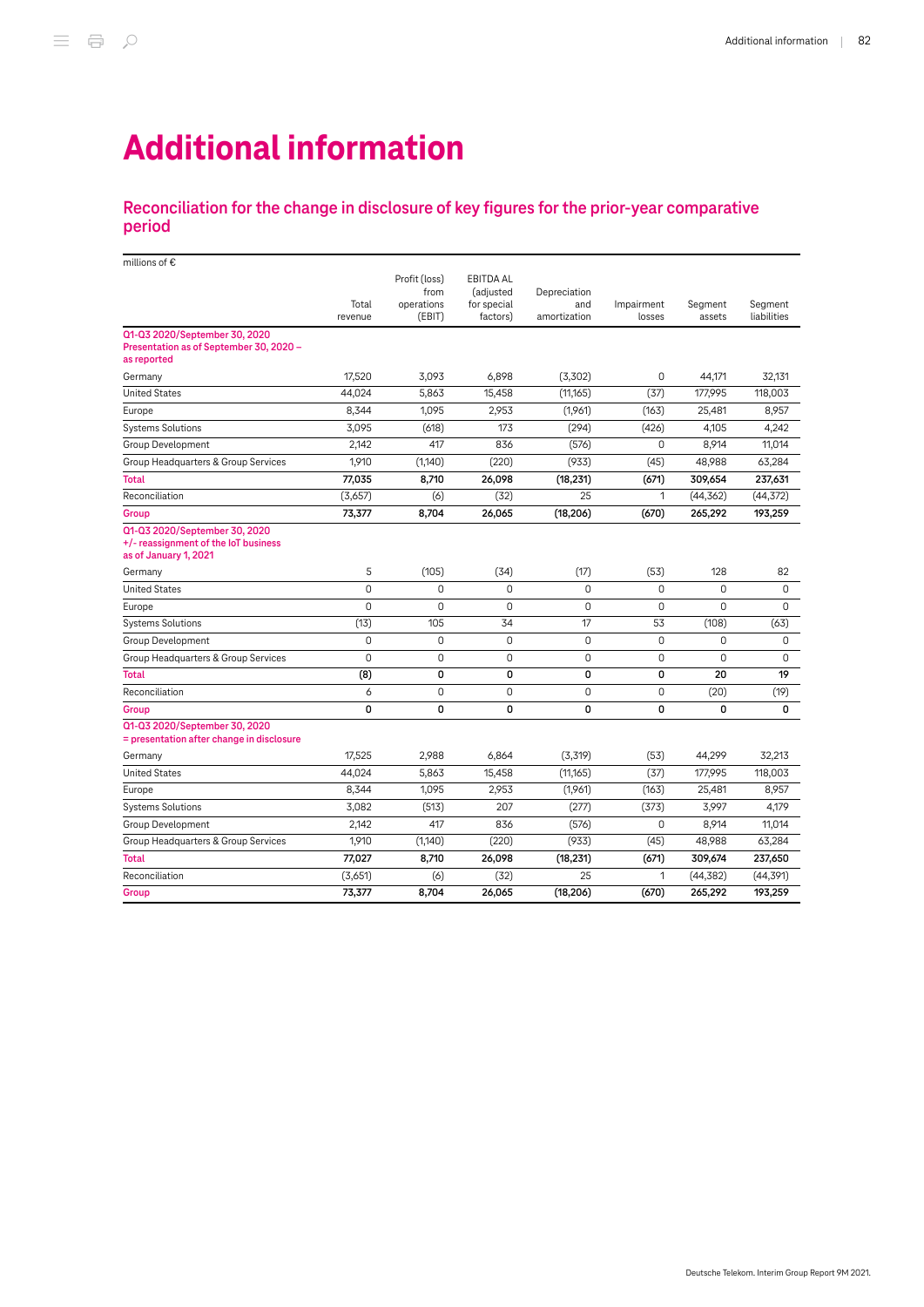## Reconciliation for the organic development of key figures for the prior-year comparative period

For the organic presentation of figures, prior-period comparatives are adjusted for the effects of changes in the composition of the Group, exchange rate effects, and other effects. This improves the informative value of the prior-year comparatives by taking account of changes to the company's structure or exchange rates.

| millions of $\epsilon$                          |                   |                   |        |             |                                             |                                       |                              |                |             |
|-------------------------------------------------|-------------------|-------------------|--------|-------------|---------------------------------------------|---------------------------------------|------------------------------|----------------|-------------|
|                                                 |                   |                   |        |             | <b>Reconciliation to</b><br>organic figures |                                       | Organic change               |                |             |
|                                                 | $Q1 - Q3$<br>2021 | $Q1 - Q3$<br>2020 | Change | Change<br>% | Reconciliation<br>$Q1 - Q3$<br>2020         | Of which:<br>exchange<br>rate effects | Organic<br>$Q1 - Q3$<br>2020 | Change         | Change<br>% |
| Net revenue                                     | 79,860            | 73,377            | 6,483  | 8.8         | 2,479                                       | (3,030)                               | 75,856                       | 4,004          | 5.3         |
| Germany                                         | 17,835            | 17,525            | 310    | 1.8         | (156)                                       | (3)                                   | 17,369                       | 466            | 2.7         |
| <b>United States</b>                            | 49.933            | 44,024            | 5.909  | 13.4        | 2,578                                       | (2,973)                               | 46,602                       | 3,331          | 7.1         |
| Europe                                          | 8,456             | 8,344             | 112    | 1.3         | (49)                                        | (40)                                  | 8,295                        | 161            | 1.9         |
| <b>Systems Solutions</b>                        | 2,992             | 3,082             | (90)   | (2.9)       | (70)                                        | (16)                                  | 3,012                        | (20)           | (0.7)       |
| Group Development                               | 2,349             | 2,142             | 207    | 9.7         | 110                                         | $\mathbf 0$                           | 2,252                        | 97             | 4.3         |
| Group Headquarters & Group Services             | 1,913             | 1,910             | 3      | 0.2         | $\mathbf{1}$                                | $\mathbf 0$                           | 1,911                        | $\overline{2}$ | 0.1         |
| Reconciliation                                  | (3,619)           | (3,651)           | 32     | 0.9         | 65                                          | $\overline{2}$                        | (3,586)                      | (33)           | (0.9)       |
| <b>EBITDA AL</b>                                | 26,313            | 23,638            | 2,675  | 11.3        | 1,398                                       | (976)                                 | 25,036                       | 1,277          | 5.1         |
| Germany                                         | 6,725             | 6,328             | 397    | 6.3         | (5)                                         | 0                                     | 6,323                        | 402            | 6.4         |
| <b>United States</b>                            | 15,660            | 14,051            | 1,609  | 11.5        | 1,399                                       | (972)                                 | 15,450                       | 210            | 1.4         |
| Europe                                          | 3,101             | 2,893             | 208    | 7.2         | (50)                                        | (7)                                   | 2,843                        | 258            | 9.1         |
| <b>Systems Solutions</b>                        | 47                | 51                | (4)    | (7.8)       | (5)                                         | 3                                     | 46                           | 1              | 1.7         |
| Group Development                               | 1,135             | 781               | 354    | 45.3        | 45                                          | $\mathbf 0$                           | 826                          | 309            | 37.4        |
| Group Headquarters & Group Services             | (304)             | (434)             | 130    | 30.0        | 18                                          | 5                                     | (416)                        | 112            | 27.0        |
| Reconciliation                                  | (51)              | (32)              | (19)   | (59.4)      | (4)                                         | (5)                                   | (36)                         | (15)           | (41.7)      |
| <b>EBITDA AL (adjusted for special factors)</b> | 28,323            | 26,065            | 2,258  | 8.7         | 1,426                                       | (1,088)                               | 27,491                       | 832            | 3.0         |
| Germany                                         | 7,115             | 6,864             | 251    | 3.7         | (5)                                         | $\Omega$                              | 6,859                        | 256            | 3.7         |
| <b>United States</b>                            | 17,215            | 15,458            | 1,757  | 11.4        | 1,428                                       | (1,084)                               | 16,886                       | 329            | 1.9         |
| Europe                                          | 3,046             | 2,953             | 93     | 3.1         | (51)                                        | (8)                                   | 2,902                        | 144            | 5.0         |
| <b>Systems Solutions</b>                        | 215               | 207               | 8      | 3.9         | (5)                                         | 3                                     | 202                          | 13             | 6.5         |
| Group Development                               | 975               | 836               | 139    | 16.6        | 45                                          | $\mathbf 0$                           | 881                          | 94             | 10.6        |
| Group Headquarters & Group Services             | (191)             | (220)             | 29     | 13.2        | 18                                          | 5                                     | (203)                        | 12             | 5.7         |
| Reconciliation                                  | (50)              | (32)              | (18)   | (56.2)      | (4)                                         | (4)                                   | (36)                         | (14)           | (38.9)      |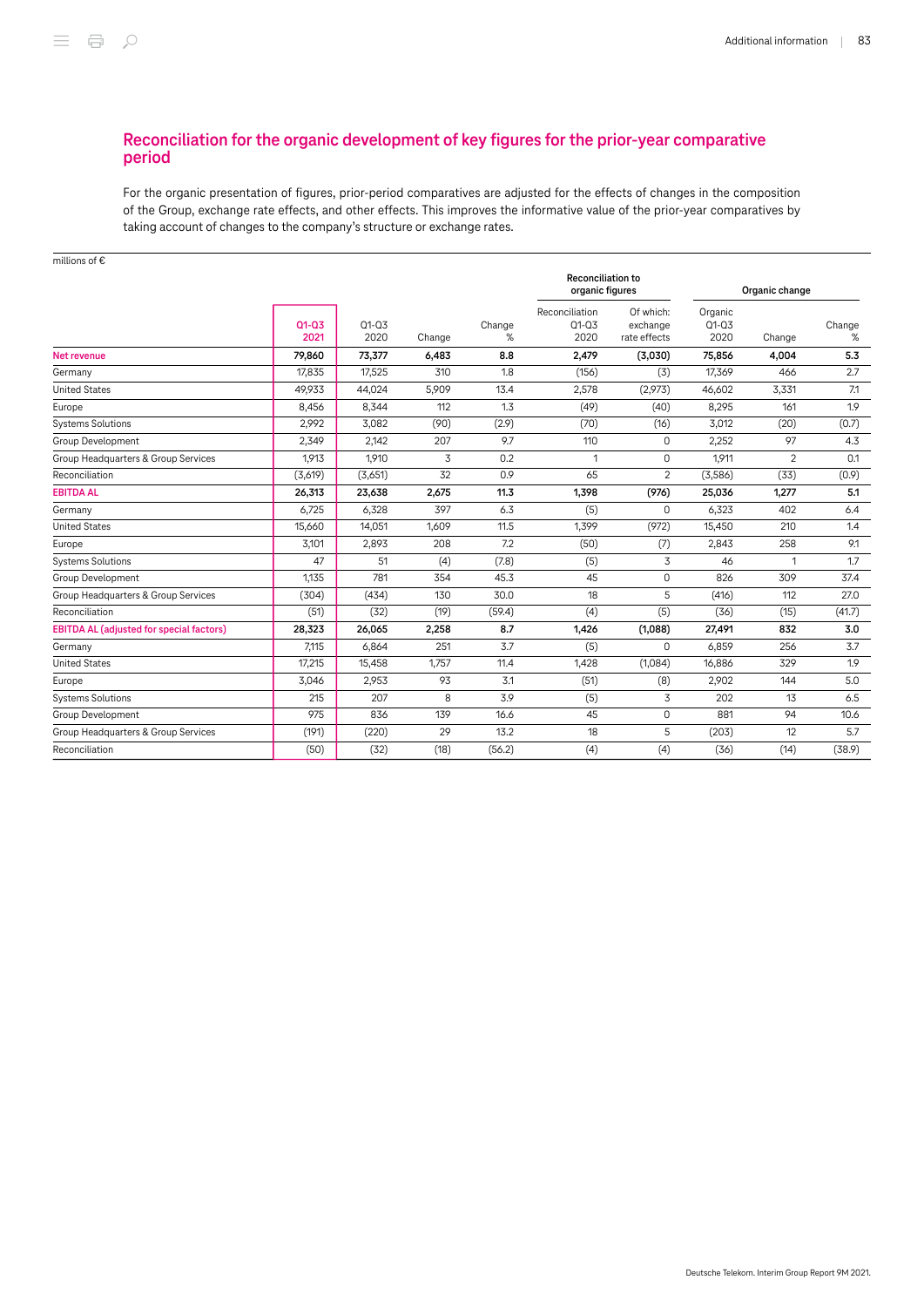### **Glossary**

For definitions, please refer to the [2020 Annual Report](https://report.telekom.com/annual-report-2020/services/glossary.html) and the glossary therein.

## Disclaimer

This Report (particularly the section "[Forecast"](#page-38-0)) contains forward-looking statements that reflect the current views of Deutsche Telekom's management with respect to future events. They are generally identified by the words "expect," "anticipate," "believe," "intend," "estimate," "aim," "goal," "plan," "will," "seek," "outlook," or similar expressions and include generally any information that relates to expectations or targets for revenue, adjusted EBITDA AL, or other performance measures.

Forward-looking statements are based on current plans, estimates, and projections. You should consider them with caution. Such statements are subject to risks and uncertainties, most of which are difficult to predict and are generally beyond Deutsche Telekom's control. They include, for instance, the progress of Deutsche Telekom's staff-related restructuring measures and the impact of other significant strategic or business initiatives, including acquisitions, dispositions, and business combinations.

In addition, movements in exchange rates and interest rates, regulatory rulings, stronger than expected competition, technological change, litigation, and regulatory developments, among other factors, may have a material adverse effect on costs and revenue development.

If these or other risks and uncertainties materialize, or if the assumptions underlying any of these statements prove incorrect, Deutsche Telekom's actual results may be materially different from those expressed or implied by such statements. Deutsche Telekom can offer no assurance that its expectations or targets will be achieved.

Without prejudice to existing obligations under capital market law, Deutsche Telekom does not assume any obligation to update forward-looking statements to account for new information or future events or anything else.

In addition to figures prepared in accordance with IFRS, Deutsche Telekom presents alternative performance measures, e.g., EBITDA, EBITDA AL, adjusted EBITDA, adjusted EBITDA AL, adjusted EBITDA AL margin, adjusted EBIT, EBIT margin, adjusted net profit/loss, adjusted earnings per share, free cash flow, free cash flow AL, gross debt, and net debt. These measures should be considered in addition to, but not as a substitute for, the information prepared in accordance with IFRS. Alternative performance measures are not subject to IFRS or any other generally accepted accounting principles. Other companies may define these terms in different ways.

For further information on alternative performance measures, please refer to the section ["Management of the Group"](https://report.telekom.com/annual-report-2020/management-report/management-of-the-group.html) in the 2020 Annual Report and our [Investor Relations website.](https://www.telekom.com/en/investor-relations/investor-relations/alternative-performance-measures-in-the-management-system-486970)

The figures shown in this report were rounded in accordance with standard business rounding principles. As a result, the total indicated may not be equal to the precise sum of the individual figures.

Our Interim Group Report (PDF and online) includes references and links to websites with additional information not contained in the Interim Group Report. These references and links are purely of a supplementary nature and are only intended to simplify access to this information. Please note that this information is not part of the Interim Group Report.